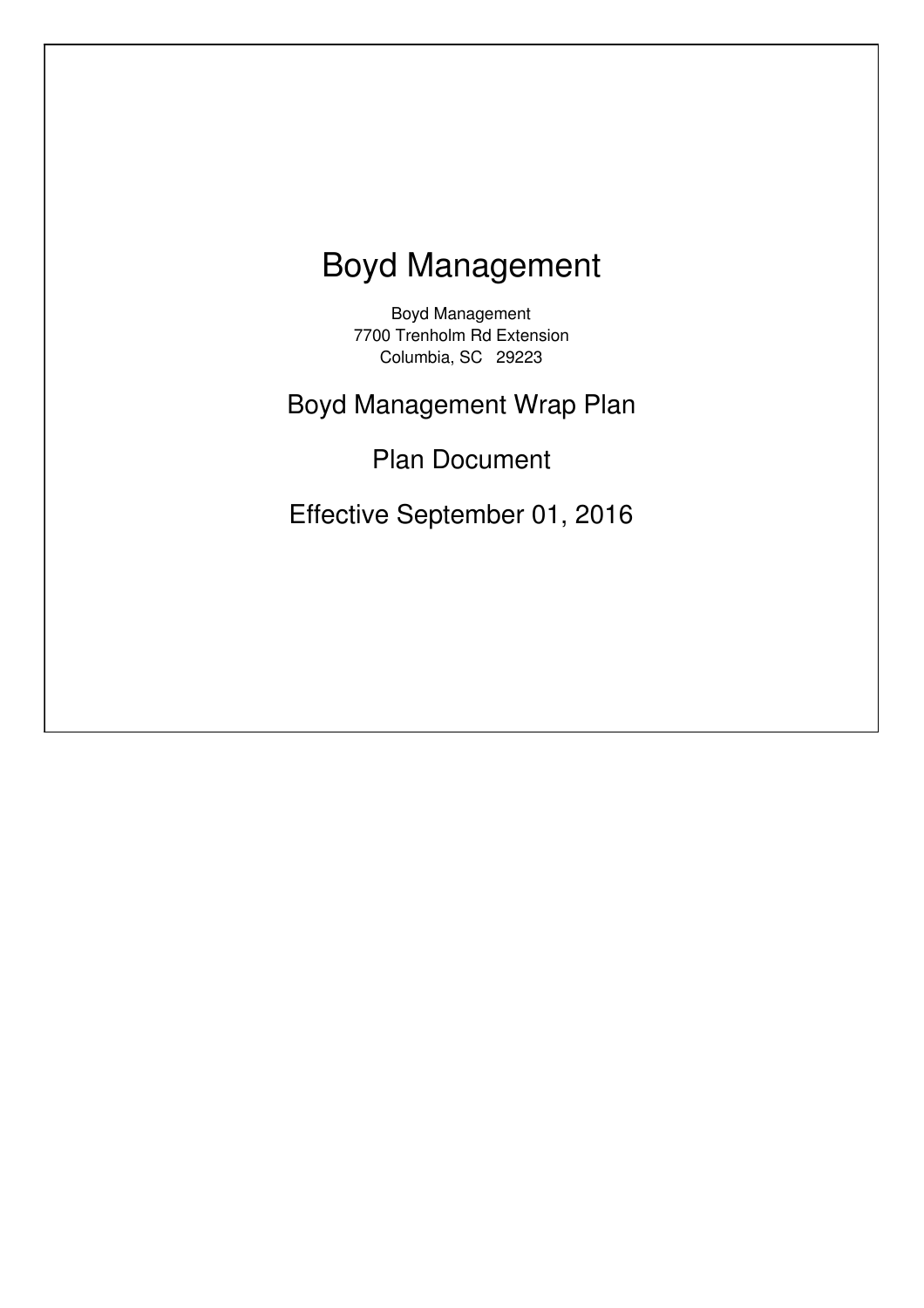# TABLE OF CONTENTS

INTRODUCTION

- I. ARTICLE DEFINITIONS
- II. ARTICLE BENEFITS
	- 01. ELIGIBILITY AND PARTICIPATION
	- 02. TERMINATION OF PARTICIPATION
	- 03. BENEFITS
	- 04. FUNDING

## III. ARTICLE - ADMINISTRATION OF THE PLAN

- 01. NAMED FIDUCIARIES
- 02. COMPLETE AND SEPARATE ALLOCATION OF FIDUCIARY RESPONSIBILITIES
- 03. PLAN ADMINISTRATOR
- 04. DISCLAIMER OF LIABILITY
- 05. RELIANCE ON TABLES, ETC.
- 06. EXPENSES

## IV. ARTICLE - AMENDMENT AND TERMINATION

- 01. MODIFICATION AND AMENDMENT
- 02. TERMINATION
- 03. CONFLICT

## V. ARTICLE - CLAIMS PROCEDURES FOR PPACA EXEMPT PLANS

- 01. GENERAL
- 02. NON-GROUP HEALTH CLAIMS; DISABILITY CLAIMS
- 03. GROUP HEALTH CLAIMS

## VI. ARTICLE - CLAIMS PROCEDURES FOR PLANS SUBJECT TO PPACA

- 01. GENERAL
- 02. NON-GROUP HEALTH CLAIMS; DISABILITY CLAIMS
- 03. GROUP HEALTH CLAIMS
- 04. EXTERNAL CLAIMS PROCEDURE

# VII. ARTICLE - QUALIFIED MEDICAL CHILD SUPPORT ORDERS

01. PURPOSES

### 02. DEFINITIONS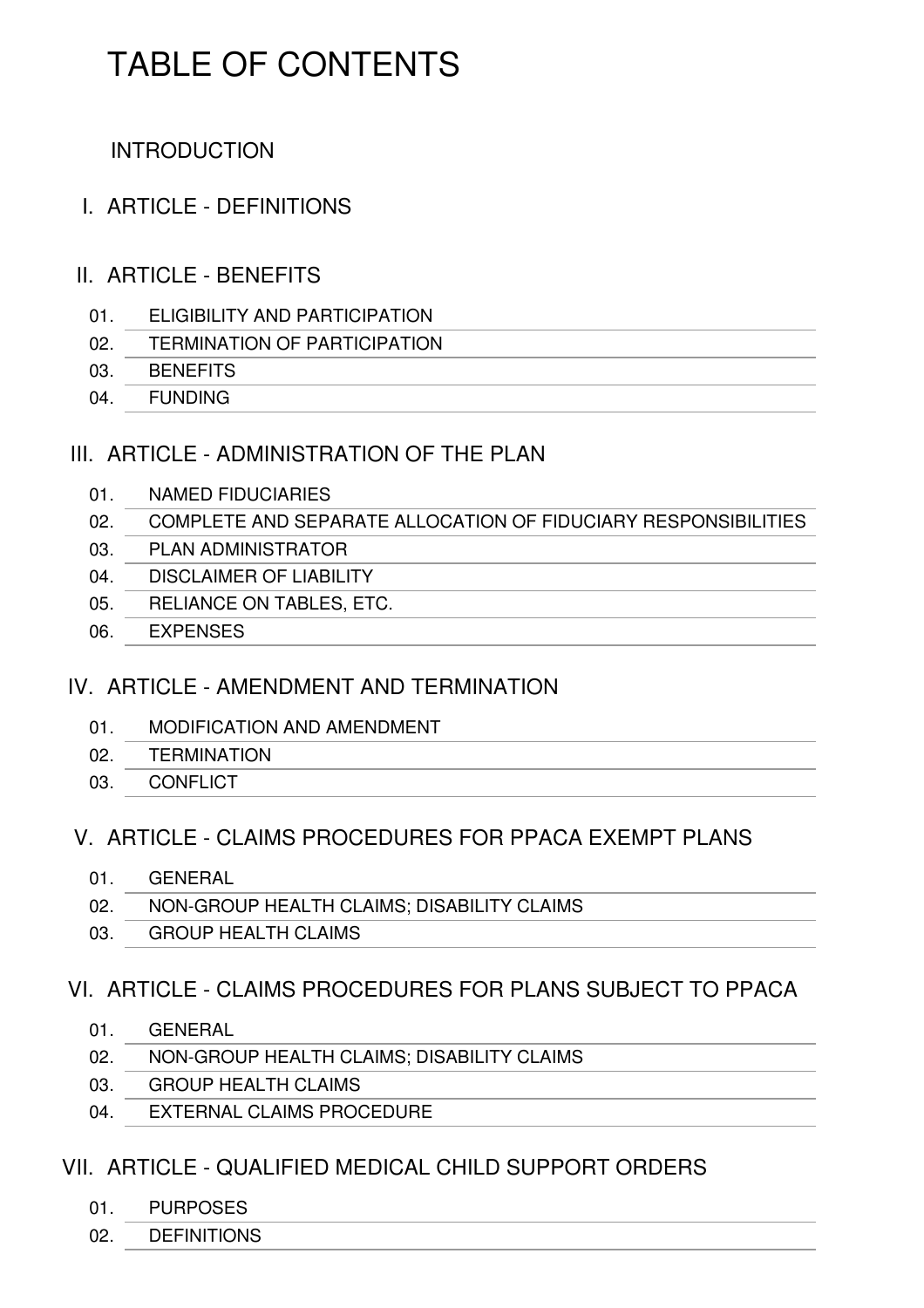- 03. QUALIFIED MEDICAL CHILD SUPPORT ORDER
- 04. PROCEDURES

### VIII. ARTICLE - GENERAL PROVISIONS

- 01. COBRA RIGHTS
- 02. NEWBORNS' AND MOTHERS' HEALTH PROTECTION ACT
- 03. WOMEN'S HEALTH CANCER RIGHTS ACT
- 04. FMLA
- 05. USERRA
- 06. SUBROGATION AND REIMBURSMENT
- 07. GOVERNING LAW
- 08. CONSTRUCTION OF PLAN DOCUMENT
- 09. SEVERABILITY CLAUSE
- 10. PLAN IN EFFECT AT TERMINATION OF EMPLOYMENT CONTROLS
- 11. NO GUARANTEE OF EMPLOYMENT
- 12. NON-ALIENATION OF BENEFITS
- 13. LIMITATION OF RIGHTS
- 14. COOPERATION
- 15. MENTAL HEALTH PARITY AND ADDICTION EQUITY ACT
- 16. GENETIC INFORMATION NONDISCRIMINATION ACT (GINA)
- 17. CHILDREN'S HEALTH INSURANCE PROGRAM REAUTHORIZATION ACT OF 2009

# IX. ARTICLE - PLAN PRIVACY RULES

- 01. INTRODUCTION
- 02. DEFINITIONS
- 03. PERMITTED USES AND DISCLOSURES
- 04. REQUIRED USES AND DISCLOSURES
- 05. CERTIFICATIONS
- 06. OBLIGATIONS WITH RESPECT TO EPHI OBTAINED FROM THE PLAN
- 07. ADEQUATE SEPARATION BETWEEN THE PLAN AND THE PLAN SPONSOR

# X. ARTICLE - PATIENT PROTECTION AND AFFORDABLE CARE ACT

## **COMPLIANCE**

- 01. PRE-EXISTING CONDITIONS
- 02. LIFETIME/ANNUAL LIMITS
- 03. COST SHARING REQUIREMENTS FOR PREVENTIVE CARE EXPENSES
- 04. DEPENDENT DEFINITION
- 05. NO RESCISSION OF COVERAGE
- 06. SELECTION OF PROVIDERS
- 07. EMERGENCY SERVICES
- 08. COST SHARING LIMITS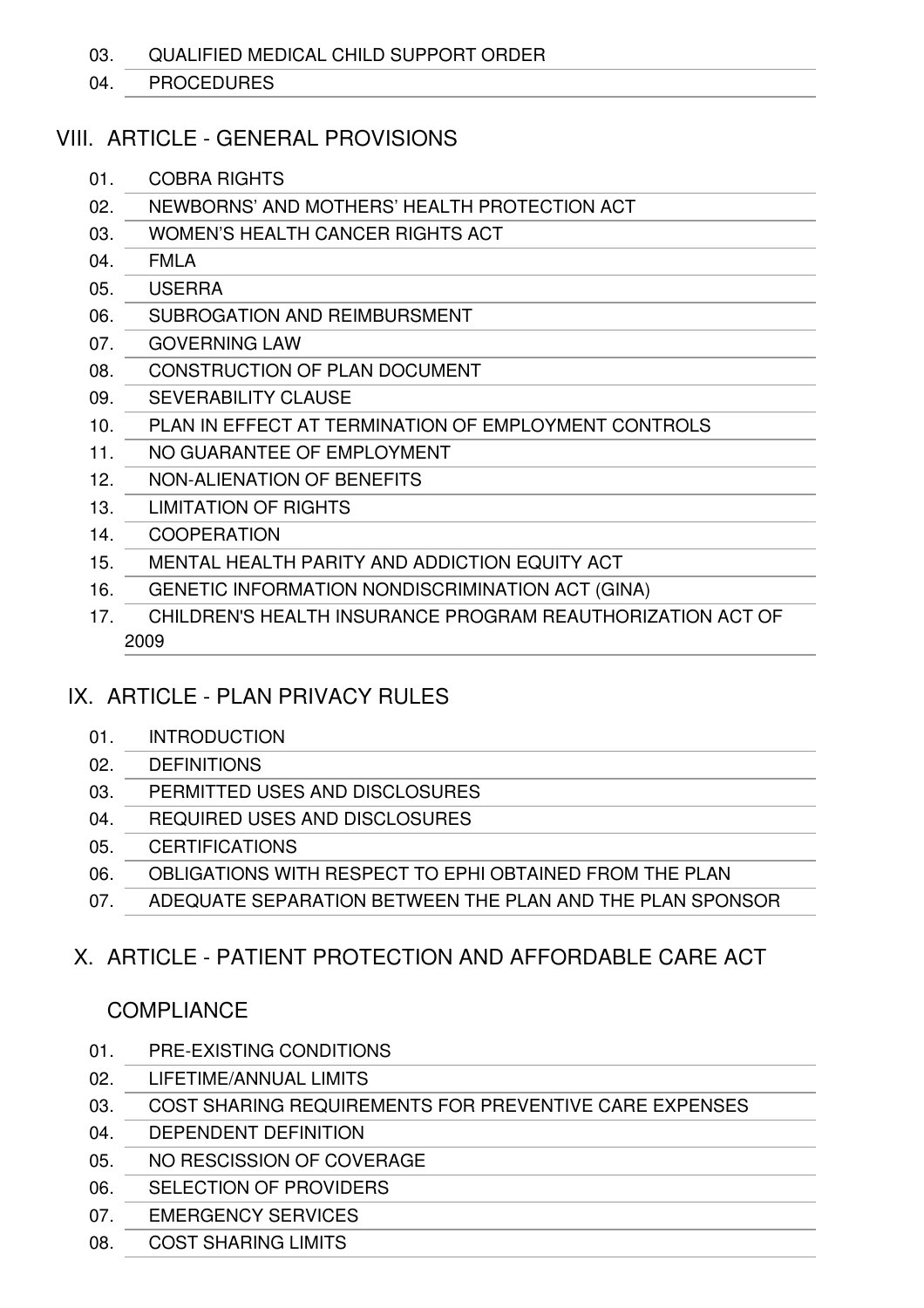09. CLINICAL TRIALS

- 10. PROVIDER DISCRIMINATION
- 11. APPLICABILITY

APPENDIX A - Programs and Contact information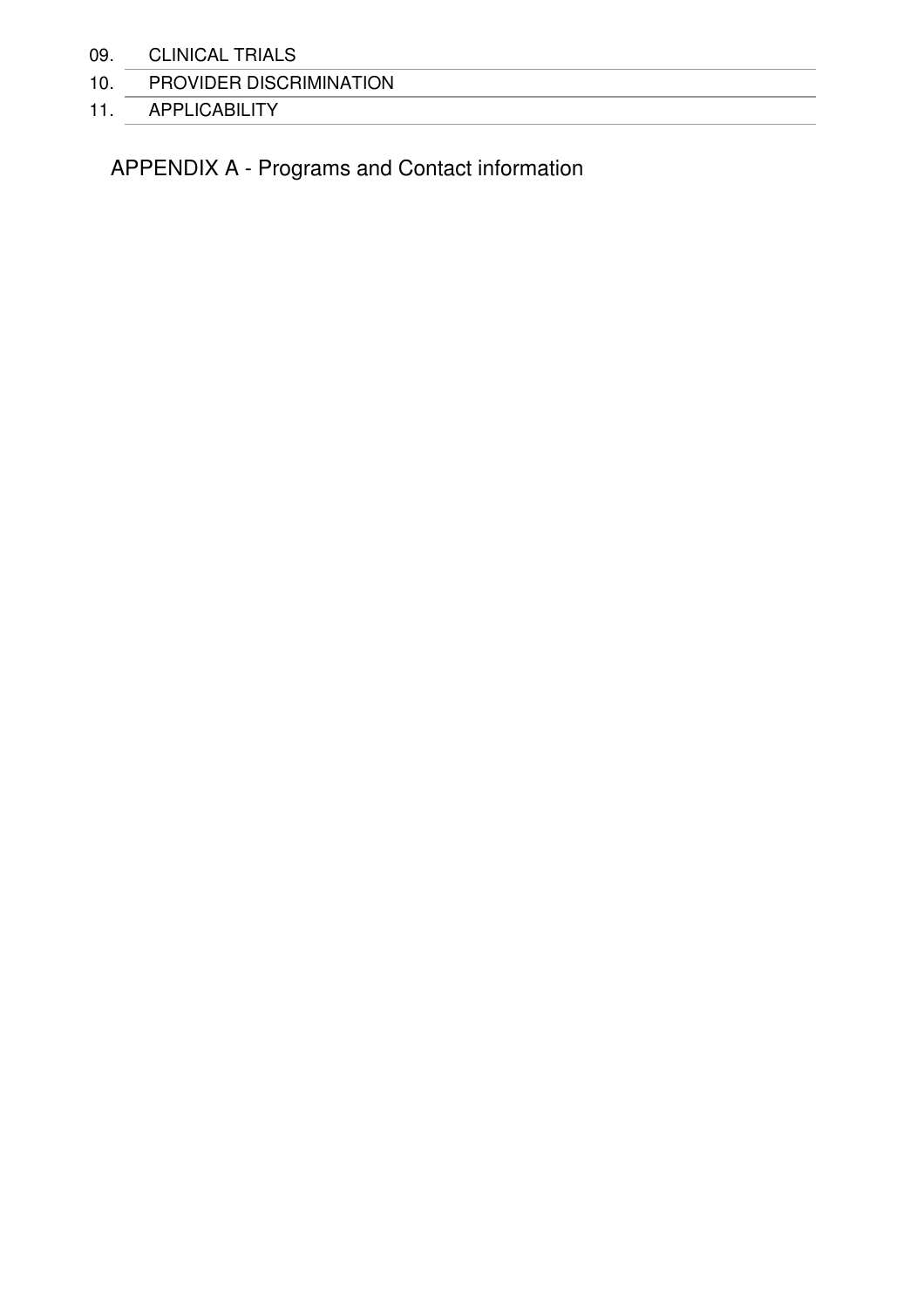# Boyd Management Wrap Plan

### INTRODUCTION

Boyd Management ("Company"), a C Corporation, hereby adopts, an "employee welfare benefit plan," as defined in Section 3(1) of the Employee Retirement Income Security Act of 1974 ("ERISA"), known as the Boyd Management Wrap Plan (hereinafter the "Plan"), originally established September 01, 2016, the terms of which are set forth in this Plan document and the Welfare Program documents. Effective as of September 01, the Boyd Management Wrap Plan, Plan number 501, became administered as a single program or arrangement. The Plan provides for the payment or reimbursement of certain benefits for Eligible Employees (and certain eligible dependents of such Employees) , as well as such other trades or businesses designated by a proper officer of the Employer that include, but are not limited to: Dental, Medical and Life benefits.

The purpose of this Plan document is to set forth the essential terms and provisions of the Plan and to consolidate and combine into a single Plan document certain Welfare Programs maintained by the Employer, and to provide Participants and their beneficiaries with the benefits described herein and in the Welfare Programs which are incorporated into this Plan. Notwithstanding the number and types of benefits incorporated hereunder, the Plan is, and shall be treated as, a single benefit plan to the extent permitted under ERISA. The Plan is intended to meet all applicable requirements of ERISA, as well as rulings and regulations issued thereunder. Terms that are capitalized are defined in the Article titled: "Definitions".

Contributions are made by the Employer and Eligible Employees. These contributions are based on the amount of insurance premiums and costs necessary to provide the coverage under the Plan. The level of Employee contributions is established by the Employer annually. All group benefits underwritten by an Insurance Company are paid solely from the general assets of the Insurance Company.

The payment of all benefits under the Plan is expressly subject to all the provisions, including amendments, of this Plan document, as well as the terms and conditions of the Welfare Programs, including amendments/riders to said Welfare Programs (the terms of which are incorporated herein by reference).

In the event that the provisions of any Welfare Program conflict with the provisions of this Plan document or any other Welfare Program, the Plan Administrator shall, in its discretion, interpret the terms and purpose of the Plan so as to resolve any conflict. However, the terms of this Plan document may not increase the rights of a Participant or a Participant's beneficiary to benefits available under any Welfare Program.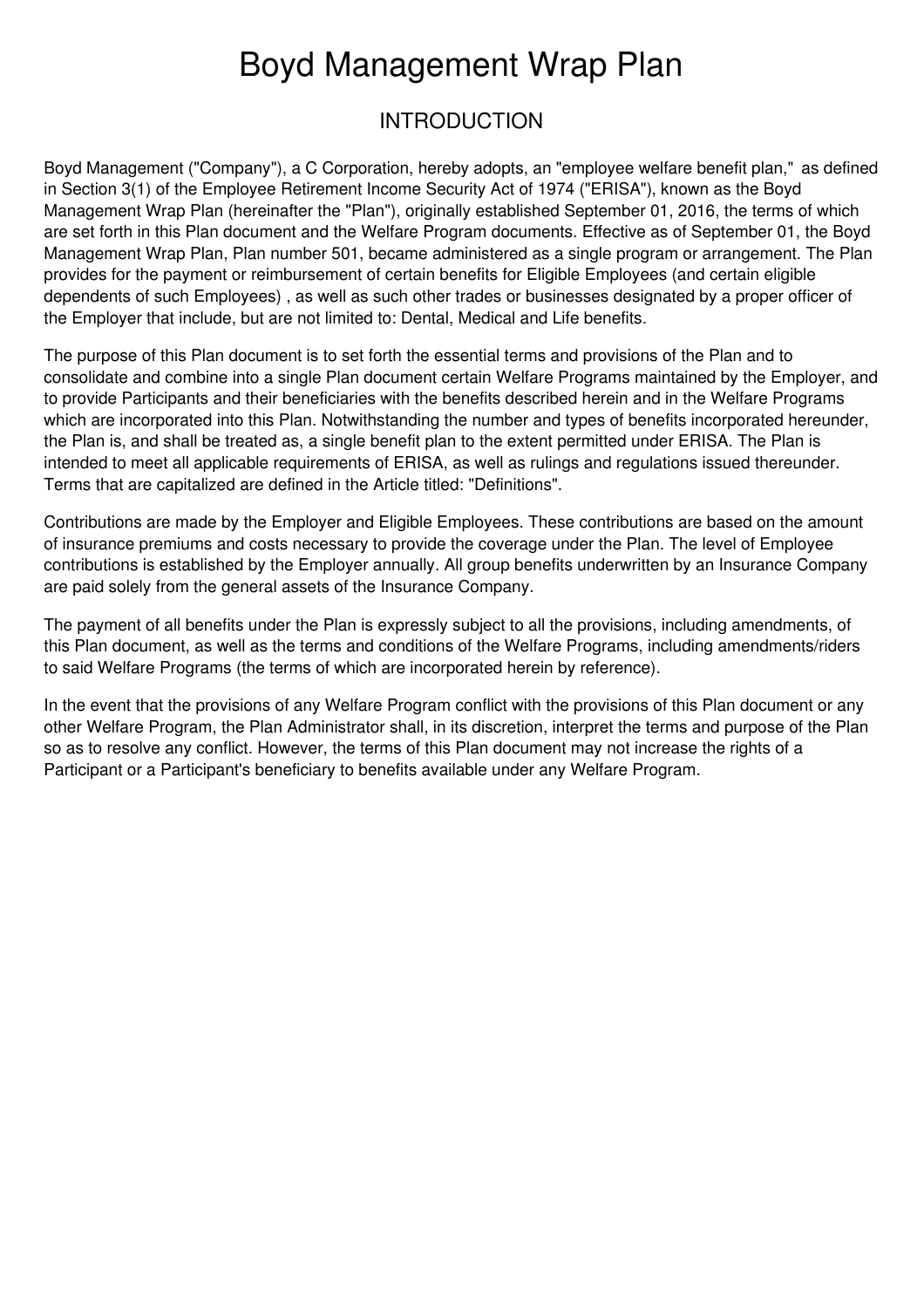## I. ARTICLE - DEFINITIONS

- 01. "**Claims Administrator**" shall mean the person responsible for benefits administration under a Welfare Program. In the case of an insured Welfare Program, the Claims Administrator shall mean the insurance Company.
- 02. "**Eligible Employee**" shall mean an Employee who satisfies the eligibility provisions of the Article titled "Benefits", Section 01, including the eligibility provisions of the applicable component benefit program.
- 03. "**Dependent**" shall include:
	- any Child of a Participant who is covered under an Insurance Contract, as defined in the Contract or under the Affordable Care Act,
	- any individual who qualifies as a dependent under an Insurance Contract for purposes of coverage under that Contract only, or
	- any child of a Plan Participant who is determined to be an alternate recipient under a qualified medical child support order under ERISA Sec. 609, shall be considered a Dependent under this Plan.
- 04. "**Employee**", except as otherwise defined in a Welfare Program, shall mean any individual who is employed by the Employer as a common-law employee as shown on applicable payroll records

In addition, the term "Employee" shall not include any individual who, in good faith, is classified as an independent contractor by the Employer, even if such individual is later determined by any governmental agency or court to have been a common law employee of the Employer. Employees of Boyd Management, and such other trades or businesses designated by a proper officer of the Employer are specifically included or excluded as Employees hereunder as such officer shall reasonably determine in good faith.

- 05. "**Employer**" shall mean Boyd Management, a C Corporation and its successors and assigns.
- 06. "**Entry Date**" means the date on which an Eligible Employee has satisfied the enrollment requirements of this Plan or such Welfare Program, as specified by the Plan Administrator, and becomes a Participant in this Plan or such Welfare Program.
- 07. "**ERISA**" shall mean the Employee Retirement Income Security Act of 1974, as amended.
- 08. "**Grandfathered Health Plan Status**" as permitted by the PPACA regulations, a grandfathered health plan can preserve certain basic health coverage that was already in effect when the law was enacted. The PPACA allows health plans that existed on March 23, 2010, to be grandfathered, and thus, be exempt from some of the new law's provisions, for as long as it maintains the "grandfathered" status under the applicable regulations.

Example: Grandfathered Plan - is not required to include preventive health services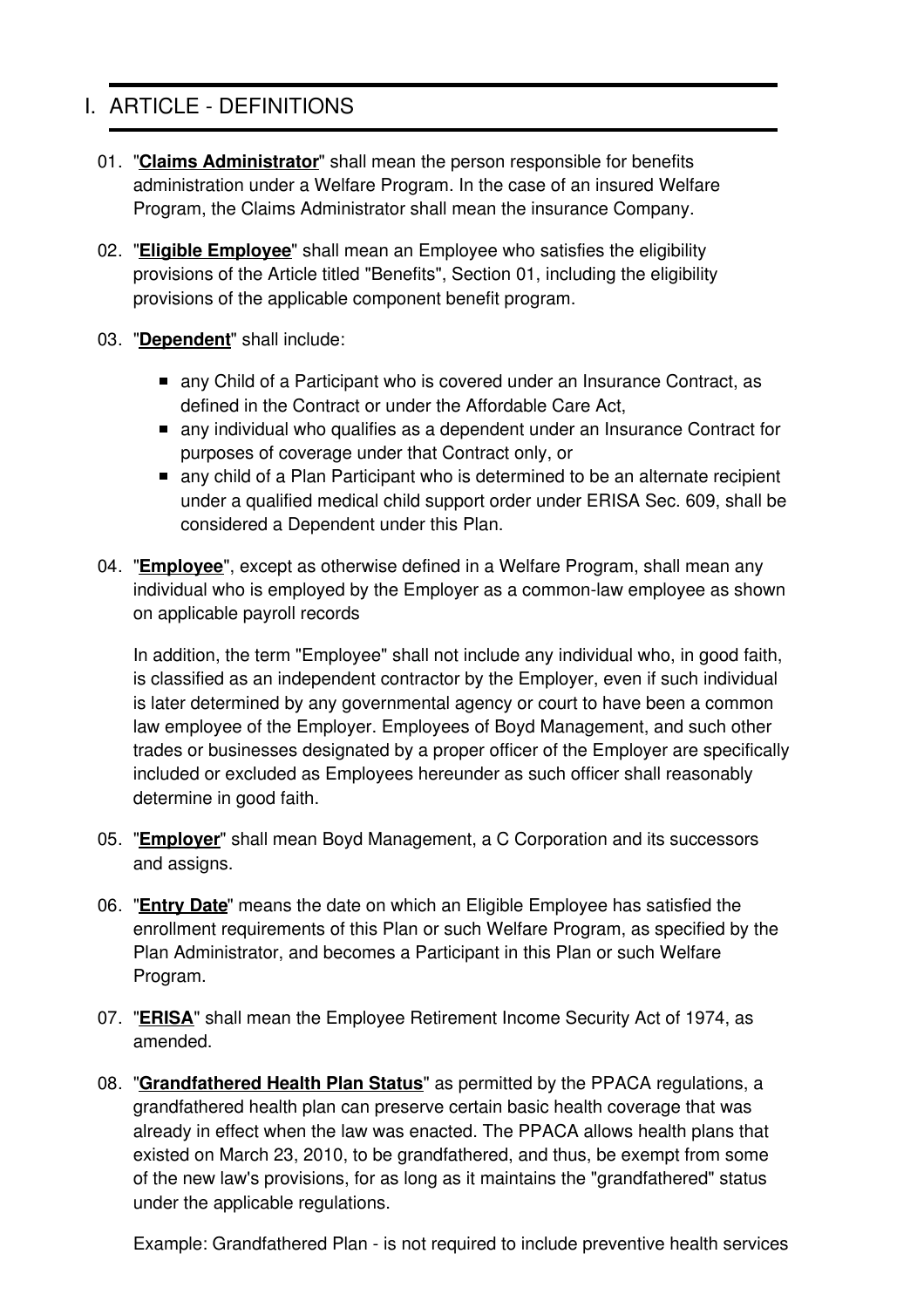without any cost sharing. But the plan must comply with certain other protections in the Affordable Care Act, ie, the elimination of lifetime limits on essential health benefits.

- 09. "**Insurance Company**" or "**Insurance Companies**" means any Insurance Company licensed to do business in the State of the Employer and/or such other States in which the Employer does business, with which the Employer has entered into a contract for the purposes of providing benefits under the Plan.
- 10. "**Participant**" means an Eligible Employee who has satisfied the enrollment requirements of this Plan or a Welfare Program, as specified by the Plan Administrator, and is eligible to receive the benefits of this Plan or such Welfare Program.
- 11. "**Plan**" shall refer to the Boyd Management Wrap Plan, as amended.
- 12. "**Plan Administrator**" shall refer to the Employer, unless the Employer has designated another person, committee or entity to act in its place, as provided in the Section titled: "Named Fiduciaries".
- 13. **"Plan Year**" means the 12-month period beginning September 01 and ending August 31. The Plan Year shall be the coverage period for the Benefits provided for under this Plan. In the event a Participant commences participation during a Plan Year, then the initial coverage period shall be that portion of the Plan Year commencing on such Participant's entry date and ending on the last day of such Plan Year.
- 14. "**Policy**" or "**Policies**" shall mean the insurance contracts, as such contract or contracts may be amended or replaced with other insurance contracts, issued to the Employer by an Insurance Company or Companies (or such other contracts between the Employer and a benefit provider) for the purpose of providing benefits under the Plan. All such Policies (or contracts), the terms of which are incorporated herein by reference, shall be considered a part of this Plan.
- 15. "**PPACA**" means the Patient Protection and Affordable Care Act, as amended.
- 16. "**Rule of Parity**" Employer option to treat an employee who has a break of service (no credited hours of service for a minimum of 4 weeks) that was longer than the employees period of service immediately preceding the break, as a new hire upon return to active service. I.E., if the employee only worked credited hours for 4 weeks, then had a break in service for 6 weeks, the employee is treated as a new hire.
- 17. "**Special Unpaid Leave**" shall mean unpaid leave subject to FMLA, USERRA or on account of jury duty, as applicable to the look-back measurement method under ACA rules.
- 18. "**Spouse**" means a person legally married to a Participant under state law, including common law spouses, unless legally separated by court decree; provided, however, that the Plan Administrator may require the Participant to provide evidence of marriage, which may include a marriage certificate or other official documentation satisfactory to the Plan Administrator. The Plan Administrator has the sole and absolute authority to determine an individual's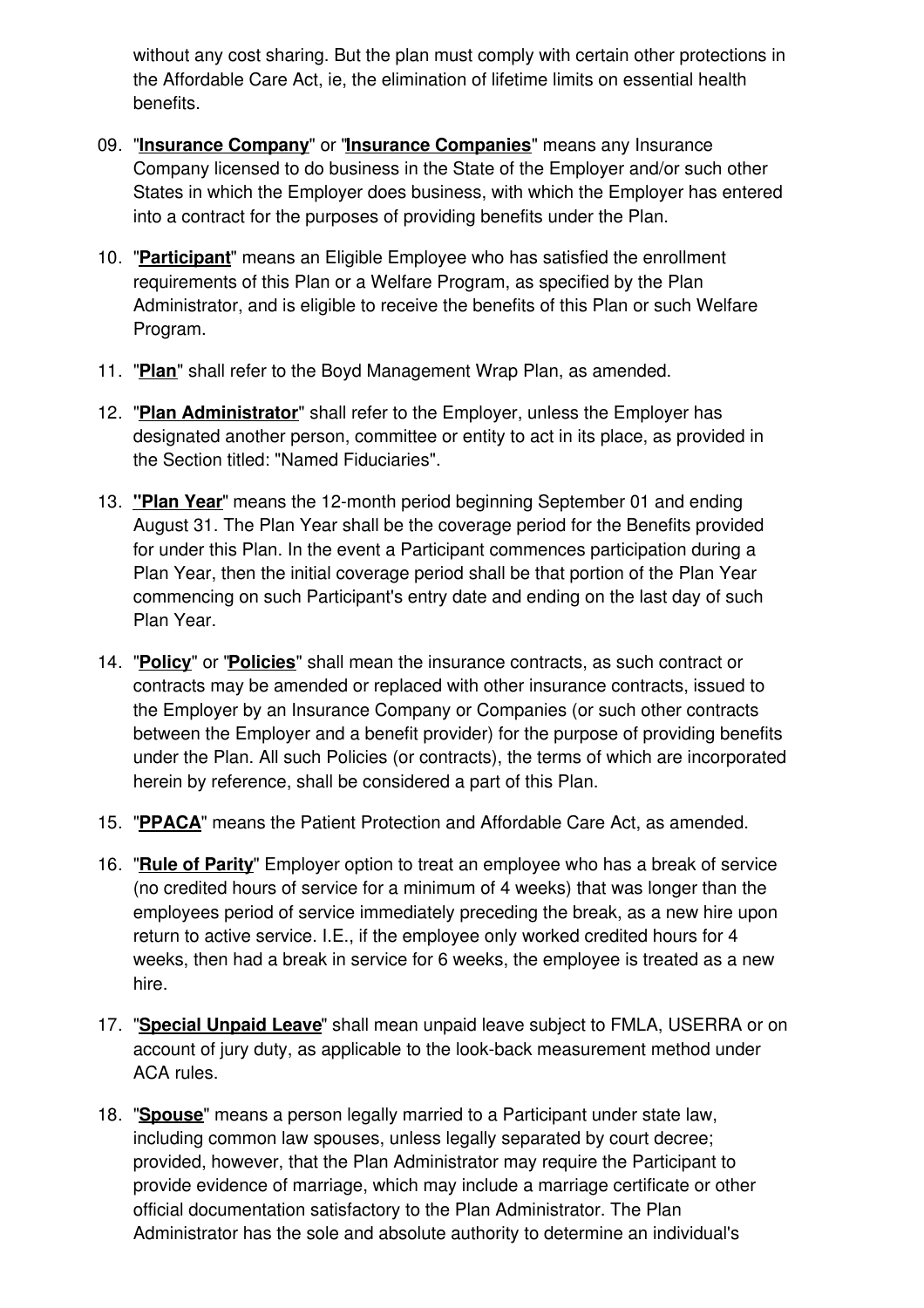status as a spouse of a Participant for the purposes of the Plan, and any such determination shall be final, binding and conclusive on all parties ever claiming an interest in the Plan. Spouse shall also mean "domestic partner" if designated by the Plan Administrator; provided, however, that the Plan Administrator may require the Participant to provide evidence of the domestic partnership, which may include an affidavit or other official documentation satisfactory to the Plan Administrator.

- 19. "**Summary Plan Description**" shall mean the document that describes the specific benefits under the Plan. The Summary Plan Description, as amended or as restated from time to time, shall be considered a part of the Plan, and is incorporated herein by reference.
- 20. "**Welfare Program**" shall mean each item identified in Appendix A, as it may be updated from time to time. The terms of each Welfare Program, as they may be set out in the Policies, contracts, or other documents with respect to the Welfare Program, shall form a part of this Plan in the same manner as if all the terms and provisions thereof were included in this Plan document.

Any Welfare Programs and the corresponding Appendix A will also include any and all amendments, or replacement plans or documents, and summaries, policies, and contracts, if any, for such period(s) during which the document is in effect. Any amendment or replacement of any of the documents comprising the Welfare Programs and of Appendix A, may be certified by a duly authorized officer of the Company, and may be updated as required, without any need to amend this document.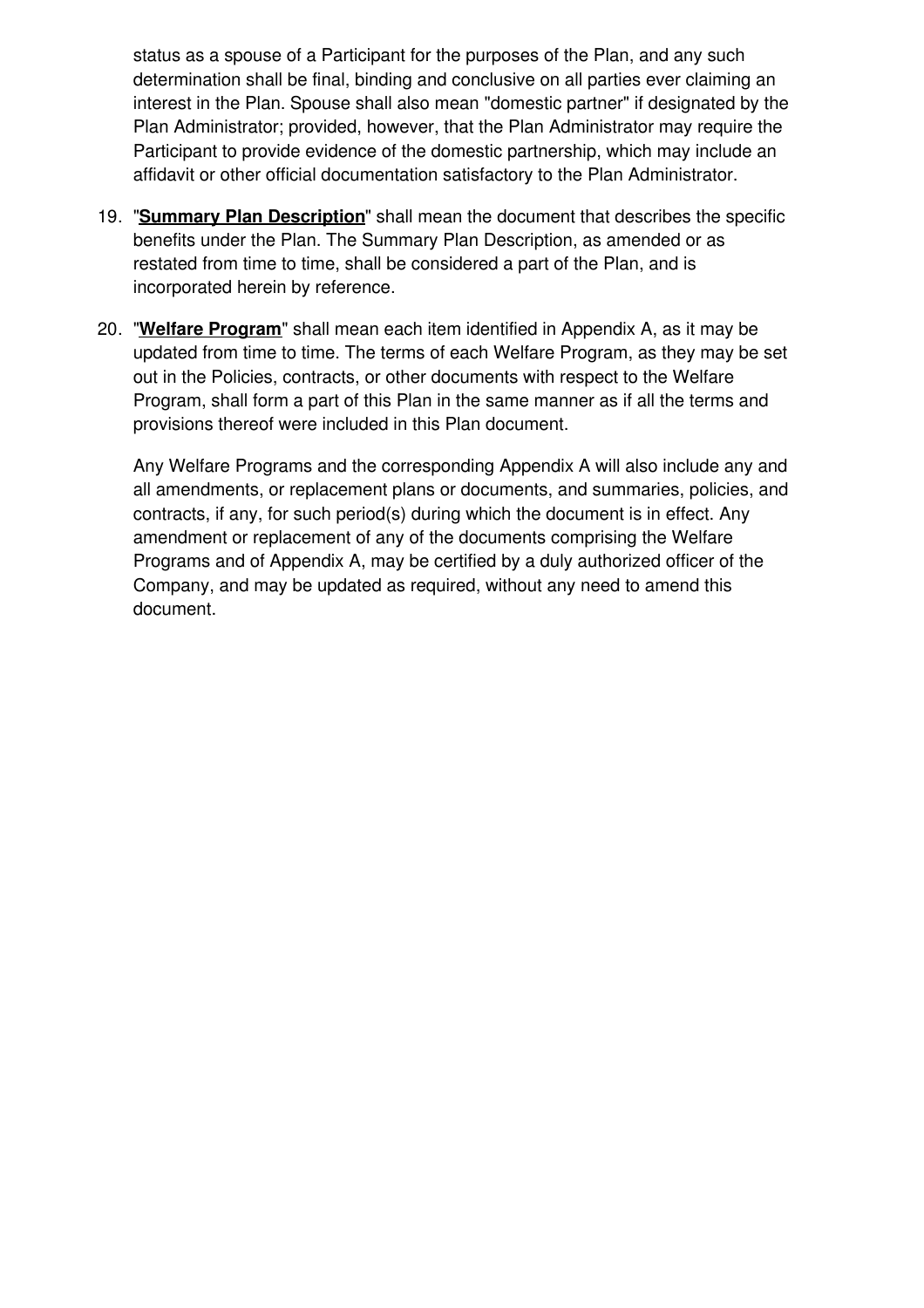## II. ARTICLE - BENEFITS

01. **Eligibility and Participation.** The eligibility and participation requirements for each Welfare Program are stated in the applicable Policy or Welfare Program document.

An Eligible Employee with respect to the Plan is any Employee who is eligible to participate in one or more of the component Welfare Programs in accordance with the terms and conditions of the Plan (including the terms of the applicable component Welfare Program).

Where the eligibility and / or participation requirements are not stated in the Policy or Welfare Program document, the following eligibility and / or participation requirements shall apply.

Every Employee who is regularly scheduled to work a minimum of 30 hours per week or 130 hours per month is an Eligible Employee.

An Eligible Employee may become a Participant in a Welfare Program by satisfying the enrollment requirements specified by the Plan Administrator, which shall include a waiting period, based on the applicable classification of:

First of the month after 60 Days

An Eligible Employee shall become a participant on the first day of the month following any applicable waiting period, determined by benefit or classification.

Other individuals, such as an Eligible Employee's spouse, children, or other designated member, may be eligible to participate in and receive benefits under one or more of the Welfare Programs due to their relationship to an Eligible Employee. Information about such eligibility and coverage is found in the applicable Policy or Welfare Program Documents.

With respect to any waiting period for initial enrollment under any Welfare Program, the Plan Administrator may provide for the crediting of prior service for Employees of participating employers involved in an acquisition, merger or similar transaction with the Employer .

02. **Termination of Participation.** Participation under the Plan shall cease when the Participant ceases to participate in all Welfare Programs. An individual's coverage under the Plan may be terminated by the Plan Administrator for cause. "Cause" shall be determined by the Plan Administrator in its sole discretion, and includes but is not limited to submission of a fraudulent claim under any Welfare Program.

Subject to the terms and conditions of any applicable Welfare Plan, if an Eligible Employee stops working, and is rehired or resumes providing services to the Employer, he or she may enter (or reenter) the Plan when he or she once again meets the eligibility requirements set forth within this Plan. This period during which the individual either is not an Employee or provides no services to the Employer is called a "break-in-service," as determined by the Plan Administrator consistent with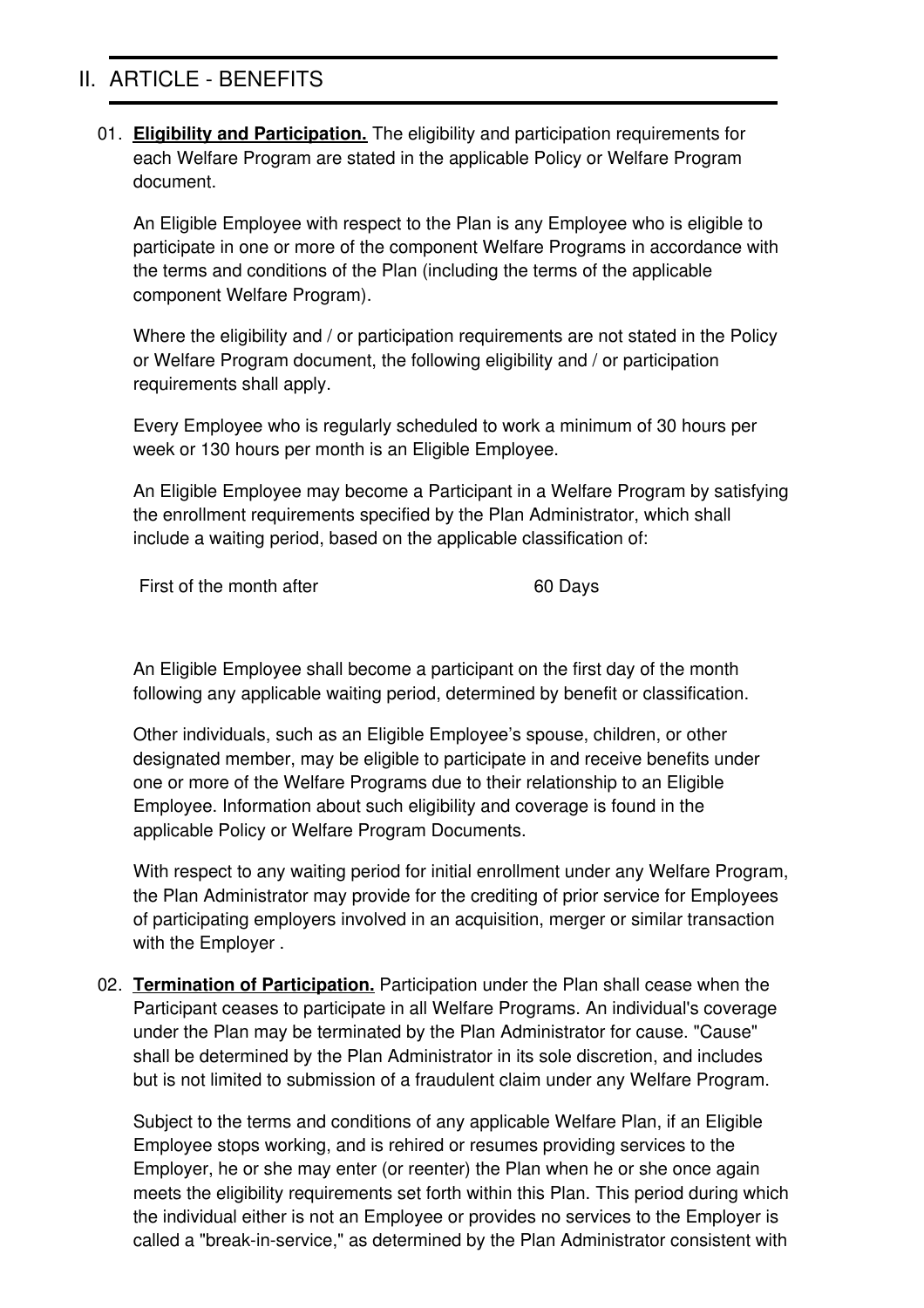the PPACA, and the regulations issued thereunder. The provisions below of the subsection titled: "Break-in-Service of 13 Weeks or More" and the subsection titled: "Break-in-Service of Less Than 13 Weeks" shall apply only to the extent PPACA applies to the benefits provided by the applicable Welfare Programs or as otherwise determined by the Plan Administrator.

Notwithstanding the foregoing, Participation under the Plan shall cease upon the latest of the following two dates: (a) the last day of FMLA leave as required by law, or (b) the day the participant no longer qualifies as an Eligible Employee and have exhausted all approved personal leave, sick leave, vacation leave or short term disability leave as determined by the Employer, but in no event later than the date on which long term disability benefits commence.

#### a. **Break-in-Service of 13 Weeks or More**

If an Eligible Employee terminates employment OR he or she otherwise provides no services to the Employer during any thirteen (13) week (or longer) period, such individual will be treated as new Employee for purposes of eligibility for the Plan (and any corresponding Welfare Program) upon any subsequent resumption of services with the Employer (as determined by the Plan Administrator consistent with PPACA, "resumption of services"), and the provisions of the Section titled: "Eligible Employee" will apply.

#### b. **Break-in-Service of Less Than 13 Weeks**

#### 1. **Did NOT Reach an Entry Date Prior to the Break-in-Service**

Subject to the eligibility provisions of the Section titled: "Eligible Employee", if an Eligible Employee ceases to provide services to the Employer prior to reaching any Entry Date and then returns to work after a break-in-service of less than 13 weeks, such individual will be considered eligible to enter the Plan upon the later of the date (a) of the resumption of services (in which case the provisions of the subsection titled: "Reach an Entry Date Prior to the Break-in-Service" below will apply), or (b) the Eligible Employee has completed the requirements to become an Eligible Employee, determined by disregarding any breakin-service (in which case the provisions of the Section titled: "Eligible Employee" will apply).

#### 2. **Reach an Entry Date Prior to the Break-in-Service**

Subject to the eligibility provisions of the Section titled: "Eligible Employee", but regardless of any prior election/waiver of coverage during such Plan Year, anyone who was an Eligible Employee prior to a break-in-service of less than 13 weeks will be considered eligible to enter (or reenter) the Plan upon resumption of services. Such individual will be offered coverage under the Plan as soon as administratively practicable, but in no event later than the first day of the calendar month following his or her resumption of services as an Eligible Employee; provided however, that anyone subject to this Section who returns to work must elect to participate and re-enroll in the Plan as soon as administratively practicable, but in no event later than 30 days following his or her resumption of services as an Eligible Employee.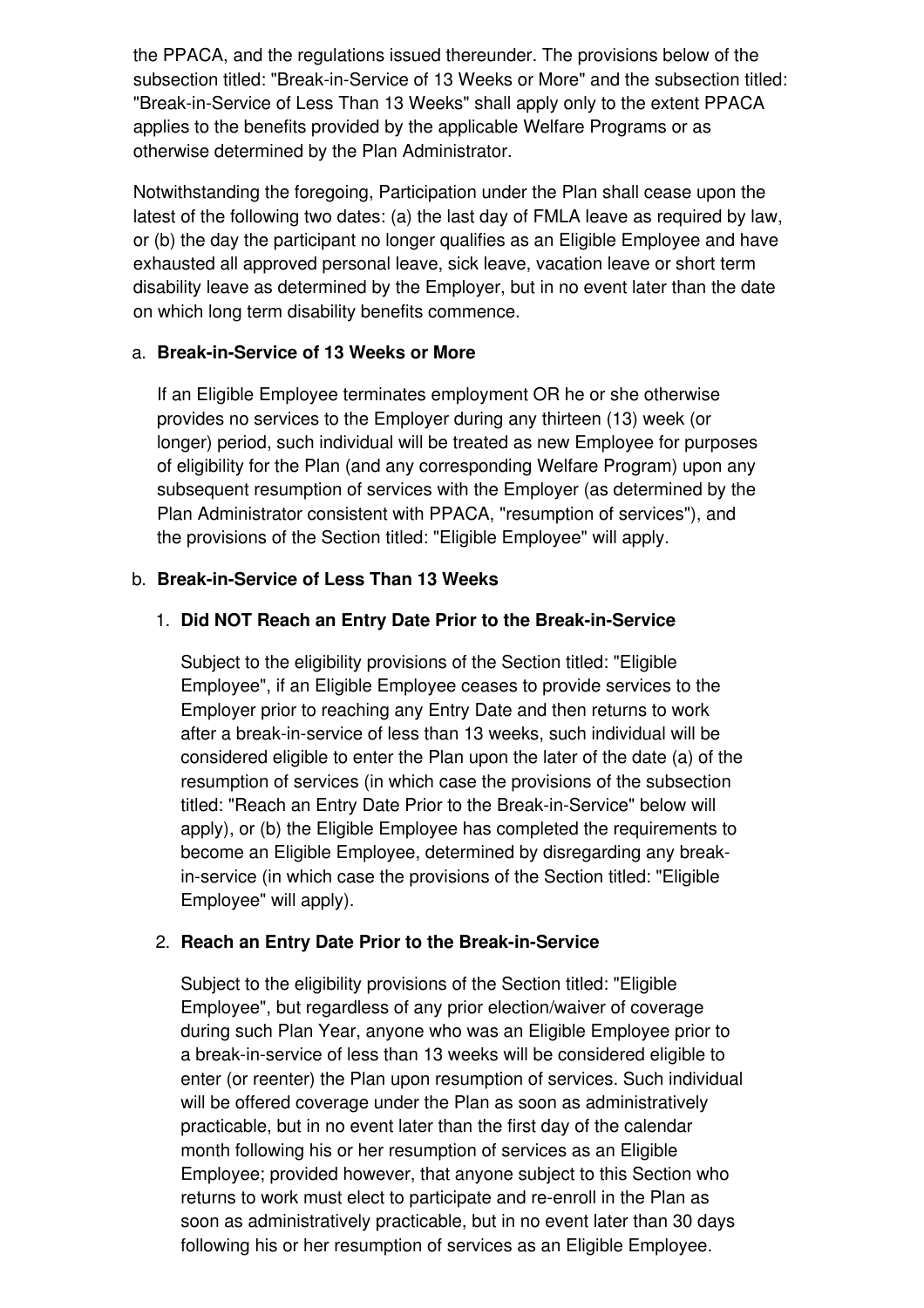Notwithstanding the foregoing, if anyone returns during a stability period in which he or she was treated as an Eligible Employee and the Employer previously made the individual an offer of coverage with respect to the entire stability period which was declined, the Employer shall not be required to make a new offer of coverage for the remainder of the ongoing stability period due to an Eligible Employee's resumption of services.

The Employer or Plan Administrator may establish such other procedures, rules and guidelines to administer (or otherwise interpret) the eligibility or rehire provisions of this Plan, including, but not limited to, rules with respect to special unpaid leave or Rule of Parity, which procedures, rules or guidelines are incorporated into this Plan by reference.

03. **Benefits.** Participants shall receive benefits under the Welfare Programs. Benefits shall be determined exclusively by the terms of the Welfare Programs, including eligibility for coverage, levels and amounts of coverage, the terms and conditions of coverage and when coverage begins and terminates. Benefits will be paid solely in the form and in the amount set forth under the Welfare Programs.

All of the benefits under the Plan are described in more detail in the Policies and Welfare Programs, the terms of which are incorporated herein and made a part hereof by reference. In the case of any conflict between the terms of the Plan document and the terms of the Policies or Welfare Programs, the terms of the Policies or Welfare Programs (as applicable) shall control.

04. **Funding.** The terms of each Welfare Program shall govern the amount and timing of any Participant contribution required to be made by the Employee. Nothing herein requires an Employer to contribute to or under any Welfare Program, or to maintain any fund or segregate any amount for the benefit of any Participant or his or her beneficiary, except to the extent specifically required under the terms of a Welfare Program. No Participant or beneficiary shall have any right to, or interest in the assets of the Employer.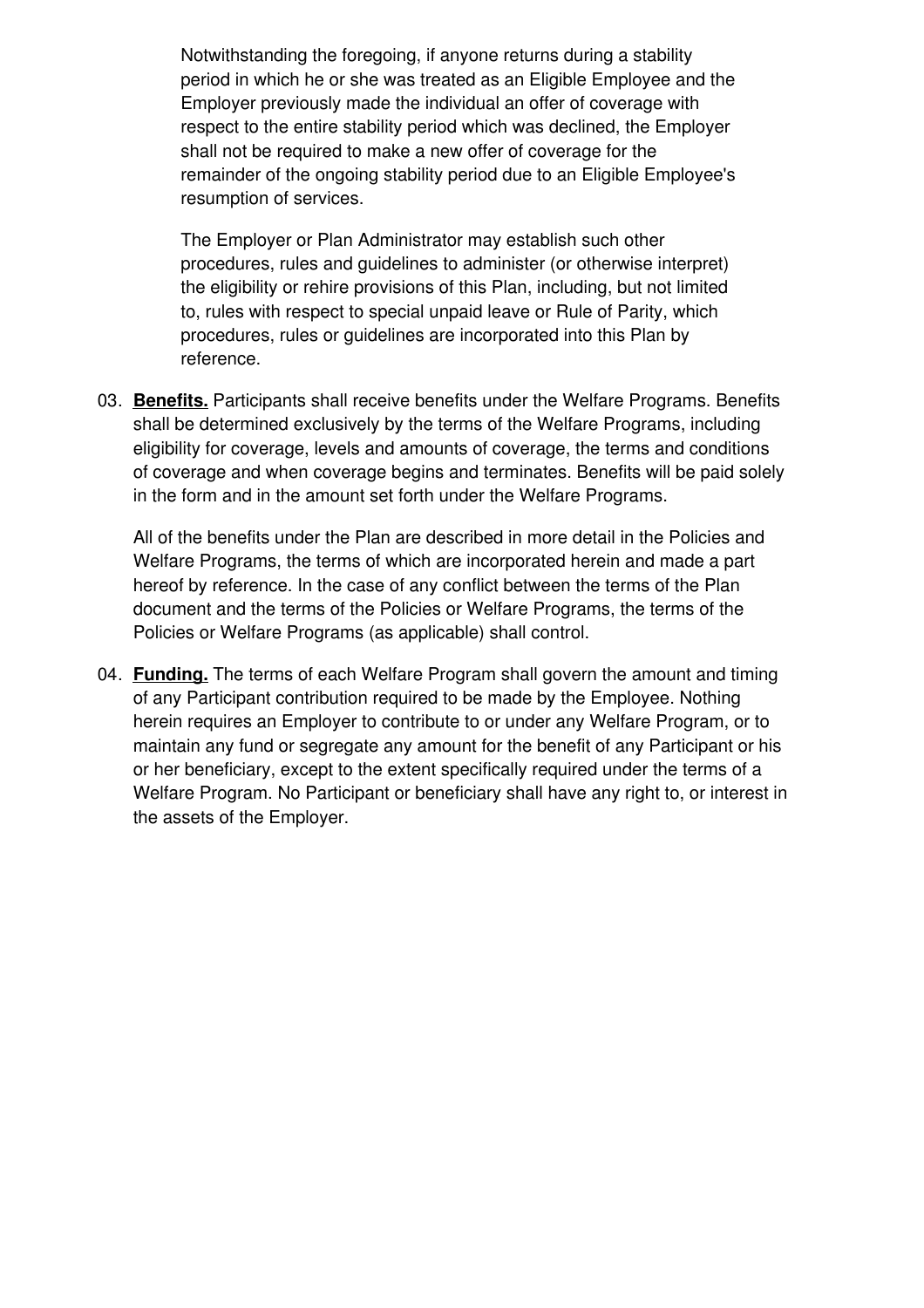## III. ARTICLE - ADMINISTRATION OF THE PLAN

#### 01. **Named Fiduciaries.**

The following persons or entities are named fiduciaries under the Plan:

Boyd Management 7700 Trenholm Rd Extension Columbia, SC 29223

The following shall be the Plan Administrator:

Boyd Management 7700 Trenholm Rd Extension Columbia, SC 29223

The Plan Administrator shall be solely responsible for the administration of the Plan, unless this function is explicitly delegated to another named fiduciary under this article. The Employer may, from time to time, duly appoint another person, committee, or entity to be the Plan Administrator. In the absence of such appointment, the Employer shall serve as the Plan Administrator.

The Employer may enter into an agreement with an insurance company for the purpose of insuring all or part of the benefits under the Plan and for administering certain benefits provided by the Plan. However, the Insurance Company shall only be a fiduciary with respect to the Plan to the extent that the Insurance Company exercises any discretionary authority or control with respect to the management of the Plan, or exercises any authority or control with respect to management or disposition of assets, renders investment advice for a fee or other compensation, direct or indirect, with respect to any monies or other property of the Plan, or has any authority or responsibility to do so, has any discretionary authority or responsibility in the administration of the Plan, or otherwise agrees to be a fiduciary with respect to the Plan.

Any person or group of persons may serve in more than one fiduciary capacity with respect to the Plan. Any named fiduciary hereunder may, pursuant to such other formal procedures as it shall establish, designate persons (including third party administrators) other than the named fiduciaries to carry out its fiduciary responsibilities under the Plan.

02. **Complete and Separate Allocation of Fiduciary Responsibilities.** It is intended that this Plan shall allocate to each named fiduciary individual responsibility for the prudent execution of the functions assigned to each. The performance of such responsibilities shall be deemed a several assignment and not a joint assignment. No responsibility is intended to be shared by two (2) or more of such fiduciaries, unless such sharing shall be provided by a specific provision of the Plan. Whenever one named fiduciary is required by the Plan to follow the directions of another named fiduciary, the two shall not be deemed to have been assigned a shared responsibility. The fiduciary giving the direction shall be deemed to have that action as its sole responsibility, and the responsibility of the fiduciary receiving such direction shall be to follow the direction insofar as such direction is on its face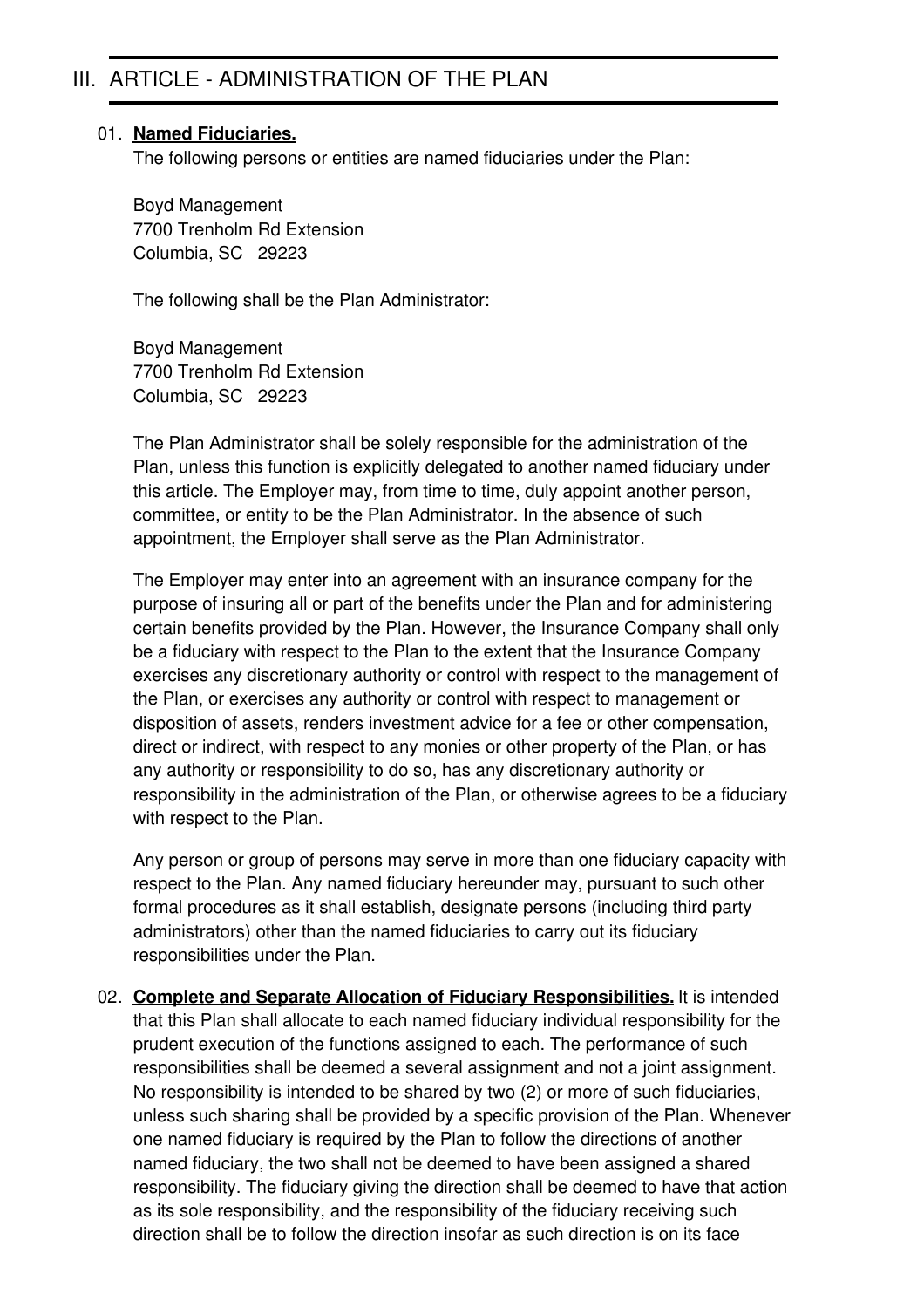proper under the Plan and applicable law.

- 03. **Plan Administrator.** The administration of the Plan is under the supervision of the Plan Administrator. It is the principal duty of the Plan Administrator to see that the Plan is carried out, in accordance with its terms, for the exclusive benefit of persons entitled to participate in the Plan without discriminating among them. The Plan Administrator has full power to administer and interpret the Plan in all of its details, subject to applicable requirements of law. For this purpose, except to the extent otherwise provided under the terms of any Welfare Program, the Plan Administrator's powers include, but are not limited to, the following authority, in addition to all other powers provided by this Plan:
	- a. The authority to make and enforce such rules and regulations as it deems necessary or proper for the efficient administration of the Plan, including the establishment of claims procedures;
	- b. The Plan Administrator shall have complete discretion to interpret the provisions of the Plan, including but not limited to determinations regarding eligibility for participation in and coverage under the Plan and the types and amounts of benefits payable under the Plan, and to make all necessary findings of fact. The Plan Administrator's interpretations in good faith shall be final and conclusive on all persons claiming benefits under the Plan. Decisions by the Plan Administrator may not be overturned unless found by a court to be arbitrary and capricious and to have no reasonable foundation;
	- c. The authority to appoint such agents, counsel, accountants, consultants and other persons as may be required to assist in administering the Plan;
	- d. The authority to allocate and delegate its responsibilities under the Plan, and to designate other persons to carry out any of its responsibilities under the Plan; and
	- e. The authority to enter into any and all contracts and agreements for carrying out the terms of this Plan and for the administration of the Plan, and to do all acts as the Plan Administrator, in its sole discretion, may deem necessary or advisable. Such contracts and agreements shall be binding and conclusive on the parties hereto and anyone claiming benefits hereunder.

Notwithstanding the foregoing, to the extent the benefits under any Welfare Program are provided under a fully insured arrangement, the Insurance Company for such program shall have the responsibility for determining entitlement to benefits under the program and prescribing the claims procedures to be followed by Participants and beneficiaries thereunder. The Insurance Company will act as a named fiduciary with respect to the Plan and will have the full power to interpret and apply the terms of any insured Welfare Program as they relate to benefits provided thereunder.

Benefits under the Plan will be paid only if the Plan Administrator decides, in its sole and absolute discretion, that payment is merited pursuant to the terms of the Plan. Notwithstanding the foregoing, any claim which arises under a Policy is not subject to review under this Plan, and the Plan Administrator's authority does not extend to any matter as to which any other person or entity is empowered to make determinations under the Policy or documents evidencing such arrangement.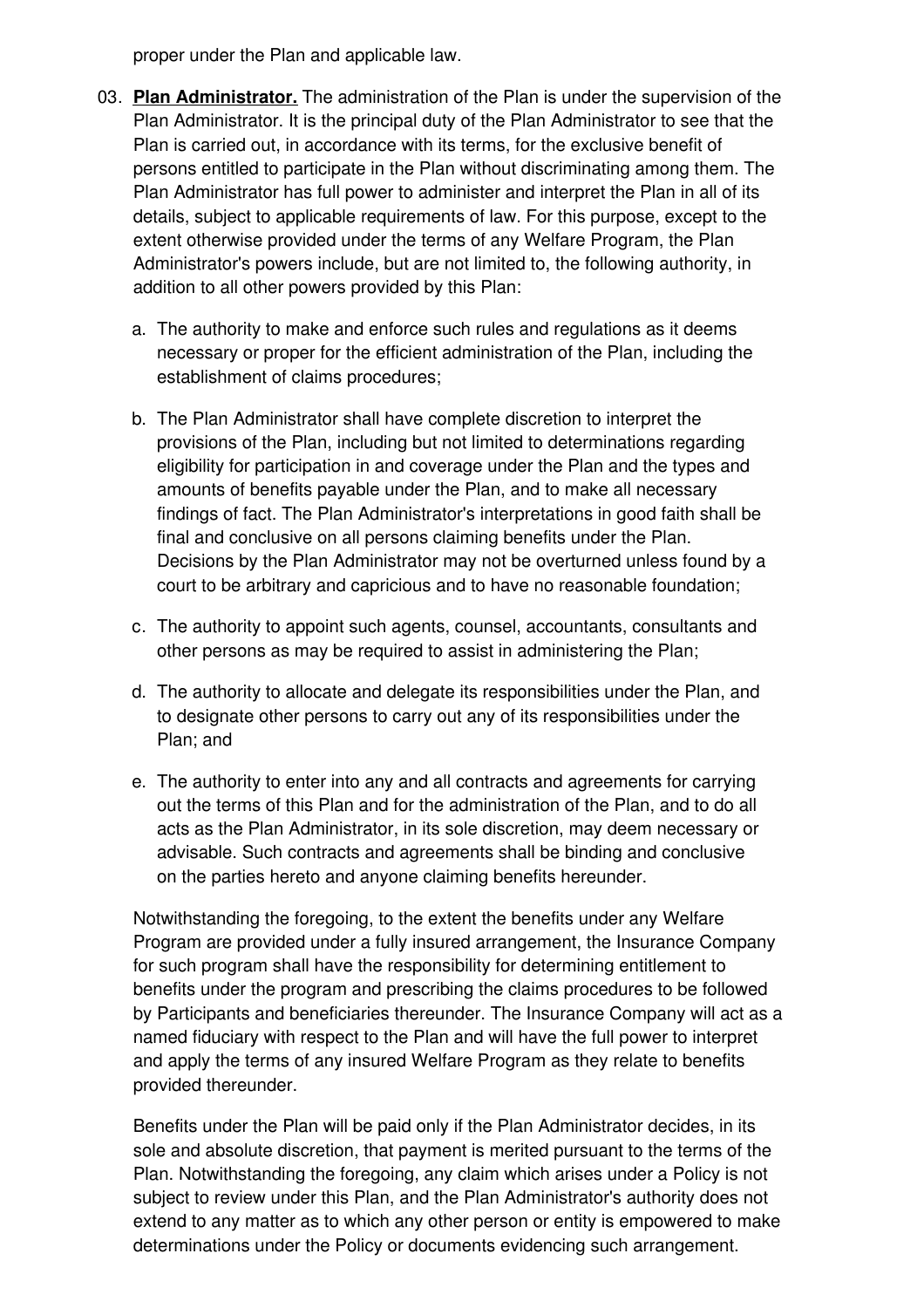04. **Disclaimer of Liability.** Except as otherwise provided under Sections 404 through 409 of ERISA, neither the Employer, nor any person designated to carry out fiduciary responsibilities pursuant to this Section of the Plan, shall be liable for any act, or failure to act, that is made in good faith pursuant to the provisions of the Plan.

All Plan fiduciaries who are also employees or officers of the Plan Administrator or any Employer shall be fully indemnified by the Employer against all liabilities, costs, and expenses (including but not limited to reasonable attorneys' fees and costs) imposed upon them in connection with any action, suit, or proceeding to which he or she may be a party by reason of being a Plan fiduciary and arising out of any act, or failure to act, that constitutes or is alleged to constitute a breach of such person's responsibilities in connection with the Plan, unless such act or failure to act is determined to be due to gross negligence or willful misconduct.

Unless liability is otherwise provided under Section 405 of ERISA, a fiduciary shall not be liable for any act or omission of any other party to the extent that (a) such responsibility was properly allocated to such other party as a named fiduciary, or (b) such other party has been properly designated to carry out such responsibility pursuant to the procedures set forth above.

- 05. **Reliance on Tables, Etc.** In administering the Plan, the Plan Administrator is entitled, to the extent permitted by law, to rely on all tables, valuations, certificates, opinions and reports which are furnished by accountants, counsel or other experts employed or engaged by the Plan Administrator.
- 06. **Expenses.** The proper expenses of the Plan Administrator, including the compensation of its agents, will be paid by the Plan if not paid by the Employer.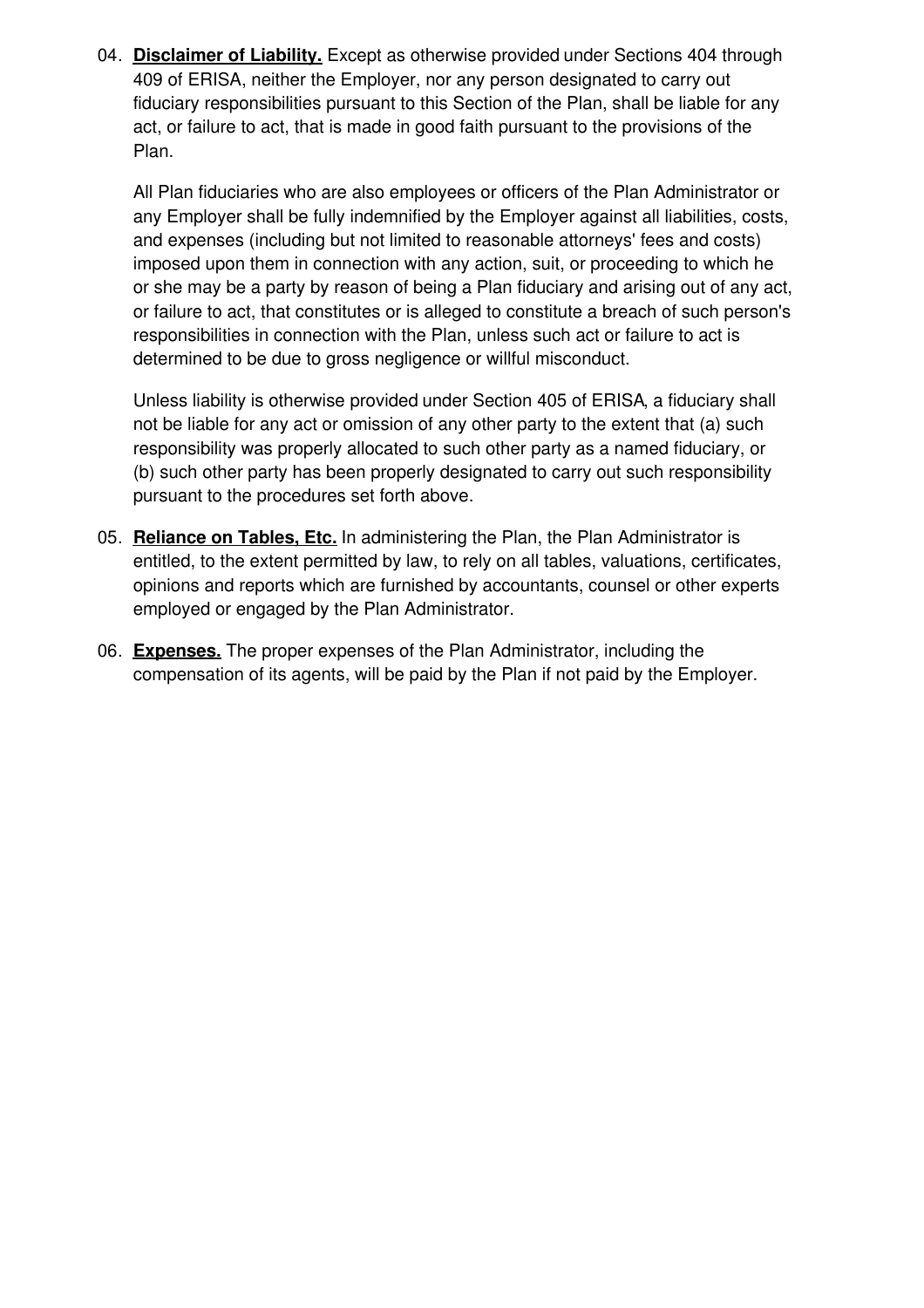## IV. ARTICLE - AMENDMENT AND TERMINATION

01. **Modification and Amendment.** The Plan may be modified or amended at any time by the Employer. Such modification or amendment shall be effective as of the date of the requisite Employer approval, or at such other date as the Employer shall designate.

The Welfare Programs may be modified or amended at any time by a proper officer of the Employer, provided that any Policy may only be modified or amended with the agreement of the issuing Insurance Company. Such modification or amendment shall be effective as of the date of the requisite approval, or at such other date as the Employer and, if applicable, Insurance Company shall designate.

- 02. **Termination.** The Plan may be terminated at any time by the Employer. Such termination shall be binding on all Plan Participants.
- 03. **Conflict.** Any conflict arising between the terms of this Plan document and the terms of the Summary Plan Description with respect to the provisions of this Article shall be resolved in favor of this Plan document.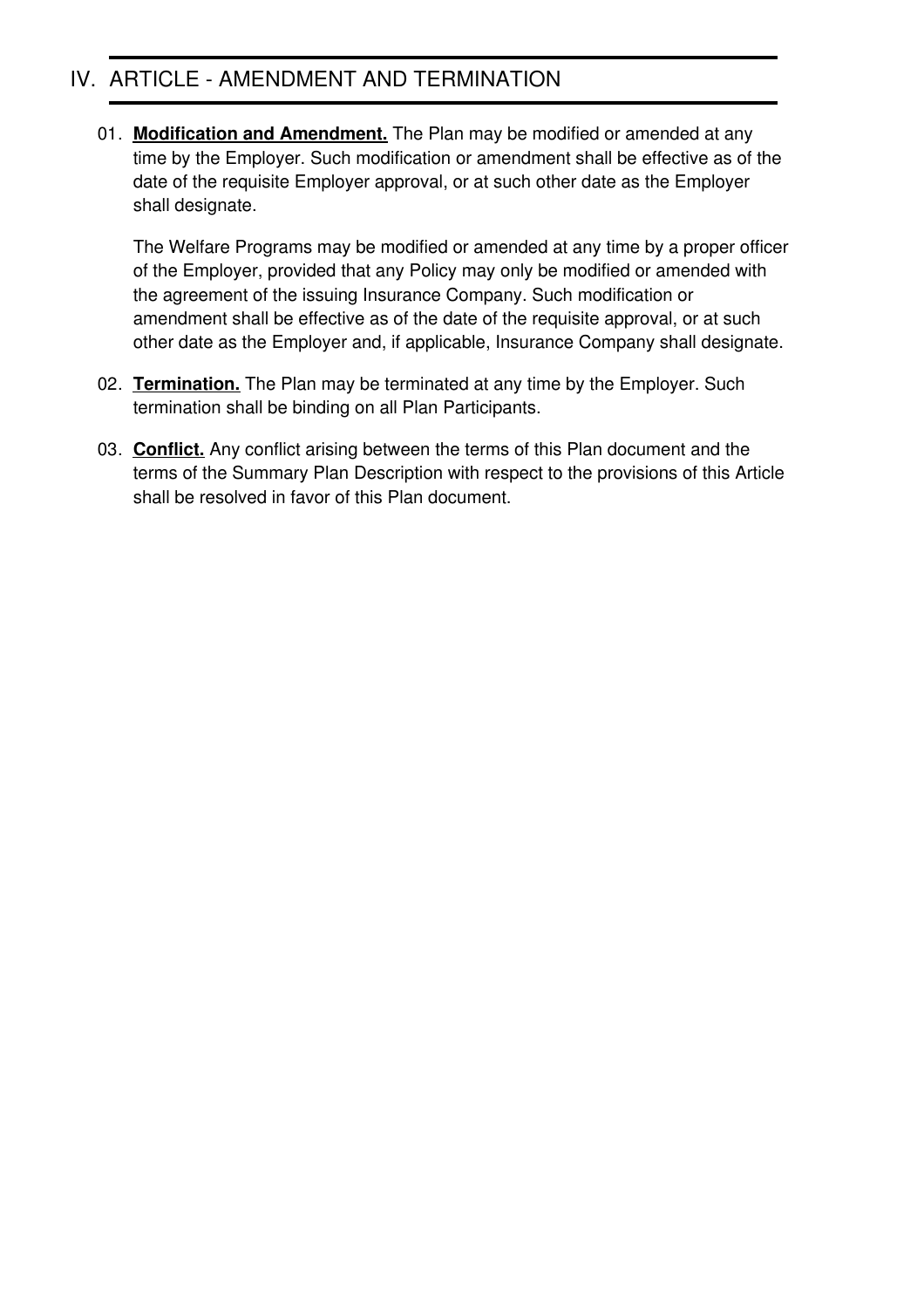# V. ARTICLE - CLAIMS PROCEDURES FOR PPACA EXEMPT PLANS

01. **General.** For purposes of determination of the amount of, and entitlement to, benefits of an insured Welfare Program provided under a Policy provided by an Insurance Company, the Insurance Company is the named fiduciary under the Plan, with the full power to interpret and apply the terms of the Plan as they relate to the benefits provided under the Policy.

To obtain benefits from an insured Welfare Program, the Participant must follow the claims procedures prescribed under the applicable Welfare Program. *In the event that (i) the Welfare Program does not prescribe a claims procedure for benefits that satisfies the requirements of Section 503 of ERISA, or (ii) the Plan Administrator determines that the claims procedures described in the Welfare Program shall not apply, and (iii) the Welfare Program is not subject to the Patient Protection and Affordable Care Act ("PPACA"), the claims procedure described in this Article shall apply with respect to such Welfare Program.* If the Welfare Program is subject to PPACA, the claims procedure applicable to such Welfare Program is described in the Article titled: "Claims Procedures for Plans Subject to PPACA".

#### 02. **Non-Group Health Claims; Disability Claims.**

- a. All claims shall be filed in writing with the Plan Administrator and shall be decided within 90 days (45 days in the case of a disability claim) by the Plan Administrator (unless special circumstances require an extension of up to 90 additional days [up to 30 additional days in the case of a disability claim]). Written notice of the decision on a claim shall be furnished promptly to the claimant. lf the claim is wholly or partially denied, such written notice shall: (1) set forth an explanation of the specific findings and conclusions on which such denial is based, making reference to the pertinent provisions of the Plan or Welfare Program documents; (2) describe any additional information or material needed to support the claim and explain why such information or material, is necessary; and (3) describe the review procedures under subsection (b) of this Section.
- b. A claimant may review all pertinent documents and may request a review by the Plan Administrator of such decision denying the claim. Any such request must be filed in writing with the Plan Administrator within 60 days (or 180 days in the case of a disability claim) after receipt by the claimant of written notice of the decision. Such written request for review shall contain all additional information that the claimant wishes the Plan Administrator to consider.

Written notice of the decision on review shall be furnished to the claimant within 60 days (45 days in the case of a disability claim) (or 120 days [90 days in the case of a disability claim] if special circumstances warrant an extension) following the receipt of the request for review. The written notice of the Plan Administrator's decision on review shall include the specific reasons for the decision and shall refer to the pertinent provisions of the Plan or Policy on which the decision is based. The written notice shall also include a statement of a claimant's rights to bring a civil action under Section 502(a)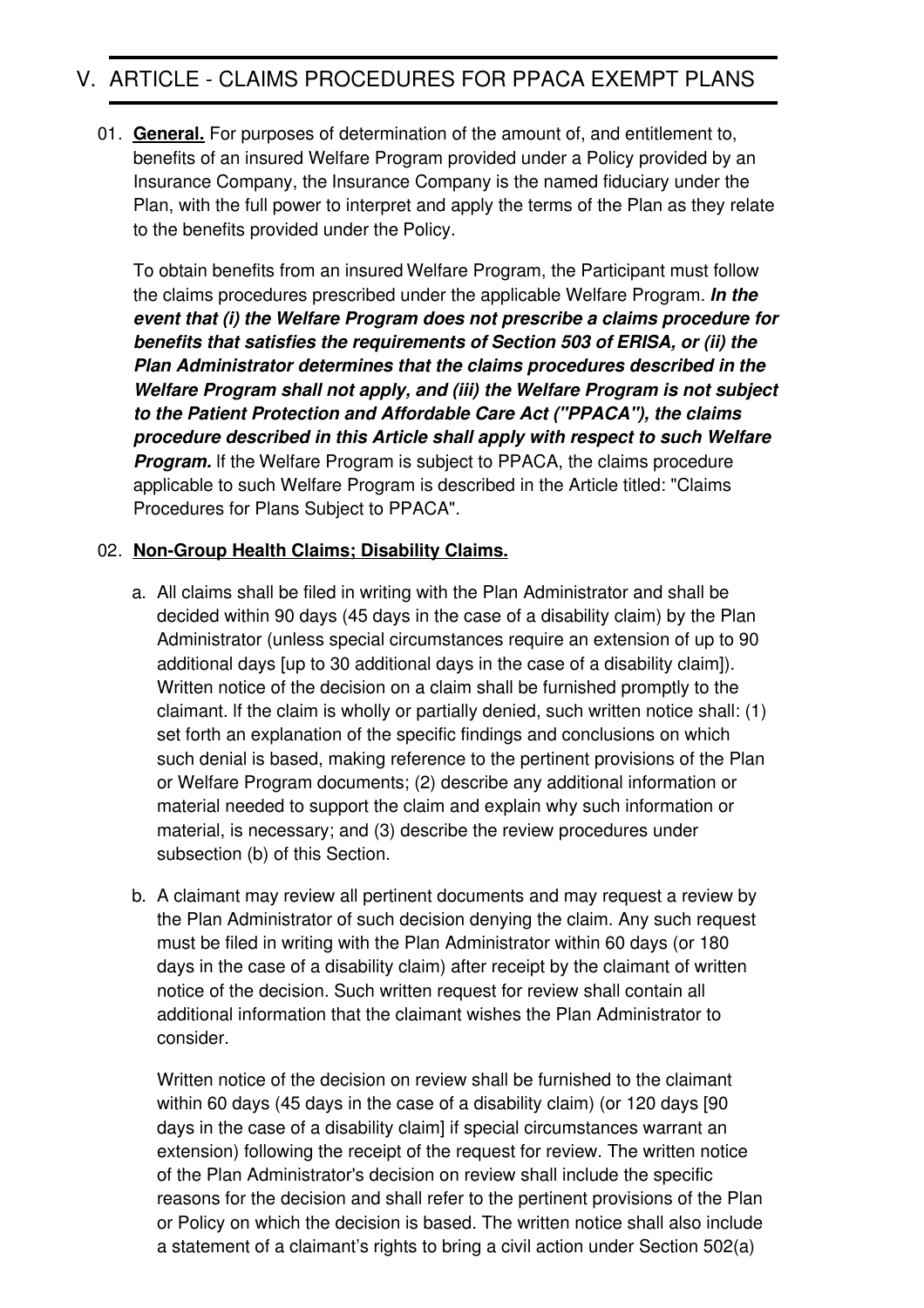of ERISA following an adverse benefit determination on review; provided, such suit may be filed only after the plan's review procedures described above have been exhausted and only if filed within 90 days after the final decision on review is provided, or if a later date is specified in a booklet, certificate or other documentation for a particular Welfare Program, only if filed by such later date.

#### 03. **Group Health Claims.**

a. **Pre-Service Claim Determinations.** When a covered person requests a medical necessity determination prior to receiving care, the Claims Administrator will notify the covered person of the determination within 15 days after receiving the request. However, if more time is needed due to matters beyond the Claims Administrator's control, the Claims Administrator will notify the individual of this fact within 30 days after receiving the request. This notice will include the date a determination can be expected. If more time is needed because necessary information is missing from the covered person's request, the notice will also specify what information is needed, and the covered person must provide the specified information to the Claims Administrator within 45 days after receiving the notice. The determination period will be suspended on the date the Claims Administrator sends such a notice of missing information, and the determination period will resume on the date the covered person responds to the notice, or 45 days after the covered person's receipt of the notice, whichever is sooner.

lf the determination periods above involve urgent care services, or in the opinion of a physician with knowledge of the covered person's health condition, would cause severe pain that cannot be managed without the requested services, the Claims Administrator will make the pre-service determination on an expedited basis. The Claims Administrator will notify the covered person of the expedited determination within 72 hours after receiving the request. However, if necessary information is missing from the request, the Claims Administrator will notify the individual of that fact within 24 hours after receiving the request, specifying what additional information is needed. The covered person must provide the specified information to the Claims Administrator within a reasonable amount of time, not to exceed 48 hours. The Claims Administrator will notify the individual of the expedited benefit determination within 48 hours after the individual responds to the notice. Expedited determinations may be provided orally, followed within 3 days by written or electronic notification.

b. **Concurrent Claim Determinations.** When an ongoing course of treatment, to be provided over a period of time or a number of treatments, has been approved for a covered person and there is a subsequent reduction or termination of such period of time or number of treatments (other than by the amendment or termination of the Welfare Program), such reduction or termination is considered an adverse benefit determination. The Claims Administrator shall notify the claimant of such reduction or termination at a time sufficiently in advance of the reduction or termination to allow the claimant to appeal and obtain a determination on review before the benefit is reduced or terminated.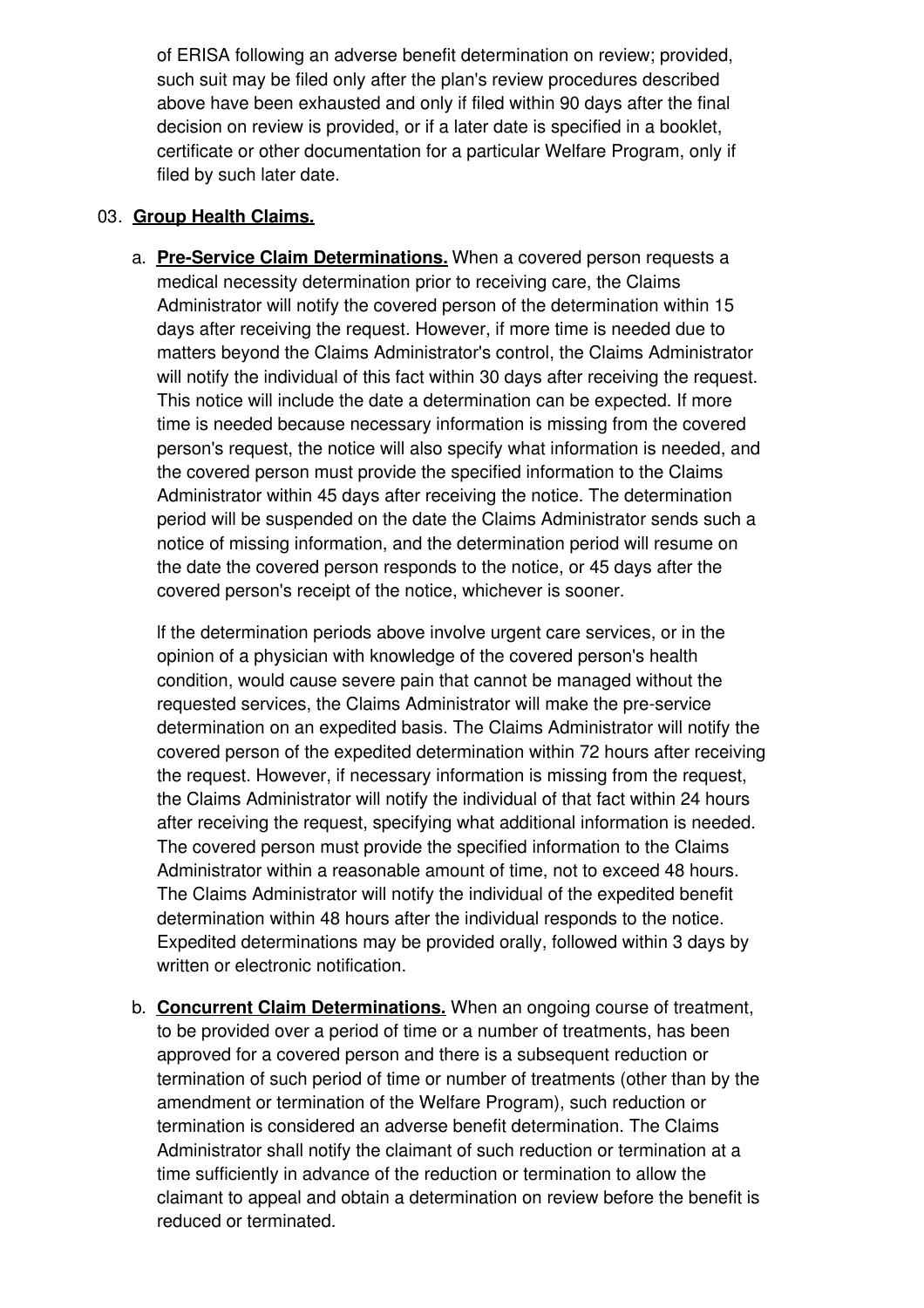When an ongoing course of treatment has been approved for a covered person and the person requests an extension of the course of treatment, such a request is deemed to be a claim involving urgent care. The covered person must request a concurrent medical necessity determination at least 24 hours prior to the expiration of the approved period of time or number of treatments. The Claims Administrator will notify the covered person of the determination within 24 hours after receiving the request.

- c. **Post-Service Claim Determinations.** When a covered person requests a claim determination after services have been rendered, the Claims Administrator will notify the covered person of the determination within 30 days after receiving the request. However, if more time is needed to make a determination due to matters beyond the Claims Administrator's control, the Claims Administrator will notify the individual of this fact within 45 days after receiving the request. This notice will include the date a determination can be expected. If more time is needed because necessary information is missing from the covered person's request, the notice will also specify what information is needed, and the covered person must provide the specified information to the Claims Administrator within 45 days after receiving the notice. The determination period will be suspended on the date the Claims Administrator sends such a notice of missing information, and the determination period will resume on the date the individual responds to the notice, or 45 days after the covered person's receipt of the notice, whichever is sooner.
- d. **Notice of Adverse Determination.** Every notice of an adverse benefit determination will be provided in writing or electronically, and will include all of the following that pertain to the determination: (1) the specific reason or reasons for the adverse determination; (2) reference to the specific Plan or Welfare Program provisions on which the determination is based; (3) a description of any additional material or information necessary to perfect the claim and an explanation of why such material or information is necessary; (4) a description of the Plan's review procedures and the time limits applicable, including a statement of a claimant's rights to bring a civil action under Section 502(a) of ERISA following an adverse benefit determination on appeal; (5) a statement that upon request and free of charge, the following will be provided: a copy of any internal rule, guideline, protocol or other similar criterion that was relied upon in making the adverse determination regarding the claim, and an explanation of the scientific or clinical judgment for a determination that is based on a medical necessity, experimental treatment or other similar exclusion or limit; and (6) in the case of a claim involving urgent care, a description of the expedited review process applicable to such claim.

#### e. **Appeal of Denied Claim.**

1. **First Level of Appeal.** If a covered person's claim is denied in whole or in part, then the claimant may appeal that decision directly to the Claims Administrator. A request for reconsideration should be made as soon as practicable following receipt of the denial and in no event later than 180 days after receiving the denial. lf a covered person's circumstances warrant an expedited appeals procedure, then the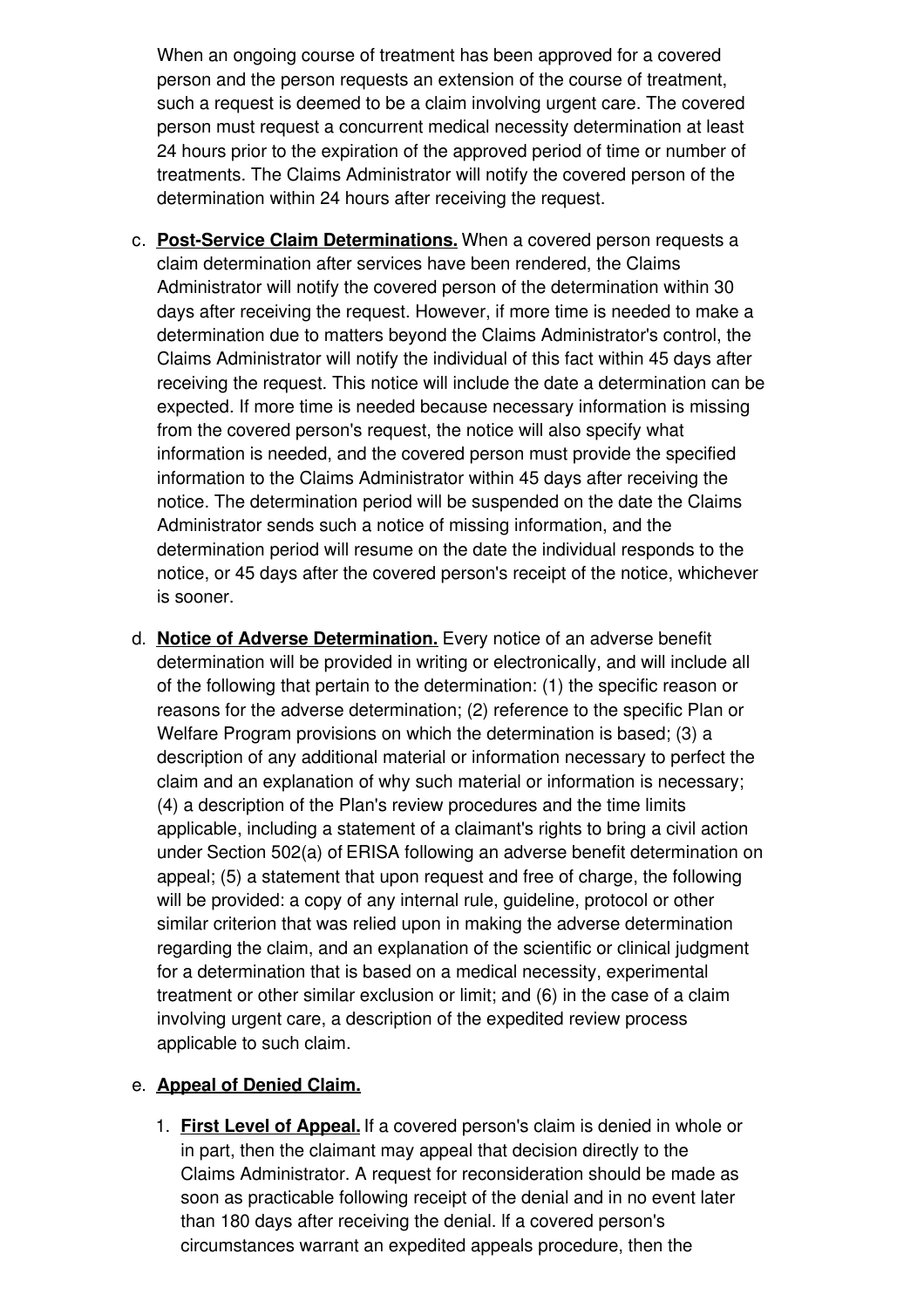covered person should contact the Claims Administrator immediately. The claimant will be asked to explain, in writing, why he or she believes the claim should have been processed differently and to provide any additional material or information necessary to support the claim. Following review, the Claims Administrator will issue a decision on review.

Subject to the other provisions of this Article, the Claims Administrator's review will be processed in accordance with the following time frames: (a) 72 hours in the case of an urgent care claim; (b) 30 days in the case of a pre-service claim; (c) before a treatment ends or is reduced in the case of a concurrent care claim involving a reduced or terminated course of treatment; (d) 24 hours in the case of a concurrent care claim that is a request for extension involving urgent care; or (e) 60 days in the case of a post-service Claim.

2. **Second Level of Appeal.** lf, after exhausting the first level of appeal with the Claims Administrator, a claimant is still not satisfied with the result, he or she (or the claimant's designee) may appeal the claim directly to the Employer. Appeals will not be considered by the Employer unless and until the claimant has first exhausted all claims procedures with the Claims Administrator. The appeal must be initiated in writing within 180 days after the Claims Administrator's final decision on review. As part of the appeal process, a claimant has the right to submit additional proof of entitlement to benefits and to examine any pertinent documents relating to the claim.

In the normal case, the Employer will make a determination on the basis of the documents and written statements already submitted. However, the Employer may require or permit submission of additional written information. After considering all the evidence before it, the Employer will issue a final decision on appeal.

The Employers decision on appeal will be conclusive and binding on the claimant and all other parties. Claims appeals will be processed in accordance with the same timeframes as set forth in this Section.

f. **Notice of Benefit Determination on Appeal.** Every notice of a determination on appeal will be provided in writing or electronically and, if an adverse determination, will include: (1)the specific reason or reasons for the adverse determination; (2) reference to the specific Plan or Welfare Program provisions on which the determination is based; (3) a statement that the individual is entitled to receive, upon request and free of charge, reasonable access to and copies of all documents, records, and other Relevant Information as defined below; (4) a statement describing any voluntary appeal procedures offered by the Plan and any claimant's right to bring an action under ERISA Section 502(a); (5) a statement that upon request and free of charge, the following will be provided: a copy of any internal rule, guideline, protocol or other similar criterion that was relied upon in making the adverse determination regarding the appeal, and an explanation of the scientific or clinical judgment for a determination that is based on a medical necessity, experimental treatment or other similar exclusion or limit; and (6) a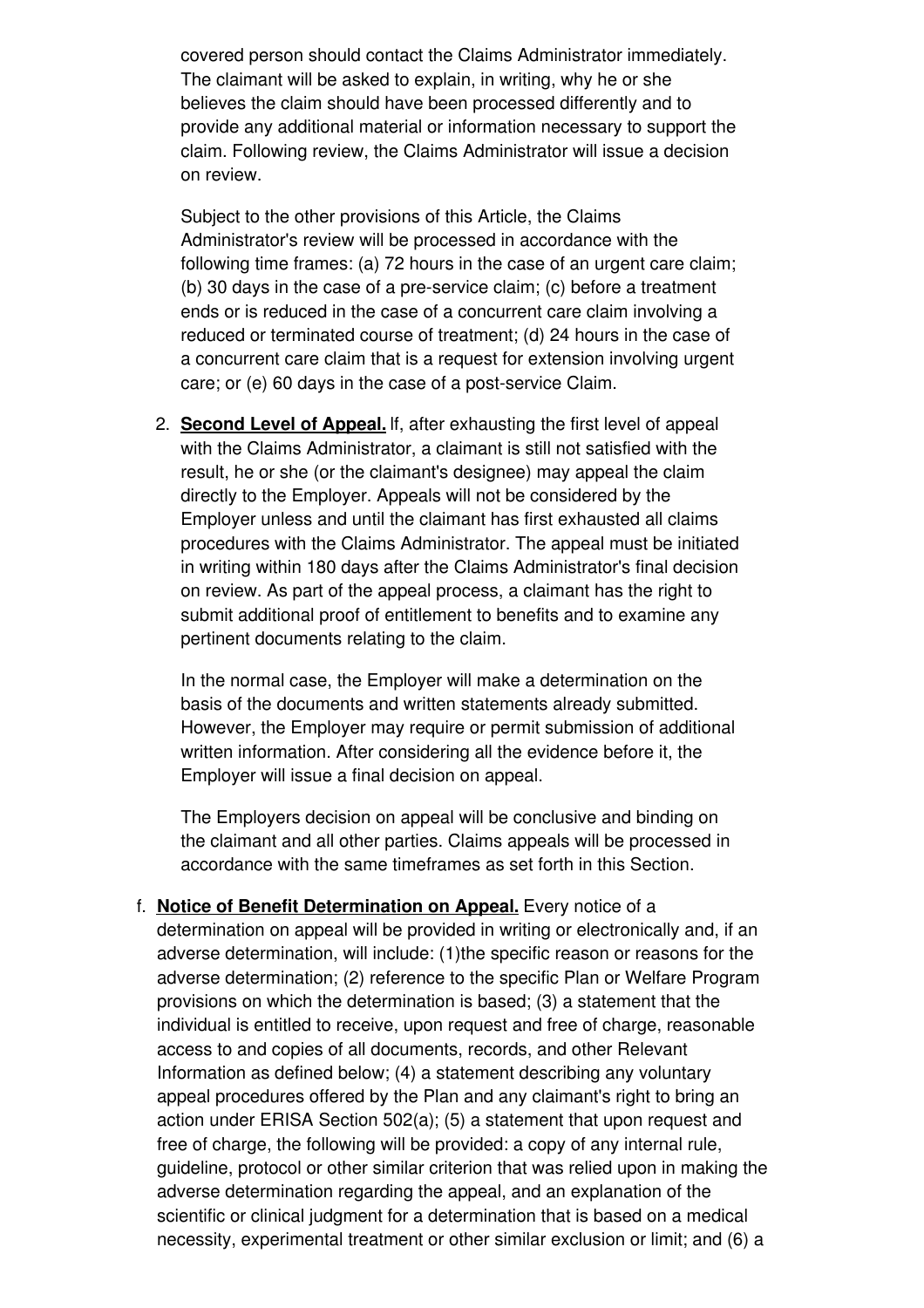statement that claimant may have other voluntary alternative dispute resolution options such as mediation and that one way to find out what may be available is to contact the local U.S. Department of Labor office and state insurance regulatory agency. Any action under ERISA Section 502(a) may be filed only after the Plan's appeal procedures described above have been exhausted and only if the action is filed within 90 days after the final decision is provided.

Relevant Information is any document, record, or other information that (a) was relied upon in making the benefit determination; (b) was submitted, considered, or generated in the course of making the benefit determination, without regard to whether such document, record, or other information was relied upon in making the benefit determination; (c) demonstrates compliance with the administrative processes and safeguards required by federal law in making the benefit determination; or (d) constitutes a statement of policy or guidance with respect to the Plan concerning the denied treatment option or benefit for the claimant's diagnosis, without regard to whether such advice or statement was relied upon in making the benefit determination.

- g. **Review Procedures on Appeal.** In the conduct of any review, the following will apply:
	- 1. No deference will be afforded to the initial adverse determination;
	- 2. The review will be conducted by an appropriate named fiduciary who is neither the individual who made the adverse benefit determination that is the subject of the appeal, nor the subordinate of such individual;
	- 3. In deciding an appeal that is based in whole or in part on a medical judgment, the fiduciary shall consult with a health care professional who has appropriate training and experience in the field of medicine involved in the medical judgment;
	- 4. Any medical or vocational experts whose advice was obtained on behalf of the Plan in connection with an adverse determination will be identified, without regard to whether the advice was relied upon in making the determination;
	- 5. Any health care professional consulted in making a medical judgment shall be an individual who was neither consulted with in connection with the adverse determination that is the subject of the appeal, nor the subordinate of any such individual; and
	- 6. In the case of a claim involving urgent care, an expedited review process will be available pursuant to which (a) a request for an expedited appeal may be submitted orally or in writing by the claimant, and (b) all necessary information, including the Plan's determination on review, shall be submitted between the Plan and the claimant by telephone, facsimile or other available similarly expeditious method.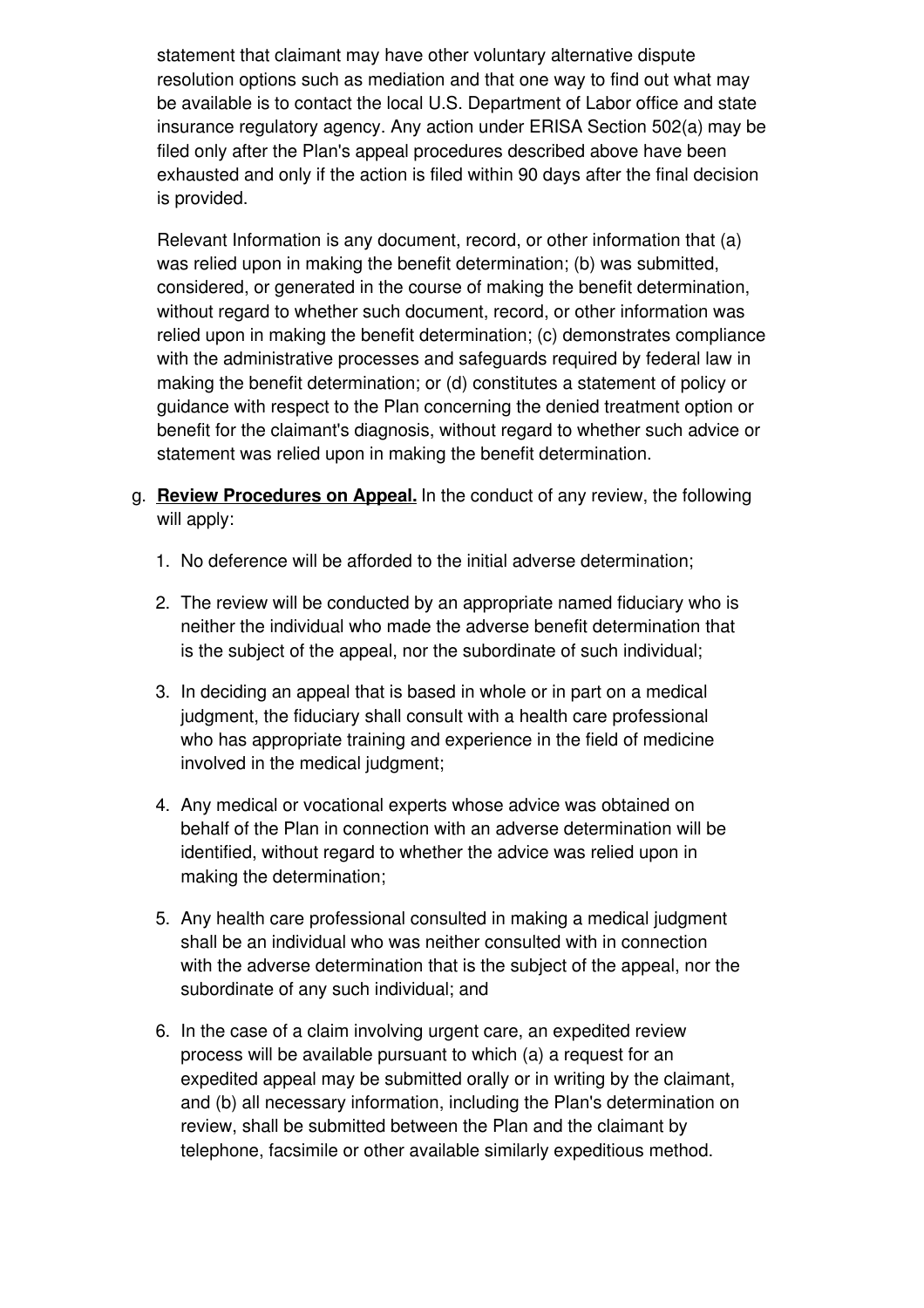# VI. ARTICLE - CLAIMS PROCEDURES FOR PLANS SUBJECT TO

## PPACA

01. **General.** For purposes of determination of the amount of, and entitlement to, benefits of an insured Welfare Program provided under a Policy provided by an Insurance Company Policy, the Insurance Company is the named fiduciary under the Plan, with the full power to interpret and apply the terms of the Plan as they relate to the benefits provided under the Policy.

To obtain benefits from an insured Welfare Program, the Participant must follow the claims procedures prescribed under the applicable Welfare Program. *In the event that (i) the Welfare Program does not prescribe a claims procedure for benefits that satisfies the requirements of Section 503 of ERISA, or (ii) the Plan Administrator determines that the claims procedures described in the Welfare Program shall not apply, and (iii)the Welfare Program is subject to PPACA, the claims procedure described in this Article shall apply with respect to such Welfare Program.* If the Welfare Program is not subject to PPACA, the claims procedure applicable to such Welfare Program is described in the Article titled: "Claims Procedures for PPACA Exempt Plans".

#### 02. **Non-Group Health Claims; Disability Claims.**

- a. A claim shall be filed in writing with the Plan Administrator and shall be decided within 90 days (45 days in the case of a disability claim) by the Plan Administrator (unless special circumstances require an extension of up to 90 additional days [up to 30 additional days in the case of a disability claim]). Written notice of the decision on such Claim shall be furnished promptly to the claimant. lf the claim is wholly or partially denied, such written notice shall: (1) set forth an explanation of the specific findings and conclusions on which such denial is based, making reference to the pertinent provisions of the Plan or Welfare Program documents; (2) describe any additional information or material needed to support the claim and explain why such information or material, is necessary; and (3) describe the review procedures under subsection (b) of this Section.
- b. A claimant may review all pertinent documents and may request a review by the Plan Administrator of the decision denying the claim. Any such request must be filed in writing with the Plan Administrator within 60 days (or 180 days in the case of a disability claim) after receipt by the claimant of written notice of the decision of denial. Such written request for review shall contain all additional information that the claimant wishes the Plan Administrator to consider.

Written notice of the decision on review shall be furnished to the claimant within 60 days (45 days in the case of a disability claim) (or 120 days [90 days in the case of a disability claim] if special circumstances warrant an extension) following the receipt of the request for review. The written notice of the Plan Administrator's decision on review shall include the specific reasons for the decision and shall refer to the pertinent provisions of the Plan or Policy on which the decision is based. The written notice shall also include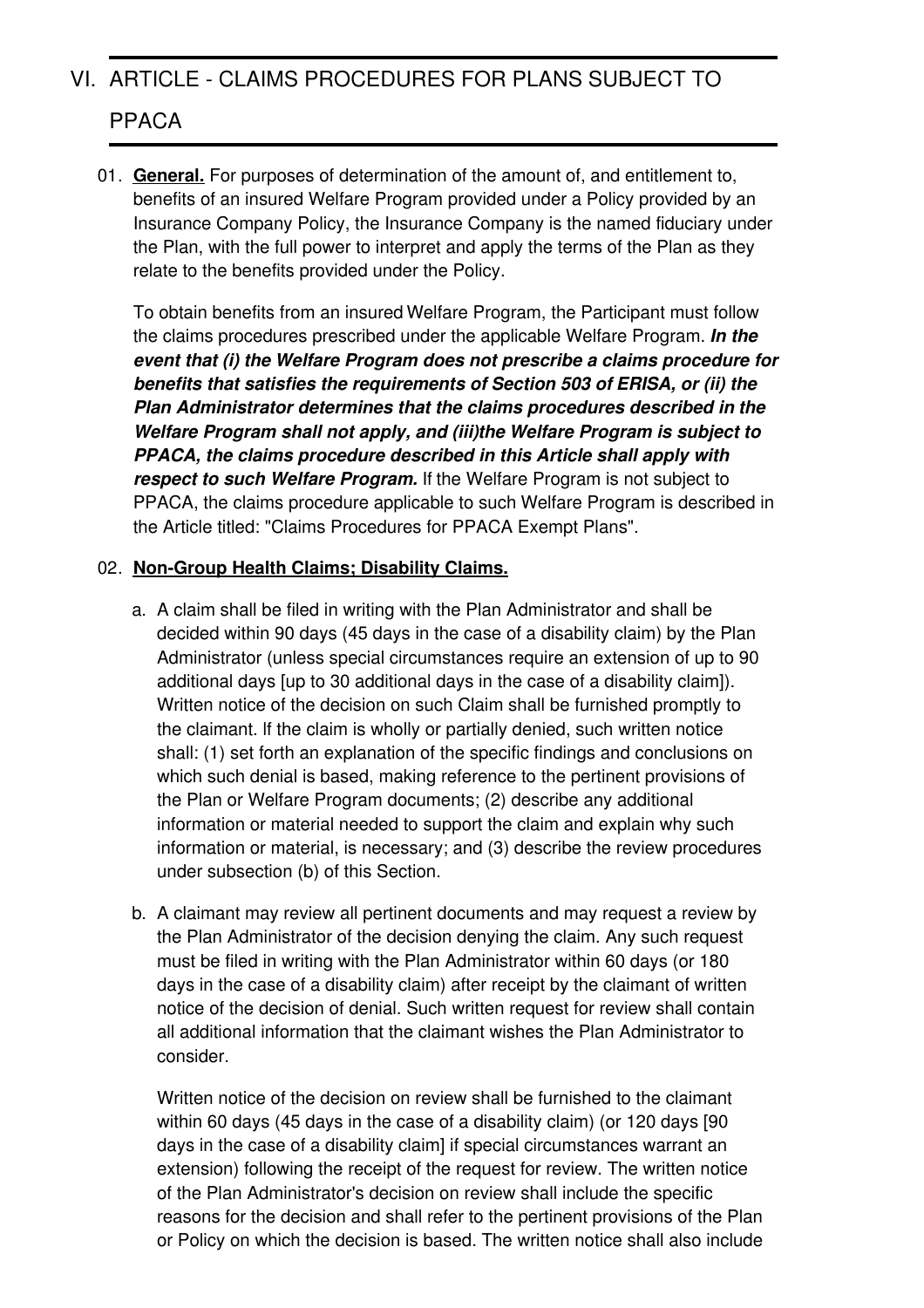a statement of a claimant's rights to bring a civil action under Section 502(a) of ERISA following an adverse benefit determination on review; provided, such suit may be filed only after the plan's review procedures described above have been exhausted and only if filed within 90 days after the final decision is provided, or if a later date is specified in a booklet, certificate or other documentation for a particular Welfare Program, only if filed by such later date.

#### 03. **Group Health Claims.**

a. **Pre-Service Claim Determinations.** When a covered person requests a medical necessity determination prior to receiving care, the Claims Administrator will notify the covered person of the determination within 15 days after receiving the request. However, if more time is needed due to matters beyond the Claims Administrator's control, the Claims Administrator will notify the individual of this fact within 30 days after receiving the request. This notice will include the date a determination can be expected. lf more time is needed because necessary information is missing from the covered person's request, the notice will also specify what information is needed, and the covered person must provide the specified information to the Claims Administrator within 45 days after receiving the notice. The determination period will be suspended on the date the Claims Administrator sends such a notice of missing information, and the determination period will resume on the date the covered person responds to the notice, or 45 days after the covered person's receipt of the notice, whichever is sooner.

If the determination periods above involve urgent care services, or in the opinion of a physician with knowledge of the covered person's health condition, would cause severe pain that cannot be managed without the requested services, the Claims Administrator will make the pre-service determination on an expedited basis. The Claims Administrator will notify the covered person of the expedited determination of that fact within 72 hours after receiving the request. However, if necessary information is missing from the request, the Claims Administrator will notify the individual of that fact within 24 hours after receiving the request, specifying what additional information is needed. The covered person must provide the specified information to the Claims Administrator within a reasonable amount of time, not to exceed 48 hours. The Claims Administrator will notify the individual of the expedited benefit determination within 48 hours after receipt of the specified information. Expedited determinations may be provided orally, followed within 3 days by written or electronic confirmation.

b. **Concurrent Claim Determinations.** When an ongoing course of treatment, to be provided over a period of time or number of treatments, has been approved for a covered person and there is a subsequent reduction or termination of such period of time or number of treatments (other than by the amendment or termination of the Welfare Program), such reduction or termination is considered an adverse benefit determination. The Claims Administrator shall notify the claimant of such reduction or termination at a time sufficiently in advance of the reduction or termination to allow the claimant to appeal and obtain a determination on review before the benefit is reduced or terminated.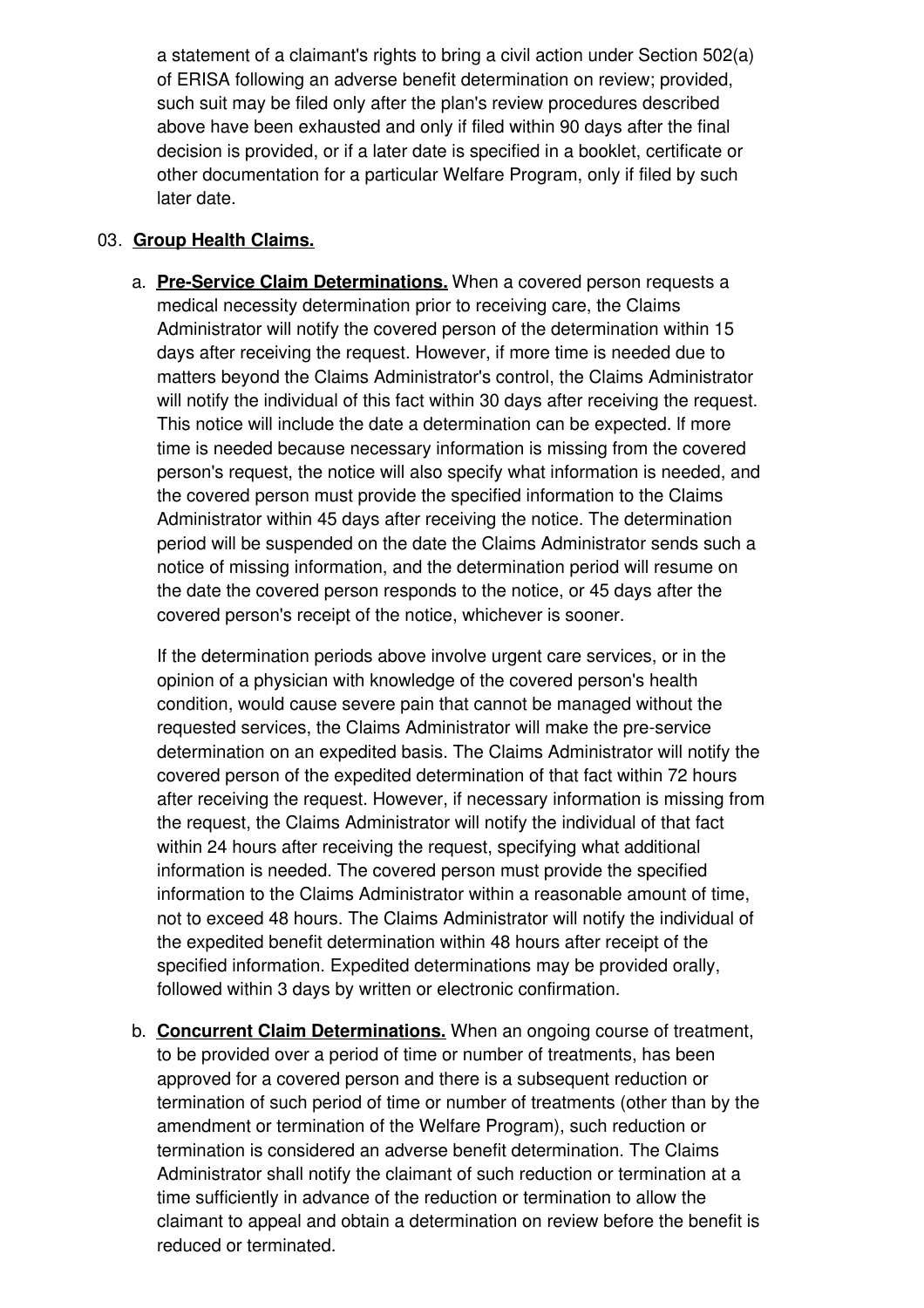When an ongoing course of treatment has been approved for a covered person and the person requests to extend the course of treatment, such a request is deemed to be a claim involving urgent care. The covered person must request a concurrent medical necessity determination at least 24 hours prior to the expiration of the currently approved period of time or number of treatments. When the covered person requests such a determination, the Claims Administrator will notify the covered person of the determination within 24 hours after receiving the request.

- c. **Post-Service Claim Determinations.** When a covered person requests a claim determination after services have been rendered, the Claims Administrator will notify the covered person of the determination within 30 days after receiving the request. However, if more time is needed to make a determination due to matters beyond the Claims Administrator's control, the Claims Administrator will notify the individual of this fact within 45 days after receiving the request. This notice will include the date a determination can be expected. If more time is needed because necessary information is missing from the covered person's request, the notice will also specify what information is needed, and the covered person must provide the specified information to the Claims Administrator within 45 days after receiving the notice. The determination period will be suspended on the date the Claims Administrator sends such a notice of missing information, and the determination period will resume on the date covered person responds to the notice, or 45 days after the covered person's receipt of the notice, whichever is sooner.
- d. **Notice of Adverse Determination.** Every notice of an adverse benefit determination will be provided in writing or electronically in a culturally and linguistically appropriate manner calculated to be understood by the claimant, and will include all of the following that pertain to the determination: (1) information sufficient to identify the claim involved, including the date of service, the health care provider, the claim amount (if applicable), the diagnosis code and its corresponding meaning, and the treatment code and its corresponding meaning; (2) the specific reason or reasons for the adverse determination; (3) reference to the specific Plan or Welfare Program provisions on which the determination is based; (4) a description of any additional material or information necessary to perfect the claim and an explanation of why such material or information is necessary; (5) a description of the Plan's internal review procedures and time limits applicable to such procedures, available external review procedures, as well as the claimant's right to bring a civil action under Section 502 of ERISA following a final appeal; (6) a statement that upon request and free of charge, the following will be provided: a copy of any internal rule, guideline, protocol or other similar criterion that was relied upon in making the adverse determination regarding the claim, and an explanation of the scientific or clinical judgment for a determination that is based on a medical necessity, experimental treatment or other similar exclusion or limit; (7) in the case of a claim involving urgent care, a description of the expedited review process applicable to such claim; and (8) a statement as to the availability of and the contact information for an applicable office of health insurance consumer assistance or ombudsman established under PHS Act Section 2793.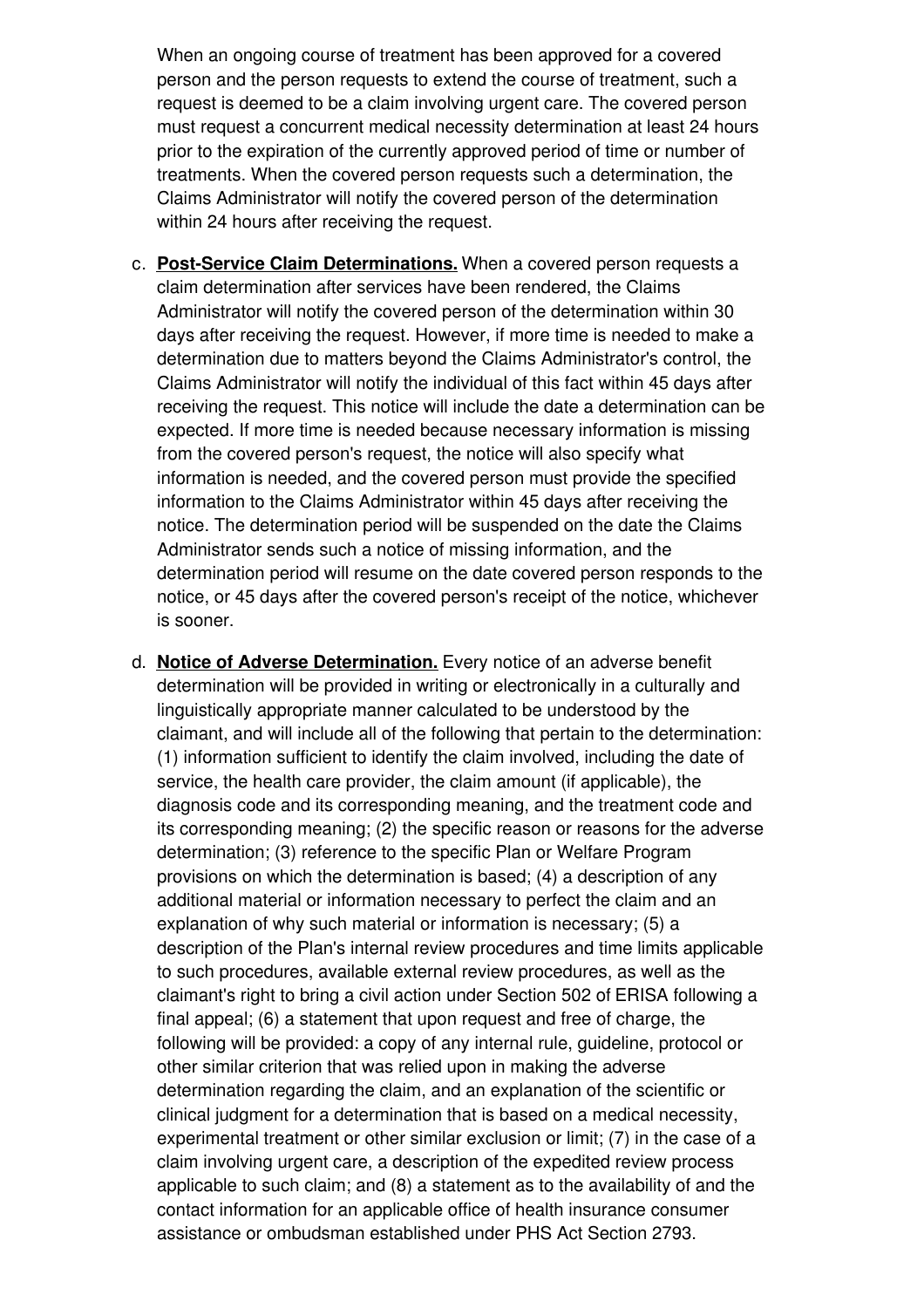#### e. **Appeal of Denied Claim.**

1. **First Level of Appeal.** lf a covered person's claim is denied in whole or in part, then the claimant may appeal that decision directly to the Claims Administrator. A request for reconsideration should be made as soon as practicable following receipt of the denial and in no event later than 180 days after receiving the denial. lf a covered person's circumstance warrants an expedited appeals procedure, then the covered person should contact the Claims Administrator immediately. The claimant will be asked to explain, in writing, why he or she believes the claim should have been processed differently and to provide any additional material or information necessary to support the claim. Following review, the Claims Administrator will issue a decision on review.

Subject to the other provisions of this Article, the Claims Administrator's review will be processed in accordance with the following time frames: (a) 72 hours in the case of an urgent care claim; (b) 30 days in the case of a pre-service claim; (c) before a treatment ends or is reduced in the case of a concurrent care claim involving a reduced or terminated course of treatment; (d) 24 hours in the case of a concurrent care claim that is a request for extension involving urgent care; or (e) 60 days in the case of a post-service claim.

2. **Second Level of Appeal.** If, after exhausting the first level appeal with the Claims Administrator, a claimant is still not satisfied with the result, he or she (or the claimant's designee) may appeal the claim directly to the Employer. Appeals will not be considered by the Employer unless and until the claimant has first exhausted all claims procedures with the Claims Administrator. The appeal must be initiated in writing within 180 days after the Claims Administrator's final decision on review. As part of the appeal process, a claimant has the right to submit additional proof of entitlement to benefits and to examine any pertinent documents relating to the claim.

In the normal case, the Employer will make a determination on the basis of the documents and written statements already submitted. However, the Employer may require or permit submission of additional written information. After considering all the evidence before it, the Employer will issue a final decision on appeal.

The Employers decision on appeal will be conclusive and binding on the claimant and all other parties. Claims appeals will be processed in accordance with the same timeframes as set forth in subsection 1 above.

After exhaustion of the claims procedures provided under this Plan, nothing shall prevent any person from pursuing any other legal or equitable remedy otherwise available. In the event the Plan fails to adhere to the requirements set forth in this Article, a claimant will be deemed to have exhausted the Plan's internal claims and appeals process. The claimant may then initiate any available external review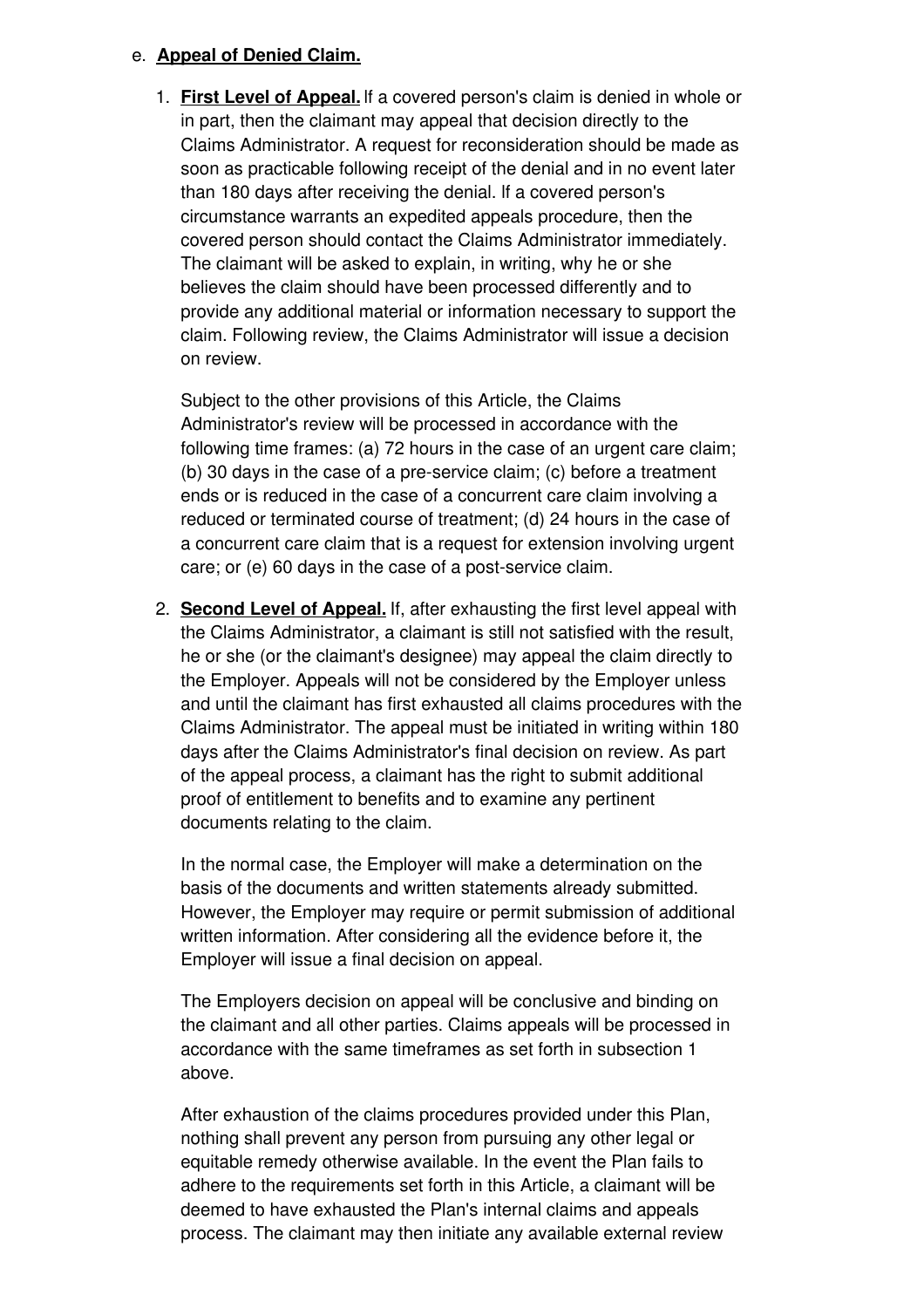process or remedies available under ERISA or under state law.A deemed exhaustion, however, does not occur if violations of the claims review process are de minimis violations that do not cause, and are not likely to cause prejudice or harm to the claimant so long as the violations were for good cause or due to matters beyond the control of the Plan and occurred in the context of an ongoing good faith exchange of information between the claimant and the Plan Administrator, claims administrator or Named Fiduciary.

f. **Notice of Benefit Determination on Appeal.** Every notice of a determination on appeal will be provided in writing or electronically and, if an adverse determination, will include: (1) information sufficient to identify the claim involved, including the date of service, the health care provider, the claim amount (if applicable), the diagnosis code and its corresponding meaning, and the treatment code and its corresponding meaning; (2) the specific reason or reasons for the adverse determination; (3) reference to the specific Plan or Welfare Program provisions on which the determination is based; (4) a statement that the individual is entitled to receive, upon request and free of charge, reasonable access to and copies of all documents, records, and other Relevant Information as defined below; (5) a statement describing any voluntary appeal procedures offered by the Plan and any claimants right to bring an action under ERISA; (6) a statement that upon request and free of charge, the following will be provided: a copy of any internal rule, guideline, protocol or other similar criterion that was relied upon in making the adverse determination regarding the appeal, and an explanation of the scientific or clinical judgment for a determination that is based on a medical necessity, experimental treatment or other similar exclusion or limit; and (7) a statement that claimant may have other voluntary alternative dispute resolution options such as mediation and that one way to find out what may be available is to contact the local U.S. Department of Labor office and state insurance regulatory agency. Any action under ERISA may be filed only after the Plan's review procedures described above have been exhausted and only if the action is filed within 90 days after the final decision is provided.

"Relevant Information" is any document, record, or other information that (a) was relied upon in making the benefit determination; (b) was submitted, considered, or generated in the course of making the benefit determination, without regard to whether such document, record, or other information was relied upon in making the benefit determination; (c) demonstrates compliance with the administrative processes and safeguards required by federal law in making the benefit determination; or (d) constitutes a statement of policy or guidance with respect to the Plan concerning the denied treatment option or benefit for the claimant's diagnosis, without regard to whether such advice or statement was relied upon in making the benefit determination.

- g. **Review Procedures on Appeal.** In the conduct of any review, the following will apply:
	- 1. No deference will be afforded to the initial adverse determination;
	- 2. The review will be conducted by an appropriate named fiduciary who is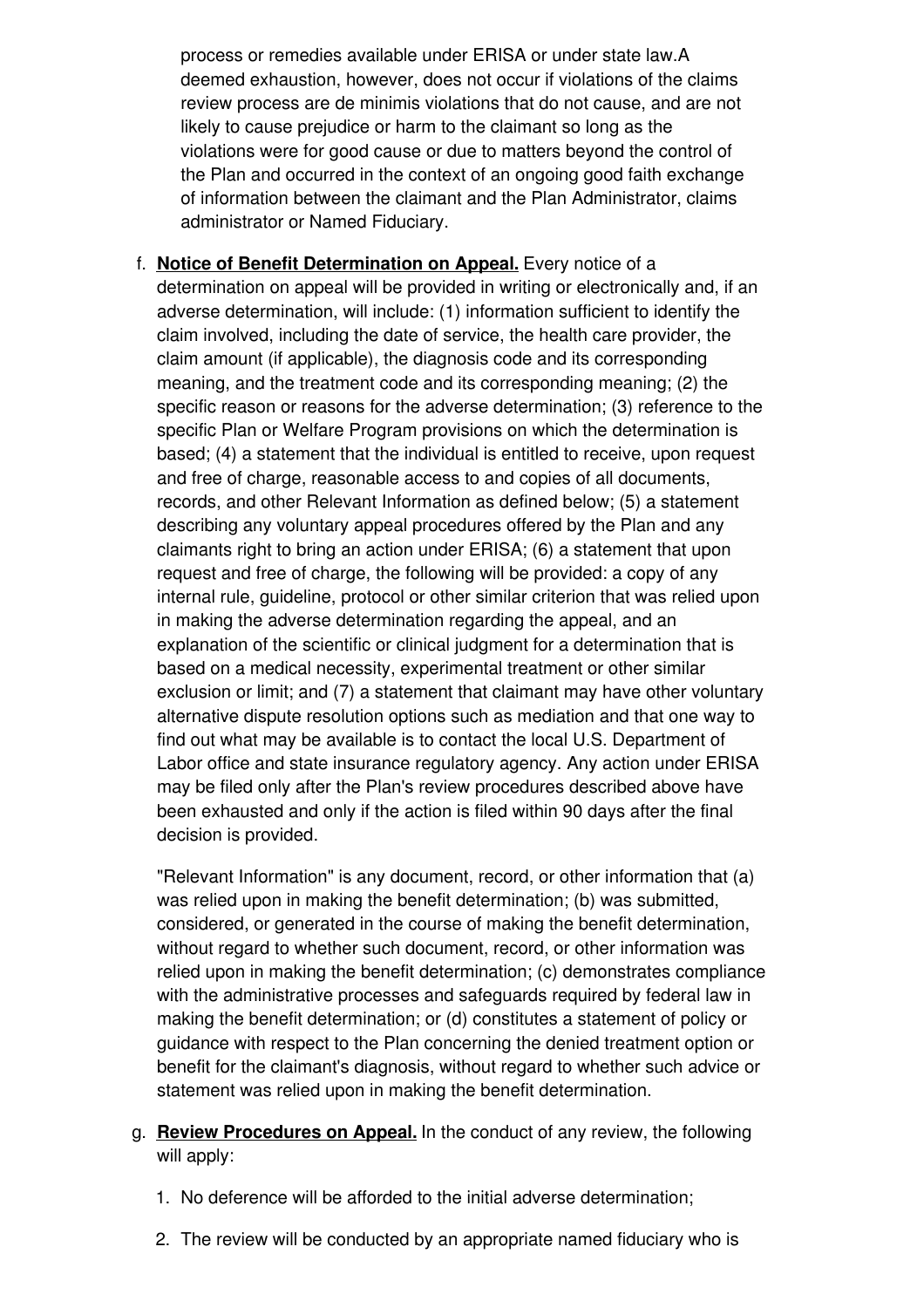neither the individual who made the adverse benefit determination that is the subject of the appeal, nor the subordinate of such individual;

- 3. In deciding an appeal that is based in whole or in part on a medical judgment, the fiduciary shall consult with a health care professional who has appropriate training and experience in the field of medicine involved in the medical judgment;
- 4. Any medical or vocational experts whose advice was obtained on behalf of the Plan in connection with an adverse determination will be identified, without regard to whether the advice was relied upon in making the determination;
- 5. Any health care professional consulted in making a medical judgment shall be an individual who was neither consulted in connection with the adverse determination that is the subject of the appeal, nor the subordinate of any such individual; and
- 6. In the case of a claim involving urgent care, an expedited review process will be available pursuant to which (a) a request for an expedited appeal may be submitted orally or in writing by the claimant, and (b) all necessary information, including the Plan's determination on review, shall be submitted between the Plan and the claimant by telephone, facsimile or other available similarly expeditious method.
- 7. The claimant will be provided with any new or additional evidence considered, relied upon, or generated by the Plan in connection with the claim, as well as any new or additional rationale for denial. The claimant will have a reasonable opportunity to respond to such new evidence or rationale.
- 04. **External Claims Procedure.** After receiving notice of an adverse benefit determination or a final internal adverse benefit determination, a claimant may file with the Plan a request for an external review, except that a denial, reduction, termination, or a failure to provide payment for a benefit based on a determination that a claimant or beneficiary fails to meet the requirements for eligibility under the Plan is not eligible for the external review process. A claimant may request from the Plan Administrator additional information describing the Plan's external review procedure.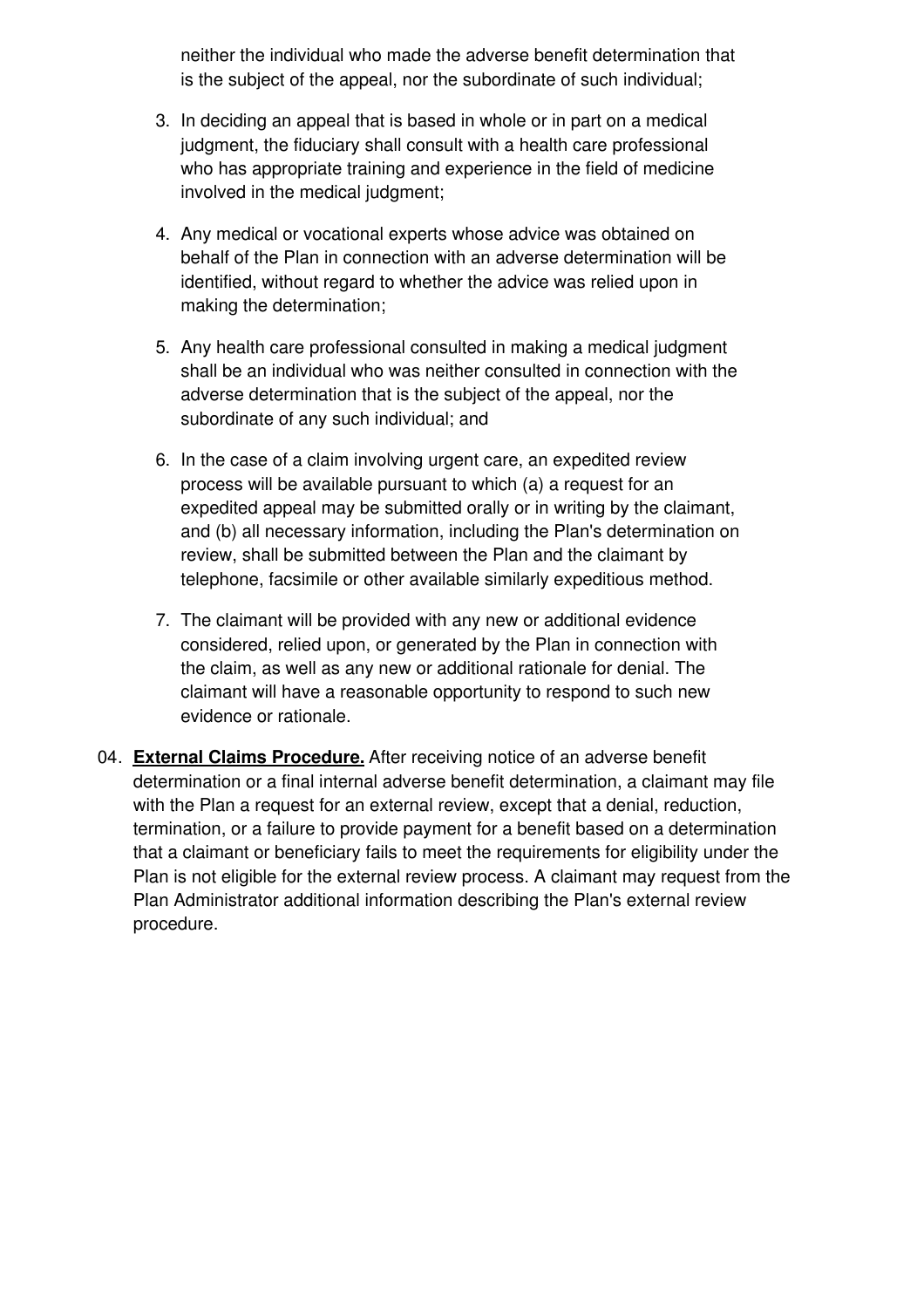# VII. ARTICLE - QUALIFIED MEDICAL CHILD SUPPORT ORDERS

- 01. **Purposes.** The provisions of this Article shall apply with respect to any Welfare Program that does not contain provisions pertaining to QMCSOs (as defined below). The Plan Administrator, pursuant to Section 609(a) of ERISA, adopts the following procedures for determining whether medical child support orders are "qualified" in accordance with ERISA's requirements. The Plan Administrator also adopts these procedures to administer payments and other provisions under Qualified Medical Child Support Orders ("QMCSOs"), and to enforce these procedures as legally required. The Plan Administrator may alter, amend or terminate these procedures and substitute alternative procedures in its sole discretion.
- 02. **Definitions.** For purposes of the QMCSO requirements, the following terms have these meanings:
	- a. **"Medical Child Support Order"** means any judgment, decree or order (including approval of a settlement agreement) which:
		- i. Provides for child support for a child of a Participant under a group health plan, or provides for health coverage to such a child;
		- ii. is made pursuant to state domestic relations law (including a community property law); and
		- iii. Relates to benefits under such group health plan.
	- b. **" Alternate Recipient"** means any child of a Participant who is recognized under a Medical Child Support Order as having a right to enrollment under a group health plan with respect to such Participant.
	- c. Any term used in this Article that is defined elsewhere in this Plan shall have the meaning assigned to such term under such other definition.

#### 03. **Qualified Medical Child Support Order.**

- a. "Qualified Medical Child Support Order" or "QMCSO" is a Medical Child Support Order which creates or recognizes an alternate recipient's right to, or assigns to an alternate recipient the right to, receive benefits for which a Participant or beneficiary is eligible under the group health portion of this Plan, and which the Plan Administrator has determined meets the requirements of this Section.
- b. To be "qualified" as a QMCSO, a Medical Child Support Order must clearly:
	- i. Specify the name and the last known mailing address (if any) of the Participant and the name and mailing address of each alternate recipient covered by the order;
	- ii. Include a reasonable description of the type of coverage to be provided by the Plan to each alternate recipient, or the manner in which such type of coverage is to be determined;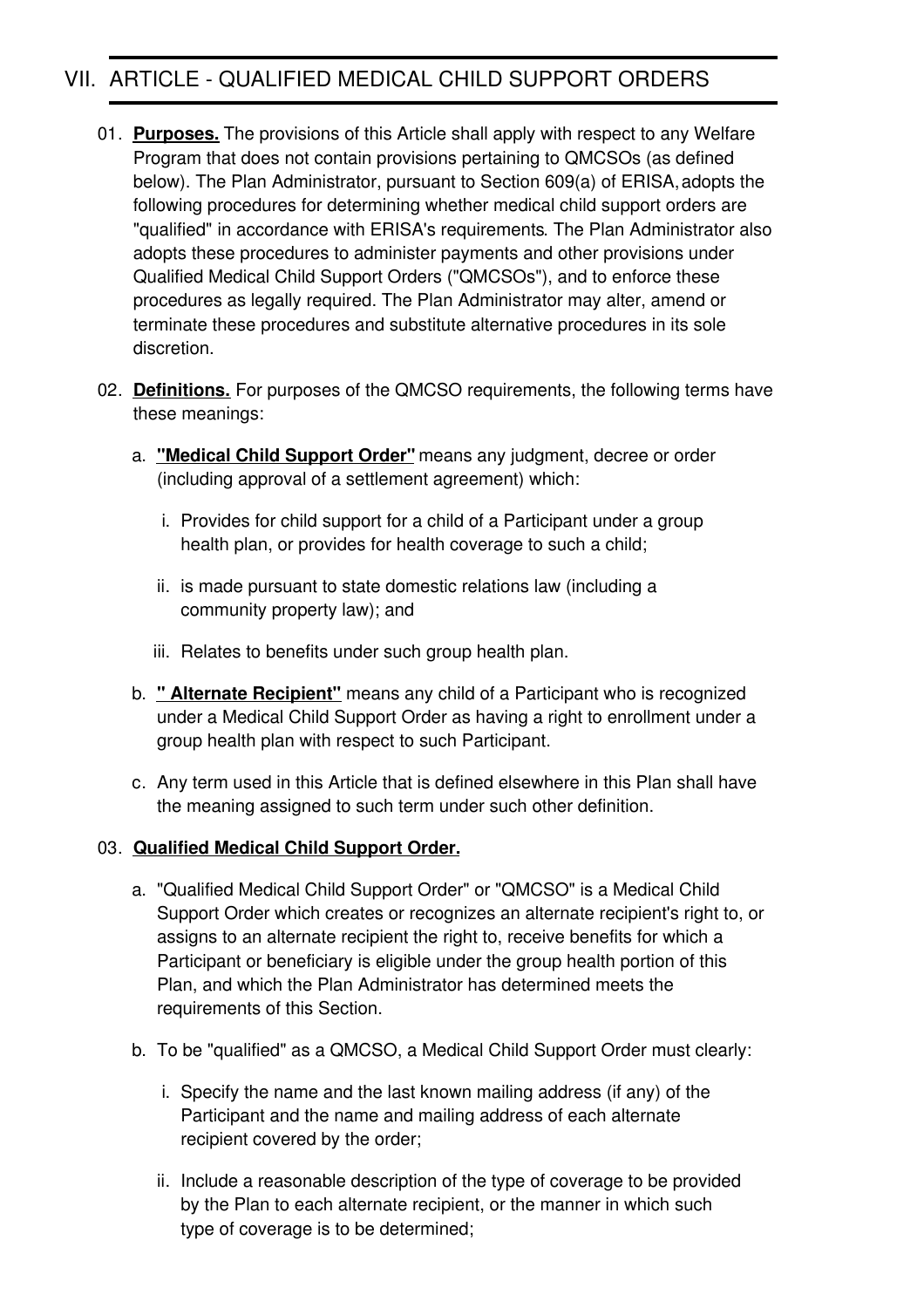- iii. Specify the period to which such order applies;
- iv. Specify the Plan to which such order applies; and
- v. Provide that the alternate recipient or parent of the alternate recipient will pay the applicable premium for family coverage under the Plan.
- c. In addition, a QMCSO must not require the Plan to provide any type or form of benefit, or any option, not otherwise provided under the Plan except to the extent necessary to meet the requirements described in Section 1908 of the Social Security Act (as added by Section 13822 of the Omnibus Budget Reconciliation Act of 1993).
- d. The alternate recipient's right to enroll in the Plan is dependent on the Participant's eligibility status in the Plan.
- 04. **Procedures.** Upon receipt of a Medical Child Support Order, the Plan Administrator shall:
	- a. Promptly notify in writing the Participant, each alternate recipient covered by the order, and each representative for these parties of the receipt of the Medical Child Support Order. Such notice shall include a copy of the order and the Plan's procedures for determining whether such order is a QMCSO.
	- b. Permit the alternate recipient to designate a representative to receive copies of notices sent to the alternate recipient regarding the Medical Child Support Order.
	- c. Within a reasonable period after receiving a Medical Child Support Order, determine whether it is a Qualified Medical Child Support Order and notify the parties indicated in this Section of such determination.
	- d. Ensure the alternate recipient is treated by the Plan as a beneficiary for ERISA reporting and disclosure purposes, such as by distributing to the alternate recipient (and/or his or her representative) a copy of the summary plan description and any subsequent summaries of material modification generated by a Plan amendment.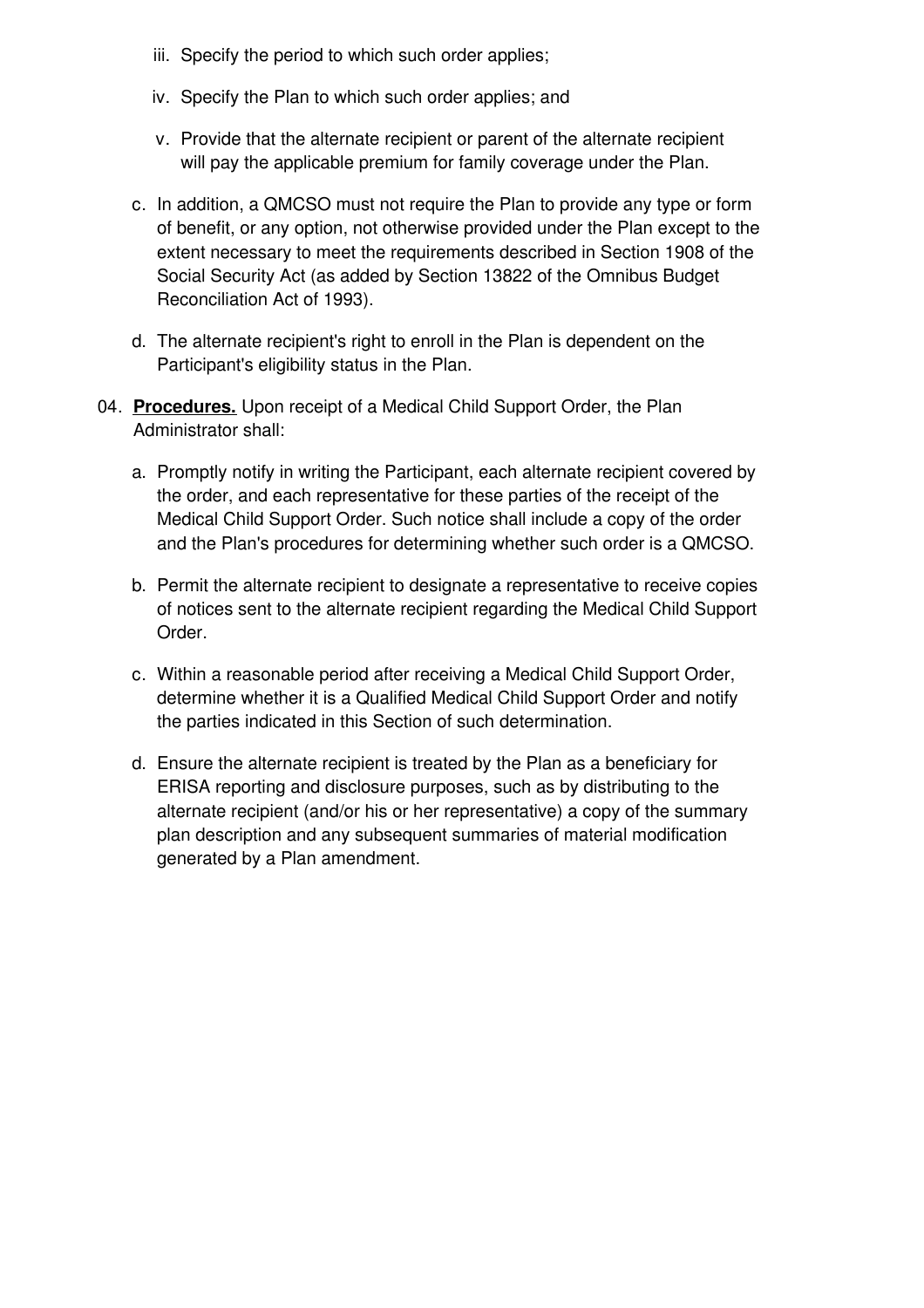# VIII. ARTICLE - GENERAL PROVISIONS

- 01. **COBRA Rights.** With respect to each Welfare Program which is a group health plan within the meaning of Section 601 of ERISA, each Participant and his or her family members may have the right to purchase continuous coverage for a temporary period of time if coverage under the group health plan terminates due to certain COBRA qualifying events (such as termination of employment, reduction in work hours, divorce, death, or a child ceasing to meet the definition of dependent under the terms of the group health plan). In general, a Participant or family member must elect COBRA continuation coverage within 60 days following the date of the qualifying event, or if later, the date notice of the qualifying event is provided to the individual. If continuation coverage is elected, the individual will be responsible for paying the full cost of continuation coverage plus an administrative fee.
- 02. **Newborns' and Mothers' Health Protection Act.** With respect to each Welfare Program that is a group health plan providing maternity benefits, the Plan will not restrict benefits for any hospital length of stay in connection with childbirth for the mother or newborn child to less than 48 hours following a normal vaginal delivery, or less than 96 hours following a cesarean section. However, federal law generally does not prohibit the mother's or newborn's attending provider, after consulting with the mother, from discharging the mother or newborn earlier than the above periods. In any case, such group health plan will not require that a provider obtain authorization from the Plan for prescribing a length of stay not in excess of the above periods.
- 03. **Women's Health and Cancer Rights Act** If you have had or are going to have a mastectomy, you may be entitled to certain benefits under the Women's Health and Cancer Rights Act of 1998 (WHCRA). For individuals receiving mastectomy-related benefits, coverage will be provided in a manner determined in consultation with the attending physician and the patient, for:
	- 1. All stages of reconstruction of the breast upon which the mastectomy was performed;
	- 2. Surgery and reconstruction of the other breast to produce a symmetrical appearance;
	- 3. Prostheses; and
	- 4. Treatment of physical complications during all stages of mastectomy, including lymphedemas.

These benefits will be provided subject to the same deductible and coinsurance applicable to other medical and surgical benefits under this Plan.

- 04. **FMLA.** The Employer will maintain benefits under each Welfare Program that is a group health plan for an Employee on FMLA leave on the same terms and conditions as if the Employee had continued to work. lf an Employee returns from FMLA leave and chooses not to retain group health plan coverage during the leave, the Employer will reinstate the Employee in such group health plan coverage on the same terms as prior to the leave.
- 05. **USERRA.** Except to the extent greater benefits are provided under a Welfare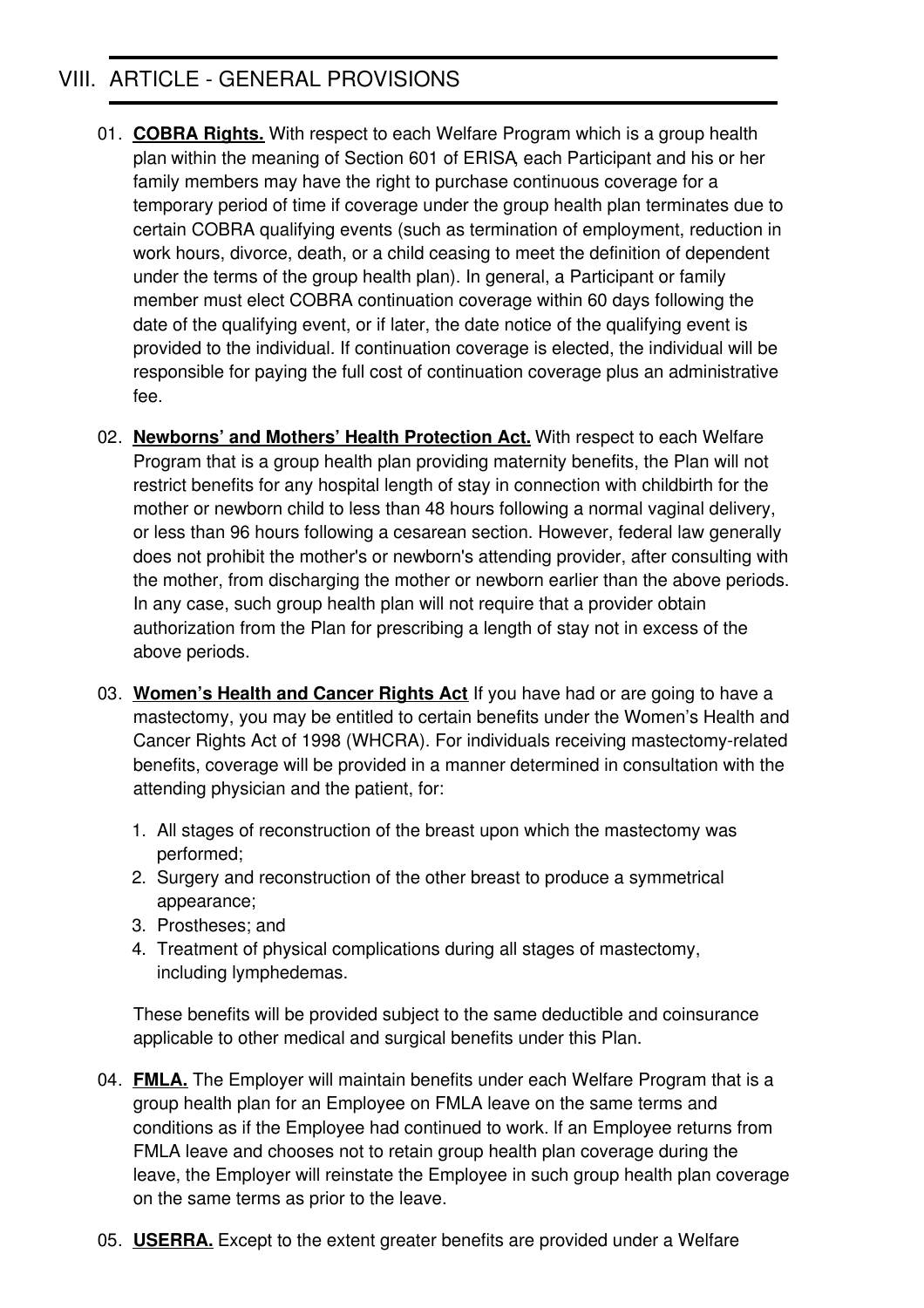Program, a Participant who is performing service in the uniformed services and is covered under the Plan is entitled to continue coverage for himself and dependents if applicable, provided the Participant elects to continue coverage for the lesser of the following periods:

- a. The 24-month period beginning on the date the Participant's absence for the purpose of performing service begins; or
- b. The period beginning on the date the Participant's absence for the purpose of performing service begins, and ending on the date which the Participant fails to return from service or apply for a position of employment as provided in USERRA or the regulations thereunder.

COBRA continuation coverage provided under the Sections titled: "COBRA Rights" and "USERRA" under this Article are concurrent.

06. **Subrogation and Reimbursement.** The provisions of this Section pertaining to subrogation shall apply in the event that (i) a Welfare Program does not provide provisions pertaining to subrogation, or (ii) a court, arbitrator, mediator or other judicial body determines that the subrogation provisions of a Welfare Program are not enforceable. The provisions of this Section pertaining to a right of reimbursement shall apply in the event that (i) a Welfare Program does not provide provisions pertaining to a right of reimbursement, or (ii) a court, arbitrator, mediator or other judicial body determines that the right of reimbursement provisions of a Welfare Program are not enforceable.

If a covered person becomes sick or injured and has the right to receive benefits under this Plan, but also has the right to receive compensation for the sickness or injury from a third party (such as an insurance company, for example), the Plan, or the Plan's designee, has a right of recovery.

The Plan's right of recovery includes the right to be reimbursed from any payment by the third party for the covered person's sickness or injury, for Plan benefits paid with respect to the sickness or injury. The Plan's right of recovery also includes the right of subrogation which means that the Plan can choose to assert the covered person's right of recovery against the third party. The Plan's right of recovery extends to any right of recovery the covered person's estate, spouse, dependents, guardian or other representative may have against the third party.

The Plan will have a first priority lien on any full or partial recovery by or on behalf of the covered person from the third party. The covered person (and the covered person's personal representative, beneficiary, or estate) shall agree to reimburse the Plan in full, and in first priority, for benefits paid by the Plan relating to the sickness or injury. The covered person (or the covered person's personal representative, beneficiary, or estate) shall serve as a constructive trustee over the funds due and owed to the Plan and hold such funds in trust.

The Plan's right of recovery will apply regardless of whether the covered person is made whole from the recovery against the third party, and will not be reduced or prorated by or on account of the covered person's attorneys' fees and costs. Any full or partial recovery by the covered person against a third party shall be deemed to be recovery for Plan benefits incurred with respect to the injury or sickness for which the third party is liable, regardless of whether or not the recovery itemizes or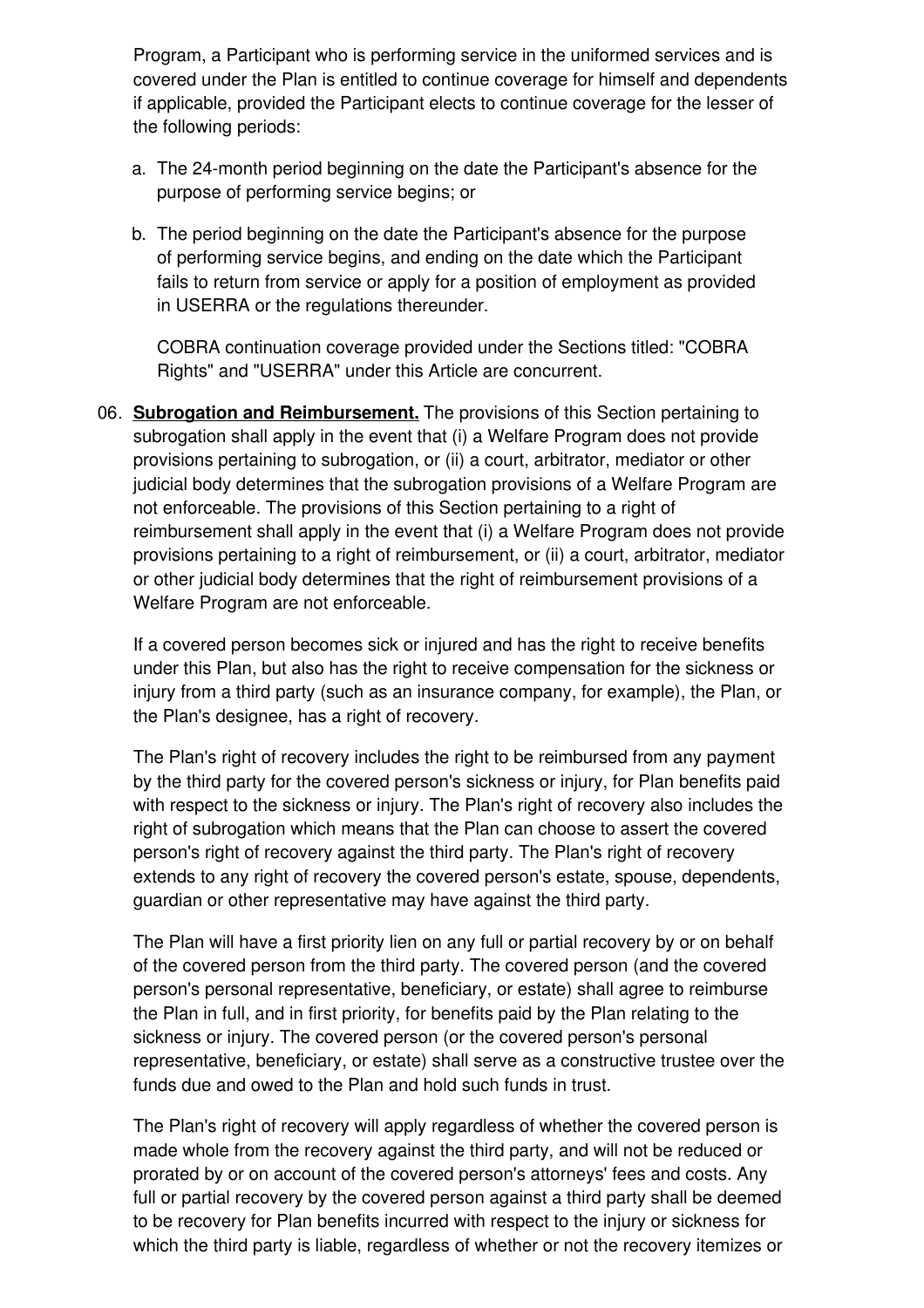identifies an amount awarded for Plan benefits or medical expenses, or is specifically limited to certain kinds of damages or payments.

The Plan's right of recovery may be from the third party, any liability insurance, malpractice insurance, or other insurance covering the third party; the covered person's own uninsured motorist insurance, underinsured motorist insurance, medical payments ("Med-Pay") insurance, no fault insurance, or personal injury protection ("PIP") insurance; or, any other first or third party insurance coverages which are paid or payable.

The covered person shall not do anything to hinder the Plan's right of recovery. The covered person shall cooperate with the Plan, execute all documents, and do all things necessary to protect and secure the Plan's right of recovery, including assert a claim or lawsuit against the third party or any insurance coverages to which the covered person may be entitled. The Plan is not obligated to pay Plan benefits incurred with respect to a covered person's injury or sickness until the covered person, or someone legally qualified and authorized to act for the covered person, enters into a written agreement with the Plan regarding its right of recovery. Also, the Plan may suspend payment of Plan benefits if the covered person does not execute such an agreement or does not comply with the terms of such an agreement. Payment of Plan benefits by the Plan before such a written agreement is obtained, or while the covered person is not in compliance with the terms of such a written agreement, shall not constitute a waiver by the Plan of its right of recovery.

The Plan Administrator, in its sole discretion, may waive the Plan's right of recovery. Waivers may be granted when the expected administrative costs exceed the expected reimbursement or savings to the Plan. The Plan's waiver of its right of recovery with respect to one claim shall not constitute a waiver of its right of recovery with respect to another claim; and the Plan's waiver of its right of recovery with respect to one covered person shall not constitute a waiver of its right of recovery with respect to another covered person.

- 07. **Governing Law.** This Plan shall be governed and construed in accordance with the internal laws of the State of South Carolina without giving effect to any choice of law or conflict of law provision or rule (whether the State of South Carolina or any other jurisdiction) that would cause the application of the laws of any jurisdiction other than the State of South Carolina. Notwithstanding the foregoing, in the event that the laws of the State of South Carolina are superseded by the Internal Revenue Code of 1986, as amended (the "Code") and/or ERISA, the Code and/or ERISA shall control.
- 08. **Construction of Plan Document.** The captions contained herein are inserted only as a matter of convenience and for reference, and in no way define, limit, enlarge or describe the scope or intent of the Plan, nor in any way affect the Plan or the construction of any provision thereof. Any terms expressed in the singular form shall be construed as though they also include the plural, where applicable, and references to the masculine, feminine, and the neuter are interchangeable.
- 09. **Severability Clause.** In case any provision of this Plan shall be held unlawful or invalid for any reason, such unlawfulness or invalidity shall not affect the remaining parts of this Plan, and this Plan shall be construed and enforced as if such unlawful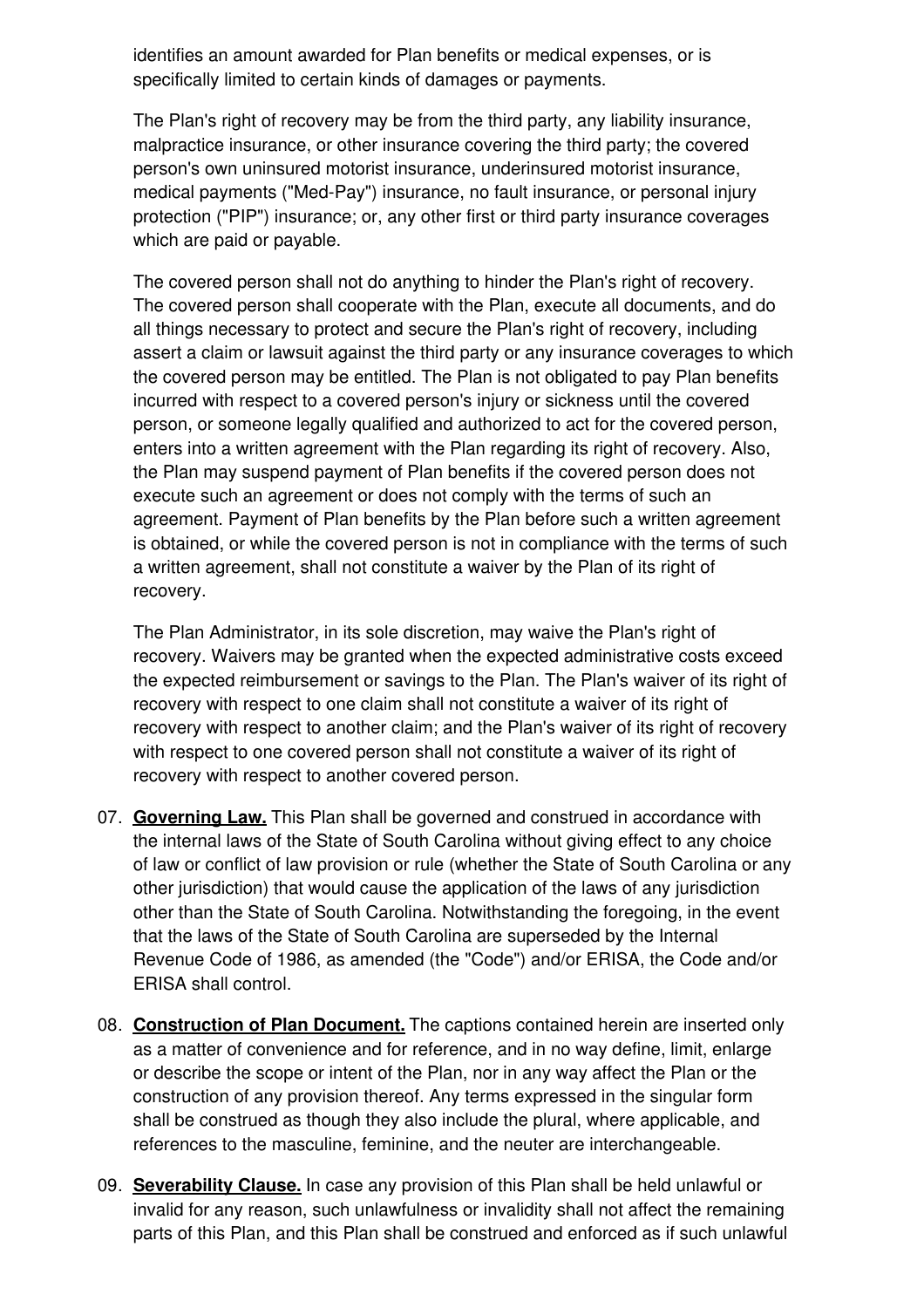or invalid provisions had never been inserted herein.

- 10. **Plan in Effect at Termination of Employment Controls.** Unless expressly indicated otherwise, no provision of this Plan shall apply to any Employee who terminated employment prior to the effective date of such provision. In addition, unless expressly indicated otherwise, any amendment to this Plan shall not apply to any Eligible Employee who terminates employment prior to the effective date of such amendment.
- 11. **No Guarantee of Employment.** This Plan shall not be deemed to constitute a contract between the Employer and any Eligible Employee or Participant, or to be consideration or an inducement for the employment of any Participant or Eligible Employee. Nothing contained in this Plan shall be deemed to give any Participant or Eligible Employee the right to be retained in the service of the Employer or to interfere with the right of the Employer to discharge any Participant or Eligible Employee at any time, regardless of the effect which such discharge shall have upon such Eligible Employee as a Participant in the Plan.
- 12. **Non-Alienation of Benefits.** No benefit, right or interest of any Participant or beneficiary under the Plan shall be subject to anticipation, alienation, sale, assignment, transfer, process, or be liable for, or subject to, the debts, liabilities or other obligations of such person, and no such attempted or purported anticipation, etc., will be recognized by the Plan, except as otherwise required by law.
- 13. **Limitation of Rights.** Neither the establishment nor the existence of the Plan, nor any modification thereof, shall operate or be construed so as to give any person any legal or equitable right against the Employer, except as expressly provided herein or required by law.
- 14. **Cooperation.** Circumstances may arise in which the Employer or the Plan Administrator may require a Participant or beneficiary to furnish information or pay an amount that directly or indirectly relates to participation in, or benefits paid or payable from a Welfare Program. Each Participant or beneficiary, in consideration of the coverage provided by such Welfare Program, must fully cooperate and provide any and all information requested, execute any and all documents that will enable the Employer or the Plan Administrator to access such information, and pay any amount due pursuant to the Welfare Program. In the event a Participant or beneficiary fails to comply with this cooperation provision within the time period set by the Plan Sponsor in its sole and absolute discretion or provides false information in response to such request, payment of all benefits under the Welfare Program (whether or not such benefits relate to the requested information or failure to pay) may be suspended and/or coverage may be terminated either retroactively or prospectively in the Employers sole discretion. In addition, the Employer or the Plan Administrator may pursue any other remedy available to it, including obtaining an injunction to require cooperation, or recovering from the covered person or beneficiary damages for any loss incurred by it as a result of the failure to cooperate or make payment, or the provision of false information.
- 15. **Mental Health Parity and Addiction Equity Act.** Notwithstanding anything in the Plan to the contrary, the Plan will comply with the Mental Health Parity and Addiction Equity Act and ERISA Section 712 (where applicable).
- 16. **Genetic Information Nondiscrimination Act (GINA).** Notwithstanding anything in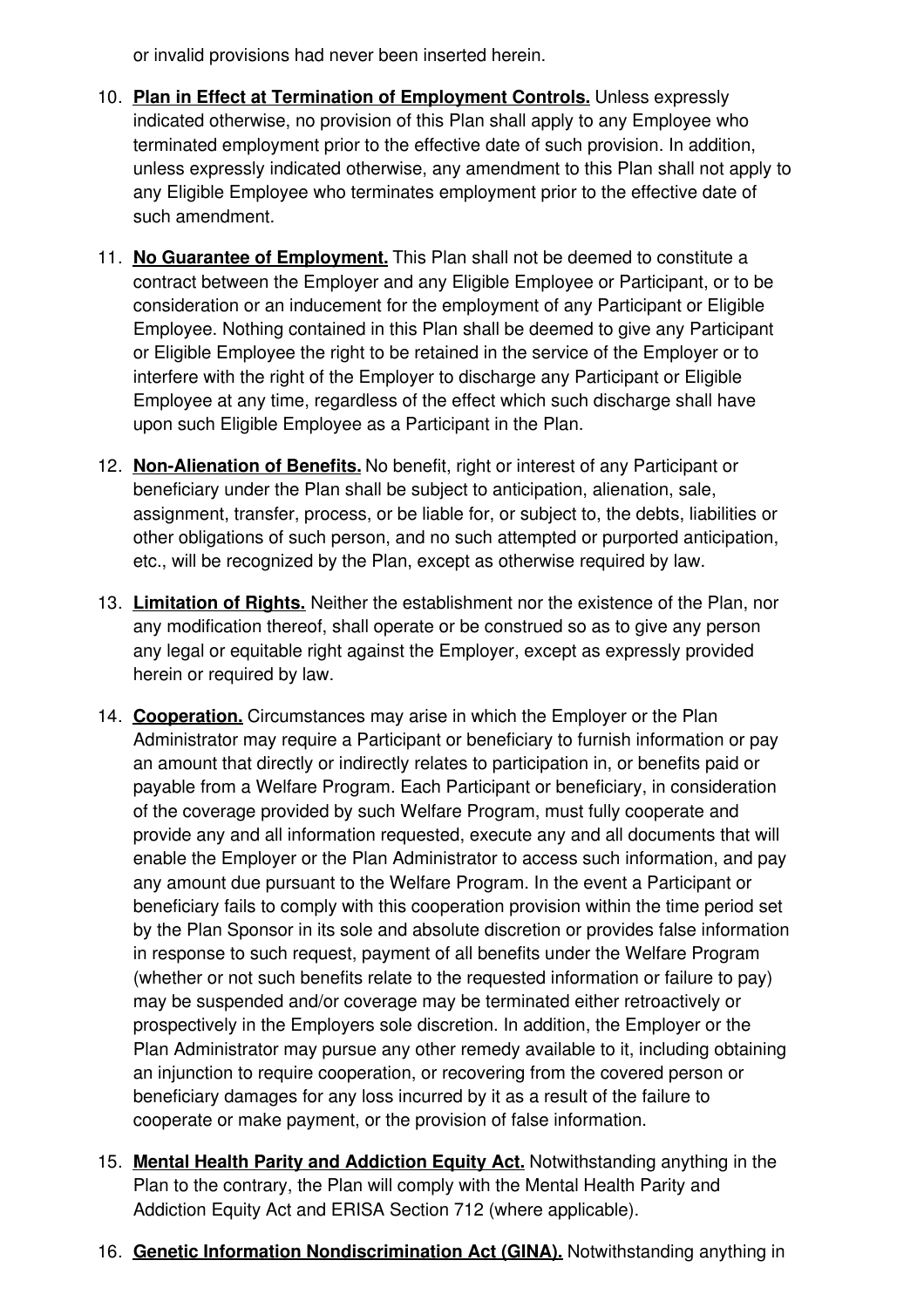the Plan to the contrary, the Plan will comply with the Genetic Information Nondiscrimination Act.

17. **Children's Health Insurance Program Reauthorization Act of 2009.** The Plan will comply with the "group health plan" requirements relating to CHIP under the Children's Health Insurance Program Reauthorization Act of 2009.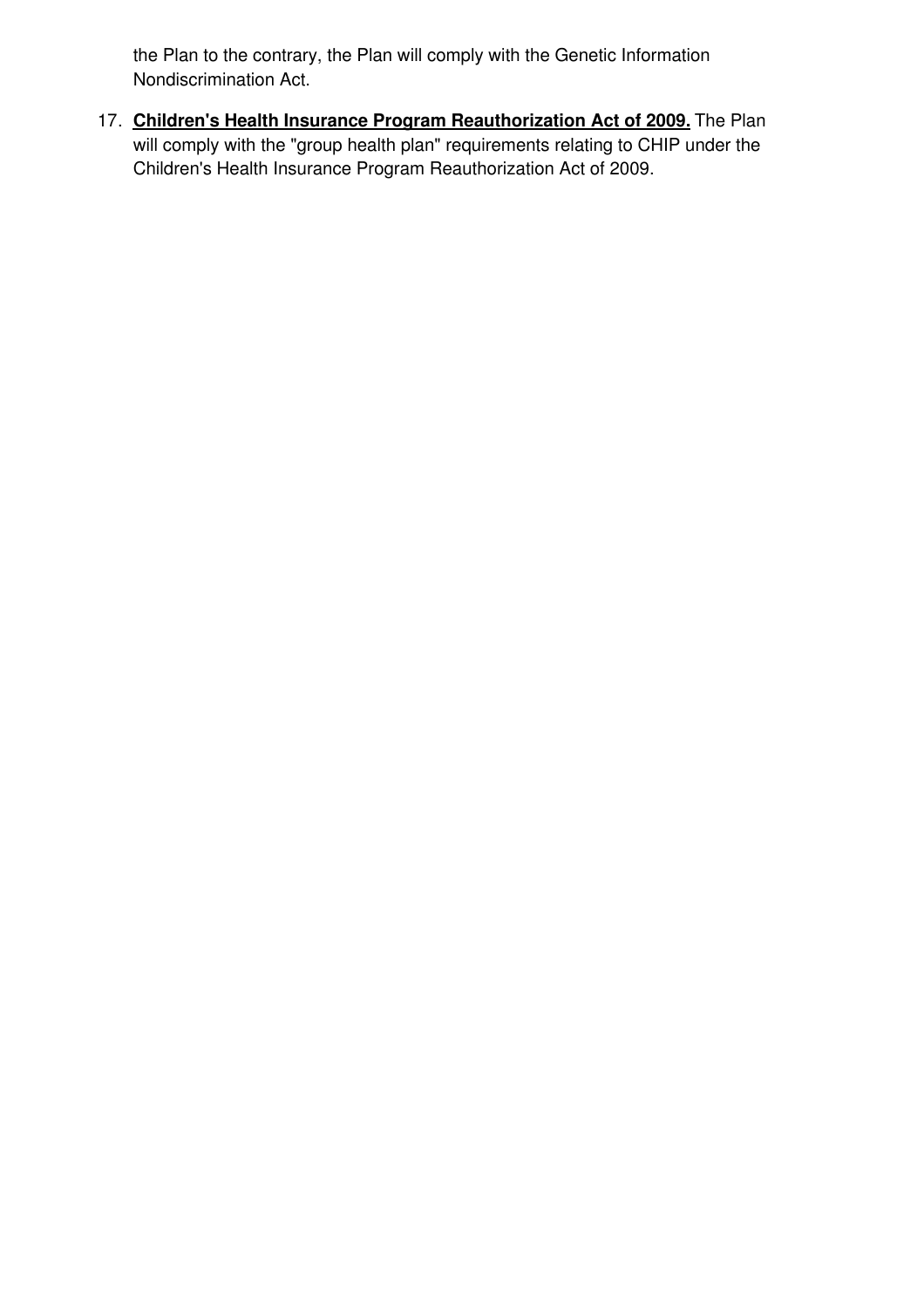# IX. ARTICLE - PLAN PRIVACY RULES

01. **Introduction.** The Health Insurance Portability and Accountability Act of 1996 ("HlPAA") mandates strict privacy and security standards to protect Protected Health Information as defined below. In addition, the Plan will ensure that PHI that is Electronic Protected Health Information ("ePHI") pertaining to covered persons remains confidential. This Article sets forth the guidelines the Plan Sponsor must follow when using and disclosing PHI.

#### 02. **Definitions.**

- a. "**Individually Identifiable Health information**" means health information that either actually identifies an individual, or creates a reasonable basis to believe that the information would identify the individual.
- b. "**Protected Health Information**" or "**PHI**" means health information that:
	- i. Is created or received by health care providers, health plans, or health care clearinghouses;
	- ii. Relates to an individual's past, present or future physical or mental health condition, the provision of health care to an individual or the past, present or future payment for the provision of health care to an individual; and
	- iii. identifies the individual or creates a reasonable basis to believe that the information, including demographic information, can be used to identify the individual.
- c. "**Electronic Protected Health Information**" or "**ePHI**" is PHI that is transmitted by or maintained in electronic media, as defined in 45 C.F.R. § 160.103.
- d. "**Plan Sponsor**" means the Employer.
- 03. **Permitted Uses and Disclosures.** The Plan Sponsor can use or disclose PHI without prior Participant authorization or consent in the following situations:
	- a. When the PHI is used or disclosed to the Participant who is the subject of the PHI;
	- b. When the PHI is used or disclosed for treatment, payment, or health care operations;
	- c. When the PHI is used or disclosed incident to a use or disclosure otherwise permitted or required under the privacy rules set forth in this Article, and such disclosure occurs despite reasonable Plan safeguards which are in place;
	- d. When the PHI is used or disclosed pursuant to and in compliance with a valid authorization; and
	- e. When the PHI is used or disclosed pursuant to an agreement with the Participant in situations where the Participant is given the choice to agree to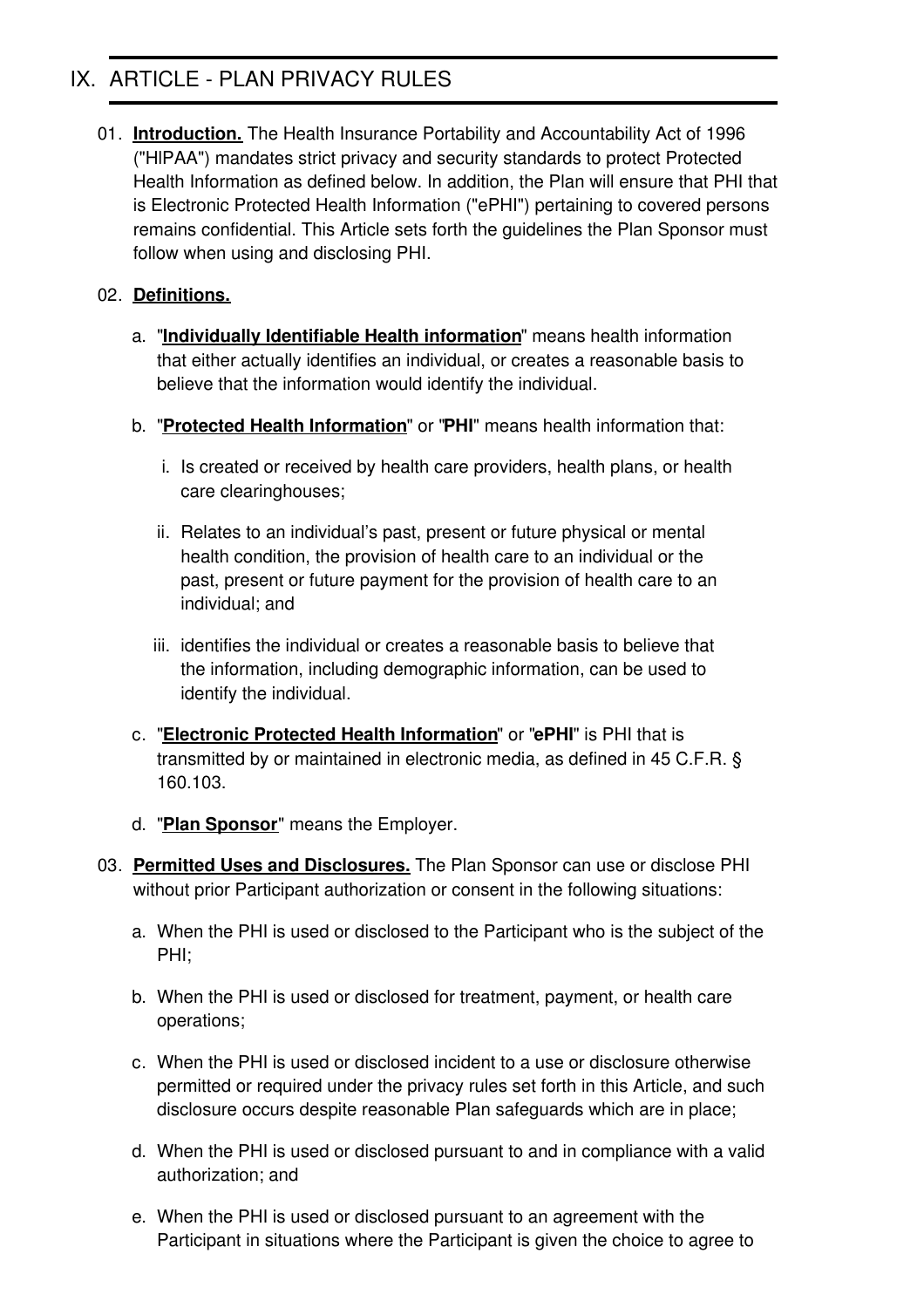or object to such use or disclosure.

- 04. **Required Uses and Disclosures.** The Plan Sponsor must disclose PHI in the following situations:
	- a. When Participants request access to their own PHI, or request an accounting of the Plan's disclosures of their own PHI; and
	- b. When required by the U.S. Department of Health and Human Services to determine the Plan's compliance with the privacy rules set forth in this Article.
- 05. **Certifications.** The Plan Sponsor certifies and agrees to:
	- a. Not use or further disclose PHI other than as permitted or required by the Plan or applicable law;
	- b. Ensure that any agents, including subcontractors, to whom it provides PHI received from the Plan agree to the same restrictions and conditions that apply to the Plan Sponsor with respect to such information;
	- c. Not use or disclose PHI for employment-related actions and decisions, or in connection with any other benefit or employee benefit plan;
	- d. Report to the Plan any use or disclosure of PHI that is inconsistent with the uses or disclosures permitted by the Plan and of which the Plan Sponsor becomes aware;
	- e. Make a Participant's PHI available to such Participant;
	- f. Allow a Participant to amend his or her PHI;
	- g. Make an accounting of disclosures of PHI available to a Participant;
	- h. Make its internal practices, books and records relating to the use and disclosure of PHl available to the Secretary of Health and Human Services for purposes of determining compliance;
	- i. lf feasible, return or destroy all PHI received from the Plan that it still maintains and that is no longer needed for the purpose for which the disclosure was made; if destruction is not possible, limit further uses and disclosures; and
	- j. Ensure adequate separation between the Plan and the Plan Sponsor.
- 06. **Obligations with Respect to ePHI Obtained From the Plan.**As a condition of receiving ePHI from the Plan for Plan administrative functions, the Plan Sponsor specifically agrees to:
	- a. Implement administrative, physical, and technical safeguards that reasonably and appropriately protect the confidentiality, integrity, and availability of the ePHI that it creates, receives, maintains, or transmits on behalf of the Plan;
	- b. Ensure that the adequate separation, between the Plan Sponsor and persons who have no legitimate need to access such PHI, as required by 45 CFR. §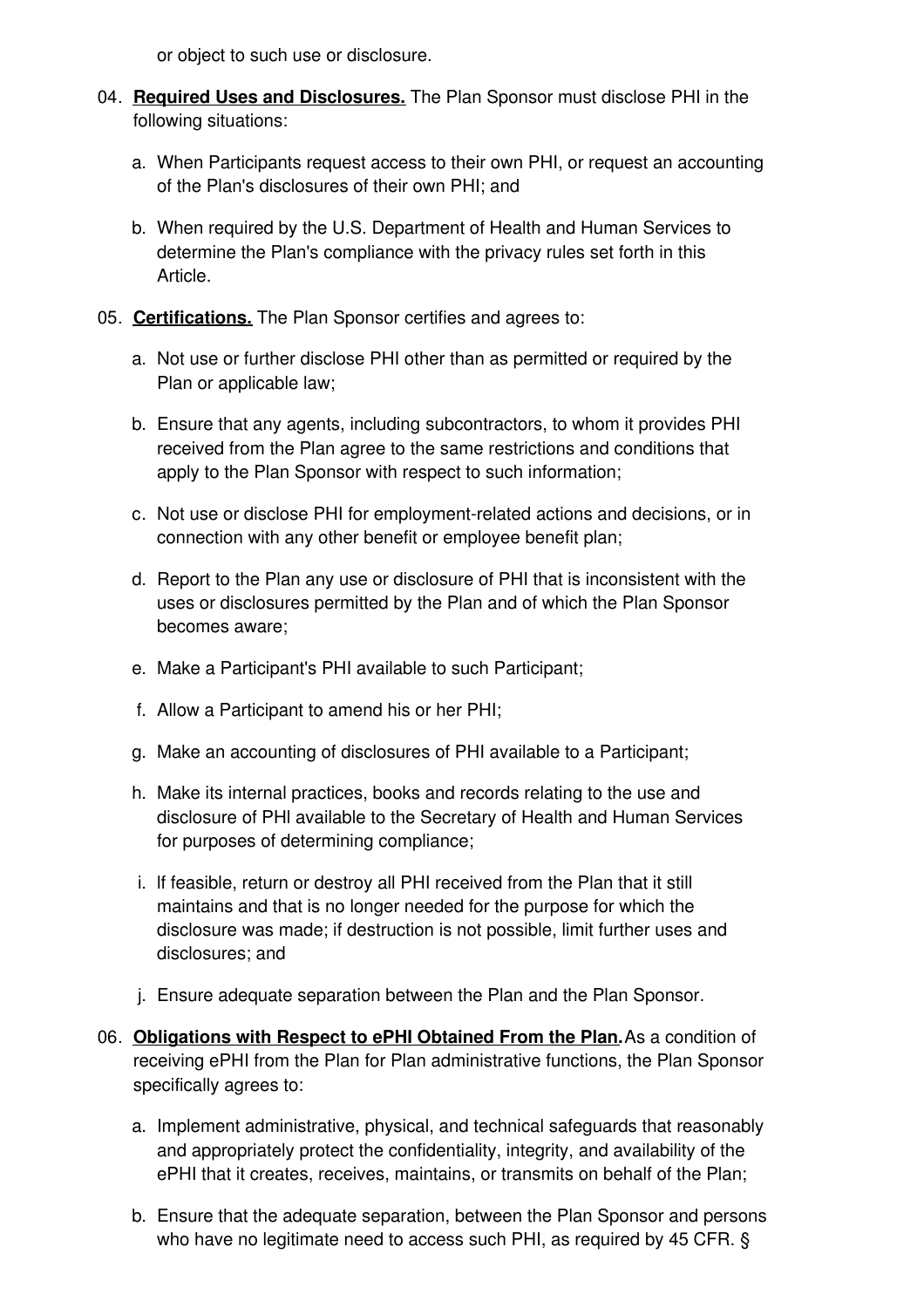164.504(f)(2)(iii), is supported by reasonable and appropriate security measures;

- c. Ensure that any agent, including a subcontractor, to whom it provides ePHI agrees to implement reasonable and appropriate security measures to protect ePHI; and
- d. Report to the Plan any security incident of which it becomes aware.

#### 07. **Adequate Separation Between the Plan and the Plan Sponsor.**

- a. **Access to PHI.** The following employees of the Plan Sponsor (and any successors to their current job titles/positions) may be given access to PHI because such access is essential for them to perform their Plan administration duties:
	- Wanda Buczkowski- Human Resources Administrator
- b. **Restricted Access.** The employees listed in (a) above shall have access to PHI that is restricted to Plan administration functions necessary and essential for the ongoing functioning of the Plan.
- c. **Procedures for Resolving Noncompliance.** The Plan's Privacy Officer has responsibility for facilitating and ensuring compliance with all privacy rules and procedures. All employees and contractors of the Plan Sponsor who handle PHI will be subject to enforcement sanctions administered in a manner that is consistent with the Plan Sponsor's human resources policies and procedures. Sanctions will be determined based on the nature of the violation, its severity, whether or not the violation was intentional, and whether or not the offending individual has engaged in previous violations. Sanctions may include verbal warnings, written warnings, probationary periods, suspension or termination. Sanctions will be consistently applied in a nondiscriminatory manner.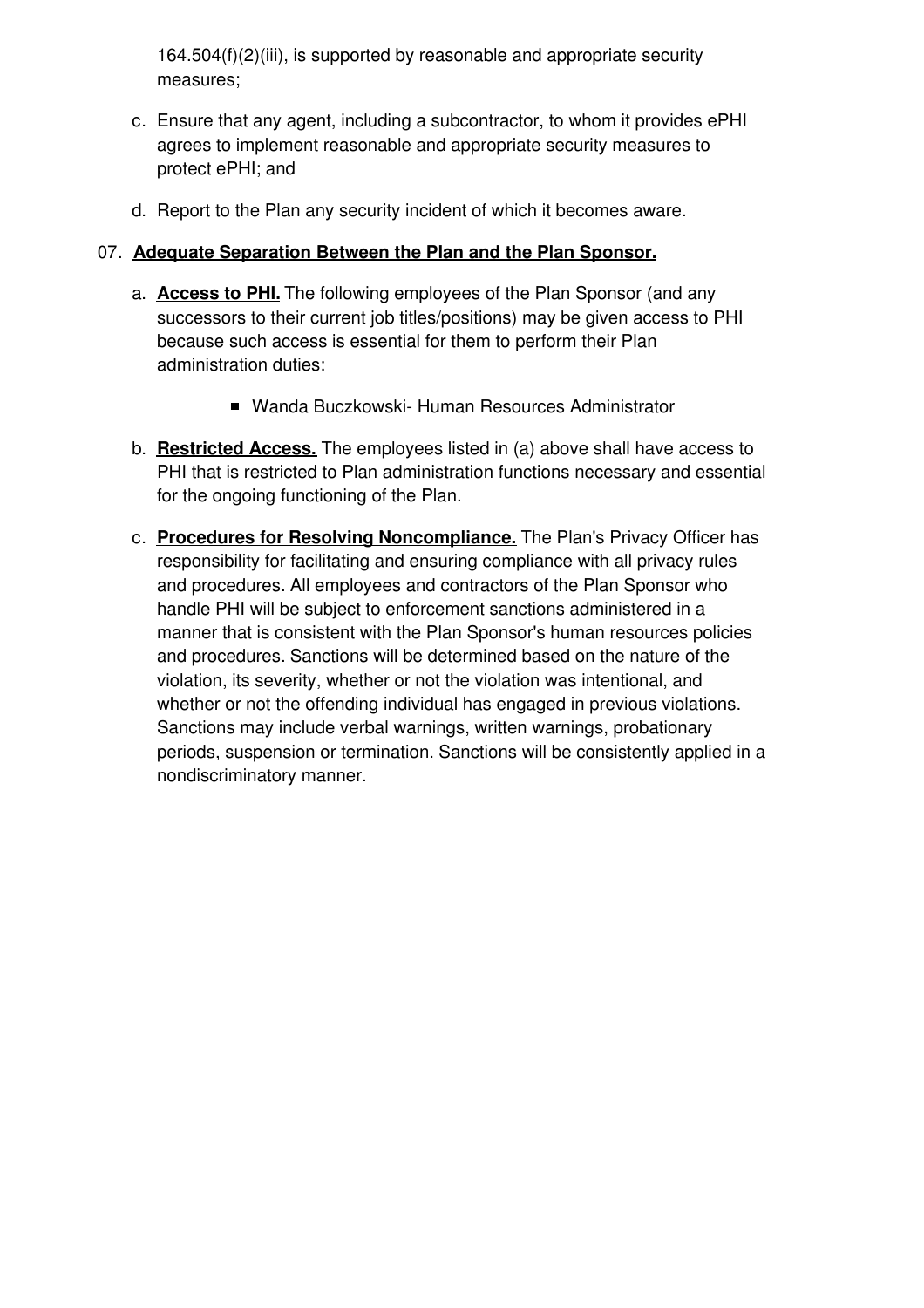# X. ARTICLE - PATIENT PROTECTION AND AFFORDABLE CARE ACT **COMPLIANCE**

- 01. **Pre-Existing Conditions.** Notwithstanding anything contained in this Plan to the contrary, this Plan does not place any limitation or exclusion on coverage of preexisting conditions for individuals.
- 02. **Lifetime/Annual Limits.** Notwithstanding anything contained in this Plan to the contrary, this Plan does not place any lifetime or annual limits on the dollar value of essential benefits for any individual under the group health plan. "Essential benefits" shall be those defined by the state, in accordance with guidance issued by the Department of Health and Human Services.
- 03. **Cost Sharing Requirements for Preventive Care Expenses.** With regard to nongrandfathered benefits under the Plan, there shall be no participant cost sharing requirements for any in-network preventive care expenses, as set forth in PPACA and the regulations and guidance issued thereunder.
- 04. **Dependent Definition.** The term "Dependent" shall include any child of a participant who is covered under an insurance contract, as defined in the contract, as defined in the plan, subject to PPACA and the regulations and guidance issued thereunder.
- 05. **No Rescission of Coverage.** The Plan shall not rescind coverage except in the case of fraud or an intentional misrepresentation of a material fact. For purposes of this provision, a rescission is a cancellation or discontinuance of coverage that has retroactive effect.
- 06. **Selection of Providers.** If a non-grandfathered group health plan or a health insurance issuer offering group or individual health insurance coverage under the Plan requires or provides for designation by a participant, beneficiary, or enrollee of a participating primary care provider, then the plan or issuer must permit each participant, beneficiary, or enrollee to designate any participating primary care provider who is available to accept the participant, beneficiary, or enrollee. The plan or issuer must also permit the Participant to designate an in-network pediatrician who is available to accept the participant, beneficiary, or enrollee, and the plan may not require referral or authorization for any in-network obstetrician or gynecologist who is available to accept the participant, beneficiary, or enrollee.
- 07. **Emergency Services.** With respect to non-grandfathered benefits under the Plan, a plan or health insurance coverage providing emergency services must do so without the individual or the health care provider having to obtain prior authorization (even if the emergency services are provided out of network) and without regard to whether the health care provider furnishing the emergency services is an innetwork provider with respect to the services.
- 08. **Cost Sharing Limits.** With respect to non-grandfathered benefits under the Plan, this Plan does not impose cost sharing amounts (i.e., copayments, coinsurance, and deductibles, but not premiums) that are more than the maximum allowed for high deductible health plans. In 2017, these limits will be \$7,150 for an individual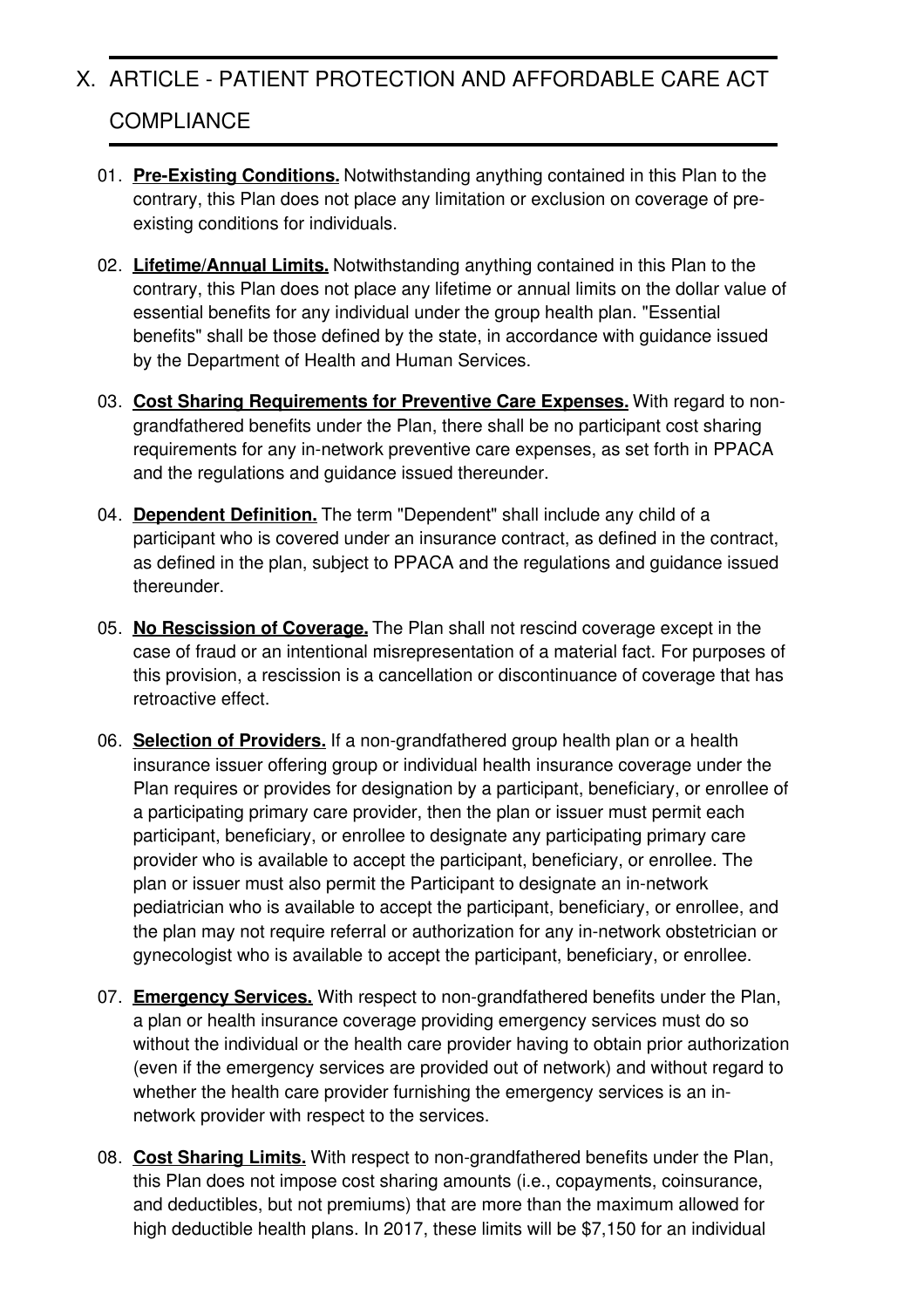and \$14,300 for family coverage. After 2017, these amounts will be adjusted for health insurance premium inflation. For these purposes, if the Plan utilizes more than one service provider to administer benefits that are subject to the annual limitation on out-of-pocket maximums, the Plan will combine the annual limitation on out-of-pocket maximums for each other type of plan coverage (e.g., prescription drug coverage) on an aggregate basis.

- 09. **Clinical Trials.** With respect to non-grandfathered benefits under the Plan, this Plan shall not deny any "qualified individual," as set forth in Public Health Service Act §2709, participation in an approved clinical trial with respect to the treatment of cancer or another life-threatening disease or condition. This Plan also shall not deny (or limit or impose additional conditions on) the coverage of routine patient costs for items and services furnished in connection with participation in the trial. Finally, this Plan shall not discriminate against the individual on the basis of the individual's participation in such trial.
- 10. **Provider Discrimination.** With respect to non-grandfathered benefits under the Plan, this Plan shall not discriminate with respect to participation under the Plan against any health care provider that is acting within the scope of that provider's license or certification under applicable state law, as required by Public Health Service Act §2706(a).
- 11. **Applicability.** This Article shall apply to Welfare Programs under the Plan only if the Welfare Programs are subject to PPACA and if the Welfare Programs do not contain provisions compliant with PPACA.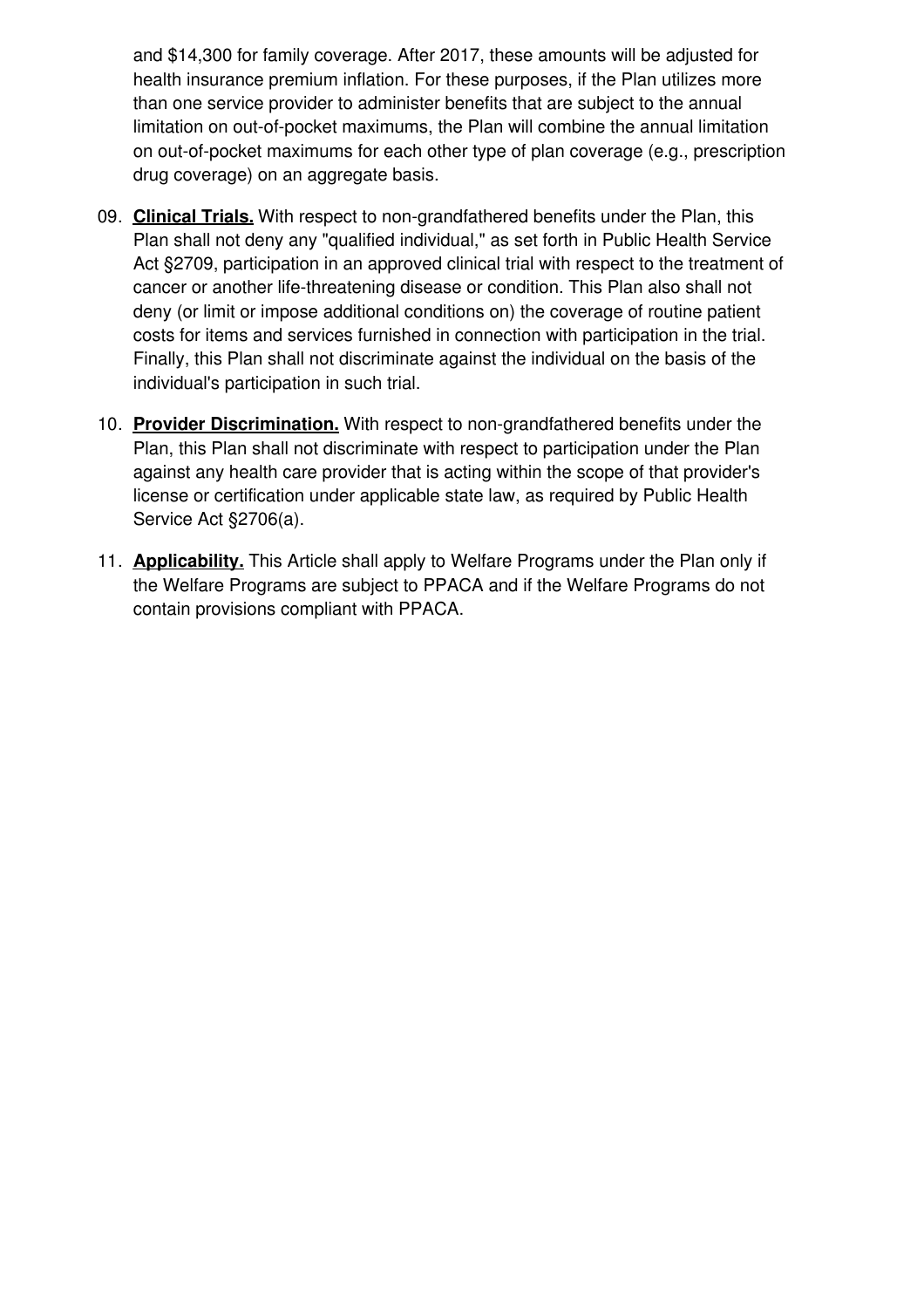# APPENDIX A

| <b>Welfare Program</b>                                                                                   | <b>Benefit Administrator</b>                                                  | <b>Policy or Contract</b><br><b>Number</b> | <b>PPACA Applicability</b> |
|----------------------------------------------------------------------------------------------------------|-------------------------------------------------------------------------------|--------------------------------------------|----------------------------|
| Dental<br>Delta Dental<br><b>Effective Date:</b><br>09/01/2016                                           | <b>Boyd Management</b><br>7700 Trenholm Rd<br>Extension<br>Columbia, SC 29223 | 61541000                                   | Applicable                 |
| Health Plan (Fully-<br>Insured)<br><b>BlueChoice Health Plan</b><br><b>Effective Date:</b><br>09/01/2016 | <b>Boyd Management</b><br>7700 Trenholm Rd<br>Extension<br>Columbia, SC 29223 | <b>BA333</b>                               | Applicable                 |
| Group-Term Life for<br>Employees<br>Metlife<br><b>Effective Date:</b><br>09/01/2016                      | <b>Boyd Management</b><br>7700 Trenholm Rd<br>Extension<br>Columbia, SC 29223 | 05711781                                   | Applicable                 |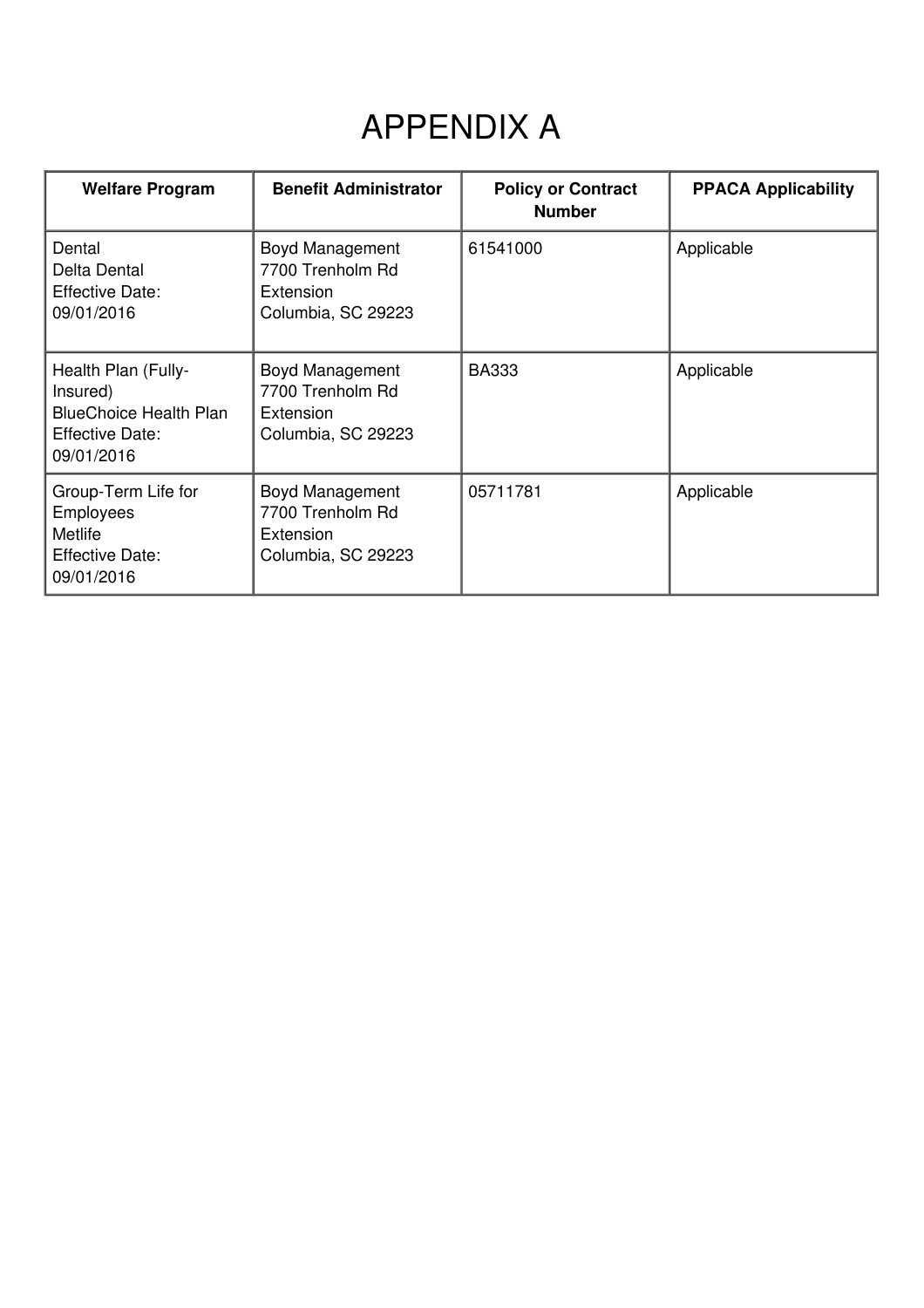# Execution Agreement

**IN WITNESS WHEREOF,** Boyd Management has caused its authorized officer to execute this Plan document as of \_\_\_\_\_\_\_\_\_\_\_\_\_\_\_\_\_\_\_\_\_\_, the same to be effective **September 01, 2016**, unless otherwise indicated herein.

Boyd Management

By:

Name:

Title: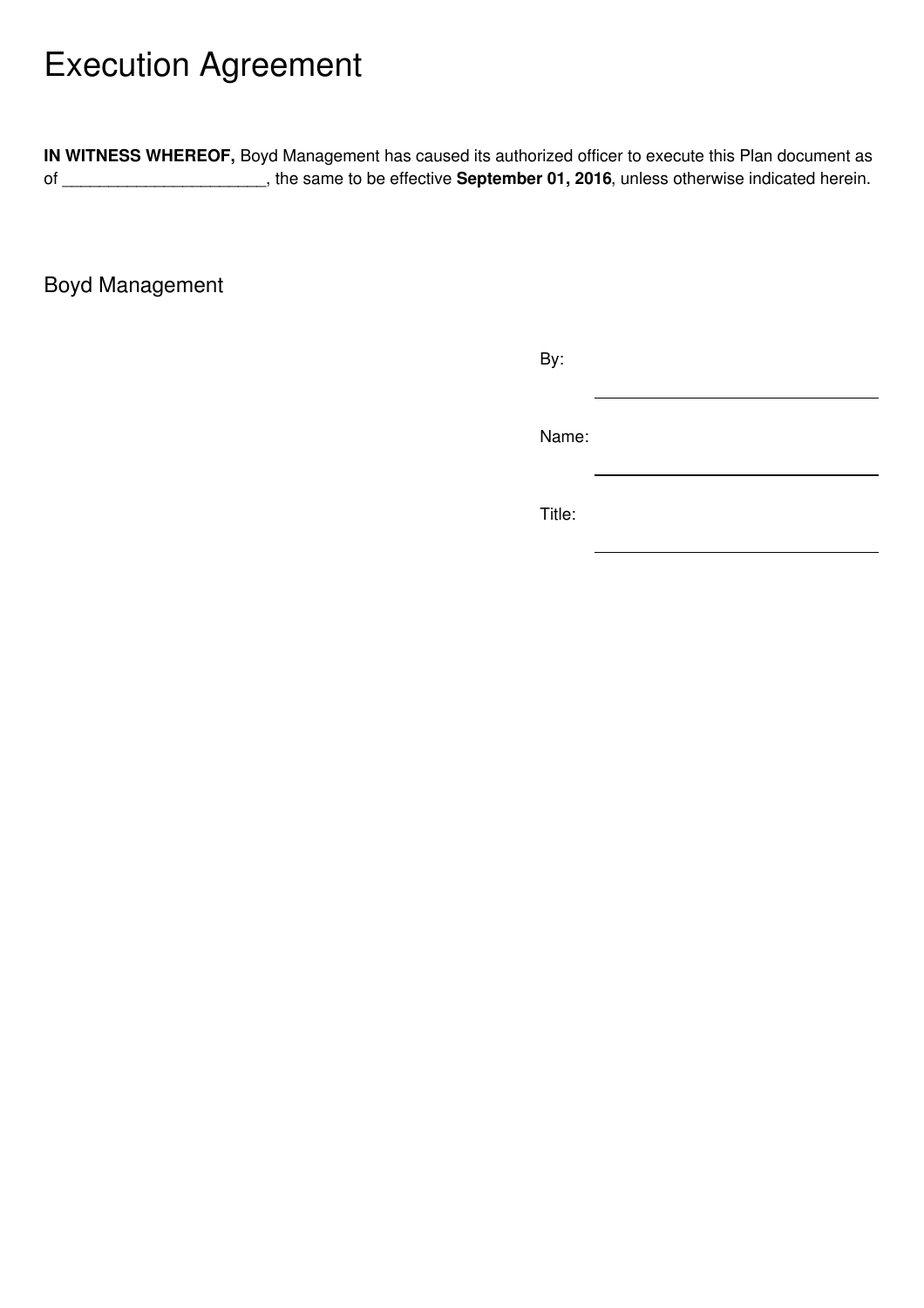# CERTIFICATE OF RESOLUTION

The undersigned authorized representative of **Boyd Management** (the Employer) hereby certifies that the following resolutions were duly adopted by the governing body of the Employer on and that such resolutions have not been modified or rescinded as of the date hereof:

**RESOLVED**, that the form of Welfare Benefit Plan, effective September 01, 2016, presented to this meeting (and a copy of which is attached hereto) is hereby approved and adopted, and that the proper agents of the Employer are hereby authorized and directed to execute and deliver to the Administrator of said Plan one or more counterparts of the Plan.

**RESOLVED**, that the Administrator shall be instructed to take such actions that the Administrator deems necessary and proper in order to implement the Plan, and to set up adequate accounting and administrative procedures for the provision of benefits under the Plan.

**RESOLVED**, that the proper agents of the Employer shall act as soon as possible to notify the employees of the Employer of the adoption of the Plan and to deliver to each employee a copy of the Summary Plan Description of the Plan, which Summary Plan Description is attached hereto and is hereby approved.

The undersigned further certifies that attached hereto as Exhibits, are true copies of Boyd Management's Benefit Plan Document and Summary Plan Description approved and adopted at this meeting.

Boyd Management

By:

Name:

Title: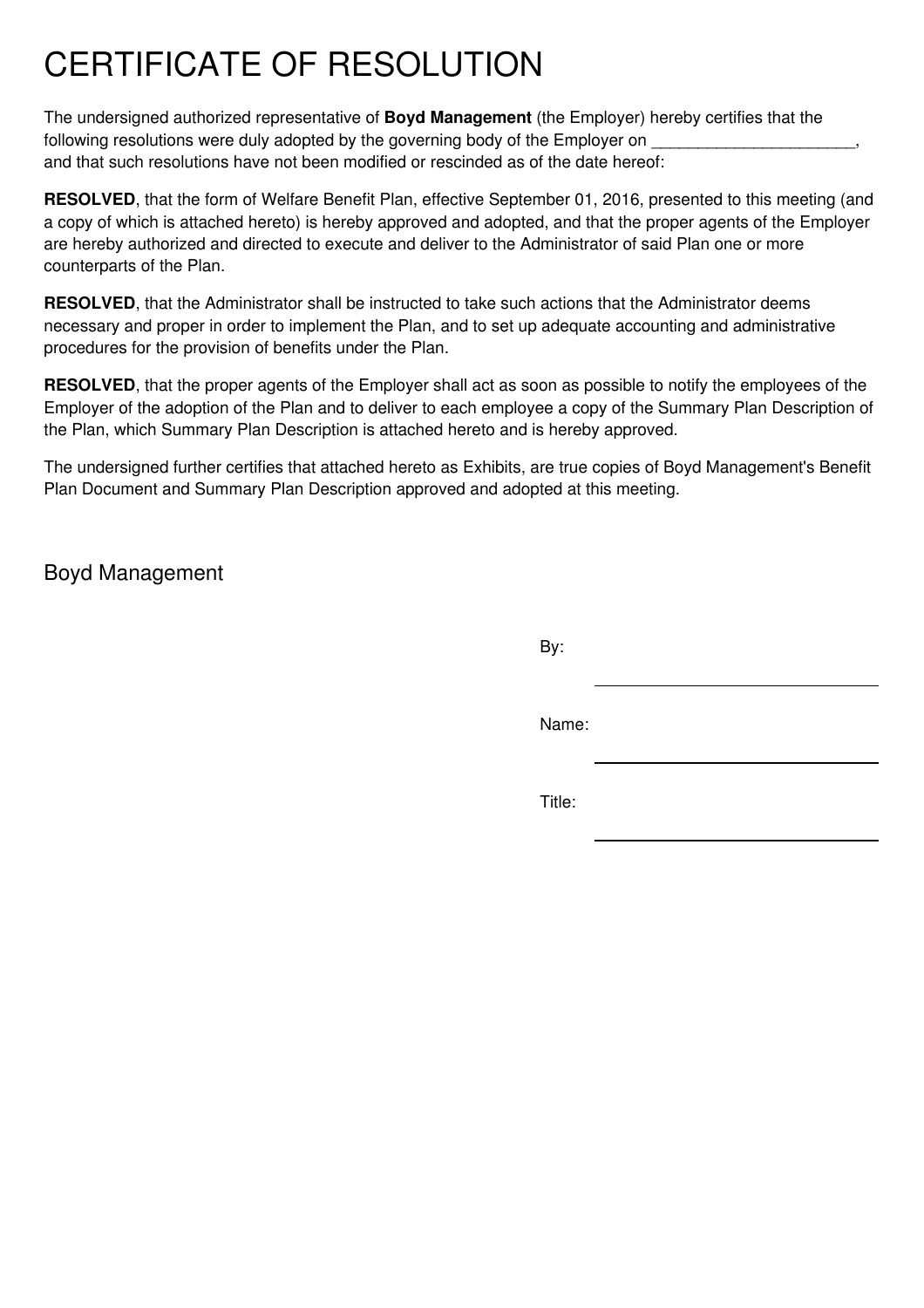# Boyd Management

Boyd Management 7700 Trenholm Rd Extension Columbia, SC 29223

Boyd Management Wrap Plan

Summary Plan Description

Effective September 01, 2016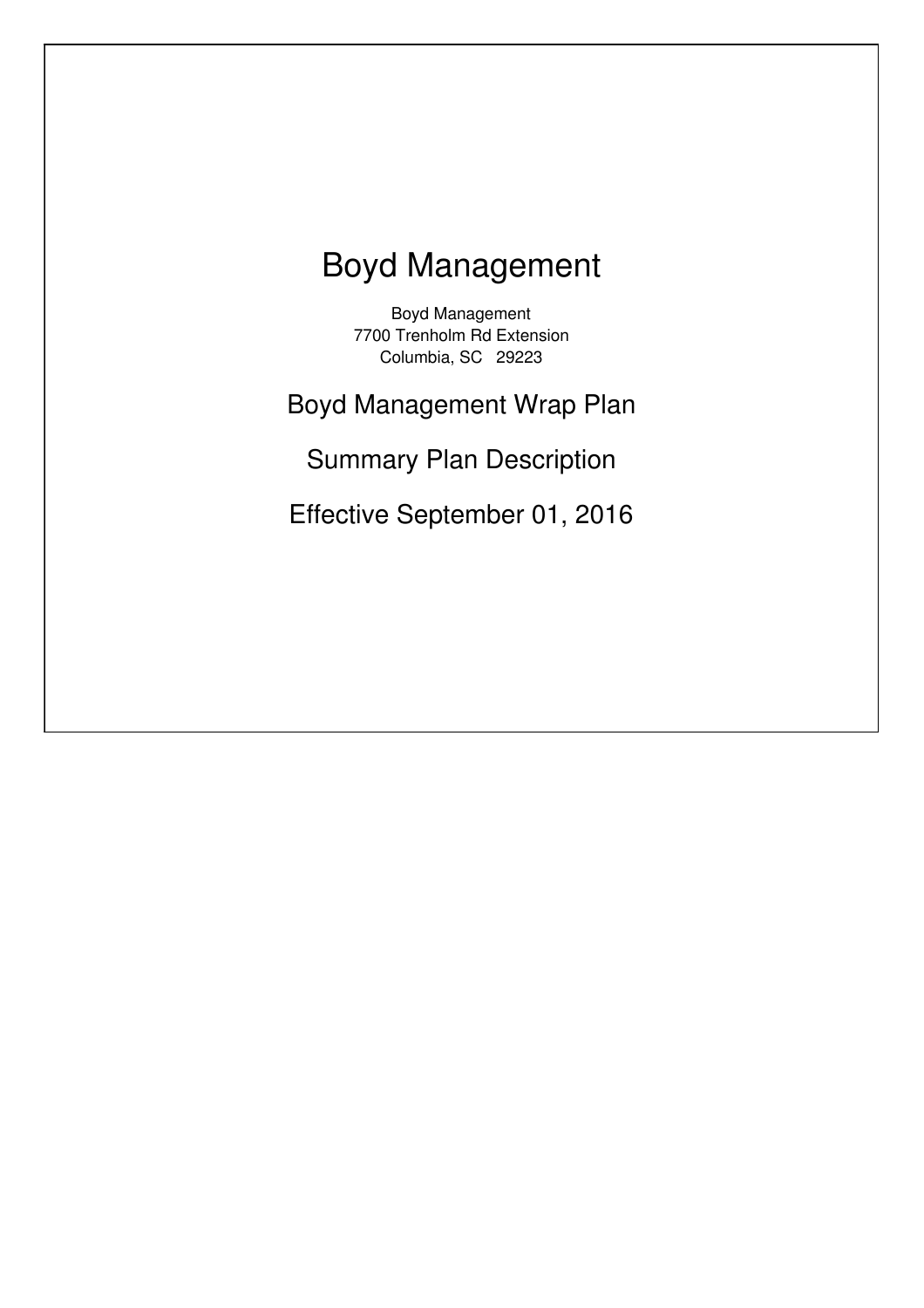# TABLE OF CONTENTS

- I. Summary Plan Description and General Information
- II. Summary of Plan Benefits
- III. Claims Procedure for PPACA Exempt Plans
- IV. Claims Procedure for Plans Subject to PPACA
- V. When Coverage May Be Continued
- VI. Qualified Medical Child Support Order
- VII. Subrogation & Right of Reimbursement
- VIII. PPACA compliance
	- IX. ERISA Rights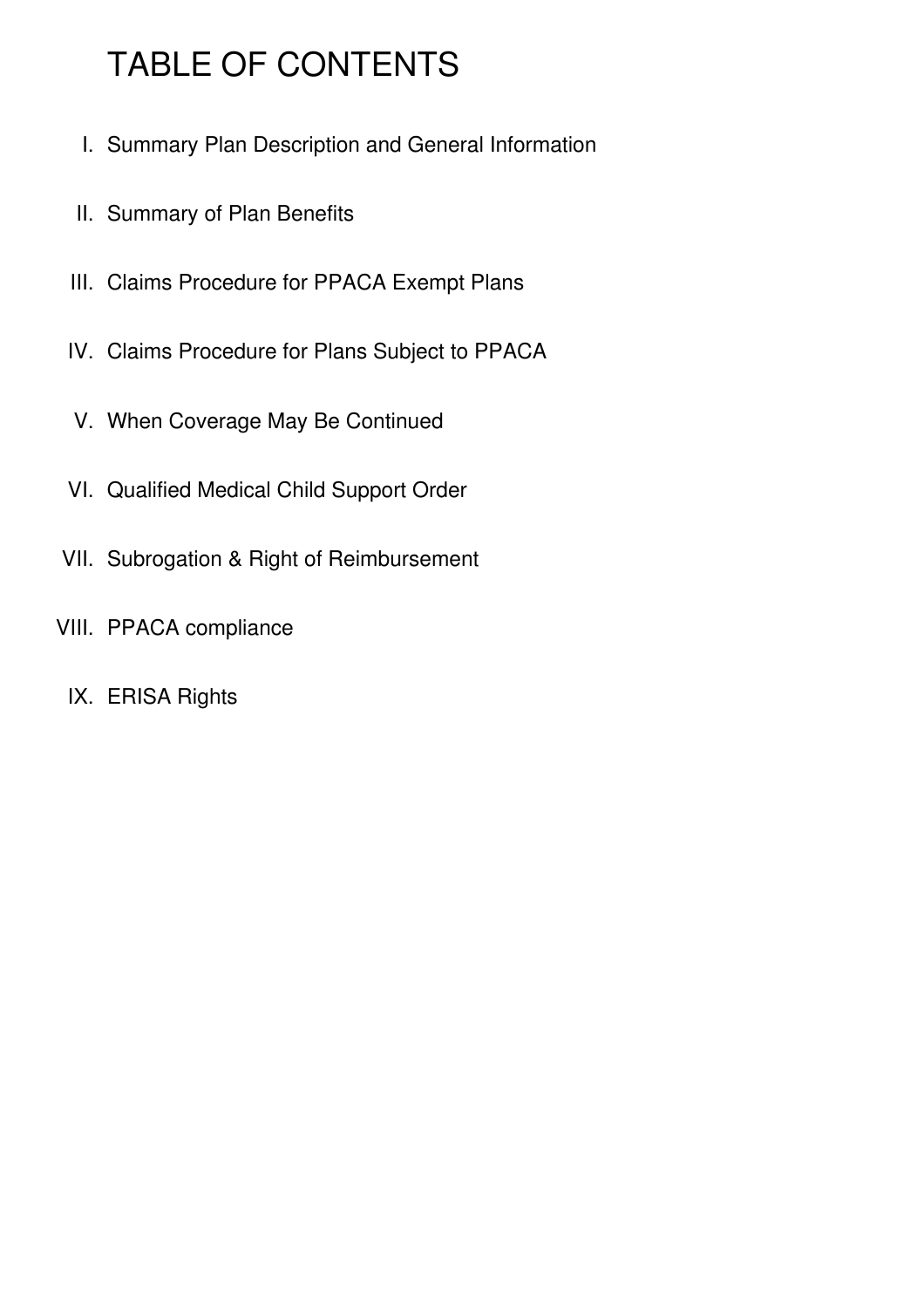# I. SUMMARY PLAN DESCRIPTION SUPPLEMENT

This document and the certificates issued with respect to the Welfare Programs described herein (the "Certificates") together comprise the Summary Plan Description (SPD) for the Boyd Management Wrap Plan (the "Plan"). If the terms of this document conflict with the terms of the Certificates, then the terms of the Certificates will control, unless otherwise required by law.

The SPD summarizes your rights and obligations as a participant (or beneficiary) in the Plan. It is intended to comply with the minimum federal legal requirements for SPDs. To the extent any greater legal rights are afforded to you by the Plan or any applicable state law not pre-empted by ERISA, those legal rights supersede the rights set forth in the SPD.

# GENERAL INFORMATION

NAME OF PLAN:

Boyd Management Wrap Plan

PLAN SPONSOR:

Boyd Management 7700 Trenholm Rd Extension Columbia, SC 29223

The Plan Sponsor is sometimes referred to as the "*Company*."

EMPLOYER IDENTIFICATION NUMBER:

57-0862576

PLAN NUMBER:

501

PLAN ADMINISTRATOR:

Boyd Management 7700 Trenholm Rd Extension Columbia, SC 29223

TYPE OF PLAN:

Boyd Management Wrap Plan including Dental, Medical and Life benefits.

PLAN YEAR:

Other than any applicable short plan year, the Plan's records are maintained on a twelvemonth period of time. This is known as the Plan Year. The Plan Year begins on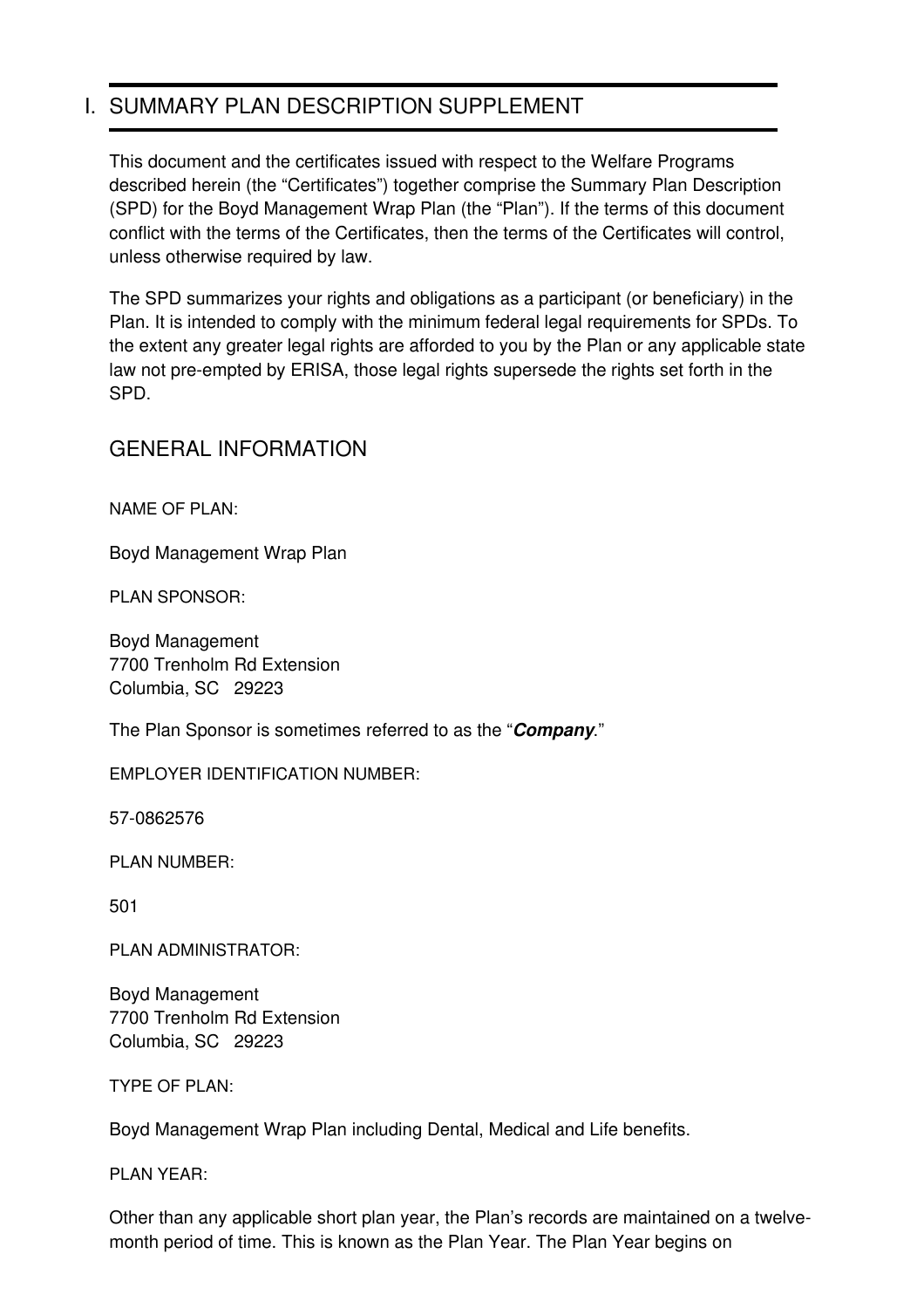September 01 and ends on August 31.

CLAIMS ADMINISTRATION:

Claims for benefits are administered by the respective companies set forth at Appendix A that include but are not limited to: Dental, Medical and Life.

AGENT FOR SERVICE OF LEGAL PROCESS:

Boyd Management 7700 Trenholm Rd Extension Columbia, SC 29223

You may also serve legal process on the Plan Administrator or any successor in title or office of the current registered agent of the company.

TYPE OF ADMINISTRATION:

Benefits under the Plan are fully insured and are paid pursuant to the terms of insurance policies issued by insurance companies.

#### ELIGIBILITY:

The eligibility and participation requirements for each Welfare Program are stated in the applicable Policy or Welfare Program document. Where the eligibility and/or participation requirements are not stated in the Policy or Welfare Program document, the eligibility and/or participation requirements stated in this SPD and the Plan Document shall control, as otherwise set forth below:

You will be eligible to participate in the Plan if you are a full-time employee regularly scheduled to work at least 30 hours per week ("full-time Employee").

Other individuals, such as an Eligible Employee's spouse, children, or other designated member, may be eligible to participate in and receive benefits under one or more of the Welfare Programs due to their relationship to an Eligible Employee. Information about such eligibility and coverage is found in the applicable Policy or Welfare Program Documents.

You will enter the plan on the first day of the month, following the waiting period based on the applicable classification below.

First of the month after **60 Days** 

A reemployed former Participant shall again be eligible to become a Participant in the Plan when the Participant again satisfies the requirements set forth in the Section titled: "Eligibility and Participation".

AMENDMENT AND TERMINATION:

The Boyd Management Wrap Plan (the "Plan Document") contains all the terms of the Plan and may be amended from time to time at its sole discretion by your Employer. Any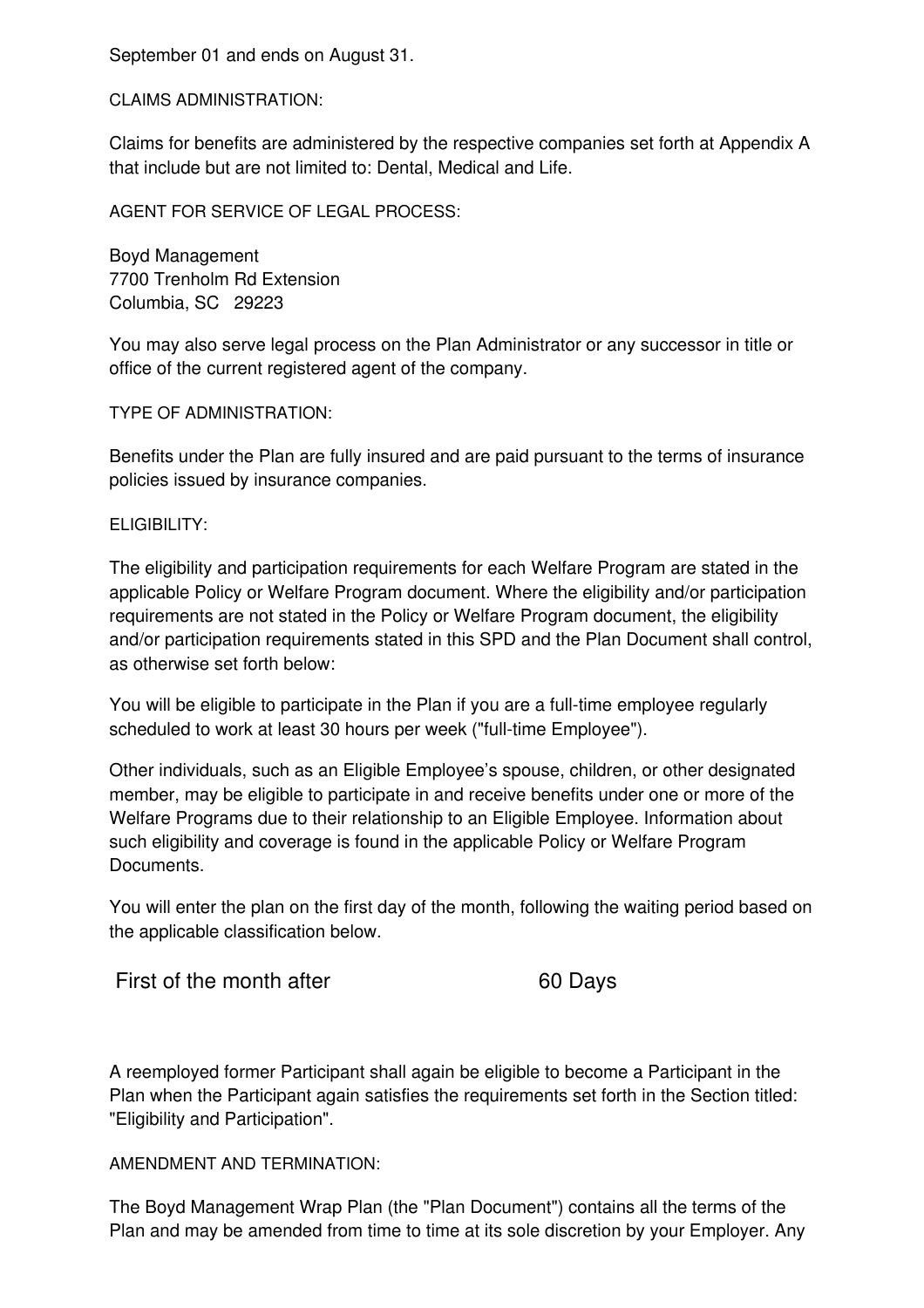changes made shall be binding on each Covered Participant and any other Covered Persons referred to in the Plan Document.

The Booklet will disclose any Plan provisions governing your benefits, rights and obligations upon plan termination or the amendment or elimination of benefits under the Plan.

NO CONTRACT OF EMPLOYMENT:

The Plan is not intended to be, and may not be construed as constituting, a contract or other arrangement between you and the companies listed below to the effect that you will be employed for any specific period of time.

#### BENEFITS AND ADMINISTRATION:

The Plan provides benefits for eligible employees and covered dependents as administered under policies of insurance as listed in Appendix A that include but are not limited to: Dental, Medical and Life. These Welfare Programs are insured or administered by the companies also listed in Appendix A and are generally described in the Plan Document. The administrative functions include paying claims and determining medical necessity.

Replacements for lost or misplaced copies of the Plan Document may be obtained by writing to the Plan Administrator. Notification will be given of changes in benefits that may occur from time to time.

Please refer to the Plan Document for a description of the circumstances that may result in disqualification, ineligibility, or the denial, loss, forfeiture, suspension, offset, reduction, or subrogation of benefits.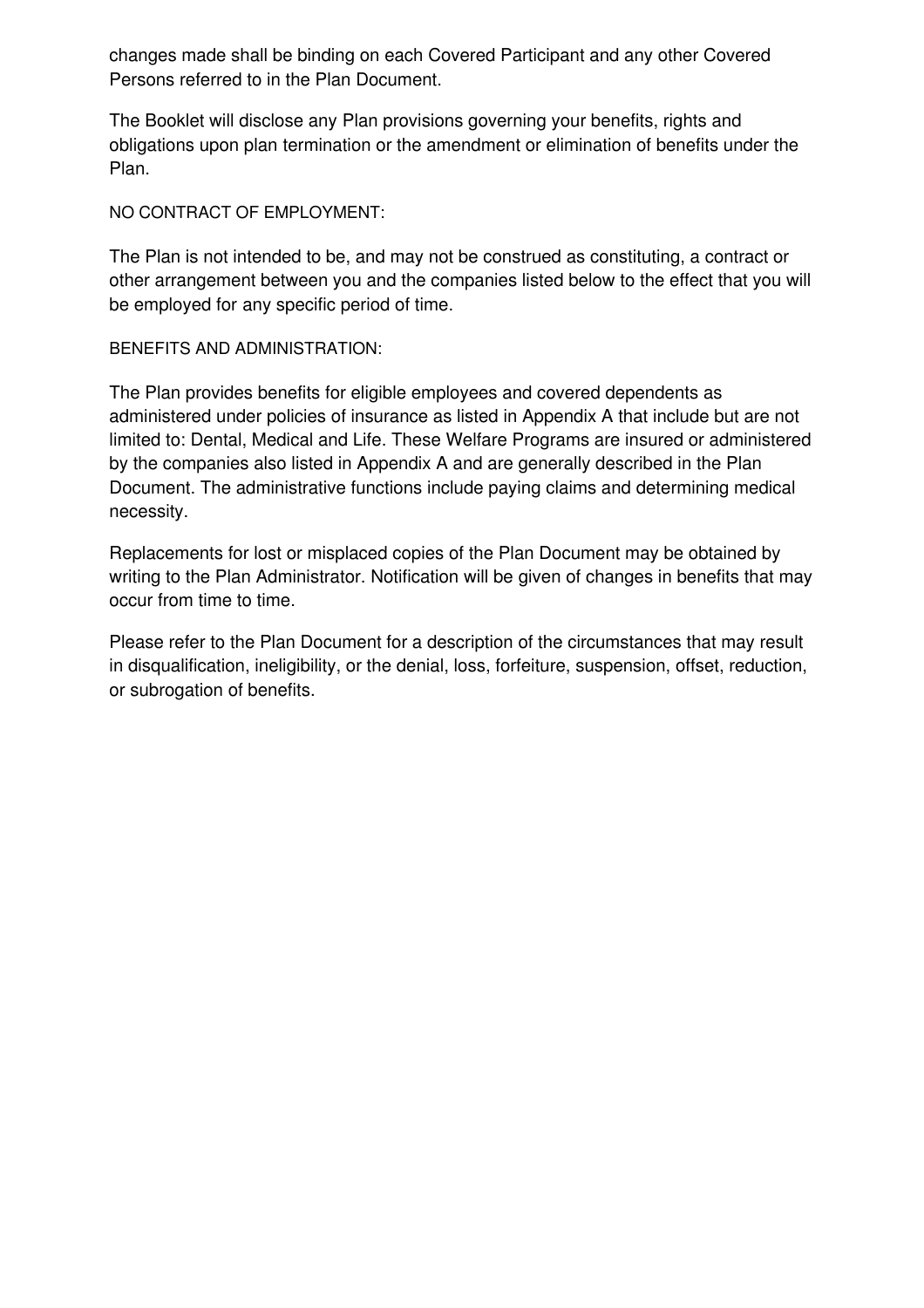# II. SUMMARY OF PLAN BENEFITS

The Plan provides you and your eligible dependents with the coverages summarized in Appendix A. A summary of the benefits provided under the Plan is set forth in the certificates issued by the insurance companies.

#### NEWBORN'S AND MOTHER'S HEALTH PROTECTION ACT:

Group health plans and health insurance issuers generally may not, under Federal law, restrict benefits for any hospital length of stay in connection with childbirth for the mother or newborn child to less than 48 hours following a vaginal delivery, or less than 96 hours following a cesarean section. However, Federal law generally does not prohibit the mother's or newborn's attending provider, after consulting with the mother, from discharging the mother or her newborn earlier than 48 hours (or 96 hours as applicable). In any case, plans and insurers may not, under Federal law, require that a provider obtain authorization from the plan or the insurer for prescribing a length of stay not more than 48 hours (or 96 hours).

#### WOMEN'S HEALTH CANCER RIGHTS ACT:

If you have had or are going to have a mastectomy, you may be entitled to certain benefits under the Women's Health and Cancer Rights Act of 1998 (WHCRA). For individuals receiving mastectomy-related benefits, coverage will be provided in a manner determined in consultation with the attending physician and the patient, for:

- 1. All stages of reconstruction of the breast upon which the mastectomy was performed;
- 2. Surgery and reconstruction of the other breast to produce a symmetrical appearance;
- 3. Prostheses; and
- 4. Treatment of physical complications during all stages of mastectomy, including lymphedemas.

These benefits will be provided subject to the same deductible and coinsurance applicable to other medical and surgical benefits under this Plan.

#### LOSS OF BENEFITS:

The provisions regarding termination of coverage and limitations and exclusions of benefits that may result in reduction or loss of benefits are explained in the Welfare Benefit Booklet.

#### CONTRIBUTIONS:

Contributions to the Plan are provided by the Employer and Employees. Employee contributions are made via automatic payroll deductions. The Plan Administrator will provide a schedule of the applicable premiums during open enrollment periods and upon request.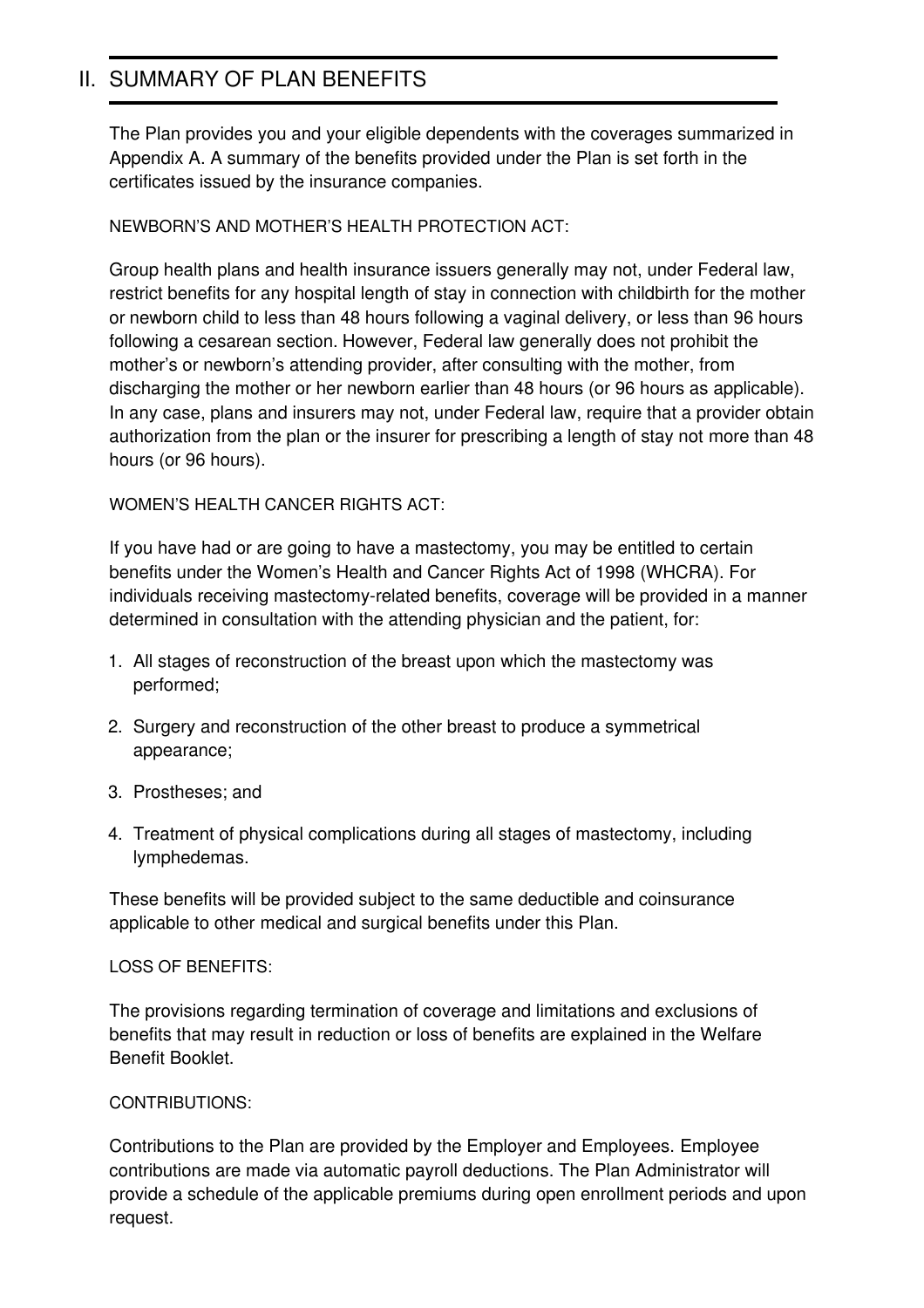HOW TO RECEIVE YOUR BENEFITS:

This information is explained in the article entitled "CLAIMS PROCEDURE FOR PPACA EXEMPT PLANS" or "CLAIMS PROCEDURE FOR PLANS SUBJECT TO PPACA" as the case may be.

#### BENEFIT-SPECIFIC INFORMATION:

Please refer to the appropriate insurance policies and/or summaries of coverage for the following information:

- A description of any cost-sharing provisions (such as premiums, deductibles, coinsurance, and copayment amounts) for which you or a beneficiary will be responsible;
- Any annual or lifetime caps or other limits on benefits under the Plan;
- The extent to which preventative services are covered under the Plan;
- Whether, and under what circumstances, existing and new drugs are covered under the Plan;
- Whether, and under what circumstances, coverage is provided for medical tests, devices and procedures;
- **Provisions governing the use of network providers;**
- The composition of the provider network, and whether and under what circumstances coverage is provided for out-of-network services;
- Any conditions or limits on the selection of primary care providers or providers of specialty medical care;
- Any conditions or limits applicable to obtaining emergency medical care; and
- Any provisions requiring preauthorizations or utilization review as a condition to obtaining a benefit or service under the Plan.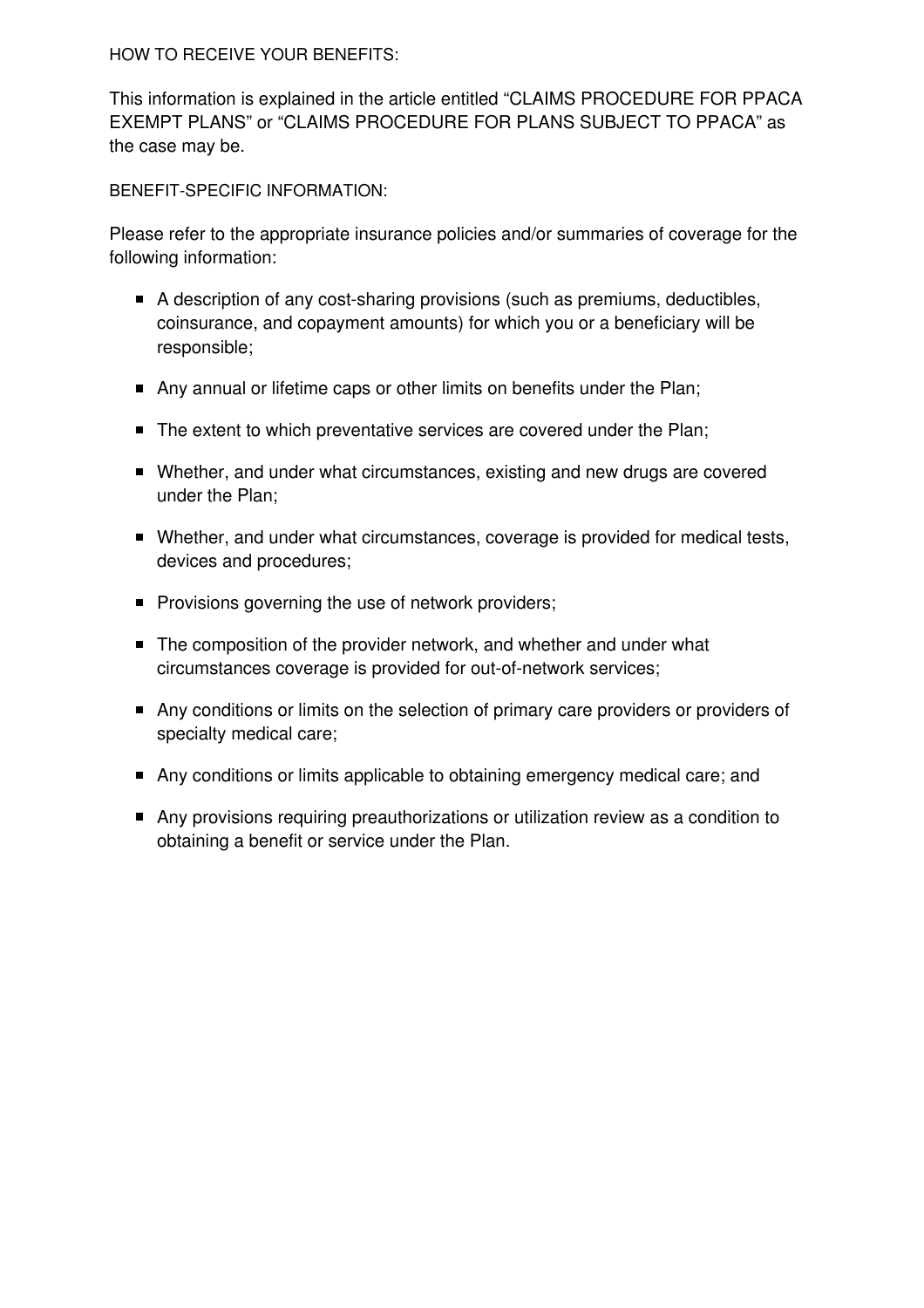# III. CLAIMS PROCEDURE FOR PPACA EXEMPT PLANS

A claim for benefits under a Welfare Program must be submitted in accordance with the claims procedure prescribed for the applicable Welfare Program. *To the extent that a claims procedure is not prescribed for a Welfare Program, and the Welfare Program is not subject to the Patient Protection and Affordable Care Act ("PPACA"), the claims procedure described in this section shall apply with respect to such Welfare Program.* If the Welfare Program is subject to PPACA, the claims procedure applicable to such Welfare Program is described in the section entitled "Claims Procedure for Plans Subject to PPACA."

A "claim" is defined as any request for a plan benefit made by a claimant (or by an authorized representative of a claimant) that complies with the Plan procedures for making a benefit claim. The times listed are maximum times only. A period of time begins at the time the claim is filed. "Days" means calendar days, not business days.

There are different types of claims (including Disability, Pre-Service, Concurrent and Post-Service), and each one has specific timetables for approval, payment, request for further information, and denial of the claim.

NON-GROUP HEALTH & DISABILITY CLAIMS PROCEDURES:

- 1. A claim shall be filed in writing with the Claims Administrator and decided within 90 days (45 days in the case of a disability claim) by the Claims Administrator(unless special circumstances require an extension of up to 90 additional days [up to 30 additional days in the case of a disability claim]). Written notice of the decision on such claim shall be furnished promptly to the claimant. If the claim is wholly or partially denied, such written notice shall: (1) set forth an explanation of the specific findings and conclusions on which such denial is based, making reference to the pertinent provisions of the Plan or Welfare Program documents; (2) describe any additional information or material needed to support the claim and explain why such information or material is necessary; and (3) describe the review procedures in subsection (b).
- 2. A claimant may review all pertinent documents and may request a review by the Claims Administrator of such decision denying the claim. Any such request must be filed in writing with the Claims Administrator within 60 days (or 180 days in the case of a disability claim) after receipt by the claimant of written notice of the decision. Such written request for review shall contain all additional information that the claimant wishes the Claims Administrator to consider.

Written notice of the decision on review shall be furnished to the claimant within 60 days (45 days in the case of a disability claim) (or 120 days [90 days in the case of a disability claim] if special circumstances warrant an extension) following the receipt of the request for review. The written notice of the Claims Administrator's decision shall include specific reasons for the decision and shall refer to the pertinent provisions of the Plan or Welfare Program on which the decision is based, and a statement of the claimant's right to bring suit under ERISA (where applicable). Such suit may be filed only after the plan's review procedures described above have been exhausted and only if filed within 90 days after the final decision is provided, or if a later date is specified in a booklet, certificate or other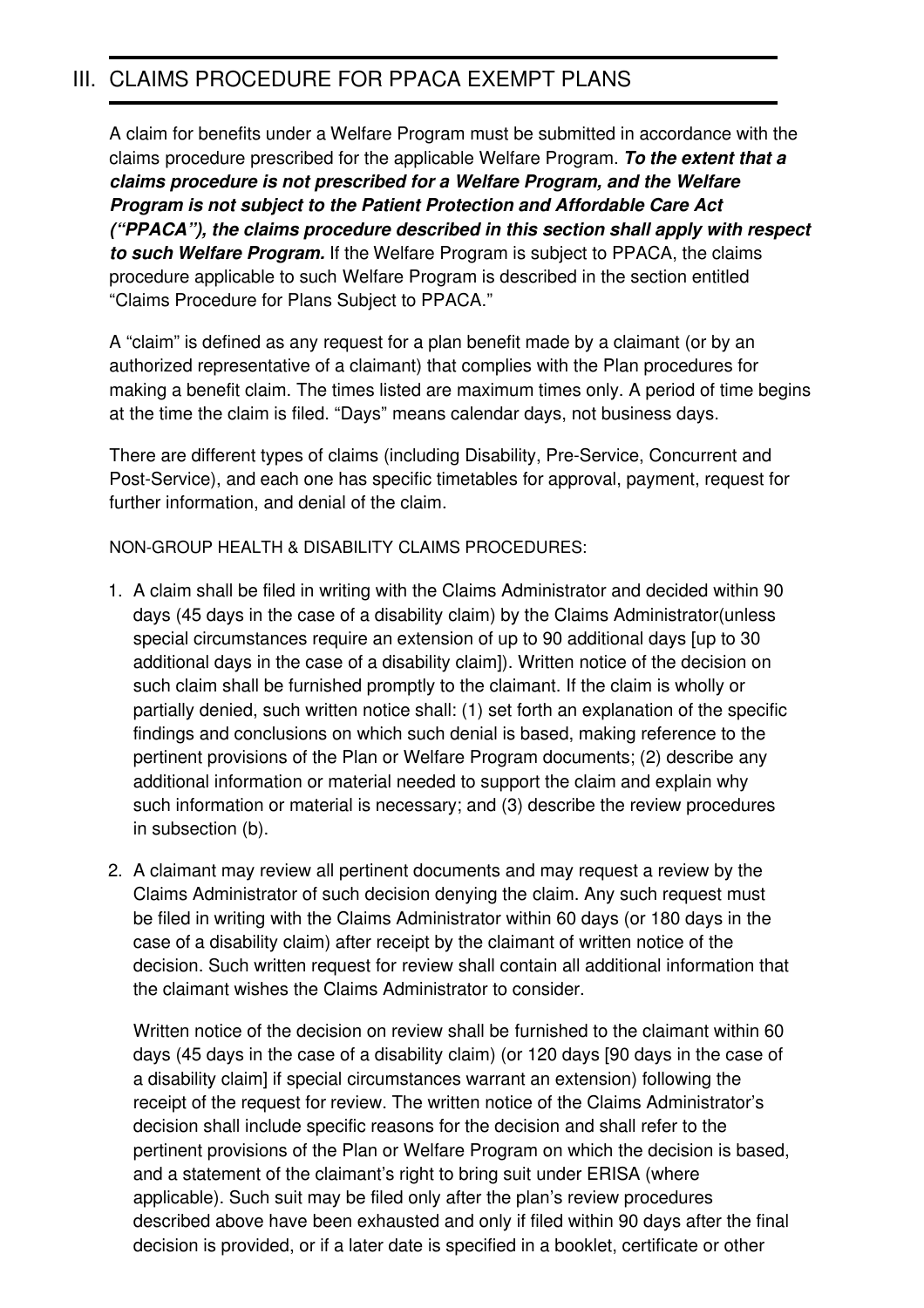documentation for a particular Welfare Program, such later date with respect to a claim arising out of that Welfare Program.

#### GROUP HEALTH CLAIMS PROCEDURES:

1. **Pre-Service Claim Determinations.** When a covered person requests a medical necessity determination prior to receiving care, the Claims Administrator (as defined in the Plan) will notify the covered person of the determination within 15 days after receiving the request. However, if more time is needed due to matters beyond the Claims Administrator's control, the Claims Administrator will notify the individual of this fact within 30 days after receiving the request. This notice will include the date a determination can be expected. If more time is needed because necessary information is missing from the request, the notice will also specify what information is needed, and the covered person must provide the specified information to the Claims Administrator within 45 days after receiving the notice. The determination period will be suspended on the date the Claims Administrator sends such a notice of missing information, and the determination period will resume on the date the covered person responds to the notice or 45 days after the covered person's receipt of the notice, whichever is sooner.

If the determination periods above involve urgent care services, or in the opinion of a physician with knowledge of the covered person's health condition, would cause severe pain which cannot be managed without the requested services, the Claims Administrator will make the pre-service determination on an expedited basis. The Claims Administrator will notify the covered person of the expedited determination within 72 hours after receiving the request. However, if necessary information is missing from the request, the Claims Supervisor will notify the individual within 24 hours after receiving the request, specifying what information is needed. The covered person must provide the specified information to the Claims Supervisor within a reasonable amount of time, not to exceed 48 hours. The Claims Supervisor will notify the individual of the expedited benefit determination within 48 hours after the individual responds to the notice. Expedited determinations may be provided orally, followed within 3 days by written or electronic notification.

If the covered person fails to follow the Claims Supervisor's procedures for requesting a pre-service medical necessity determination, the Claims Administrator will notify the individual of the failure and describe the proper procedures for filing within 5 days (or 24 hours, if an expedited determination is required, as described above) after receiving the request. This notice may be provided orally, unless the covered person requests written notification.

2. **Concurrent Claim Determinations.** When an ongoing course of treatment, to be provided over a period of time or number of treatments, has been approved for a covered person and there is a reduction or termination of such course of treatment (other than by the amendment or termination of the Welfare Program) such reduction or termination constitutes an adverse benefit determination. The Claims Administrator shall notify the claimant of such reduction or termination at a time sufficiently in advance of the reduction or termination to allow the claimant to appeal and obtain a determination on review before the benefit is reduced or terminated.

When an ongoing course of treatment to be provided over a period of time or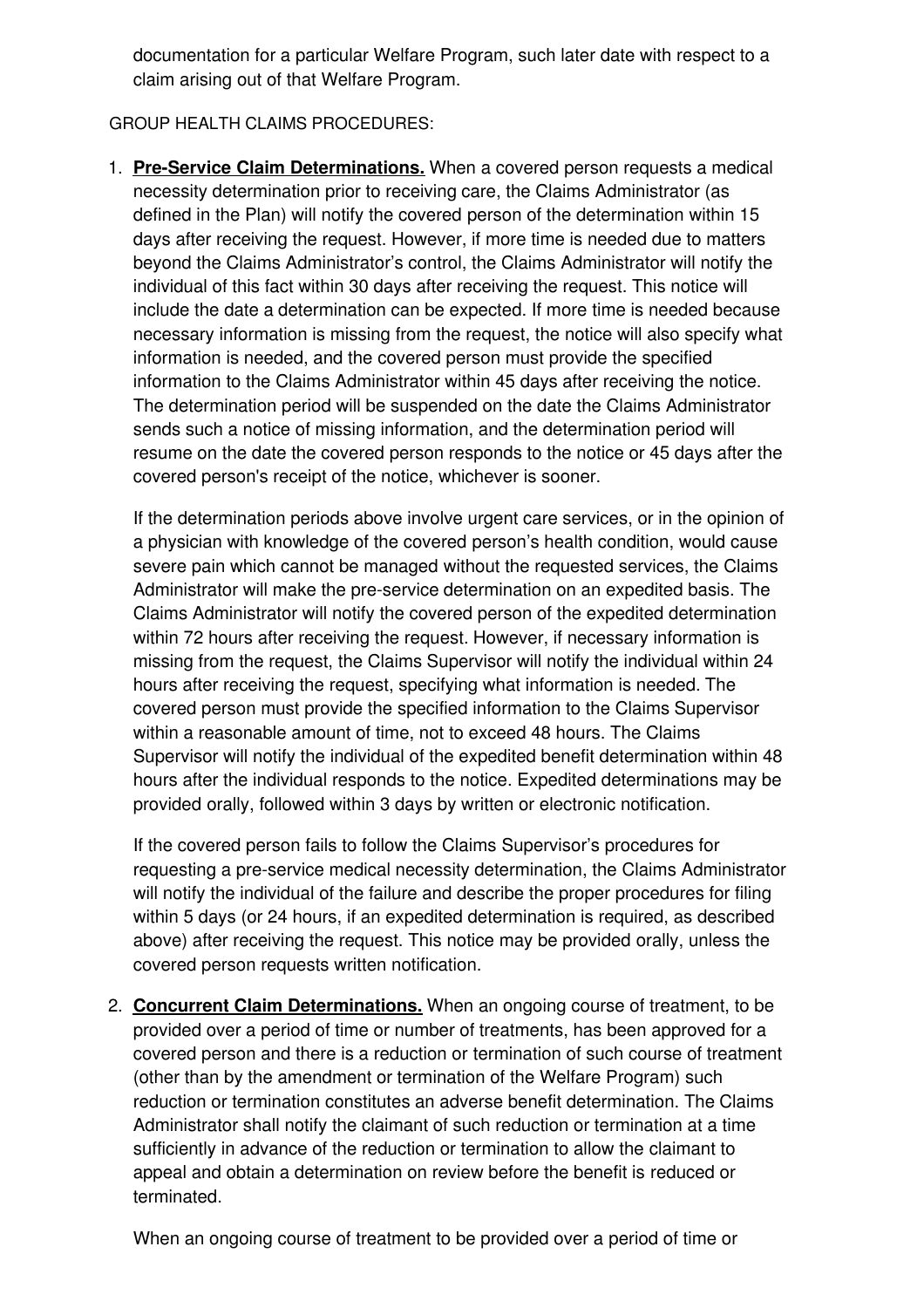number of treatments has been approved for a covered person and the person requests to extend the course of treatment, such a request is a claim involving urgent care. The covered person must request a concurrent medical necessity determination at least 24 hours prior to the expiration of the approved period of time or number of treatments. When the covered person requests such a determination, the Claims Administrator will notify the covered person of the determination as soon as possible, taking into account the medical exigencies, but not later than 24 hours after receiving the request.

- 3. **Post-Service Claim Determinations.** When a covered person requests a claim determination after services have been rendered, the Claims Administrator will notify the covered person of the determination within 30 days after receiving the request. However, if more time is needed to make a determination due to matters beyond the Claims Administrator's control, the Claims Supervisor will notify the individual of that fact within 45 days after receiving the request. This notice will include the date a determination can be expected. If more time is needed because necessary information is missing from the request, the notice will also specify what information is needed, and the covered person must provide the specified information to the Claims Administrator within 45 days after receiving the notice. The determination period will be suspended on the date the Claims Administrator sends such a notice of missing information, and the determination period will resume on the date the individual responds to the notice or 45 days after the covered person's receipt of the notice, whichever is sooner.
- 4. **Notice of Adverse Determination.** Every notice of an adverse benefit determination will be provided in writing or electronically, and will include all of the following that pertain to the determination: (1) the specific reason or reasons for the adverse determination; (2) reference to the specific Plan or Welfare Program provisions on which the determination is based; (3) a description of any additional material or information necessary to perfect the claim and an explanation of why such material or information is necessary; (4) a description of the Plan's review procedures and the time limits applicable, including a statement of a claimant's rights to bring a civil action under Section 502(a) of ERISA following an adverse benefit determination on appeal; (5) upon request and free of charge, a copy of any internal rule, guideline, protocol or other similar criterion that was relied upon in making the adverse determination regarding the claim, and an explanation of the scientific or clinical judgment for a determination that is based on a medical necessity, experimental treatment or other similar exclusion or limit; and (6) in the case of a claim involving urgent care, a description of the expedited review process applicable to such claim.

#### 5. **Appeal of Denied Claim.**

1. **First Level of Appeal.** If a covered person's claim is denied in whole or in part, then the claimant may appeal that decision directly to the Claims Administrator. A request for reconsideration should be made as soon as practicable following receipt of the denial and in no event later than 180 days after receiving the denial. If a covered person's circumstance warrants an expedited appeals procedure, then the covered person should contact the Claims Administrator immediately. The claimant will be asked to explain, in writing, why he or she believes the claim should have been processed differently and to provide any additional material or information necessary to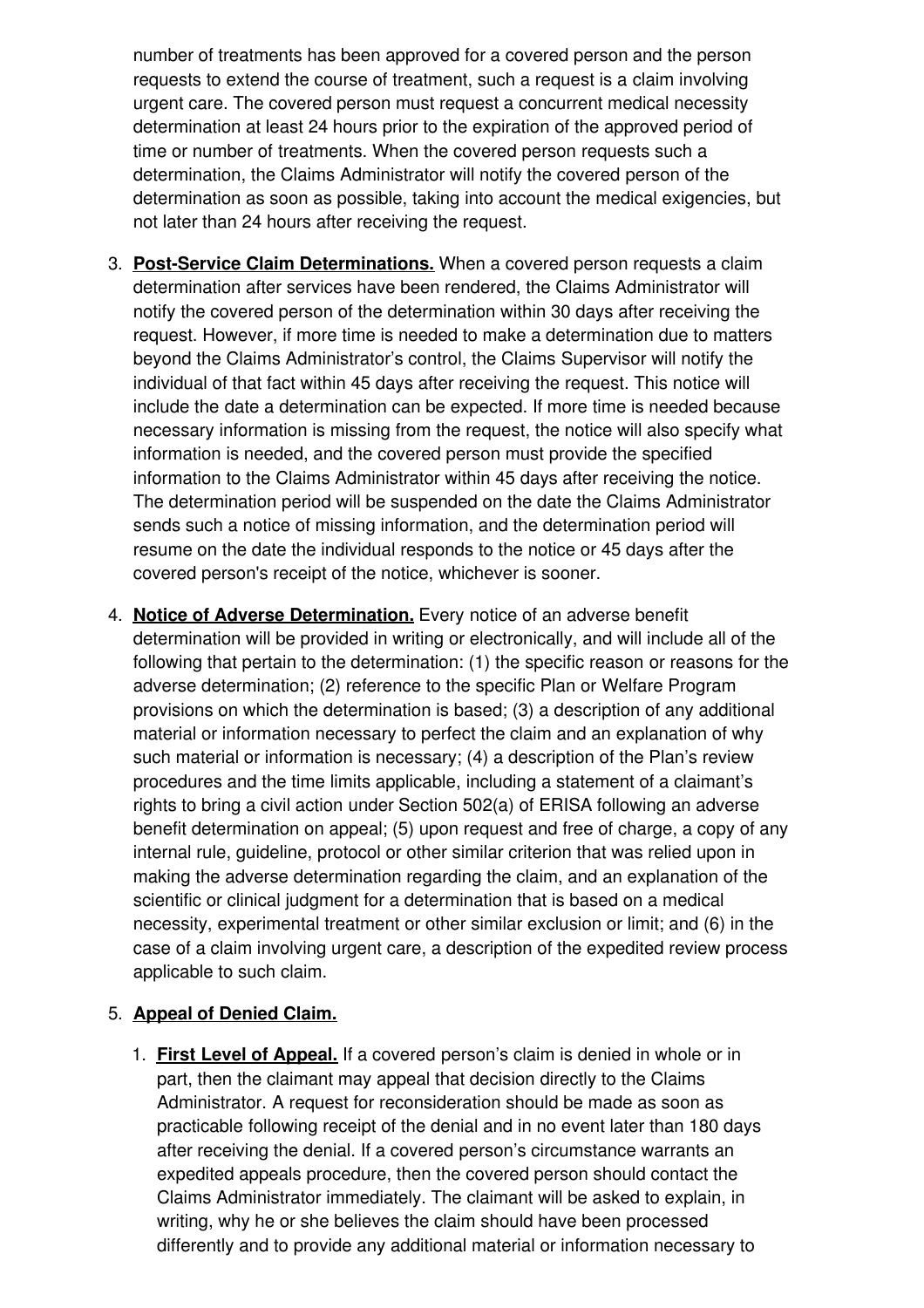support the claim. Following review, the Claims Administrator will issue a decision on review.

The Claims Administrator's review will be processed in accordance with the following time frames:

- 1. 72 hours in the case of an urgent care claim;
- 2. 30 days in the case of a pre-service claim;
- 3. before a treatment ends or is reduced in the case of a concurrent care claim involving a reduced or terminated course of treatment;
- 4. 24 hours in the case of a concurrent care claim that is a request for extension involving urgent care; or
- 5. 60 days in the case of a post-service claim.
- 2. **Second Level Of Appeal.** If, after exhausting the first level appeal with the Claims Administrator, a claimant is still not satisfied with the result, he or she (or the claimant's designee) may appeal the claim directly to the Employer. Appeals will not be considered by the Employer unless and until the claimant has first exhausted the claims procedures with the Claims Supervisor. The appeal must be initiated in writing within 180 days of the Claims Administrator's final decision on review. As part of the appeal process, a claimant has the right to submit additional proof of entitlement to benefits and to examine any pertinent documents relating to the claim.

The Employer may require submission of additional written information. After considering all the evidence before it, the Employer will issue a final decision on appeal.

The Employer's decision on appeal will be conclusive and binding on the claimant and all other parties. Claims appeals will be processed in accordance with the same timeframes as set forth above.

After exhaustion of the claims procedures provided under this Plan, nothing shall prevent any person from pursuing any other legal or equitable remedy otherwise available. In the event the Plan fails to strictly adhere to the requirements set forth in this Article, a claimant will be deemed to have exhausted the Plan's internal claims and appeals process. The claimant may then initiate any available external review process or remedies available under ERISA or under state law. A deemed exhaustion, however, does not occur if violations of the claims review process are de minimis, violations that do not cause, and are not likely to cause prejudice or harm to the claimant so long as the violations were for good cause or due to matters beyond the control of the Plan and occurred in the context of an ongoing good faith exchange of information between the claimant and the Plan Administrator, claims administrator or Named Fiduciary.

6. **Notice of Benefit Determination on Appeal.** Every notice of a determination on appeal will be provided in writing or electronically and, if an adverse determination, will include: (1) the specific reason or reasons for the adverse determination; (2) reference to the specific Plan or Welfare Program provisions on which the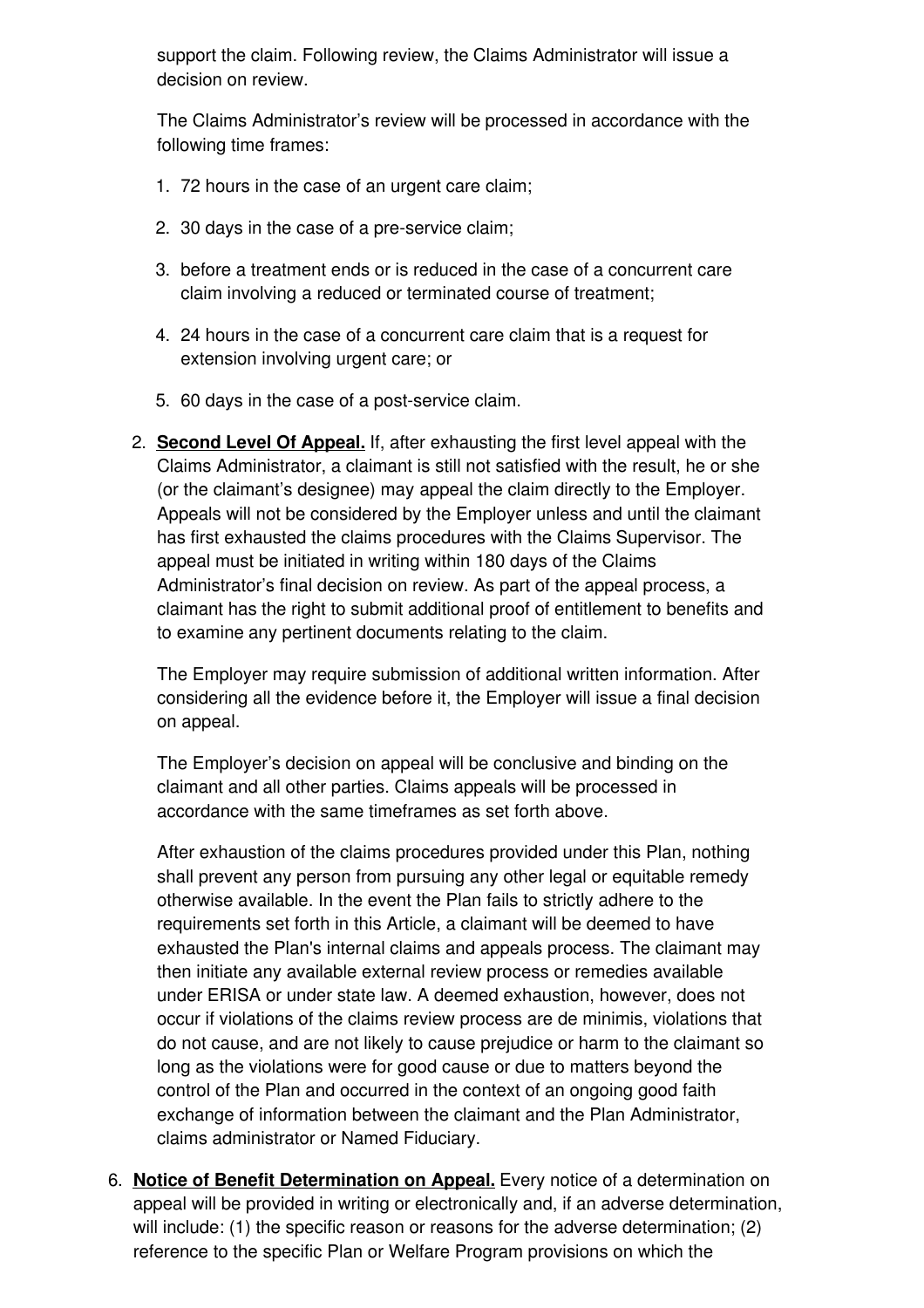determination is based; (3) a statement that the individual is entitled to receive, upon request and free of charge, reasonable access to and copies of all documents, records, and other Relevant Information (as defined below); (4) a statement describing any voluntary appeal procedures offered by the Plan and any claimant's right to bring an actionunder ERISA Section 502(a); (5) upon request and free of charge, a copy of any internal rule, guideline, protocol or other similar criterion that was relied upon in making the adverse determination regarding the appeal, and an explanation of the scientific or clinical judgment for a determination that is based on a medical necessity, experimental treatment or other similar exclusion or limit; and (6) a statement that claimant may have other voluntary alternative dispute resolution options such as mediation and that one way to find out what may be available is to contact the local U.S. Department of Labor office and state insurance regulatory agency.

Any action under ERISA Section 502(a) may be filed only after the Plan's review procedures described above have been exhausted and only if the action is filed within 90 days after the final decision is provided.

Relevant Information is any document, record, or other information which (a) was relied upon in making the benefit determination; (b) was submitted, considered, or generated in the course of making the benefit determination, without regard to whether such document, record, or other information was relied upon in making the benefit determination; (c) demonstrates compliance with the administrative processes and safeguards required by federal law in making the benefit determination; or (d) constitutes a statement of policy or guidance with respect to the Plan concerning the denied treatment option or benefit for the claimant's diagnosis, without regard to whether such advice or statement was relied upon in making the benefit determination.

- 7. **Review Procedures on Appeal.** In the conduct of any review, the following will apply:
	- 1. No deference will be afforded to the initial adverse determination;
	- 2. The review will be conducted by an appropriate named fiduciary who is neither the individual who made the adverse benefit determination that is the subject of the appeal, nor the subordinate of such individual;
	- 3. In deciding an appeal that is based in whole or in part on a medical judgment, the fiduciary shall consult with a health care professional who has appropriate training and experience in the field of medicine involved in the medical judgment;
	- 4. Any medical or vocational experts whose advice was obtained on behalf of the Plan in connection with an adverse determination will be identified, without regard to whether the advice was relied upon in making the determination;
	- 5. Any health care professional consulted in making a medical judgment shall be an individual who was neither consulted with in connection with the adverse determination that is the subject of the appeal, nor the subordinate of any such individual; and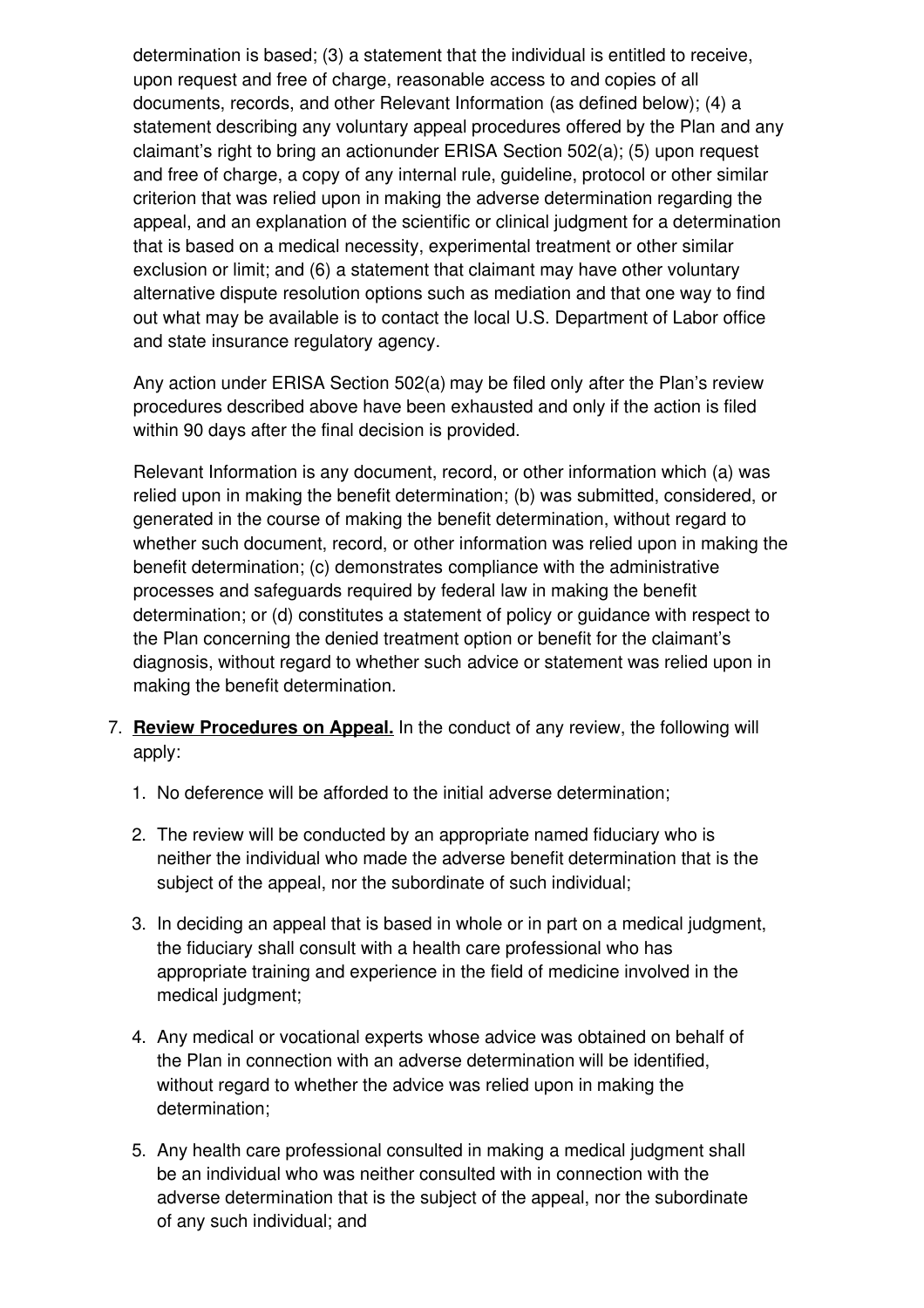6. In the case of a claim involving urgent care, an expedited review process will be available pursuant to which (a) a request for an expedited appeal may be submitted orally or in writing by the claimant, and (b) all necessary information, including the Plan's determination on review, shall be submitted between the Plan and the claimant by telephone, facsimile or other available similarly expeditious method.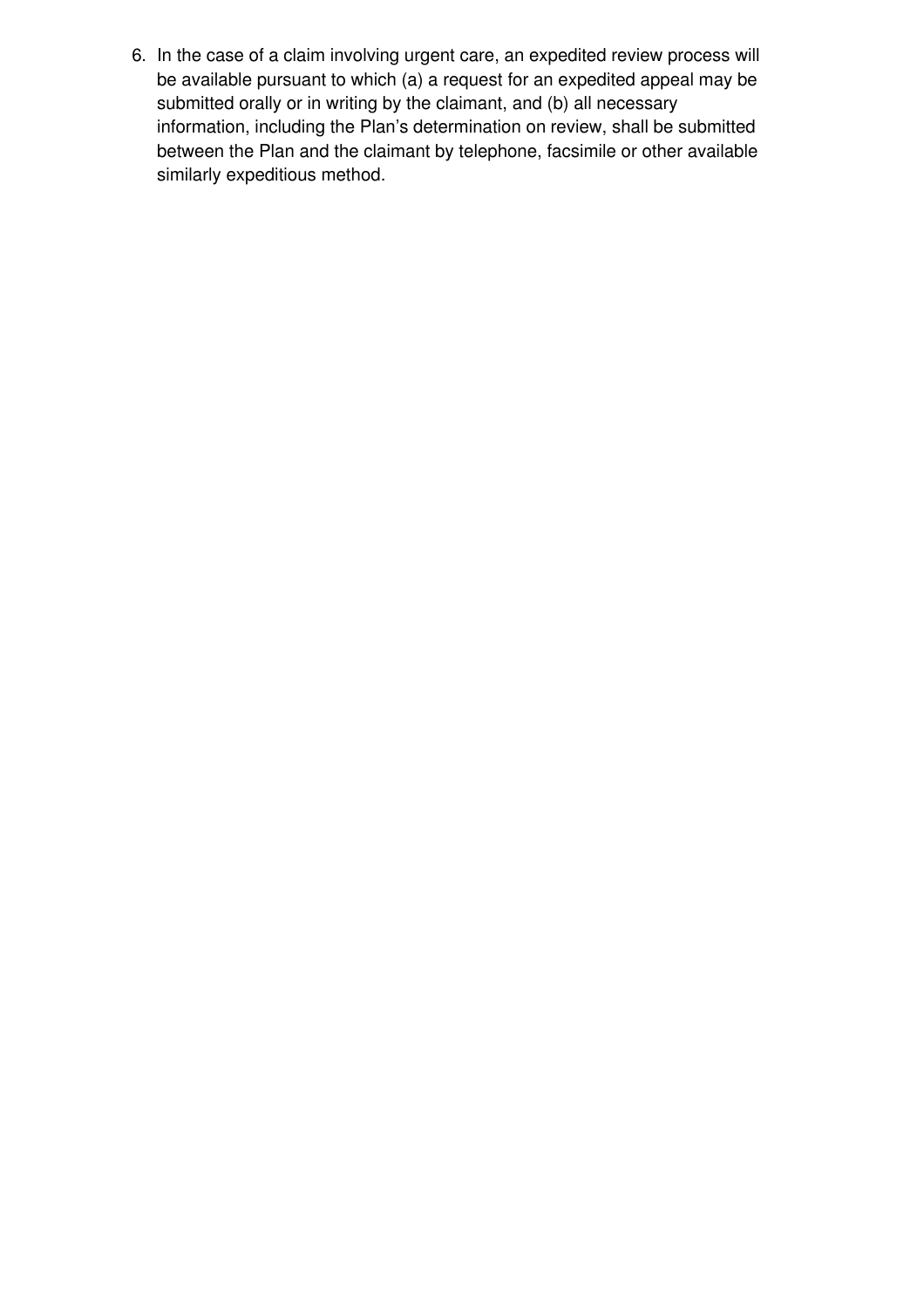# IV. CLAIMS PROCEDURE FOR PLANS SUBJECT TO PPACA

A claim for benefits under a Welfare Program must be submitted in accordance with the claims procedure prescribed for the applicable Welfare Program. *To the extent that a claims procedure is not prescribed for a Welfare Program, and the Welfare Program is subject to the Patient Protection and Affordable Care Act ("PPACA"), the claims procedure described in this section shall apply with respect to such Welfare Program.* If the Welfare Program is not subject to PPACA, the claims procedure applicable to such Welfare Program is described in the section entitled "Claims Procedure for PPACA Exempt Plans."

A "claim" is defined as any request for a plan benefit made by a claimant (or by an authorized representative of a claimant) that complies with the Plan procedures for making a benefit claim. The times listed are maximum times only. A period of time begins at the time the claim is filed. "Days" means calendar days, not business days.

There are different types of claims (including Disability, Pre-Service, Concurrent and Post-Service), and each one has specific timetables for approval, payment, request for further information, and denial of the claim.

NON-GROUP HEALTH & DISABILITY CLAIMS PROCEDURES:

- 1. A claim shall be filed in writing with the Claims Administrator, and shall be decided within 90 days (45 days in the case of a disability claim) by the Claims Administrator (unless special circumstances require an extension of up to 90 additional days [up to 30 additional days in the case of a disability claim]). Written notice of the decision on such claim shall be furnished promptly to the claimant. If the claim is wholly or partially denied, such written notice shall: (1) set forth an explanation of the specific findings and conclusions on which such denial is based, making reference to the pertinent provisions of the Plan or Welfare Program documents; (2) describe any additional information or material needed to support the claim and explain why such information or material, if any, is necessary; and (3) describe the review procedures in the next section.
- 2. A claimant may review all pertinent documents and may request a review by the Claims Administrator of such decision denying the claim. Any such request must be filed in writing with the Claims Administrator within 60 days (or 180 days in the case of a disability claim) after receipt by the claimant of written notice of the decision. Such written request for review shall contain all additional information that the claimant wishes the Claims Administrator to consider.

Written notice of the decision on review shall be furnished to the claimant within 60 days (45 days in the case of a disability claim) (or 120 days [90 days in the case of a disability claim] if special circumstances warrant an extension) following the receipt of the request for review. The written notice of the Claims Administrator's decision shall include specific reasons for the decision and shall refer to the pertinent provisions of the Plan or Welfare Program on which the decision is based, and a statement of the claimant's right to bring suit under ERISA (where applicable). Such suit may be filed only after the plan's review procedures described above have been exhausted and only if filed within 90 days after the final decision is provided, or if a later date is specified in a booklet, certificate or other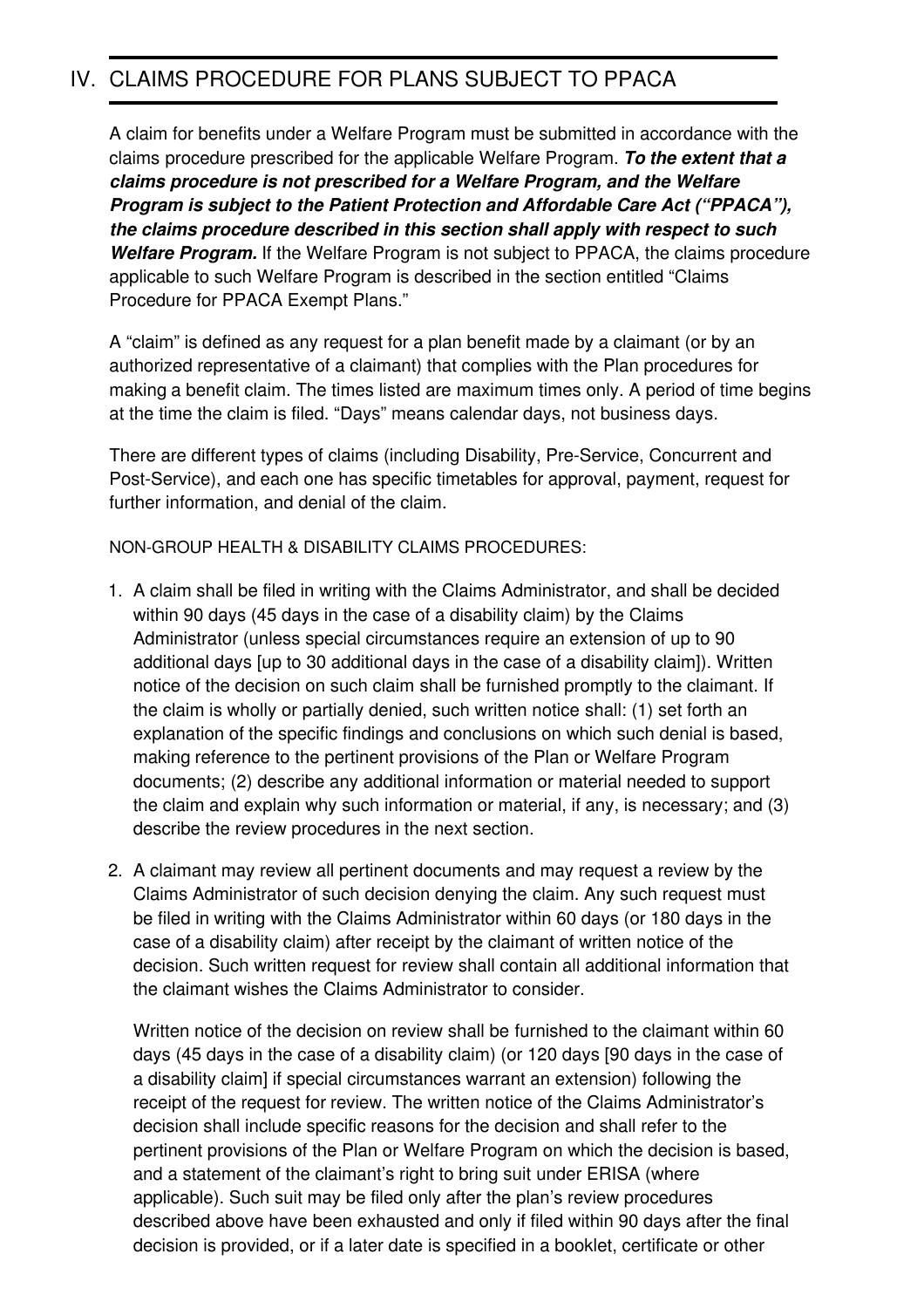documentation for a particular Welfare Program, such later date with respect to a claim arising out of that Welfare Program.

#### GROUP HEALTH CLAIMS PROCEDURES:

1. **Pre-Service Claim Determinations.** When a covered person requests a medical necessity determination prior to receiving care, the Claims Administrator will notify the covered person of the determination within 15 days after receiving the request. However, if more time is needed due to matters beyond the Claims Administrator's control, the Claims Administrator will notify the individual of that fact within 30 days after receiving the request. This notice will include the date a determination can be expected. If more time is needed because necessary information is missing from the request, the notice will also specify what information is needed, and the covered person must provide the specified information to the Claims Administrator within 45 days after receiving the notice. The determination period will be suspended on the date the Claims Administrator sends such a notice of missing information, and the determination period will resume on the date the covered person responds to the notice or 45 days after the covered person's receipt of the notice, whichever is sooner.

If the determination periods above involve urgent care services, or in the opinion of a physician with knowledge of the covered person's health condition, would cause severe pain which cannot be managed without the requested services, the Claims Administrator will make the pre-service determination on an expedited basis. The Claims Administrator will notify the covered person of the expedited determination within 72 hours after receiving the request. However, if necessary information is missing from the request, the Claims Administrator will notify the individual within 24 hours after receiving the request specifying what information is needed. The covered person must provide the specified information to the Claims Administrator within a reasonable amount of time not to exceed 48 hours. The Claims Administrator will notify the individual of the expedited benefit determination within 48 hours after the individual responds to the notice. Expedited determinations may be provided orally, followed within 3 days by written or electronic notification.

If the covered person fails to follow the Claims Supervisor's procedures for requesting a pre-service medical necessity determination, the Claims Administrator will notify the individual of the failure and describe the proper procedures for filing within 5 days (or 24 hours, if an expedited determination is required, as described above) after receiving the request. This notice may be provided orally, unless the covered person requests written notification.

2. **Concurrent Claim Determinations.** When an ongoing course of treatment, to be provided over a period of time or number of treatments, has been approved for a covered person and there is a reduction or termination of such course of treatment (other than by the amendment or termination of the Welfare Program) such reduction or termination constitutes an adverse benefit determination. The Claims Administrator shall notify the claimant of such reduction or termination at a time sufficiently in advance of the reduction or termination to allow the claimant to appeal and obtain a determination on review before the benefit is reduced or terminated.

When an ongoing course of treatment to be provided over a period of time or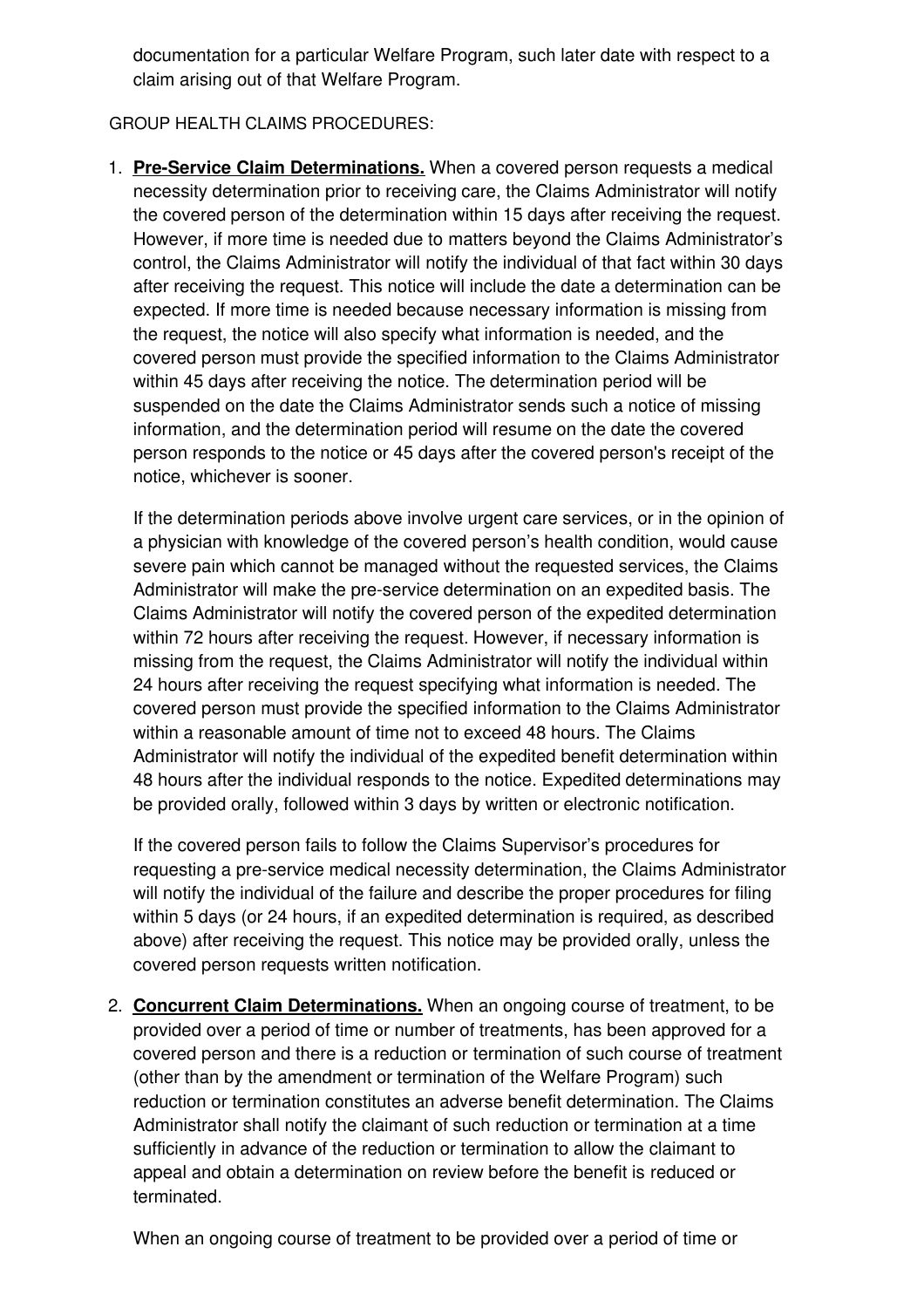number of treatments has been approved for a covered person and the person requests to extend the course of treatment, such a request is a claim involving urgent care. The covered person must request a concurrent medical necessity determination at least 24 hours prior to the expiration of the approved period of time or number of treatments. When the covered person requests such a determination, the Claims Administrator will notify the covered person of the determination as soon as possible, taking into account the medical exigencies, but not later than 24 hours after receiving the request.

- 3. **Post-Service Claim Determinations.** When a covered person requests a claim determination after services have been rendered, the Claims Administrator will notify the covered person of the determination within 30 days after receiving the request. However, if more time is needed to make a determination due to matters beyond the Claims Administrator's control, the Claims Supervisor will notify the individual of that fact within 45 days after receiving the request. This notice will include the date a determination can be expected. If more time is needed because necessary information is missing from the request, the notice will also specify what information is needed, and the covered person must provide the specified information to the Claims Administrator within 45 days after receiving the notice. The determination period will be suspended on the date the Claims Administrator sends such a notice of missing information, and the determination period will resume on the date the individual responds to the notice or 45 days after the covered person's receipt of the notice.
- 4. **Notice of Adverse Determination.** Every notice of an adverse benefit determination will be provided in writing or electronically in a culturally and linguistically appropriate manner calculated to be understood by the claimant, as required by law, and will include all of the following that pertain to the determination: (1) information sufficient to identify the claim involved, including the date of service, the health care provider, the claim amount (if applicable), the diagnosis code and its corresponding meaning, and the treatment code and its corresponding meaning; (2) the specific reason or reasons for the adverse determination; (3) reference to the specific Plan or Welfare Program provisions on which the determination is based; (4) a description of any additional material or information necessary to perfect the claim and an explanation of why such material or information is necessary; (5) a description of the Plan's internal review procedures and time limits applicable to such procedures, available external review procedures, as well as the claimant's right to bring a civil action under Section 502 of ERISA following a final appeal; (6) upon request and free of charge, a copy of any internal rule, guideline, protocol or other similar criterion that was relied upon in making the adverse determination regarding the claim, and an explanation of the scientific or clinical judgment for a determination that is based on a medical necessity, experimental treatment or other similar exclusion or limit; (7) in the case of a claim involving urgent care, a description of the expedited review process applicable to such claim; and (8) The availability of and contact information for an applicable office of health insurance consumer assistance or ombudsman established under PHS Act Section 2793.

#### 5. **Appeal of Denied Claim.**

1. **First Level of Appeal.** If a covered person's claim is denied in whole or in part, then the claimant may appeal that decision directly to the Claims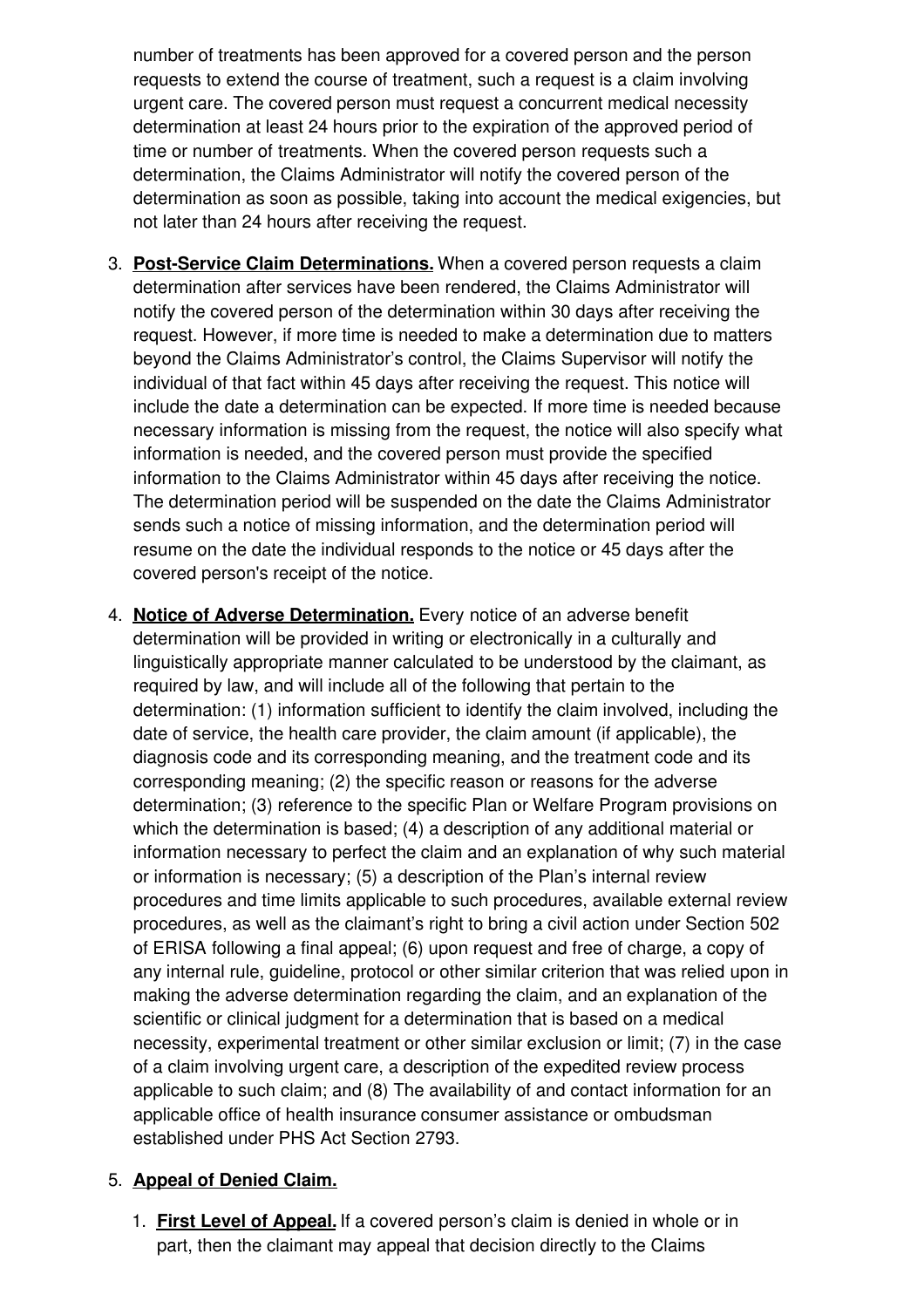Administrator. A request for reconsideration should be made as soon as practicable following receipt of the denial and in no event later than 180 days after receiving the denial. If a covered person's circumstance warrants an expedited appeals procedure, then the covered person should contact the Claims Administrator immediately. The claimant will be asked to explain, in writing, why he or she believes the claim should have been processed differently and to provide any additional material or information necessary to support the claim. Following review, the Claims Administrator will issue a decision on review.

The Claims Administrator's review will be processed in accordance with the following time frames: (a) 72 hours in the case of an urgent care claim; (b) 30 days in the case of a pre-service claim; (c) before a treatment ends or is reduced in the case of a concurrent care claim involving a reduced or terminated course of treatment; (d) 24 hours in the case of a concurrent care claim that is a request for extension involving urgent care; or (e) 60 days in the case of a post-service claim.

2. **Second Level Of Appeal.** If, after exhausting the first level appeal with the Claims Administrator, a claimant is still not satisfied with the result, he or she (or the claimant's designee) may appeal the claim directly to the Employer. Appeals will not be considered by the Employer unless and until the claimant has first exhausted the appeal procedures with the Claims Supervisor. The appeal must be initiated in writing within 180 days of the Claims Administrator's final decision on review. As part of the appeal process, a claimant has the right to submit additional proof of entitlement to benefits and to examine any pertinent documents relating to the claim.

The Employer may require or permit submission of additional written information. After considering all the evidence before it, the Employer will issue a final decision on appeal.

The Employer's decision on appeal will be conclusive and binding on the claimant and all other parties. Claims appeals will be processed in accordance with the same timeframes as set forth above.

After exhaustion of the claims procedures provided under this Plan, nothing shall prevent any person from pursuing any other legal or equitable remedy otherwise available. In the event the Plan fails to strictly adhere to the requirements set forth in this Article VII, a claimant will be deemed to have exhausted the Plan's internal claims and appeals process. The claimant may then initiate any available external review process or remedies available under ERISA or under state law.

6. **Notice of Benefit Determination on Appeal.** Every notice of a determination on appeal will be provided in writing or electronically and, if an adverse determination, will include: (1) information sufficient to identify the claim involved, including the date of service, the health care provider, the claim amount (if applicable), the diagnosis code and its corresponding meaning, and the treatment code and its corresponding meaning; (2) the specific reason or reasons for the adverse determination; (3) reference to the specific Plan or Welfare Program provisions on which the determination is based; (4) a statement that the individual is entitled to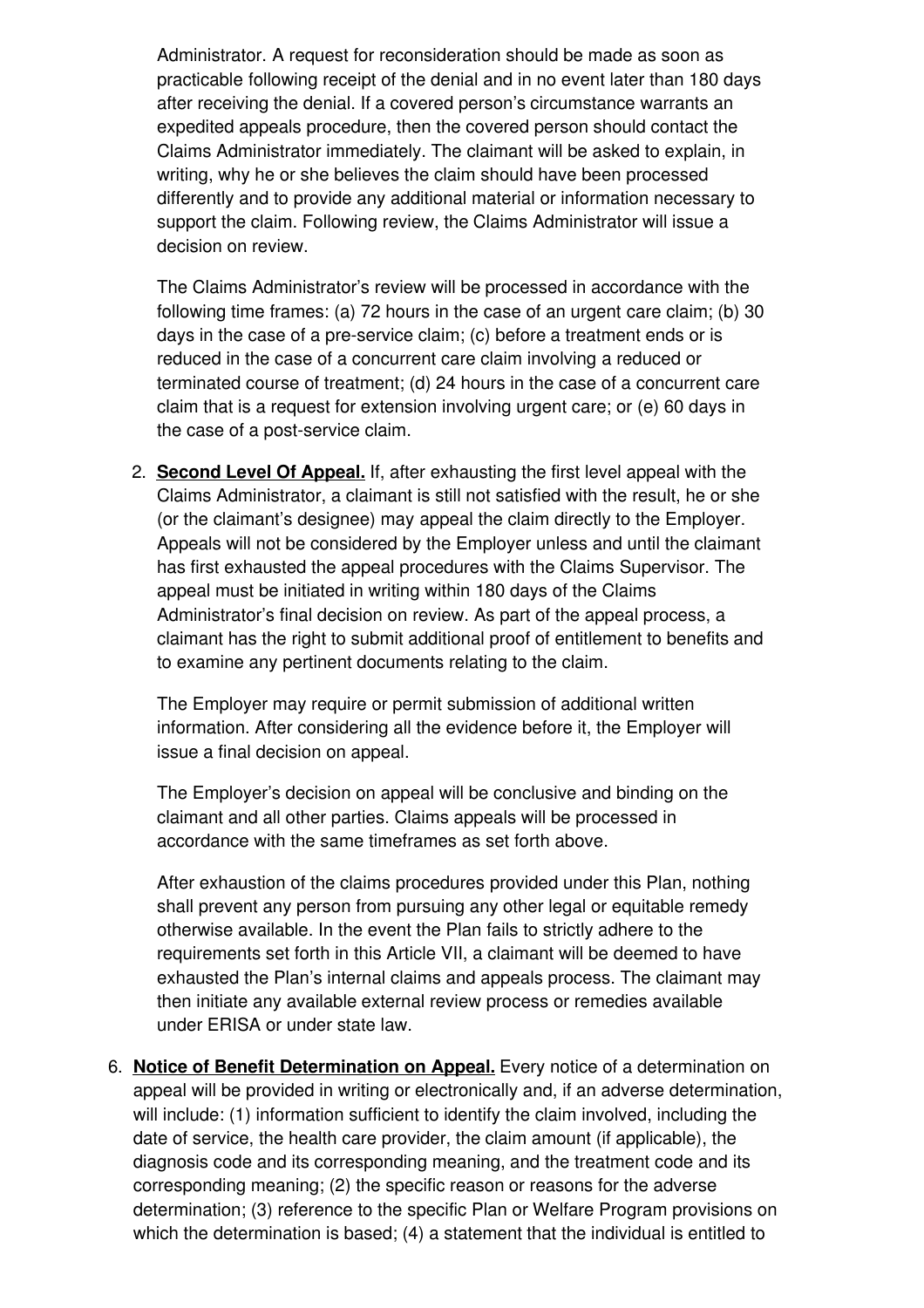receive, upon request and free of charge, reasonable access to and copies of all documents, records, and other Relevant Information as defined below; (5) a statement describing any voluntary appeal procedures offered by the Plan; (6) upon request and free of charge, a copy of any internal rule, guideline, protocol or other similar criterion that was relied upon in making the adverse determination regarding the appeal, and an explanation of the scientific or clinical judgment for a determination that is based on a medical necessity, experimental treatment or other similar exclusion or limit; and (7) a statement that claimant may have other voluntary alternative dispute resolution options such as mediation and that one way to find out what may be available is to contact the local U.S. Department of Labor office or state insurance regulatory agency.

Any action under ERISA Section 502(a) may be filed only after the Plan's review procedures described above have been exhausted and only if the action is filed within 90 days after the final decision is provided.

"Relevant Information" is any document, record, or other information which (a) was relied upon in making the benefit determination; (b) was submitted, considered, or generated in the course of making the benefit determination, without regard to whether such document, record, or other information was relied upon in making the benefit determination; (c) demonstrates compliance with the administrative processes and safeguards required by federal law in making the benefit determination; or (d) constitutes a statement of policy or guidance with respect to the Plan concerning the denied treatment option or benefit for the claimant's diagnosis, without regard to whether such advice or statement was relied upon in making the benefit determination.

- 7. **Review Procedures on Appeal.** In the conduct of any review, the following will apply:
	- 1. No deference will be afforded to the initial adverse determination;
	- 2. The review will be conducted by an appropriate named fiduciary who is neither the individual who made the adverse benefit determination that is the subject of the appeal, nor the subordinate of such individual;
	- 3. In deciding an appeal that is based in whole or in part on a medical judgment, the fiduciary shall consult with a health care professional who has appropriate training and experience in the field of medicine involved in the medical judgment;
	- 4. Any medical or vocational experts whose advice was obtained on behalf of the Plan in connection with an adverse determination will be identified, without regard to whether the advice was relied upon in making the determination;
	- 5. Any health care professional consulted in making a medical judgment shall be an individual who was neither consulted with in connection with the adverse determination that is the subject of the appeal, nor the subordinate of any such individual;
	- 6. In the case of a claim involving urgent care, an expedited review process will be available pursuant to which (a) a request for an expedited appeal may be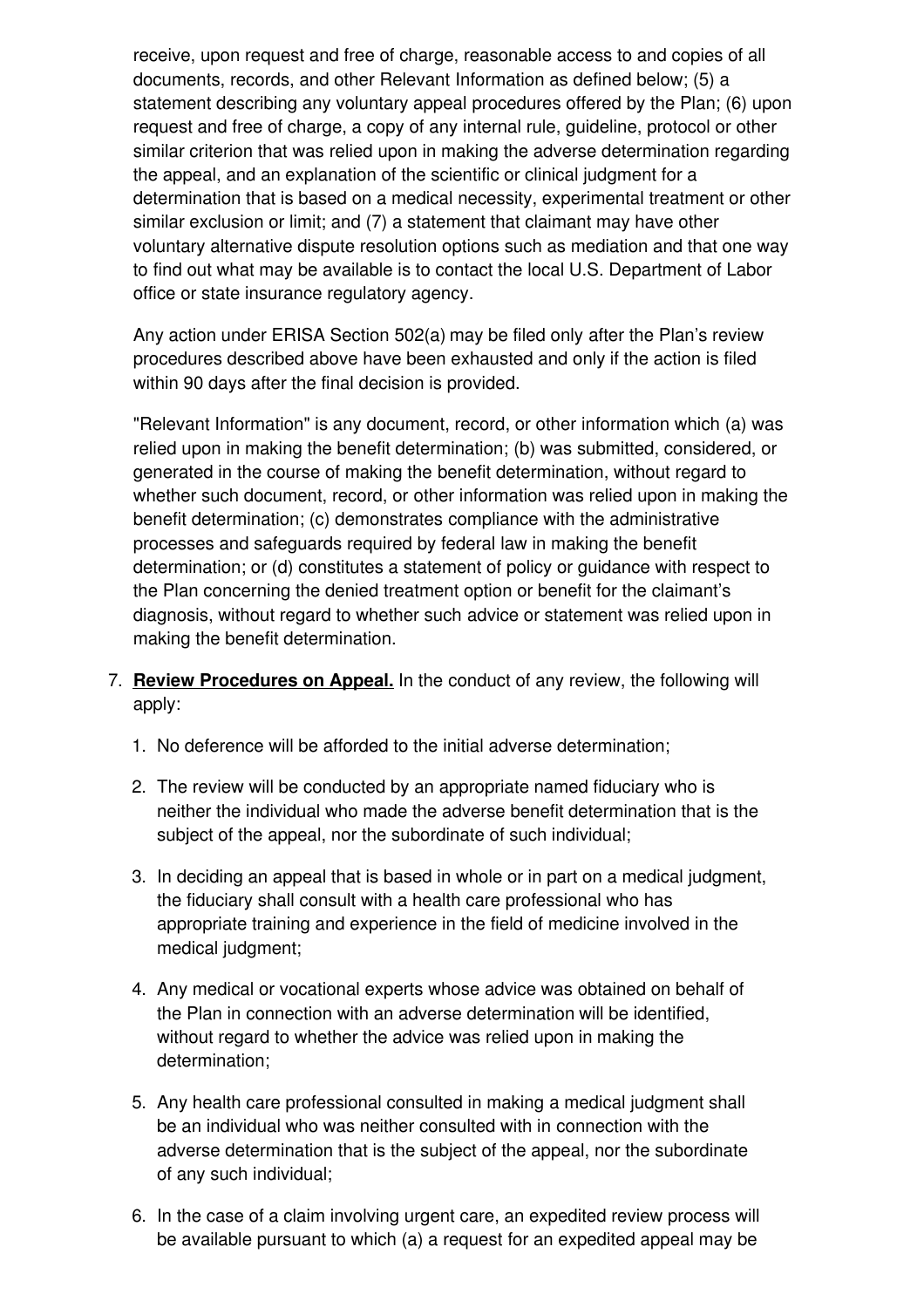submitted orally or in writing by the claimant, and (b) all necessary information, including the Plan's determination on review, shall be submitted between the Plan and the claimant by telephone, facsimile or other available similarly expeditious method; and

- 7. The claimant will be provided with any new or additional evidence considered, relied upon, or generated by the Plan in connection with the claim, as well as any new or additional rationale for denial. The claimant will have a reasonable opportunity to respond to such new evidence or rationale.
- 8. **External Claims Procedure.** After receiving notice of an adverse benefit determination or a final internal adverse benefit determination, a claimant may file with the Plan a request for an external review, except that a denial, reduction, termination, or a failure to provide payment for a benefit based on a determination that a claimant or beneficiary fails to meet the requirements for eligibility under the Plan is not eligible for the external review process. A claimant may request from the Plan Administrator additional information describing the Plan's external review procedure.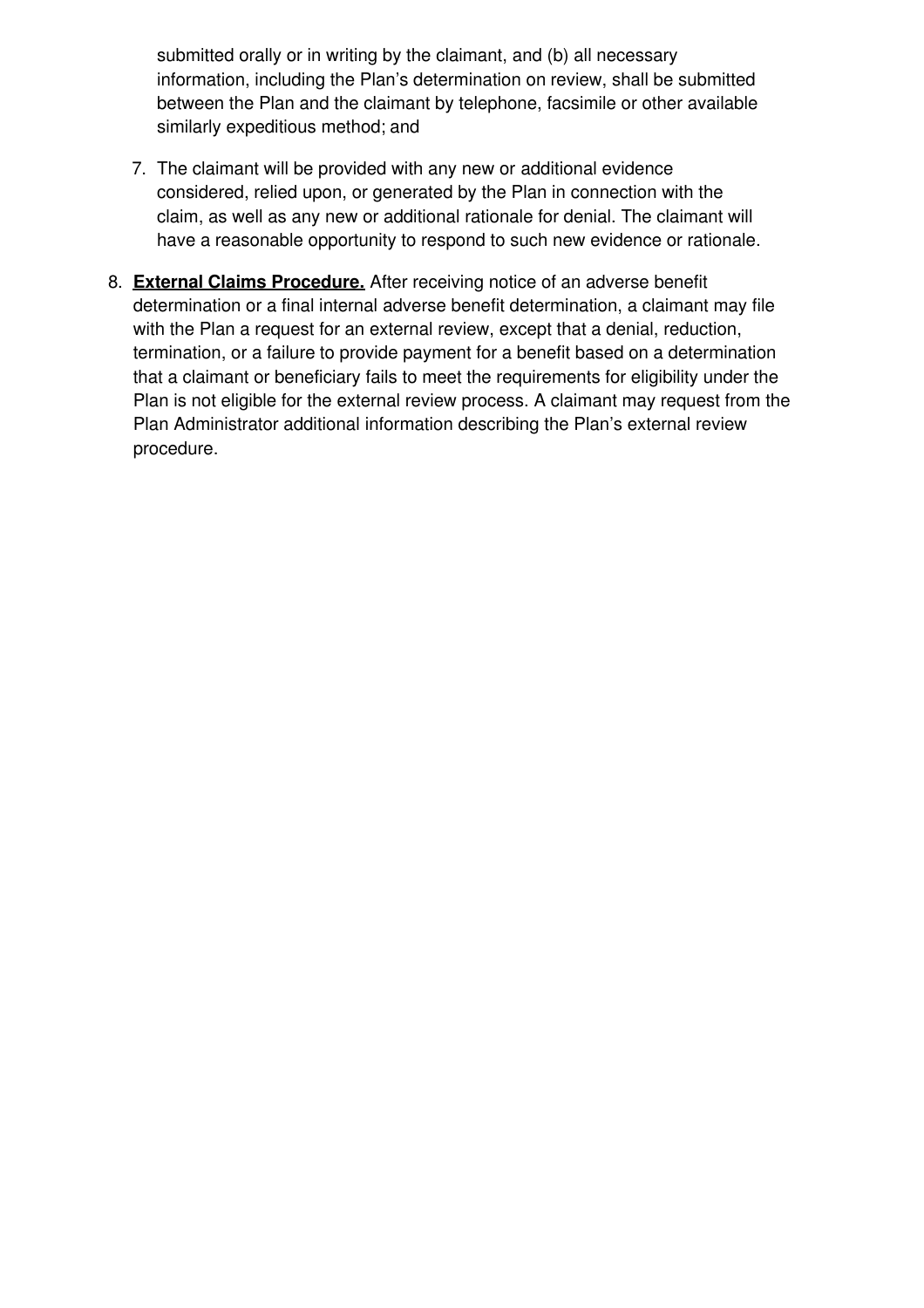# V. WHEN COVERAGE MAY BE CONTINUED

You and your covered dependents may continue your medical coverage under this Plan under certain circumstances, according to the terms of your employer's Leave of Absence Policy, the Family and Medical Leave Act of 1993 (FMLA), the Uniformed Services Employment And Reemployment Rights Act (USERRA), and the Consolidated Omnibus Budget Reconciliation Act (COBRA). Medical coverage for yourself and your covered dependents may be continued if you cease active work because of an approved medical, family, personal, or military leave of absence or if your employment with the Company ends.

# COBRA CONTINUATION OPTIONS:

To the extent a description of COBRA rights is not provided for a Welfare Program, the following applies:

### **What is COBRA continuation coverage?**

COBRA continuation coverage is the temporary extension of group health plan coverage that must be offered to certain Plan participants and their eligible family members (called "Qualified Beneficiaries") at group rates. The right to COBRA continuation coverage is triggered by the occurrence of a life event that results in the loss of coverage under the terms of the Plan (the "Qualifying Event"). The coverage must be identical to the coverage that the Qualified Beneficiary had immediately before the Qualifying Event, or if the coverage has been changed, the coverage must be identical to the coverage provided to similarly situated active employees who have not experienced a Qualifying Event (in other words, similarly situated non-COBRA beneficiaries). When you become eligible for COBRA, you may also become eligible for other coverage options that may cost less than COBRA continuation coverage.

# **Are there other coverage options?**

You may have other options available to you when you lose group health coverage. For example, you may be eligible to buy an individual plan through the Health Insurance Marketplace (the "Marketplace"). By enrolling in coverage through the Marketplace, you may qualify for lower costs on your monthly premiums and lower out-of-pocket costs. You may be eligible for Medicaid. Additionally, you may qualify for a 30-day special enrollment period for another group health plan for which you are eligible (such as a spouse's plan), even if that plan generally doesn't accept late enrollees. Please note that certain excepted benefits such as health flexible spending accounts, integrated health reimbursement arrangements, or standalone vision or dental plans will not be offered under the Marketplace. For more information about health insurance options available through the Health Insurance Marketplace, and to locate an assister in your area who you can talk to about the different options, visit www.HealthCare.gov.

#### **Who can become a Qualified Beneficiary?**

In general, a Qualified Beneficiary can be:

1. Any individual who, on the day before a Qualifying Event, is covered under a Plan by virtue of being on that day either a Covered Employee, the spouse of a Covered Employee, or a dependent child of a Covered Employee. If, however, an individual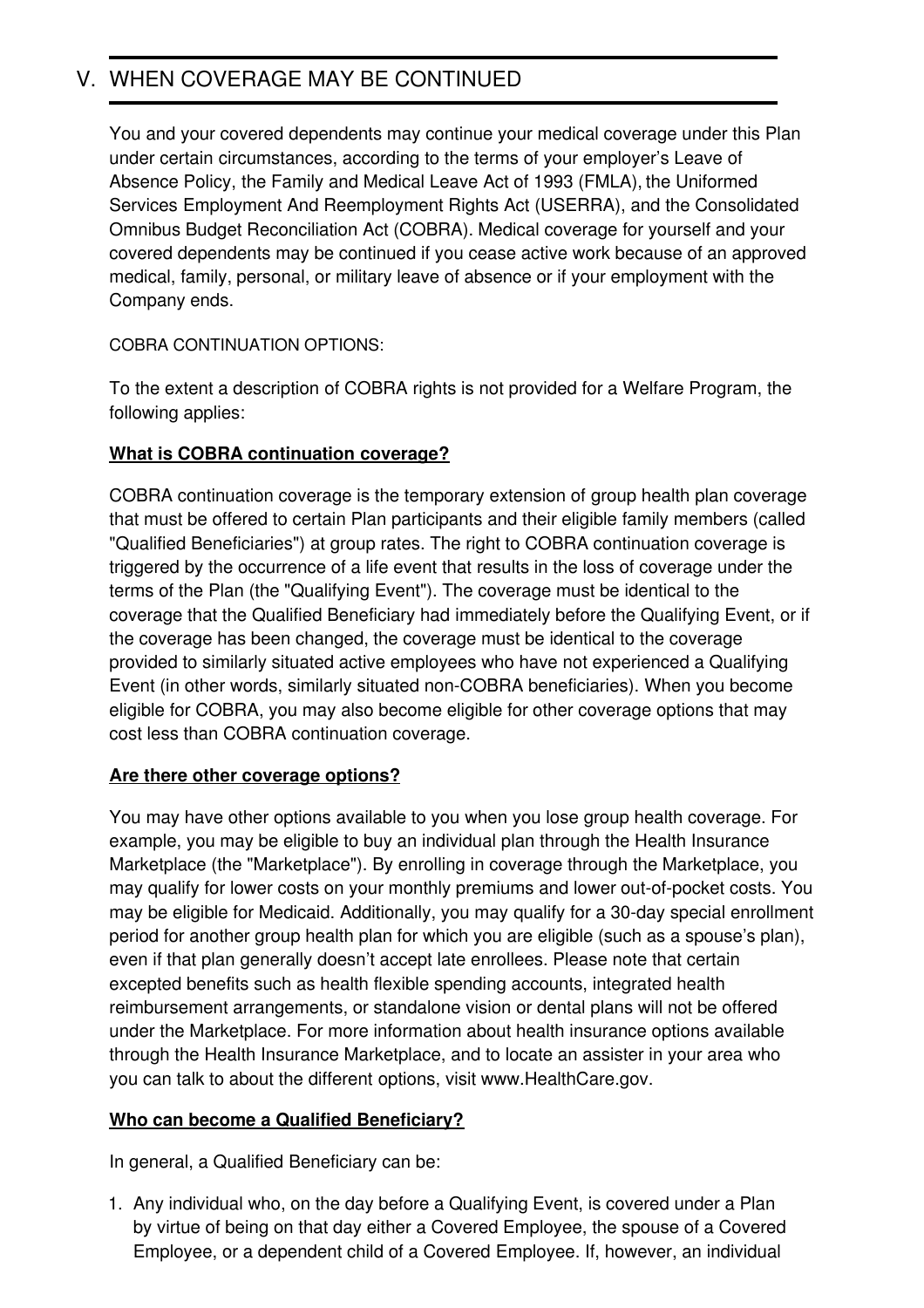who otherwise qualifies as a Qualified Beneficiary is denied or not offered coverage under the Plan under circumstances in which the denial or failure to offer constitutes a violation of applicable law, then the individual will be considered to have had the coverage and will be considered a Qualified Beneficiary if that individual experiences a Qualifying Event.

2. Any child who is born to or placed for adoption with a Covered Employee during a period of COBRA continuation coverage, and any individual who is covered by the Plan as an alternate recipient under a qualified medical support order. If, however, an individual who otherwise qualifies as a Qualified Beneficiary is denied or not offered coverage under the Plan under circumstances in which the denial or failure to offer constitutes a violation of applicable law, then the individual will be considered to have had the coverage and will be considered a Qualified Beneficiary if that individual experiences a Qualifying Event.

The term "Covered Employee" includes any individual who is provided coverage under the Plan due to his or her performance of services for the employer sponsoring the Plan. However, this provision does not establish eligibility for these individuals. Eligibility for Plan coverage shall be determined in accordance with Plan Eligibility provisions.

An individual is not a Qualified Beneficiary if the individual's status as a Covered Employee is attributable to a period in which the individual was a nonresident alien who received from the individual's Employer no earned income that constituted income from sources within the United States. If, on account of the preceding sentence, an individual is not a Qualified Beneficiary, then a spouse or dependent child of the individual will also not be considered a Qualified Beneficiary by virtue of the relationship to the individual. A domestic partner is not a Qualified Beneficiary.

Each Qualified Beneficiary (including a child who is born to or placed for adoption with a Covered Employee during a period of COBRA continuation coverage) must be offered the opportunity to make an independent election to receive COBRA continuation coverage.

# **What is a Qualifying Event?**

A Qualifying Event is any of the following if the Plan provided that the Plan participant would lose coverage (i.e., cease to be covered under the same terms and conditions as in effect immediately before the Qualifying Event) in the absence of COBRA continuation coverage:

- 1. The death of a Covered Employee.
- 2. The termination (other than by reason of the Employee's gross misconduct), or reduction of hours, of a Covered Employee's employment.
- 3. The divorce or legal separation of a Covered Employee from the Employee's spouse. If the Employee reduces or eliminates the Employee's spouse's Plan coverage in anticipation of a divorce or legal separation, and a divorce or legal separation later occurs, then the divorce or legal separation may be considered a Qualifying Event even though the spouse's coverage was reduced or eliminated before the divorce or legal separation.
- 4. A Covered Employee's enrollment in any part of the Medicare program.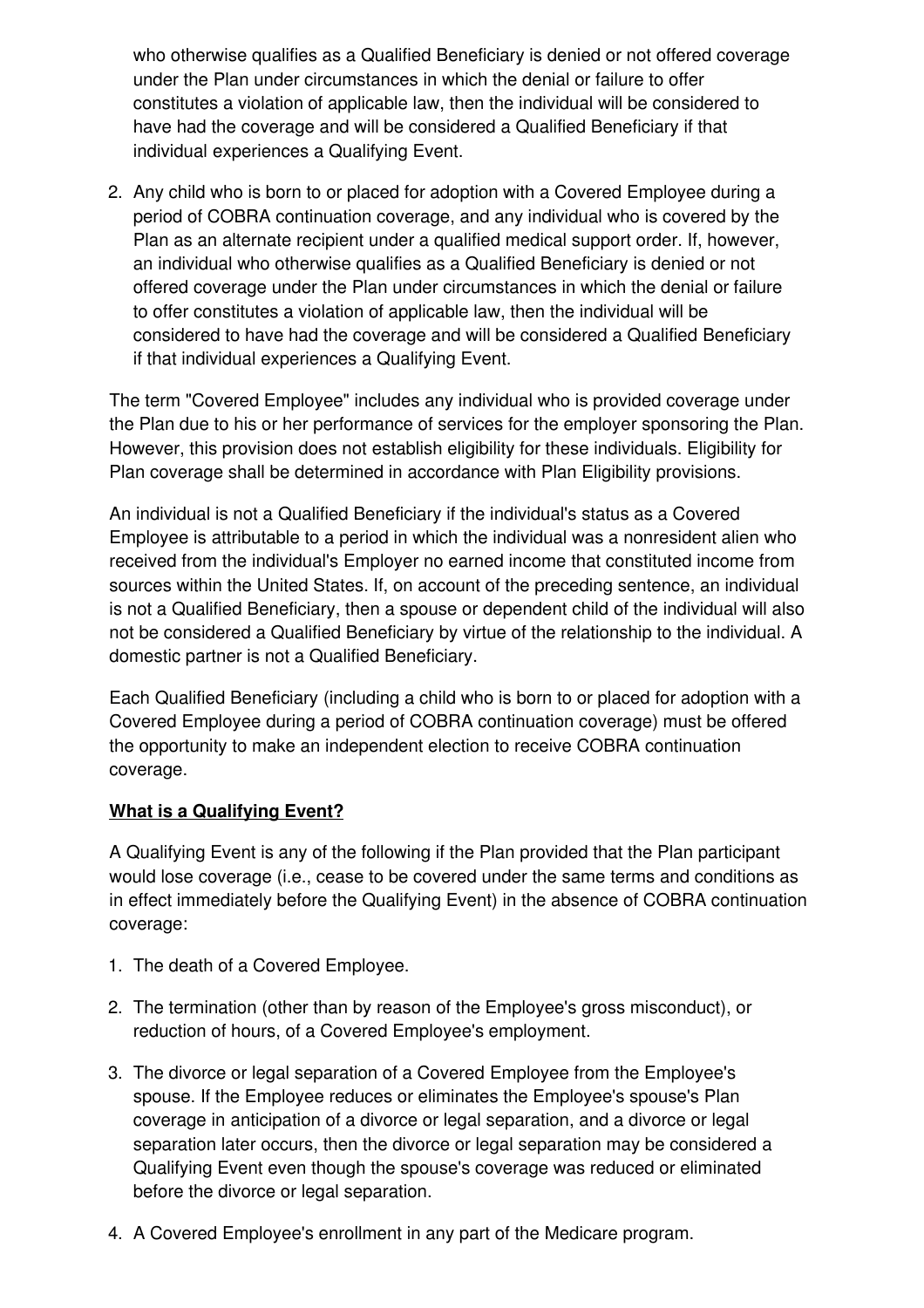5. A dependent child's ceasing to satisfy the Plan's requirements for a dependent child (for example, attainment of the maximum age for dependency under the Plan).

If the Qualifying Event causes the Covered Employee, or the covered spouse or a dependent child of the Covered Employee, to cease to be covered under the Plan under the same terms and conditions as in effect immediately before the Qualifying Event, the persons losing such coverage become Qualified Beneficiaries under COBRA if all the other conditions of COBRA are also met. For example, any increase in contribution that must be paid by a Covered Employee, or the spouse, or a dependent child of the Covered Employee, for coverage under the Plan that results from the occurrence of one of the events listed above is a loss of coverage.

The taking of leave under the Family and Medical Leave Act of 1993 ("FMLA") does not constitute a Qualifying Event. A Qualifying Event will occur, however, if an Employee does not return to employment at the end of the FMLA leave and all other COBRA continuation coverage conditions are present. If a Qualifying Event occurs, it occurs on the last day of FMLA leave and the applicable maximum coverage period is measured from this date (unless coverage is lost at a later date and the Plan provides for the extension of the required periods, in which case the maximum coverage date is measured from the date when the coverage is lost). Note that the Covered Employee and family members will be entitled to COBRA continuation coverage even if they failed to pay the employee portion of premiums for coverage under the Plan during the FMLA leave.

# **What factors should be considered when determining to elect COBRA continuation coverage?**

When considering options for health coverage, Qualified Beneficiaries should consider:

Premiums. This plan can charge up to 102% of the total plan premiums for COBRA coverage. Other options, like coverage on a spouse's plan or through the Marketplace, may be less expensive.

Enrolling in another Group Health Plan. You should take into account that you have special enrollment rights under federal law (HIPAA). You have the right to request special enrollment in another group health plan for which you are otherwise eligible (such as a plan sponsored by your spouse's employer) within 30 days after Plan coverage ends due to a Qualifying Event listed above. You will also have the same special right at the end of COBRA continuation coverage if you get COBRA continuation coverage for the maximum time available to you.

COBRA vs. Marketplace. Other factors to consider when weighing your coverage options include: premium costs, whether a change in coverage will affect your access to certain providers, service areas or drug formularies and whether the coverage change will affect your cost sharing (i.e., new deductibles, etc.). See the discussion above under "Are there other coverage options?" for more information on your options for Marketplace coverage.

# **What is the election period and how long must it last?**

The Plan has conditioned the availability of COBRA continuation coverage upon the timely election of such coverage. An election is timely if it is made during the election period.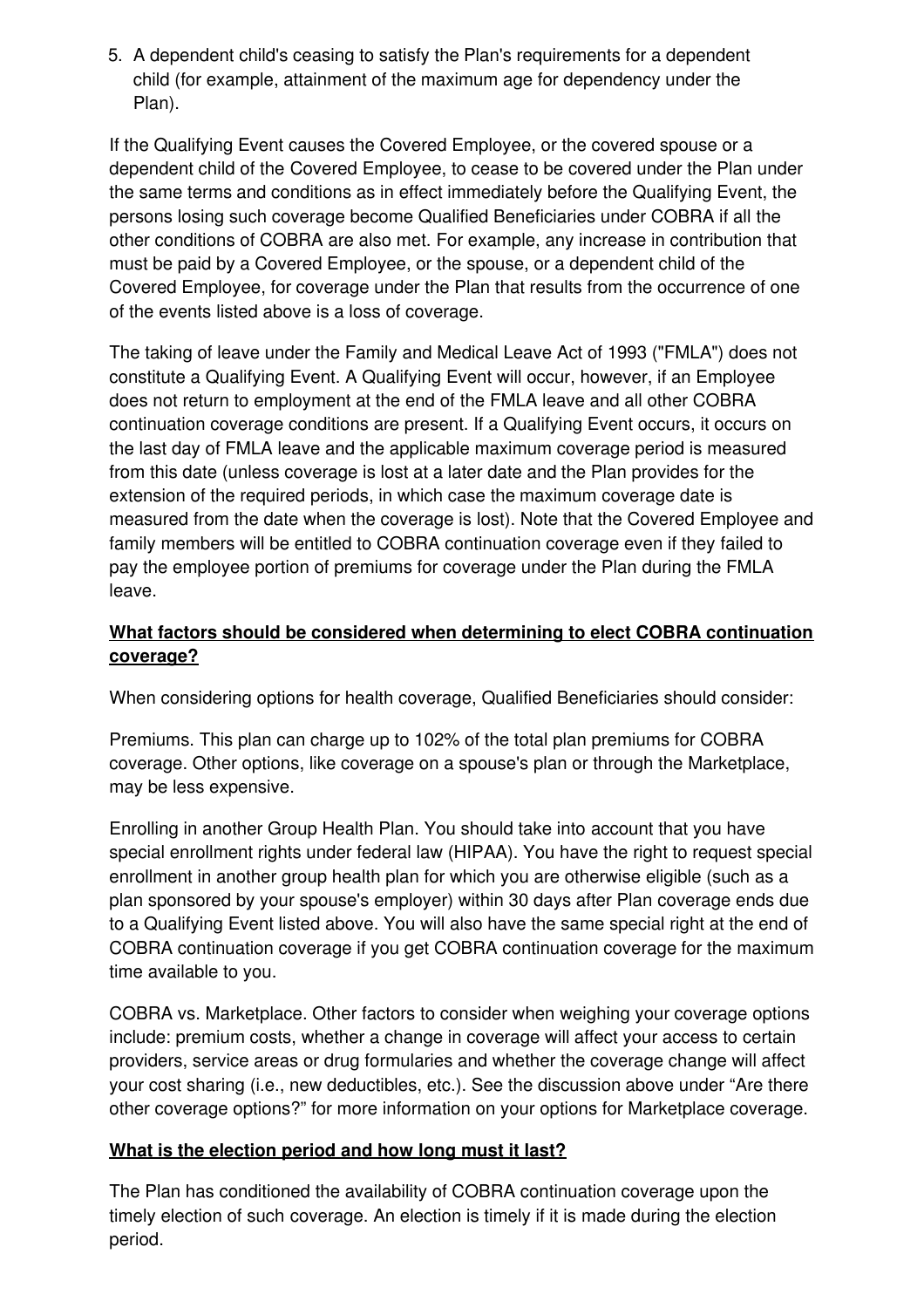The election period is the time period within which the Qualified Beneficiary must elect COBRA continuation coverage under the Plan. The election period must begin not later than the date the Qualified Beneficiary would lose coverage on account of the Qualifying Event and ends 60 days after the later of the date the Qualified Beneficiary would lose coverage on account of the Qualifying Event or the date notice is provided to the Qualified Beneficiary of his or her right to elect COBRA continuation coverage. If coverage is not elected within the 60 day period, all rights to elect COBRA continuation coverage are forfeited.

Note: If a Covered Employee who has been terminated or experienced a reduction of hours qualifies for a trade readjustment allowance or alternative trade adjustment assistance under a federal law called the Trade Act of 2002, and the Employee and his or her covered dependents have not elected COBRA coverage within the normal election period, a second opportunity to elect COBRA coverage will be made available for the Employee and certain family members, but only within a limited period of 60 days or less and only during the six months immediately after their group health plan coverage ended. Any person who qualifies or thinks that he or she and/or his or her family members may qualify for assistance under this special provision should contact the Plan Administrator or its designee for further information. More information about the Trade Act is also available at www.doleta.gov/tradeact.

# **Is a Covered Employee or Qualified Beneficiary responsible for informing the Plan Administrator of the occurrence of a Qualifying Event?**

The Plan will offer COBRA continuation coverage to Qualified Beneficiaries only after the Plan Administrator or its designee has been timely notified that a Qualifying Event has occurred. The Employer (if the Employer is not the Plan Administrator) will notify the Plan Administrator or its designee of the Qualifying Event within 30 days following the date coverage ends when the Qualifying Event is:

- 1. the end of employment or reduction of hours of employment,
- 2. death of the Employee,
- 3. commencement of a proceeding in bankruptcy with respect to the Employer, or
- 4. the Employee's entitlement to any part of Medicare.

# IMPORTANT:

**For the other Qualifying Events (e.g., divorce or legal separation of the Employee and spouse or a dependent child's losing eligibility for coverage as a dependent child), you or someone on your behalf must notify the Plan Administrator or its designee in writing within 60 days after the Qualifying Event occurs, using the procedures specified below. If these procedures are not followed or if the notice is not provided in writing to the Plan Administrator or its designee during the 60 day notice period, any spouse or dependent child who loses coverage will not be offered the option to elect continuation coverage. You must send this notice to the Plan Administrator or its designee.**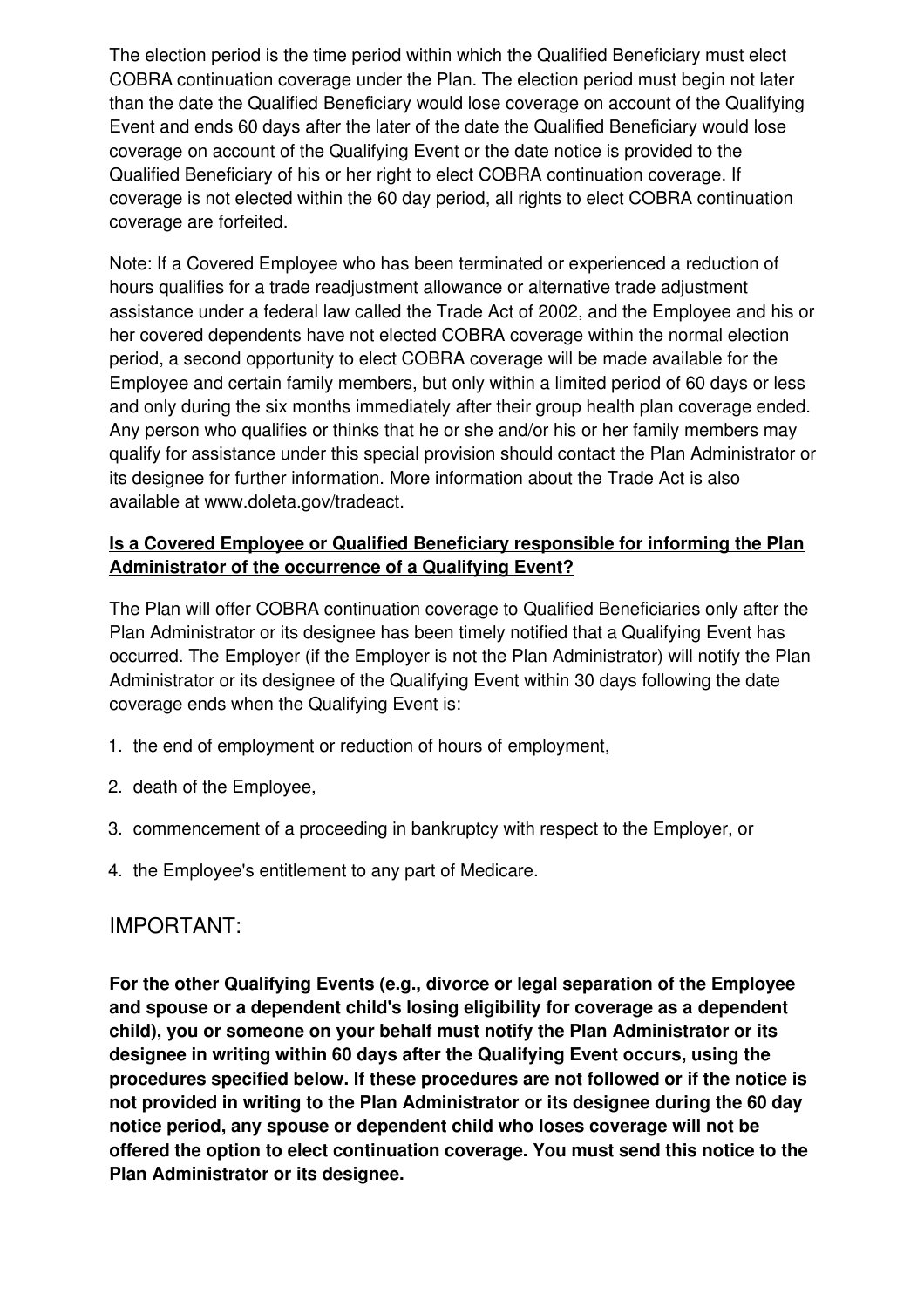# NOTICE PROCEDURES:

Any notice that you provide must be *in writing***.** Oral notice, including notice by telephone, is not acceptable. You must mail, fax or hand-deliver your notice to the person, department or firm listed below, at the following address:

> Boyd Management 7700 Trenholm Rd Extension Columbia, SC 29223

If mailed, your notice must be postmarked no later than the last day of the required notice period. Any notice you provide must state:

- the **name of the plan or plans** under which you lost or are losing coverage,
- the **name and address of the Employee** covered under the plan,
- the **name(s) and address(es) of the Qualified Beneficiary(ies)**, and
- the **Qualifying Event** and the **date** it happened.

If the Qualifying Event is a **divorce or legal separation**, your notice must include **a copy of the divorce decree or the legal separation agreement.**

Be aware that there are other notice requirements in other contexts, for example, in order to qualify for a disability extension.

Once the Plan Administrator or its designee receives timely notice that a Qualifying Event has occurred, COBRA continuation coverage will be offered to each of the Qualified Beneficiaries. Each Qualified Beneficiary will have an independent right to elect COBRA continuation coverage. Covered Employees may elect COBRA continuation coverage for their spouses, and parents may elect COBRA continuation coverage on behalf of their dependent children. For each Qualified Beneficiary who elects COBRA continuation coverage, COBRA continuation coverage will begin on the date that plan coverage would otherwise have been lost. If you or your spouse or dependent children do not elect continuation coverage within the election period described above, the right to elect continuation coverage will be lost.

# **Is a waiver before the end of the election period effective to end a Qualified Beneficiary's election rights?**

If, during the election period, a Qualified Beneficiary waives COBRA continuation coverage, the waiver can be revoked at any time before the end of the election period. Revocation of the waiver is an election of COBRA continuation coverage. However, if a waiver is later revoked, coverage need not be provided retroactively (that is, from the date of the loss of coverage until the waiver is revoked). Waivers and revocations of waivers are considered made on the date they are sent to the Plan Administrator or its designee, as applicable.

# **Is COBRA coverage available if a Qualified Beneficiary has other group health plan coverage or Medicare?**

Qualified Beneficiaries who are entitled to elect COBRA continuation coverage may do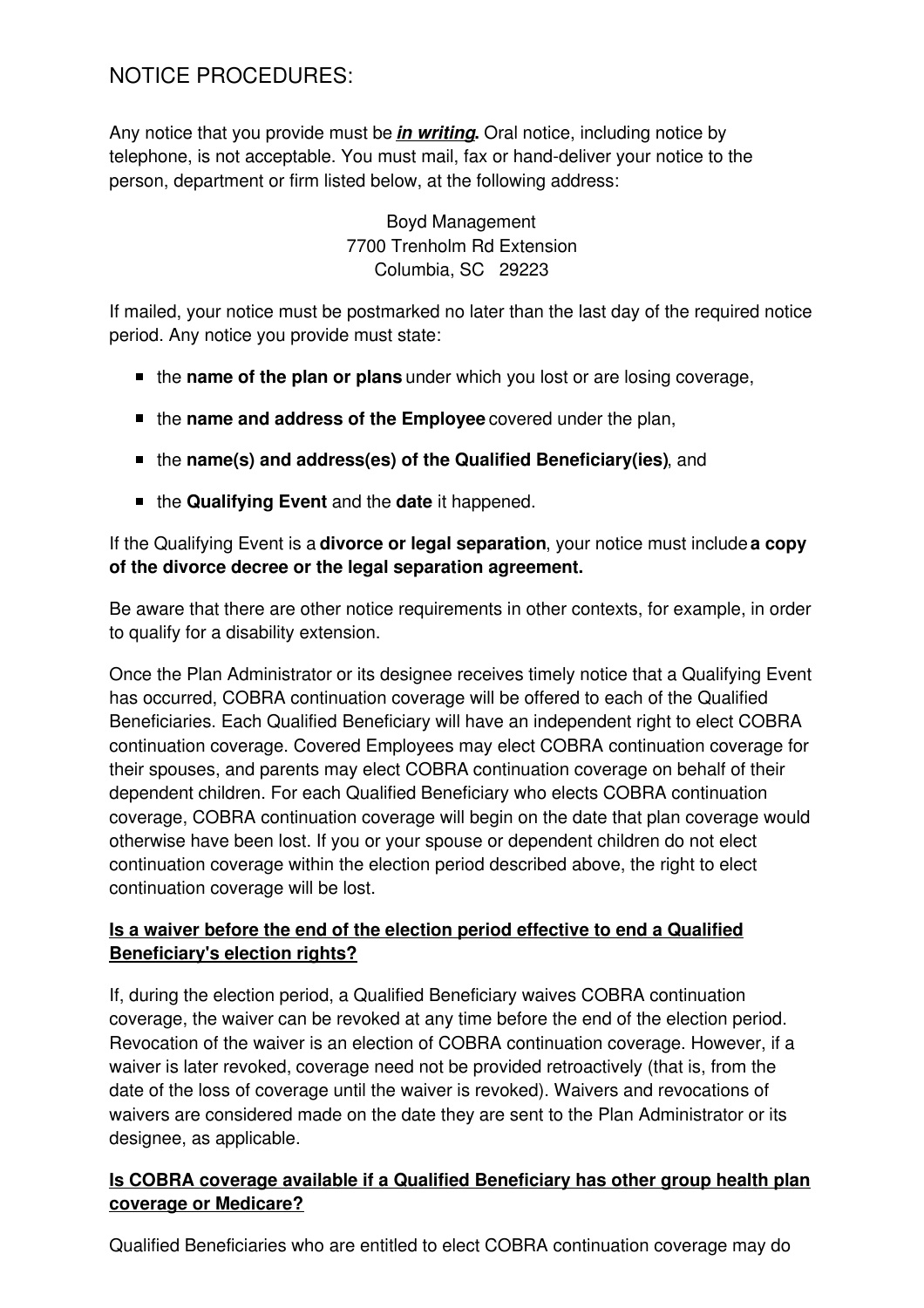so even if they are covered under another group health plan or are entitled to Medicare benefits on or before the date on which COBRA is elected. However, a Qualified Beneficiary's COBRA coverage will terminate automatically if, after electing COBRA, he or she becomes entitled to Medicare benefits or becomes covered under other group health plan coverage.

# **When may a Qualified Beneficiary's COBRA continuation coverage be terminated?**

During the election period, a Qualified Beneficiary may waive COBRA continuation coverage. Except for an interruption of coverage in connection with a waiver, COBRA continuation coverage that has been elected for a Qualified Beneficiary must extend for at least the period beginning on the date of the Qualifying Event and ending not before the earliest of the following dates:

- 1. The last day of the applicable maximum coverage period.
- 2. The first day for which Timely Payment is not made to the Plan with respect to the Qualified Beneficiary.
- 3. The date upon which the Employer ceases to provide any group health plan (including a successor plan) to any Employee.
- 4. The date, after the date of the election, that the Qualified Beneficiary first becomes covered under any other Plan.
- 5. The date, after the date of the election, that the Qualified Beneficiary first becomes entitled to Medicare (either part A or part B, whichever occurs earlier).
- 6. In the case of a Qualified Beneficiary entitled to a disability extension, the later of:
	- 1. 29 months after the date of the Qualifying Event or the first day of the month that is more than 30 days after the date of a final determination under Title II or XVI of the Social Security Act that the disabled Qualified Beneficiary whose disability resulted in the Qualified Beneficiary's entitlement to the disability extension is no longer disabled, whichever is earlier; or
	- 2. the end of the maximum coverage period that applies to the Qualified Beneficiary without regard to the disability extension.

The Plan can terminate for cause the coverage of a Qualified Beneficiary on the same basis that the Plan terminates for cause the coverage of similarly situated non-COBRA beneficiaries, for example, for the submission of a fraudulent claim.

In the case of an individual who is not a Qualified Beneficiary and who is receiving coverage under the Plan solely because of the individual's relationship to a Qualified Beneficiary, if the Plan's obligation to make COBRA continuation coverage available to the Qualified Beneficiary ceases, the Plan is not obligated to make coverage available to the individual who is not a Qualified Beneficiary.

# **What are the maximum coverage periods for COBRA continuation coverage?**

The maximum coverage periods are based on the type of the Qualifying Event and the status of the Qualified Beneficiary, as shown below.

1. In the case of a Qualifying Event that is a termination of employment or reduction of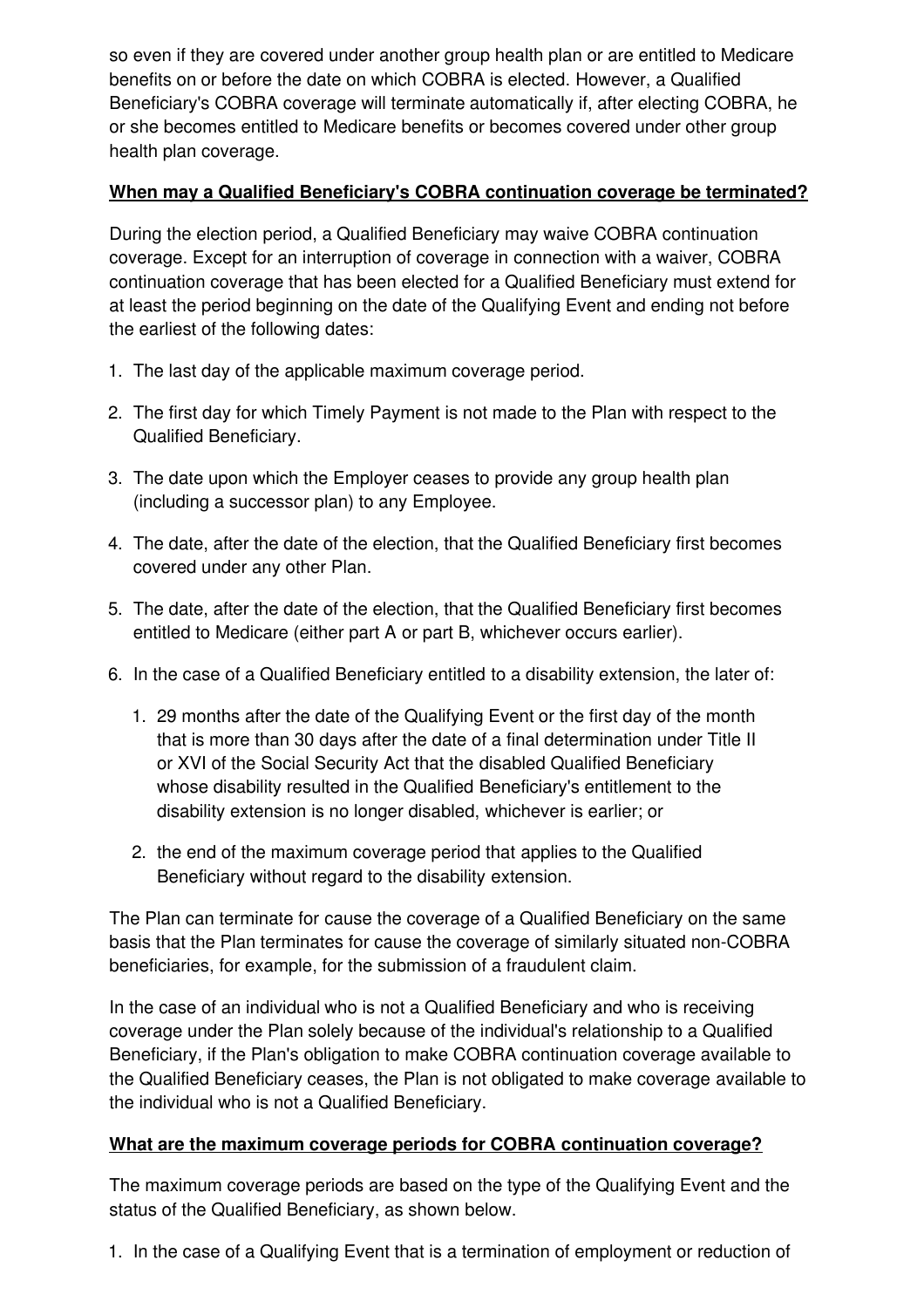hours of employment, the maximum coverage period ends 18 months after the Qualifying Event if there is not a disability extension and 29 months after the Qualifying Event if there is a disability extension.

- 2. In the case of a Covered Employee's entitlement to Medicare before experiencing a Qualifying Event that is a termination of employment or reduction of hours of employment, the maximum coverage period for Qualified Beneficiaries other than the Covered Employee ends on the later of:
	- 1. 36 months after the date the Covered Employee becomes entitled to Medicare; or
	- 2. 18 months (or 29 months, if there is a disability extension) after the date of the Covered Employee's termination of employment or reduction of hours of employment.
- 3. In the case of a Qualified Beneficiary who is a child born to or placed for adoption with a Covered Employee during a period of COBRA continuation coverage, the maximum coverage period is the maximum coverage period applicable to the Qualifying Event giving rise to the period of COBRA continuation coverage during which the child was born or placed for adoption.
- 4. In the case of any other Qualifying Event than that described above, the maximum coverage period ends 36 months after the Qualifying Event.

# **Under what circumstances can the maximum coverage period be expanded?**

If a Qualifying Event that gives rise to an 18 month or 29 month maximum coverage period is followed, within that 18 or 29 month period, by a second Qualifying Event that gives rise to a 36 months maximum coverage period, the original period is expanded to 36 months, but only for individuals who are Qualified Beneficiaries at the time of and with respect to both Qualifying Events. In no circumstance can the COBRA maximum coverage period be expanded to more than 36 months after the date of the first Qualifying Event. The Plan Administrator must be notified of the second qualifying event within 60 days of the second qualifying event. This notice must be sent to the Plan Administrator or its designee in accordance with the procedures above.

# **How does a Qualified Beneficiary become entitled to a disability extension?**

A disability extension will be granted if an individual (whether or not the Covered Employee) who is a Qualified Beneficiary in connection with the Qualifying Event that is a termination or reduction of hours of a Covered Employee's employment, is determined under Title II or XVI of the Social Security Act to have been disabled at any time during the first 60 days of COBRA continuation coverage. To qualify for the disability extension, the Qualified Beneficiary must also provide the Plan Administrator with notice of the disability determination on a date that is both within 60 days after the date of the determination and before the end of the original 18-month maximum coverage. This notice must be sent to the Plan Administrator or its designee in accordance with the procedures above.

# **Does the Plan require payment for COBRA continuation coverage?**

For any period of COBRA continuation coverage under the Plan, Qualified Beneficiaries who elect COBRA continuation coverage may be required to pay up to 102% of the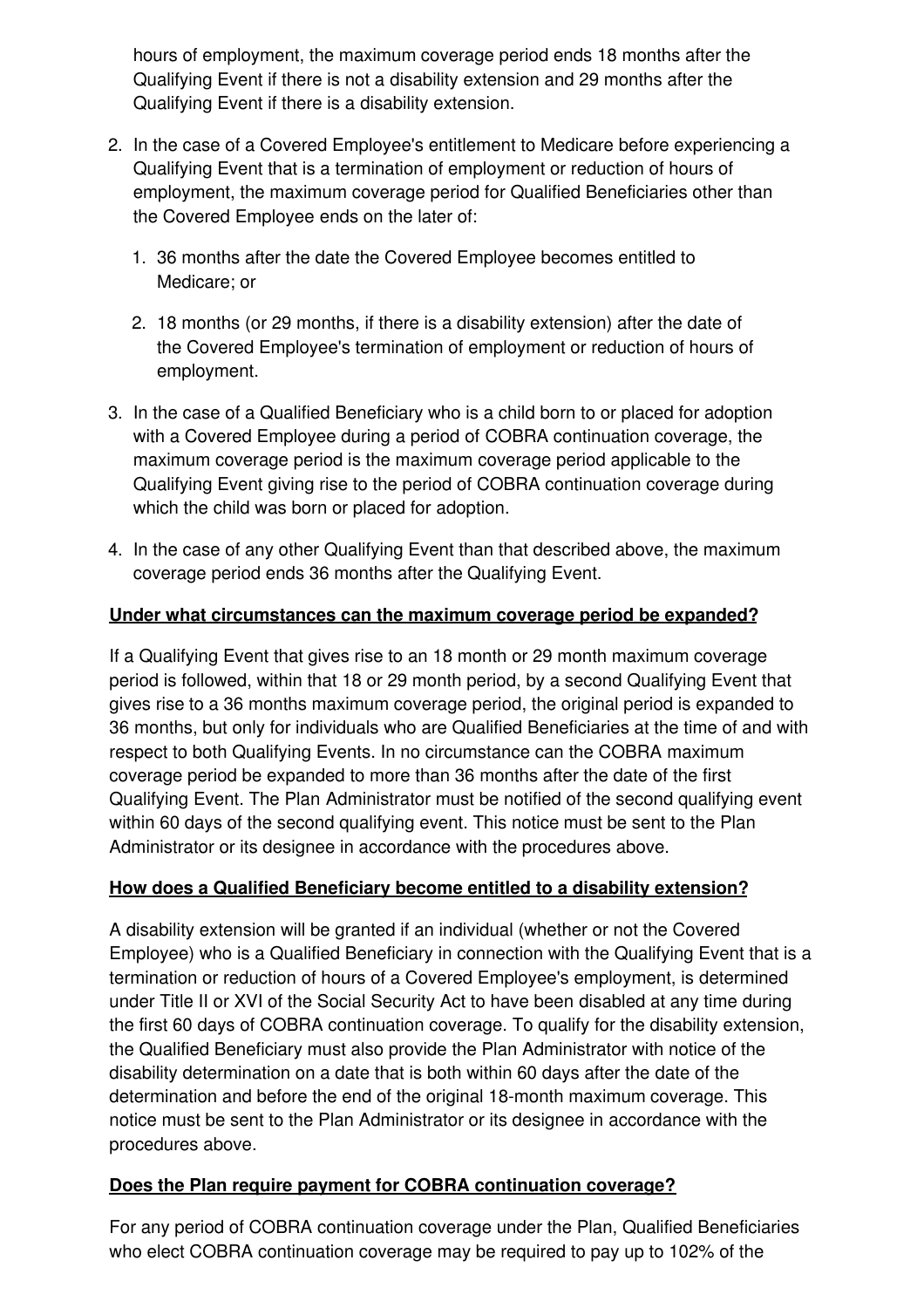applicable premium and up to 150% of the applicable premium for any expanded period of COBRA continuation coverage covering a disabled Qualified Beneficiary due to a disability extension. Your Plan Administrator will inform you of the cost. The Plan will terminate a Qualified Beneficiary's COBRA continuation coverage as of the first day of any period for which timely payment is not made.

# **Must the Plan allow payment for COBRA continuation coverage to be made in monthly installments?**

Yes. The Plan is also permitted to allow for payment at other intervals.

# **What is Timely Payment for COBRA continuation coverage?**

Timely Payment means a payment made no later than 30 days after the first day of the coverage period. Payment that is made to the Plan at a later date is also considered Timely Payment if either (i) under the terms of the Plan, Covered Employees or Qualified Beneficiaries are allowed to make the payment until that later date, or (ii) under the terms of an arrangement between the Employer and the entity that provides Plan benefits on the Employer's behalf, the Employer is allowed to pay for coverage of similarly situated non COBRA beneficiaries for the period in question until that later date.

Notwithstanding the above paragraph, the Plan does not require payment for any period of COBRA continuation coverage for a Qualified Beneficiary earlier than 45 days after the date on which the election of COBRA continuation coverage is made for that Qualified Beneficiary. Payment is considered made on the date on which it is postmarked to the Plan.

If Timely Payment is made to the Plan in an amount that is not significantly less than the amount the Plan requires to be paid, then the amount paid will be deemed to satisfy the Plan's requirement for the amount to be paid, unless the Plan notifies the Qualified Beneficiary of the amount of the deficiency and grants a reasonable period of time for payment of the deficiency to be made. A "reasonable period of time" is 30 days after the notice is provided. You should be aware that if you do not pay a premium by the first day of a period of coverage, but pay the premium within the grace period for that period of coverage, the plan has the option to cancel your coverage until payment is received and then reinstate the coverage retroactively back to the beginning of the period of coverage. Failure to make payment in full before the end of a grace period could cause you to lose all COBRA rights.

# **Must a Qualified Beneficiary be given the right to enroll in a conversion health plan at the end of the maximum coverage period for COBRA continuation coverage?**

If a Qualified Beneficiary's COBRA continuation coverage under a group health plan ends as a result of the expiration of the applicable maximum coverage period, the Plan will, during the 180 day period that ends on that expiration date, provide the Qualified Beneficiary with the option of enrolling under a conversion health plan if such an option is otherwise generally available to similarly situated non COBRA beneficiaries under the Plan. If such a conversion option is not otherwise generally available, it need not be made available to Qualified Beneficiaries.

# **For more information**

If you have questions about your COBRA continuation coverage, you should contact the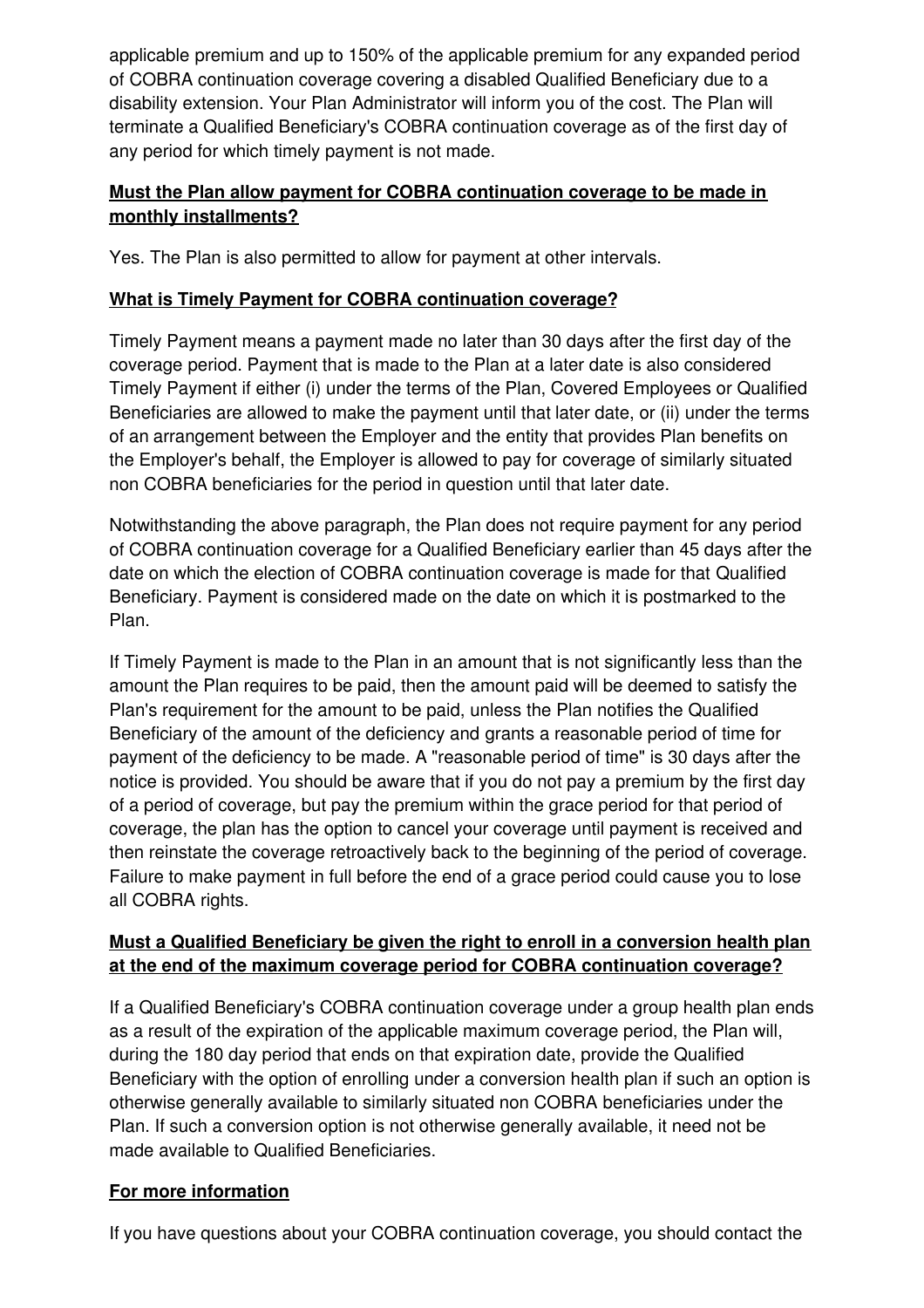Plan Administrator or its designee. For more information about your rights under the Employee Retirement Income Security Act of 1974 (ERISA), including COBRA, the Patient Protection and Affordable Care Act, and other laws affecting group health plans, visit the U.S. Department of Labor's Employee Benefits Security Administration (EBSA) website at www.dol.gov/ebsa or call their toll-free number at 1-866-444-3272. For more information about health insurance options available through the Health Insurance Marketplace, and to locate an assister in your area who you can talk to about the different options, visit www.HealthCare.gov.

### FAMILY AND MEDICAL LEAVE ACT:

Except to the extent otherwise provided in the appropriate insurance policies and/or summaries of coverage, the provisions provided in this document with respect to the Family and Medical Leave Act of 1993 (FMLA) will apply. If you meet certain service requirements, you may be entitled to take a maximum of 12 weeks of unpaid leave each year for certain specified family and medical reasons under the FMLA. Upon your return to work after FMLA leave, you will be entitled to the position that you held when your FMLA leave began or an equivalent position with equivalent pay, benefits and other terms and conditions of employment.

Under certain circumstances, when restoration of employment would cause substantial and grievous economic injury to the Company's operations, certain highly paid "key" employees may not be reinstated after FMLA leave.

You must notify your Plan Administrator at least 30 days before the beginning of your leave if the leave is foreseeable. If the leave is not foreseeable, you must provide such notification as soon as possible. Please contact the Plan Administrator to determine whether you qualify for FMLA leave.

If you take leave under FMLA, you will be entitled during your leave to continue your benefits at the same coverage level in effect at the time of your leave. If you marry or have or adopt a child (or you otherwise acquire a new dependent) during your leave, your new spouse or dependent will also be eligible for coverage during your leave (if you continued your coverage under the Plan and such spouse or dependent meets the plan's eligibility requirements). You will be responsible for paying your portion of these benefits at active employee rates while you are on leave. You will be required to pay your contributions for your benefits on a monthly basis (with after-tax dollars) in the manner required by the Company. Please contact your Plan Administrator for more information.

You will be eligible for new benefits that are offered by the Company during your leave. Your coverage will also be affected by any changes that the Company makes to the benefit plans and programs during your leave. If the costs for providing new or changed benefits increase during your leave, your contributions may increase accordingly.

When you return from your FMLA leave, you will continue your benefits in accordance with your coverage elections that were in effect immediately before your leave. You will be able to make coverage elections that differ from those that were in effect before your leave only if there is an annual open enrollment period at that time or you have a life change event.

# **FMLA and leave to care for a service member**

If you need to care for a family member who was injured or became ill while on active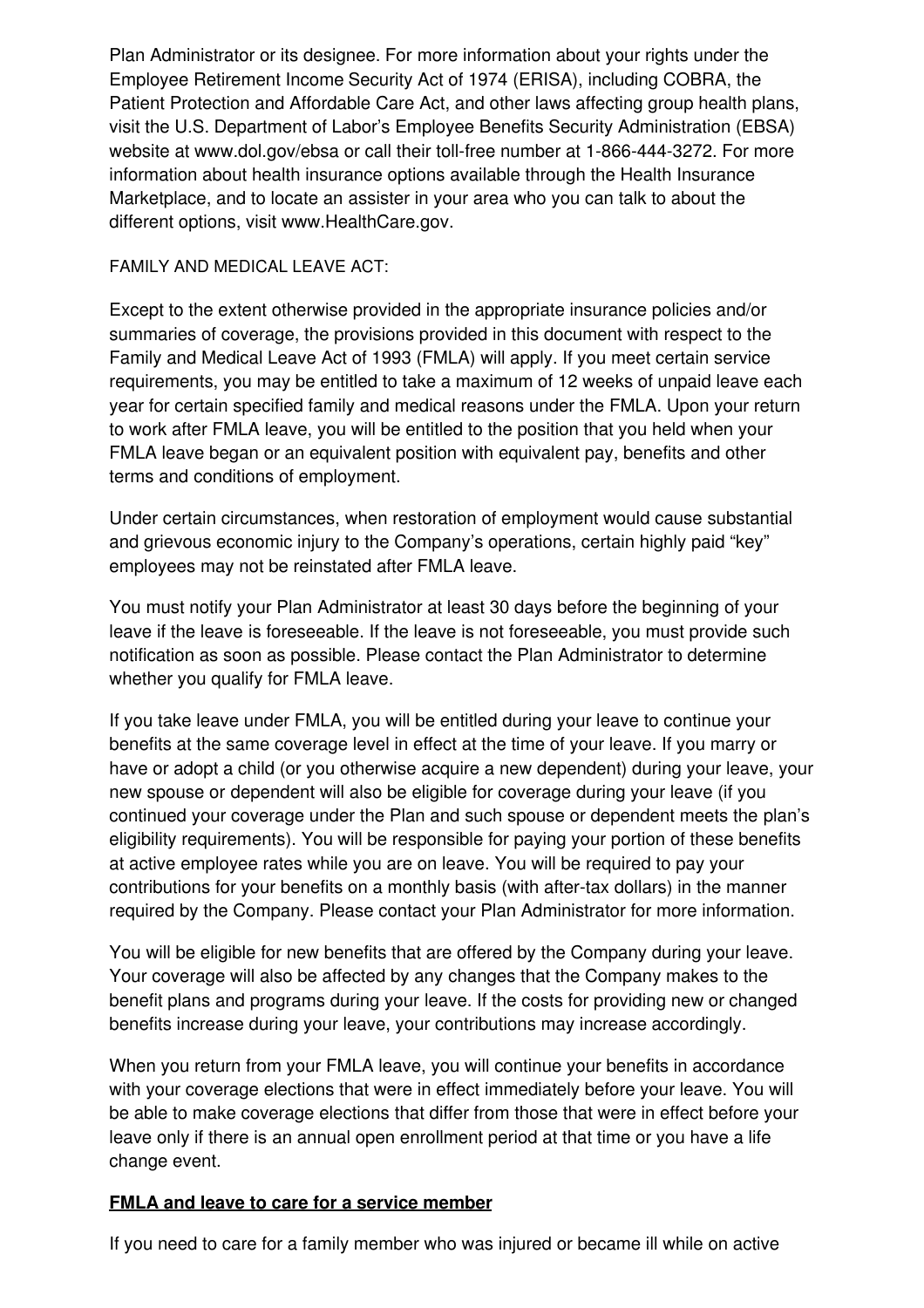military duty, you may be entitled to up to 26 weeks of FMLA leave. Additionally, unpaid active duty leave may also be available. Any leave related to military duty or military illness or injury will be administered in accordance with applicable federal requirements.

# Caregiver leave

Caregiver leave, which is unpaid, will be granted to you in the event that you are needed to care for a family member who is an Armed Forces service member recovering from a serious illness or injury. If you are the spouse, son, daughter, parent, or nearest blood relative of a service member who is medically unfit to perform the duties of his or her office, grade, rank or rating, and the service member is undergoing medical treatment, recuperation, or therapy, is in an outpatient status, or is on the temporary disability retired list, you may take job-protected leave in order to care for the service member.

Caregiver leave will not be provided in addition to FMLA leave taken for other reasons, and the 26-week caregiver leave may only be taken in a single 12-month period.

# Active Duty leave

If you are eligible for FMLA leave, active duty unpaid leave (when required by the government) will be granted if a family member has been called up to or engaged in active military duty. Under the active duty leave provision, the Company will grant up to 12 weeks of FMLA leave. This leave will be granted for events outlined in regulations, and the leave will be available if your spouse, son, daughter, or parent is on or is called into active duty against another military force. If you request this leave you must provide the Company with notice as soon as it is "reasonable and practicable" and you may be required to provide certification supporting the active duty of the affected family member.

If you have any questions regarding whether FMLA leave applies to you, you should contact your human resources office.

CONTINUATION OF COVERAGE UNDER USERRA:

The Uniformed Services Employment and Reemployment Rights Act (USERRA) provides for continuation of health care coverage for employees called for active duty military service.

Except to the extent greater benefits are provided under the terms of the appropriate insurance policies and/or summaries of coverage, the maximum length of extended coverage under USERRA is the lesser of:

- 1. 24 months beginning on the date that the military leave begins; or
- 2. A period beginning on the day that the leave began and ending on the day after your reemployment application deadline.

If your military leave does not exceed 31 days, you will not be required to pay more than your share of the premium toward the extended coverage. If the leave is 31 days or more, then you will be required to pay the full premium cost, plus an additional 2% administration fee.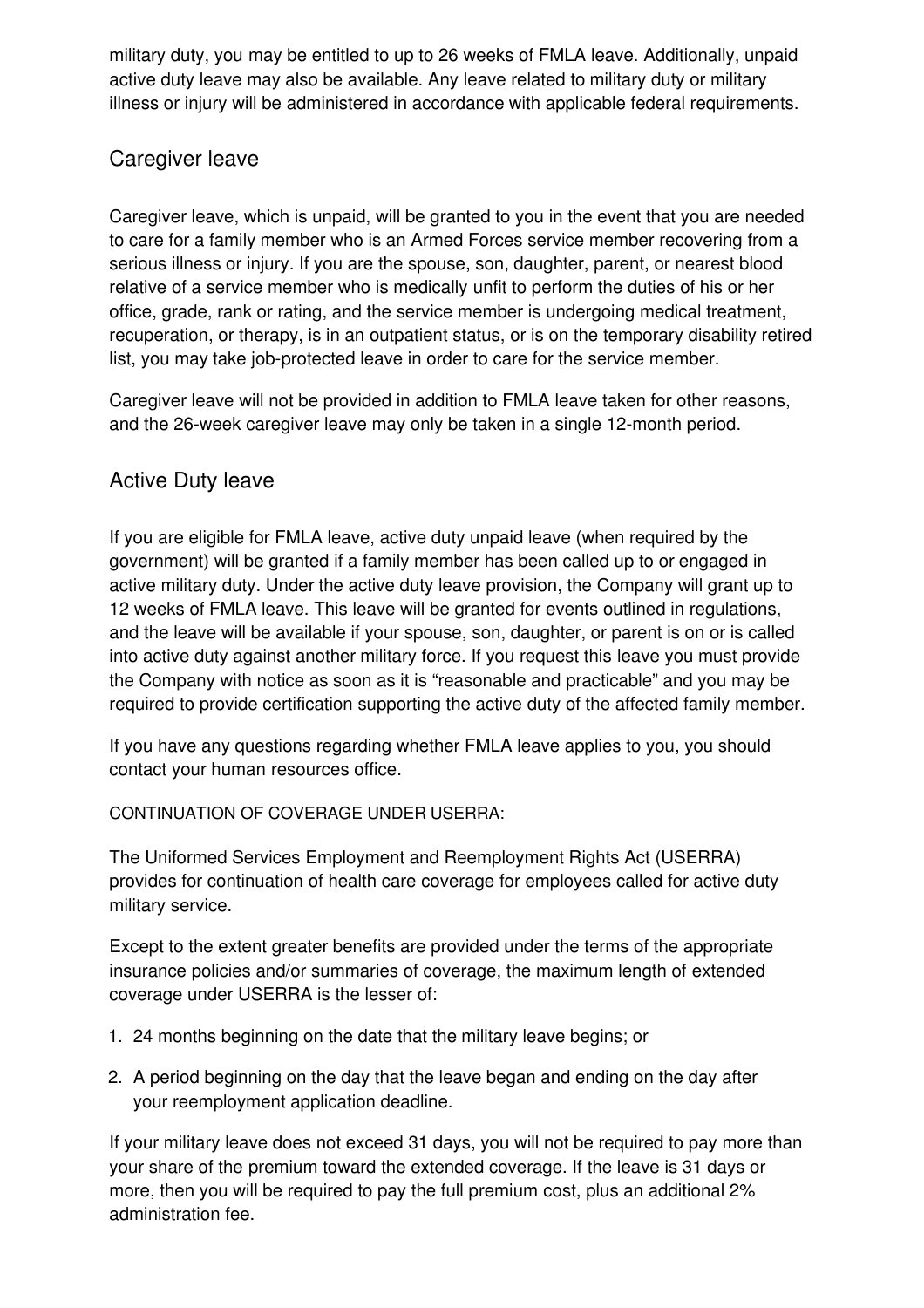If you return to covered employment after a military leave has ended, your medical coverage will be reinstated. You will not have to provide proof of good health or satisfy any waiting periods that might otherwise apply. However, exclusions or limitations may apply to an illness or injury (as defined by the Veterans Administration) incurred as a result of the military service.

COBRA continuation coverage and USERRA continuation coverage are concurrent.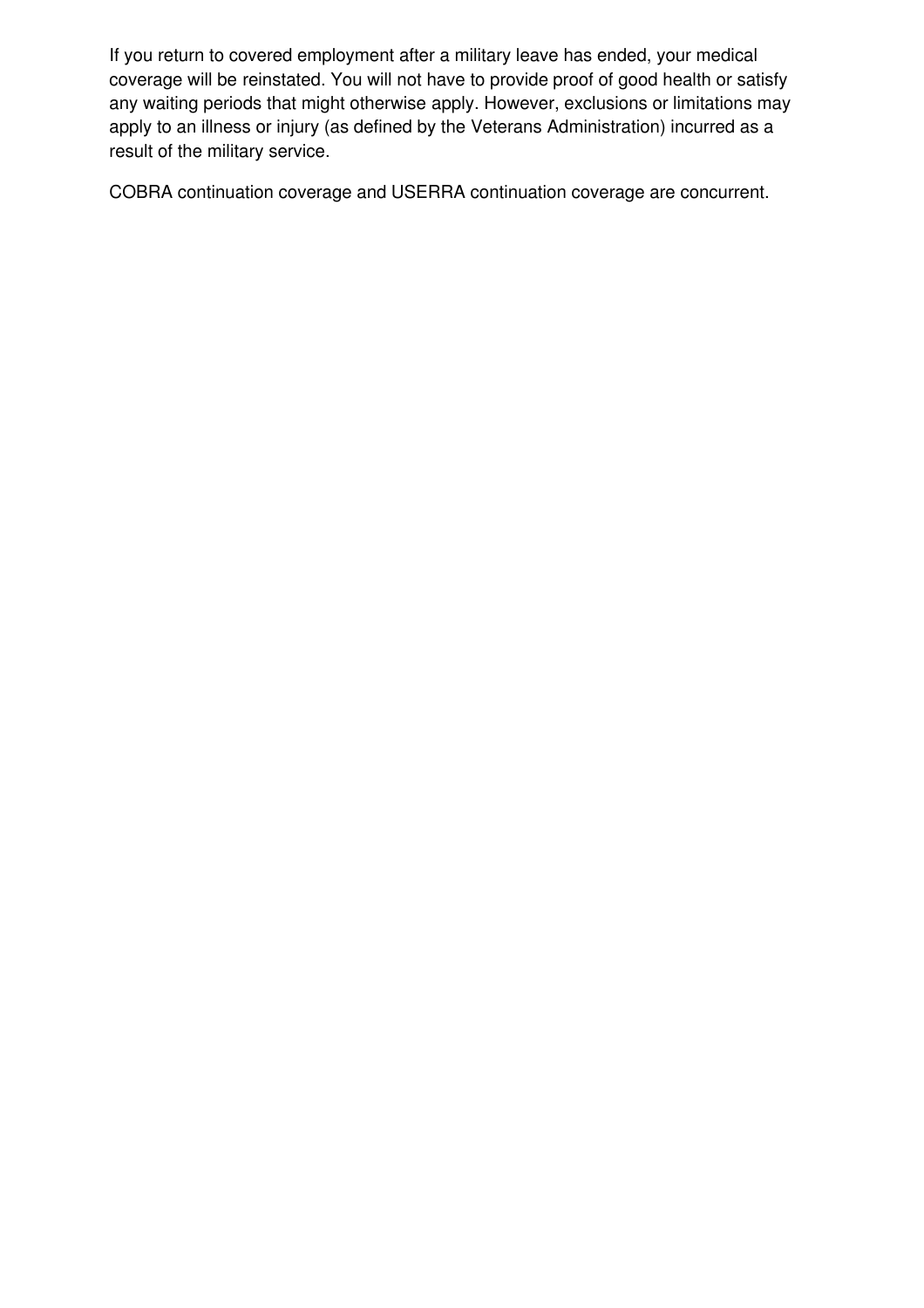# VI. QUALIFIED MEDICAL CHILD SUPPORT ORDER

A Qualified Medical Child Support Order (QMCSO) is a judgment, decree or order (including approval of a settlement agreement) issued by a state court or through an administrative process under state law that creates or recognizes the right of a child to receive benefits under a group health plan. A QMCSO may apply to coverage under the Plan. Once the Plan Administrator determines that the order meets the requirements for a QMCSO, coverage will be provided in accordance with federal and applicable state law. If the Plan Administrator receives a QMCSO, you and the affected child will be notified by the Plan Administrator before benefits are assigned pursuant to the order.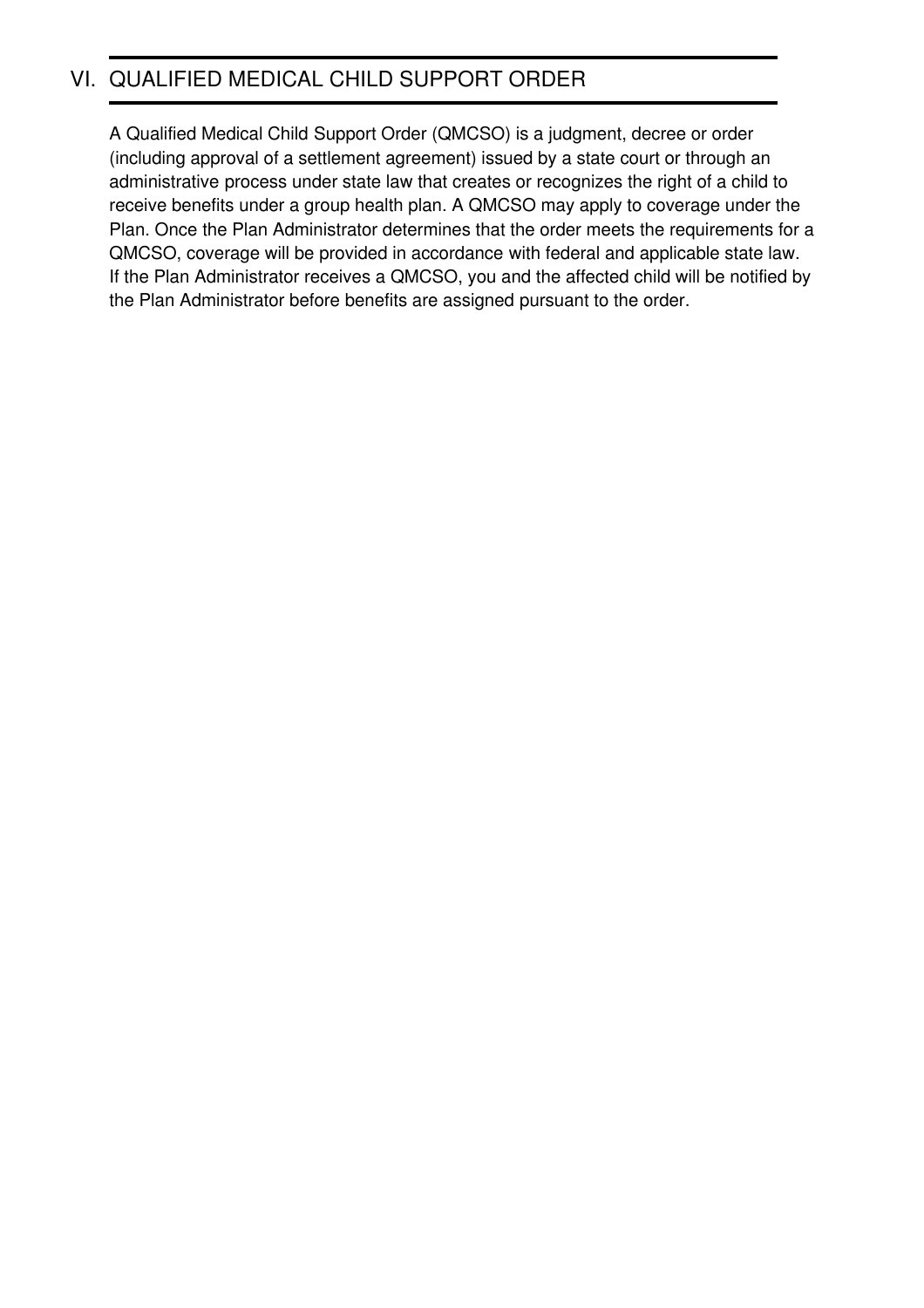## VII. SUBROGATION & RIGHT OF REIMBURSEMENT

The provisions of this section pertaining to subrogation shall apply in the event that (i) a Welfare Program does not provide provisions pertaining to subrogation, or (ii) a court, arbitrator, mediator or other judicial body determines that the subrogation provisions of a Welfare Program are not enforceable. The provisions of this section pertaining to a right of reimbursement shall apply in the event that (i) a Welfare Program does not provide provisions pertaining to a right of reimbursement, or (ii) a court, arbitrator, mediator or other judicial body determines that the right of reimbursement provisions of a Welfare Program are not enforceable.

If a covered person becomes sick or injured and has the right to receive benefits under this Plan, but also has the right to receive compensation for the sickness or injury from a third party (such as an insurance company, for example), the Plan, or the Plan's designee, has a right of recovery.

The Plan's right of recovery includes the right to be reimbursed from any payment by the third party for the covered person's sickness or injury, for Plan benefits paid with respect to the sickness or injury. The Plan's right of recovery also includes the right of subrogation which means that the Plan can choose to assert the covered person's right of recovery against the third party. The Plan's right of recovery extends to any right of recovery the covered person's estate, spouse, dependents, guardian or other representative may have against the third party.

The Plan will have a first priority lien on any full or partial recovery by or on behalf of the covered person from the third party. The covered person (and the covered person's personal representative, beneficiary, or estate) shall agree to reimburse the Plan in full, and in first priority, for benefits paid by the Plan relating to the sickness or injury. The covered person (or the covered person's personal representative, beneficiary, or estate) shall serve as a constructive trustee over the funds due and owed to the Plan and hold such funds in trust.

The Plan's right of recovery will apply regardless of whether the covered person is made whole from the recovery against the third party, and will not be reduced or prorated by or on account of the covered person's attorneys' fees and costs. Any full or partial recovery by the covered person against a third party shall be deemed to be recovery for Plan benefits incurred with respect to the injury or sickness for which the third party is liable, regardless of whether or not the recovery itemizes or identifies an amount awarded for Plan benefits or medical expenses, or is specifically limited to certain kinds of damages or payments.

The Plan's right of recovery may be from the third party, any liability or other insurance covering the third party, malpractice insurance; the covered person's own uninsured motorist insurance, underinsured motorist insurance, any medical payments (Med-Pay), no fault, personal injury protection (PIP), or any other first or third party insurance coverages which are paid or payable.

If the Plan takes legal action to enforce its recovery rights, the Plan shall be entitled to recover its attorneys' fees and costs from the covered person.

The covered person shall not do anything to hinder the Plan's right of recovery. The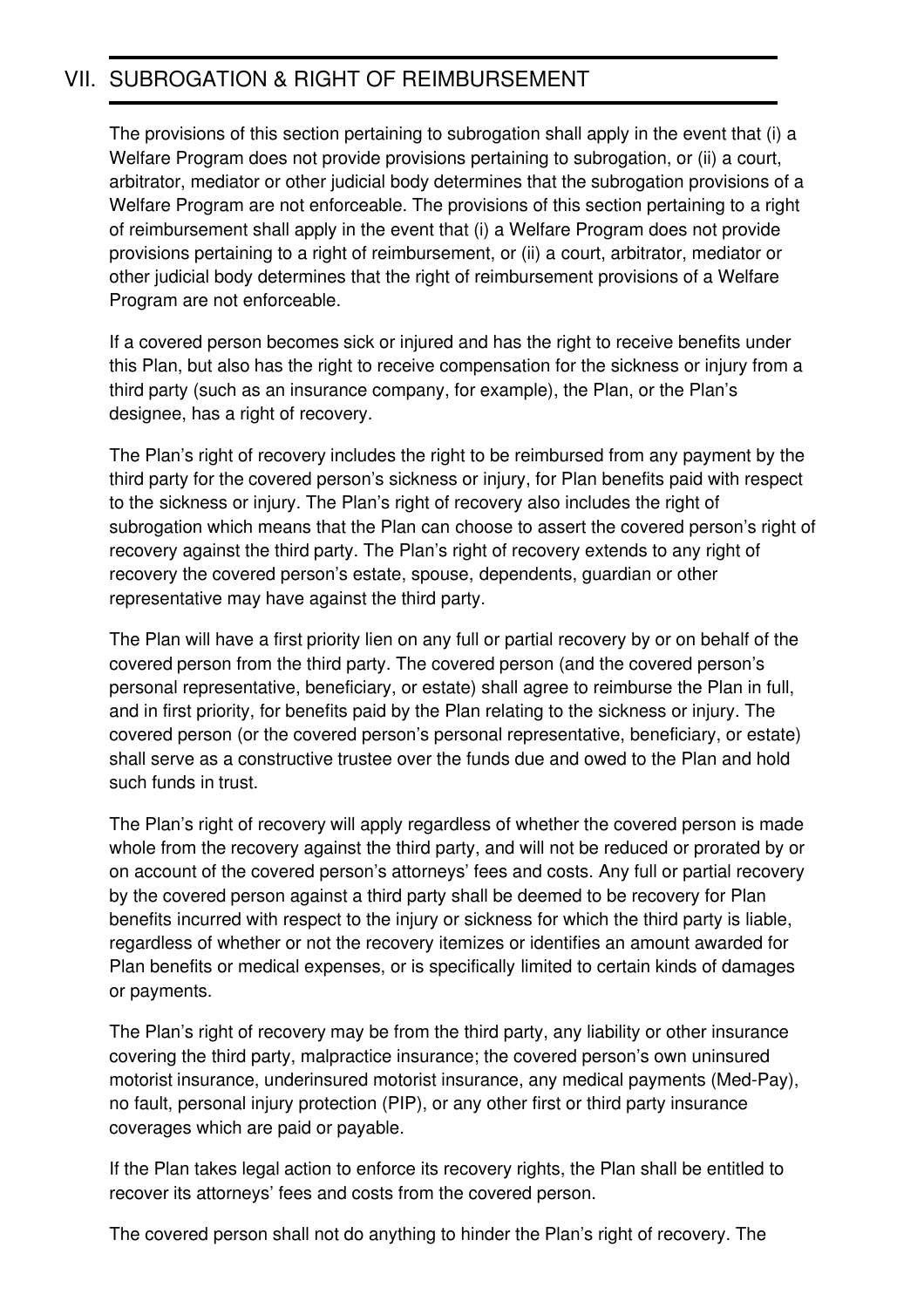covered person shall cooperate with the Plan, execute all documents, and do all things necessary to protect and secure the Plan's right of recovery, including assert a claim or lawsuit against the third party or any insurance coverages to which the covered person may be entitled. The Plan is not obligated to pay Plan benefits incurred with respect to a covered person's injury or sickness until the covered person, or someone legally qualified and authorized to act for the covered person, enters into a written agreement with the Plan regarding its right of recovery. Also, the Plan may suspend payment of Plan benefits if the covered person does not execute such an agreement or does not comply with the terms of such an agreement. Payment of Plan benefits by the Plan before such a written agreement is obtained, or while the covered person is not in compliance with the terms of such a written agreement, shall not constitute a waiver by the Plan of its right of recovery.

The Plan Administrator, in its sole discretion, may waive the Plan's right of recovery. Waivers may be granted when the expected administrative costs exceed the expected reimbursement or savings to the Plan. The Plan's waiver of its right of recovery with respect to one claim shall not constitute a waiver of its right of recovery with respect to another claim; and the Plan's waiver of its right of recovery with respect to one covered person shall not constitute a waiver of its right of recovery with respect to another covered person.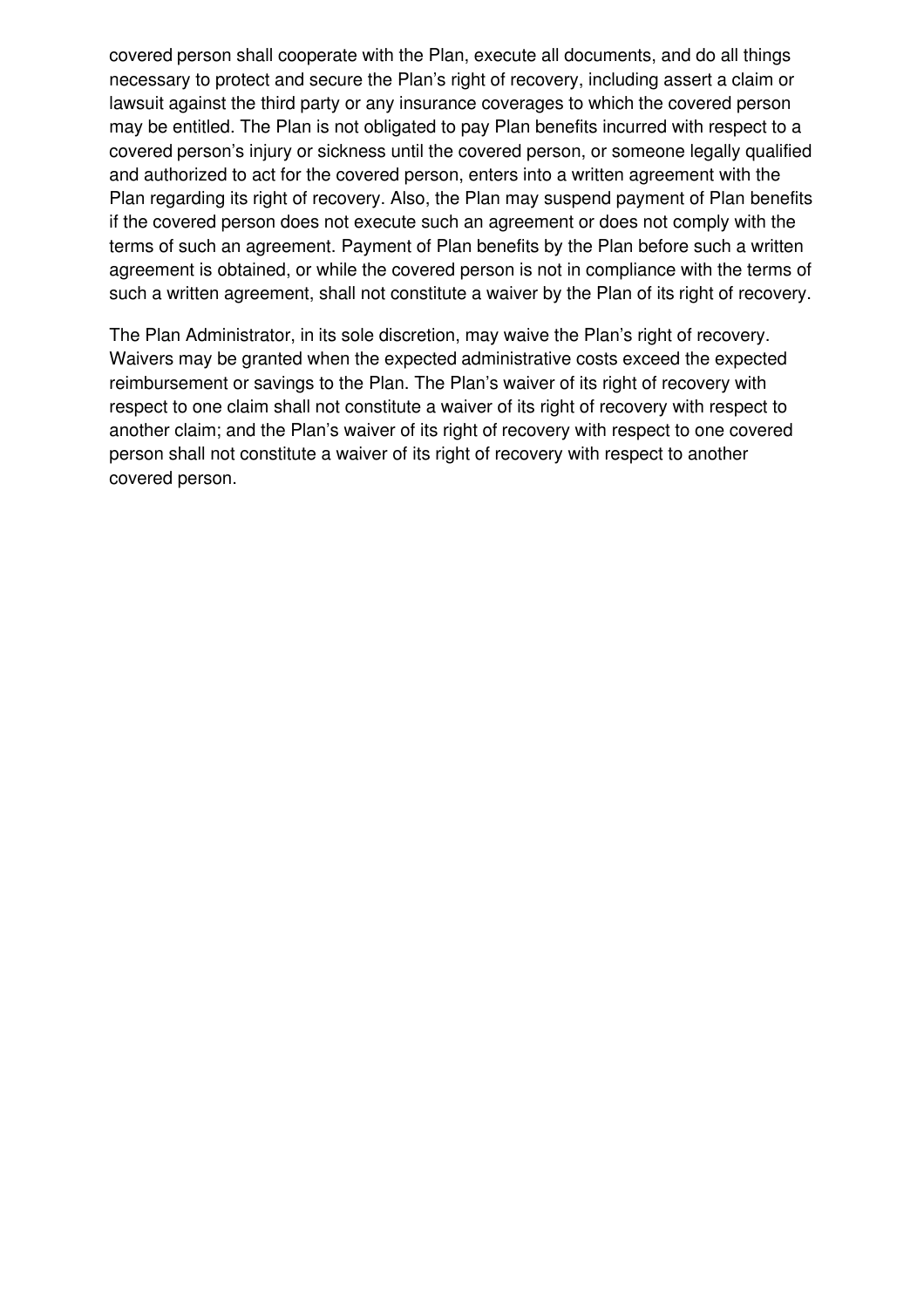## VIII. PPACA COMPLIANCE

**Pre-Existing Conditions.** Notwithstanding anything contained in this Plan to the contrary, this Plan does not place any limitation or exclusion on coverage of pre-existing conditions for individuals.

**Lifetime/Annual Limits.** Notwithstanding anything contained in the Plan to the contrary, the Plan does not place any lifetime or annual limits on the dollar value of essential benefits for any individual under the group health plan. "Essential benefits" are those defined by the state, in accordance with guidance issued by the Department of Health and Human Services.

**Cost Sharing Requirements for Preventive Care Expenses.** With regard to nongrandfathered benefits under the Plan, there will be no participant cost sharing requirements for any in-network preventive care expenses, as set forth in PPACA and the regulations and guidance issued thereunder.

**Dependent Definition.** The term "Dependent" includes any child of a participant who is covered under an insurance contract, as defined in the contract, as defined in the plan, to the extent allowed by PPACA and the regulations and guidance issued thereunder.

**No Rescission of Coverage.** The Plan will not rescind coverage except in the case of fraud or an intentional misrepresentation of a material fact. For purposes of this provision, a rescission is a cancellation or discontinuance of coverage that has retroactive effect.

**Selection of Providers.** If a non-grandfathered group health plan or a health insurance issuer offering group or individual health insurance coverage under the Plan requires or provides for designation by a participant, beneficiary, or enrollee of a participating primary care provider, then the plan or issuer must permit each participant, beneficiary, or enrollee to designate any participating primary care provider who is available to accept the participant, beneficiary, or enrollee. The plan or issuer must also permit the Participant to designate an in-network pediatrician who is available to accept the participant, beneficiary, or enrollee, and the plan may not require referral or authorization for any in-network obstetrician or gynecologist who is available to accept the participant, beneficiary, or enrollee.

**Emergency Services.** With respect to non-grandfathered benefits under the Plan, a plan or health insurance coverage providing emergency services must do so without the individual or the health care provider having to obtain prior authorization (even if the emergency services are provided out of network) and without regard to whether the health care provider furnishing the emergency services is an in-network provider with respect to the services.

**Cost Sharing Limits.** With respect to non-grandfathered benefits under the Plan, this Plan does not impose cost sharing amounts (i.e., copayments, coinsurance, and deductibles, but not premiums) that are more than the maximum allowed for high deductible health plans. In 2017, these limits are \$7,150 for an individual and \$14,300 for family coverage. After 2017, these amounts will be adjusted for health insurance premium inflation. For these purposes, if the Plan utilizes more than one service provider to administer benefits that are subject to the annual limitation on out-of-pocket maximums for Essential Health Benefits of a group health plan, the Plan will combine with the annual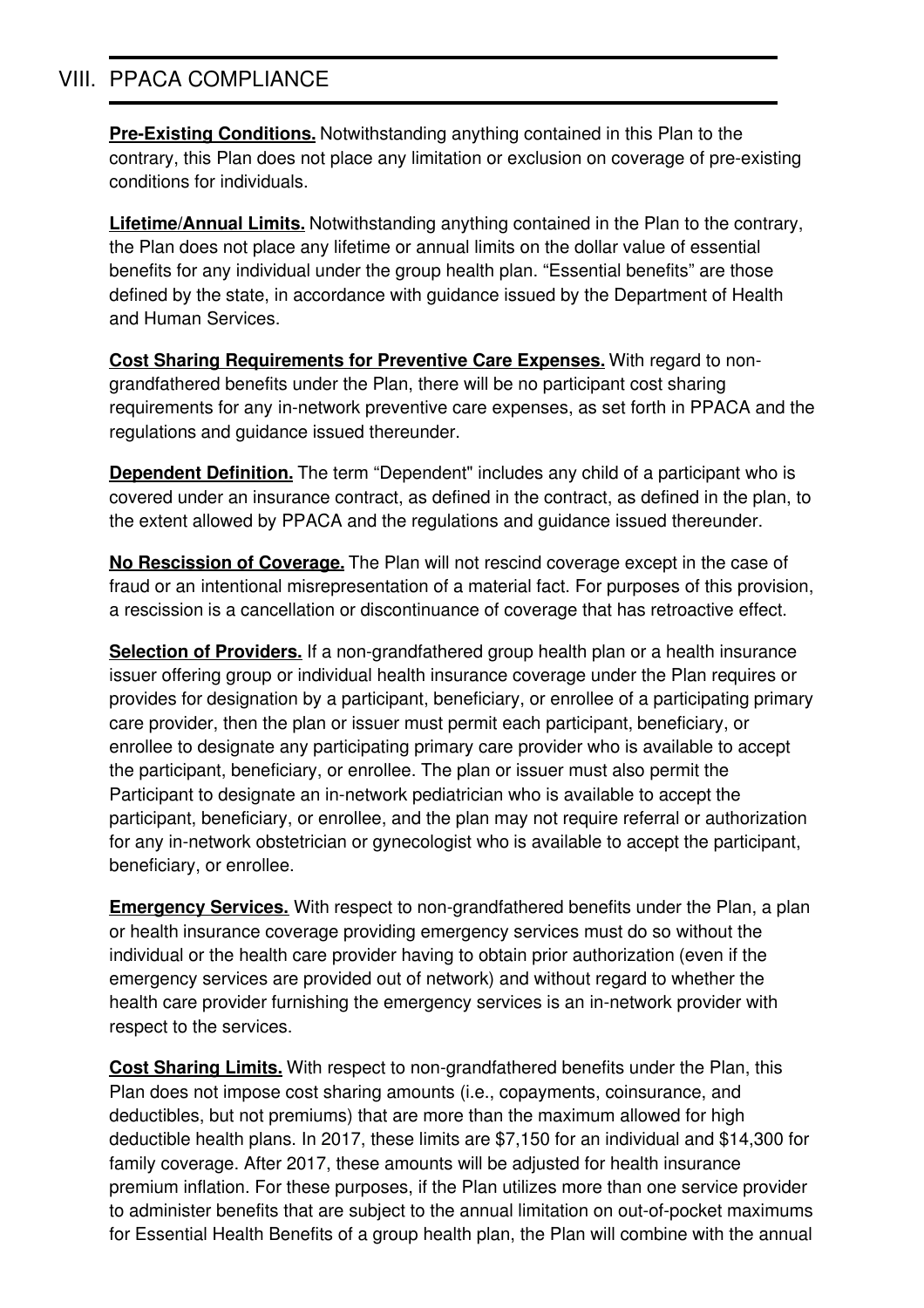limitation on out-of-pocket maximums between each provider as an aggregate benefit limit amount.

**Clinical Trials.** With respect to non-grandfathered benefits under the Plan, this Plan will not deny any "qualified individual," as set forth in Public Health Service Act §2709, participation in an approved clinical trial with respect to the treatment of cancer or another life-threatening disease or condition. This Plan also will not deny (or limit or impose additional conditions on) the coverage of routine patient costs for items and services furnished in connection with participation in the trial. Finally, this Plan will not discriminate against the individual on the basis of the individual's participation in such trial.

**Provider Discrimination.** With respect to non-grandfathered benefits under the Plan, this Plan will not discriminate with respect to participation under the Plan against any health care provider that is acting within the scope of that provider's license or certification under applicable state law, as required by Public Health Service Act §2706(a).

**Applicability.** This section will apply to Welfare Programs under the Plan only if the Welfare Programs are subject to PPACA and if the Welfare Programs do not contain provisions compliant with PPACA.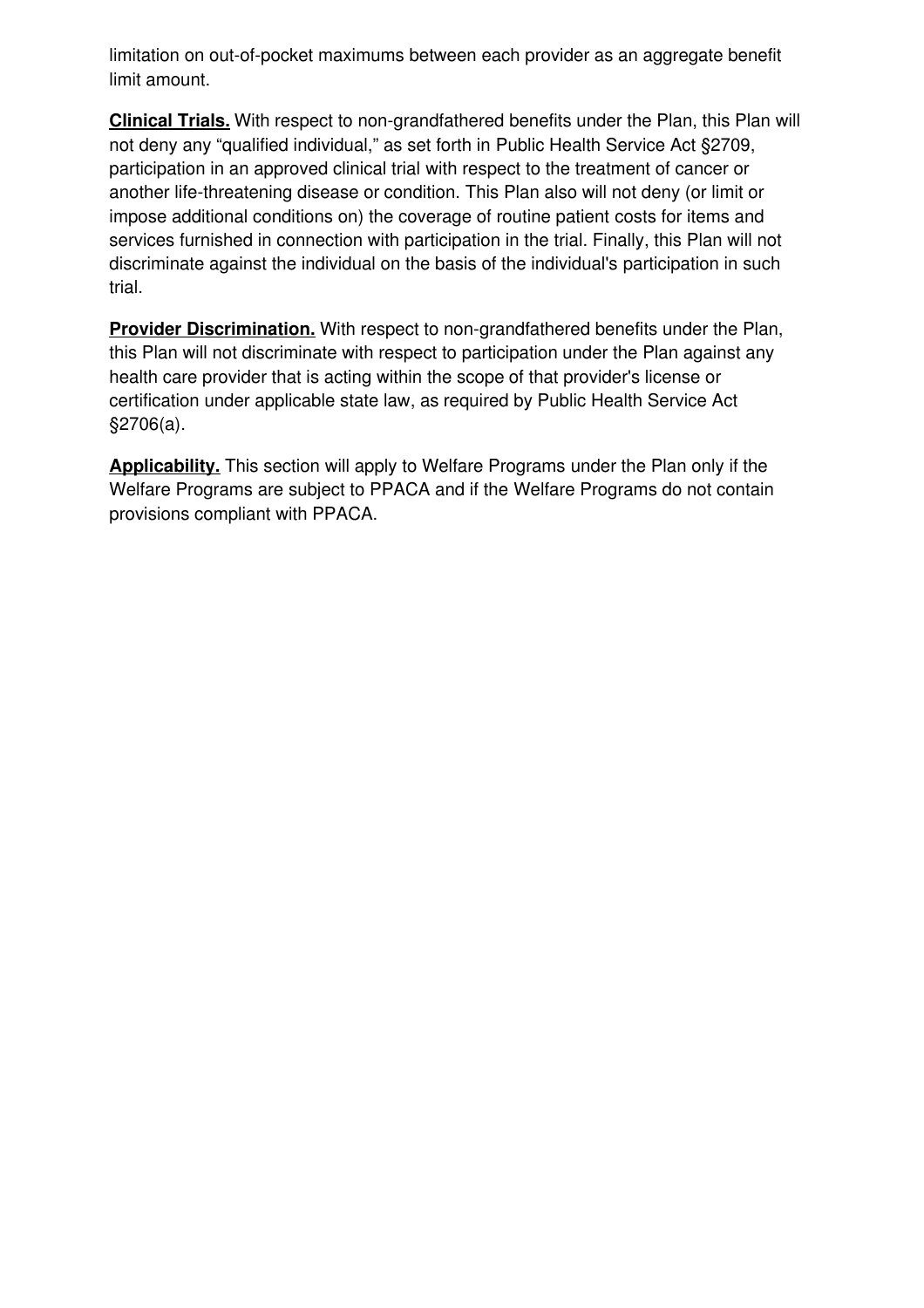## IX. ERISA RIGHTS

As a participant in this Plan you are entitled to certain rights and protections under the Employee Retirement Income Security Act of 1974 (ERISA). ERISA provides that all Plan participants shall be entitled to:

#### RECEIVE INFORMATION ABOUT YOUR PLAN AND BENEFITS

Examine, without charge, at the Plan Administrator's office and at other specified locations, such as worksites and union halls, all documents governing the plan, including insurance contracts and collective bargaining agreements, and a copy of the latest annual report (Form 5500 Series) if any, filed by the plan with the U.S. Department of Labor and available at the Public Disclosure Room of the Employee Benefits Security Administration.

Obtain, upon written request to the Plan Administrator, copies of documents governing the operation of the plan, including insurance contracts and collective bargaining agreements, and copies of the latest annual report (Form 5500 Series) if any, and updated plan document and summary plan description. The administrator may make a reasonable charge for the copies.

Receive a summary of the plan's annual financial report, if any is required by ERISA to be prepared, in which case, the Plan Administrator is required by law to furnish each participant with a copy of this summary annual report.

#### CONTINUE GROUP HEALTH PLAN COVERAGE

You may continue health care coverage for yourself, spouse or dependents if there is a loss of coverage under the plan as a result of a qualifying event. You or your dependents may have to pay for such coverage. Review this SPD Supplement and the documents governing the plan on the rules governing your COBRA continuation coverage rights.

#### PRUDENT ACTIONS BY PLAN FIDUCIARIES

In addition to creating rights for plan participants ERISA imposes duties upon the people who are responsible for the operation of the employee benefit plan. The people who operate your plan, called "fiduciaries" of the plan, have a duty to do so prudently and in the interest of you and other plan participants and beneficiaries. No one, including your employer, your union, or any other person, may fire you or otherwise discriminate against you in any way to prevent you from obtaining a welfare benefit or exercising your rights under ERISA.

#### ENFORCE YOUR RIGHTS

If your claim for a welfare benefit is denied or ignored, in whole or in part, you have a right to know why this was done, to obtain copies of documents relating to the decision without charge, and to appeal any denial, all within certain time schedules.

Under ERISA, there are steps you can take to enforce the above rights. For instance, if you request a copy of plan documents or the latest annual report from the plan and do not receive them within 30 days, you may file suit in a Federal court. In such a case, the court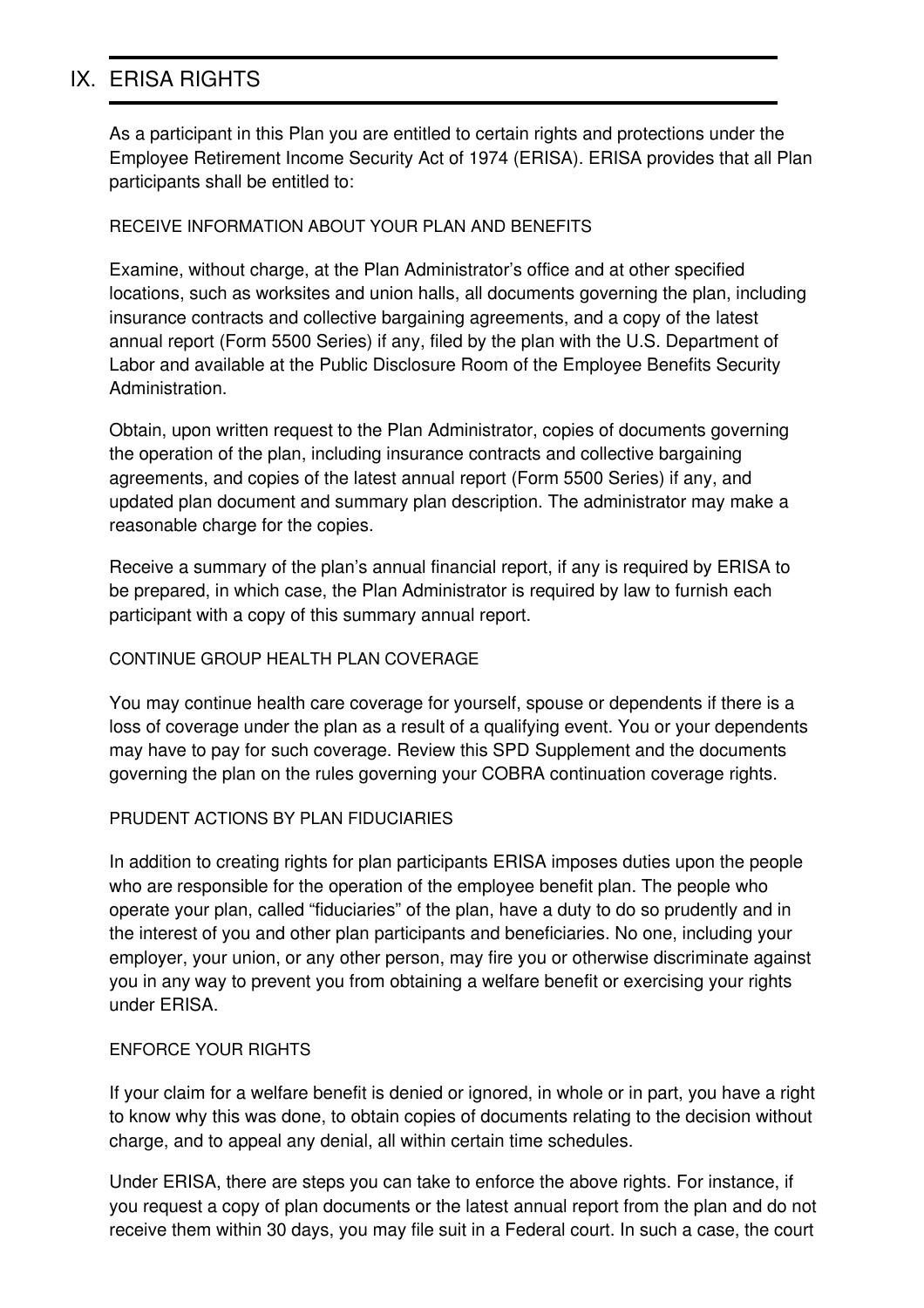may require the plan administrator to provide the materials and pay you up to \$110 a day until you receive the materials, unless the materials were not sent because of reasons beyond the control of the administrator. If you have a claim for benefits that is denied or ignored, in whole or in part, you may file suit in a state or Federal court. In addition, if you disagree with the plan's decision or lack thereof concerning the qualified status of a domestic relations order or a medical child support order, you may file suit in Federal court. If it should happen that plan fiduciaries misuse the plan's money, or if you are discriminated against for asserting your rights, you may seek assistance from the U.S. Department of Labor, or you may file suit in a Federal court. The court will decide who should pay court costs and legal fees. If you are successful the court may order the person you have sued to pay these costs and fees. If you lose, the court may order you to pay these costs and fees- for example, if it finds your claim is frivolous.

#### ASSISTANCE WITH YOUR QUESTIONS

If you have any questions about your plan, you should contact the Plan Administrator. If you have any questions about this statement or about your rights under ERISA, or if you need assistance in obtaining documents from the plan administrator, you should contact the nearest office of the Employee Benefits Security Administration, U.S. Department of Labor, listed in your telephone directory or the Division of Technical Assistance and Inquiries, Employee Benefits Security Administration, U.S. Department of Labor, 200 Constitution Avenue N.W., Washington, D.C. 20210. You may also obtain certain publications about your rights and responsibilities under ERISA by calling the publications hotline of the Employee Benefits Security Administration.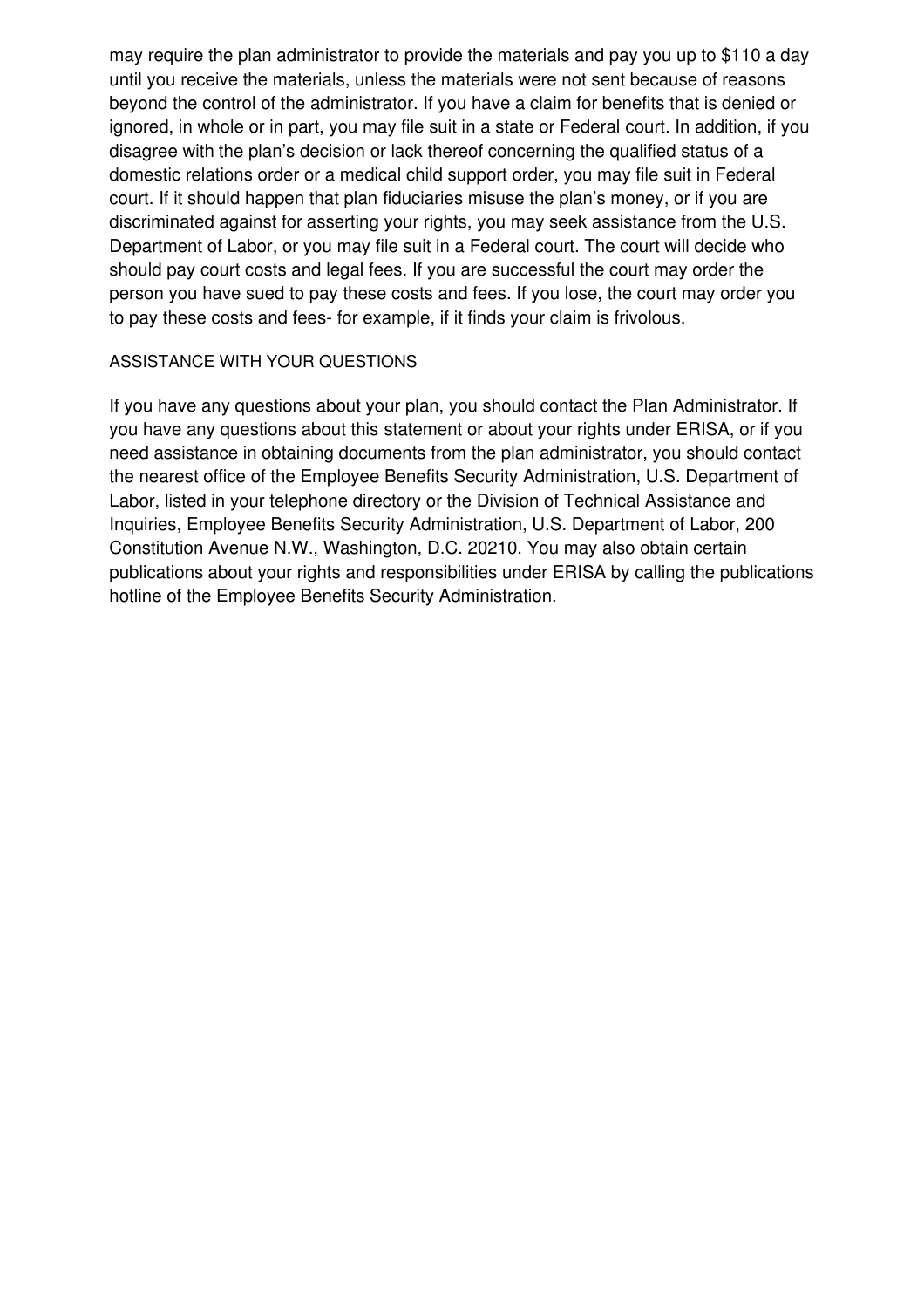# APPENDIX A

#### SUMMARY OF BENEFIT OPTIONS AND PROVIDER CONTACTS

| <b>Welfare Program</b>                                                                                   | <b>Insurance Company or</b><br><b>Third Party</b><br><b>Administrator</b> | <b>Policy or Contract</b><br><b>Number</b> | <b>PPACA Applicability</b> |
|----------------------------------------------------------------------------------------------------------|---------------------------------------------------------------------------|--------------------------------------------|----------------------------|
| Dental<br>Delta Dental<br><b>Effective Date:</b><br>09/01/2016                                           | Boyd Management<br>7700 Trenholm Rd<br>Extension<br>Columbia, SC 29223    | 61541000                                   | Applicable                 |
| Health Plan (Fully-<br>Insured)<br><b>BlueChoice Health Plan</b><br><b>Effective Date:</b><br>09/01/2016 | Boyd Management<br>7700 Trenholm Rd<br>Extension<br>Columbia, SC 29223    | <b>BA333</b>                               | Applicable                 |
| Group-Term Life for<br><b>Employees</b><br>Metlife<br><b>Effective Date:</b><br>09/01/2016               | Boyd Management<br>7700 Trenholm Rd<br>Extension<br>Columbia, SC 29223    | 05711781                                   | Applicable                 |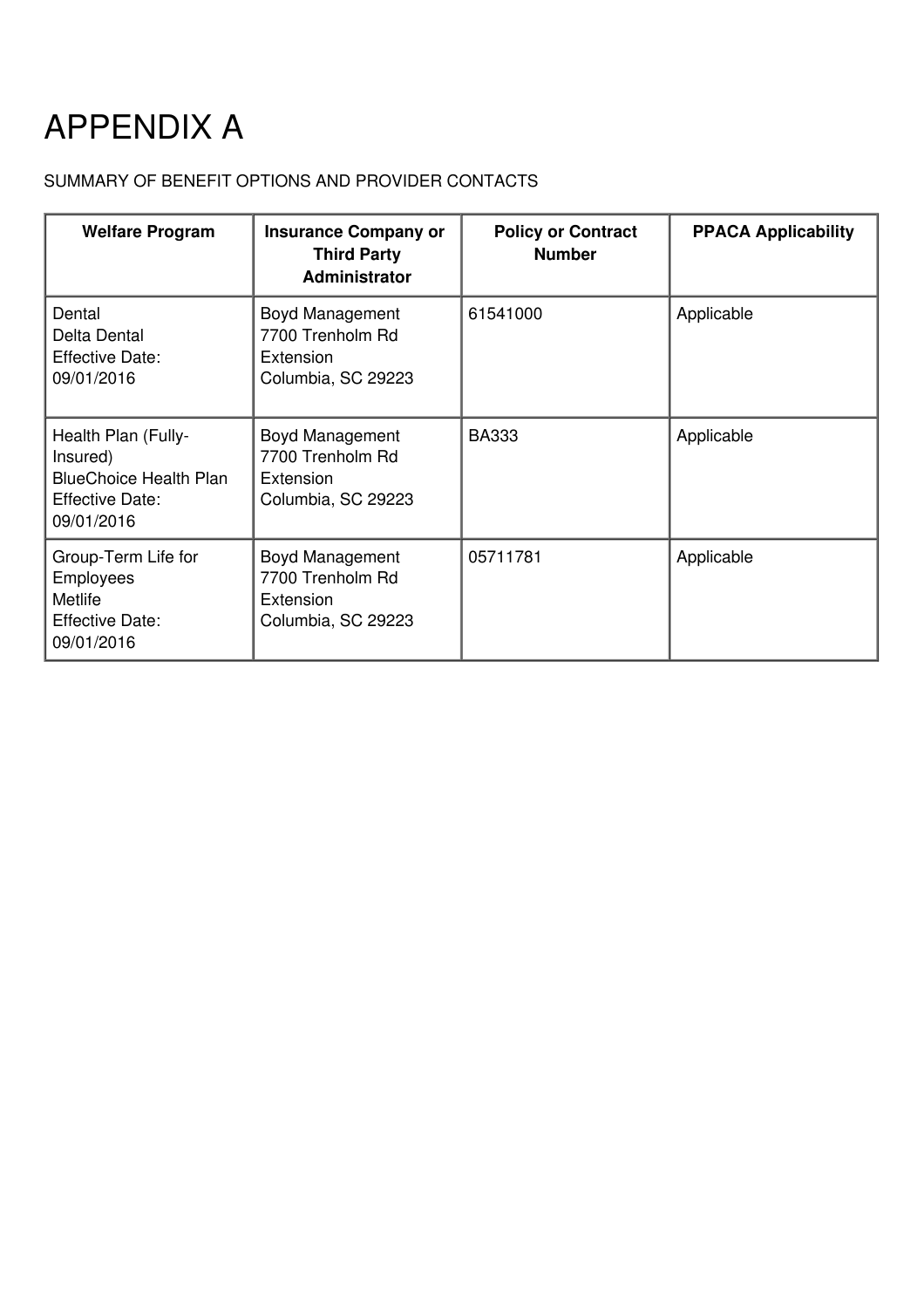# Important Notice from Boyd Management About Your Prescription Drug Coverage and Medicare

## Individual creditable coverage disclosure notice

Please read this notice carefully and keep it where you can find it.

This notice has information about your current prescription drug coverage with Boyd Management (the "Company") in the Boyd Management Wrap Plan (the "Plan") and about your options under Medicare's prescription drug coverage. This information can help you decide whether or not you want to join a Medicare drug plan. If you are considering joining, you should compare your current coverage, including which drugs are covered at what cost, with the coverage and costs of the plans offering Medicare prescription drug coverage in your area. Information about where you can get help to make decisions about your prescription drug coverage is at the end of this notice.

There are two important things you need to know about your current coverage and Medicare's prescription drug coverage:

- 1. Medicare prescription drug coverage became available in 2006 to everyone with Medicare. You can get this coverage if you join a Medicare Prescription Drug Plan or join a Medicare Advantage Plan (like an HMO or PPO) that offers prescription drug coverage. All Medicare drug plans provide at least a standard level of coverage set by Medicare. Some plans may also offer more coverage for a higher monthly premium.
- 2. The Company has been informed that the prescription drug coverage offered by the Plan is, on average for all plan participants, expected to pay out as much as standard Medicare prescription drug coverage pays and is therefore considered "Creditable Coverage". Because your existing coverage is Creditable Coverage, you can keep this coverage and not pay a higher premium (a penalty) if you later decide to join a Medicare drug plan.

#### **When Can You Join A Medicare Drug Plan?**

You can join a Medicare drug plan when you first become eligible for Medicare and each year from October 15th through December 7th.

However, if you lose your current creditable prescription drug coverage, through no fault of your own, you will also be eligible for a two (2) month Special Enrollment Period (SEP) to join a Medicare drug plan.

#### **What Happens To Your Current Coverage If You Decide to Join A Medicare Drug Plan?**

If you decide to join a Medicare drug plan, your current Plan coverage may be affected. If you opt to purchase a Medicare drug plan, the coverage under the drug Plan may no longer be available. See pages 7- 9 of the CMS Disclosure of Creditable Coverage To Medicare Part D Eligible Individuals Guidance (available at http://www.cms.hhs.gov/CreditableCoverage/), which outlines the prescription drug plan provisions/options that Medicare eligible individuals may have available to them when they become eligible for Medicare Part D.

If you do decide to join a Medicare drug plan and drop your current Plan coverage, be aware that you and your dependents may not be able to get this coverage back.

Please contact your plan administrator if you have further questions.

#### **When Will You Pay A Higher Premium (Penalty) To Join A Medicare Drug Plan?**

You should also know that if you drop or lose your current coverage with the Plan and don't join a Medicare drug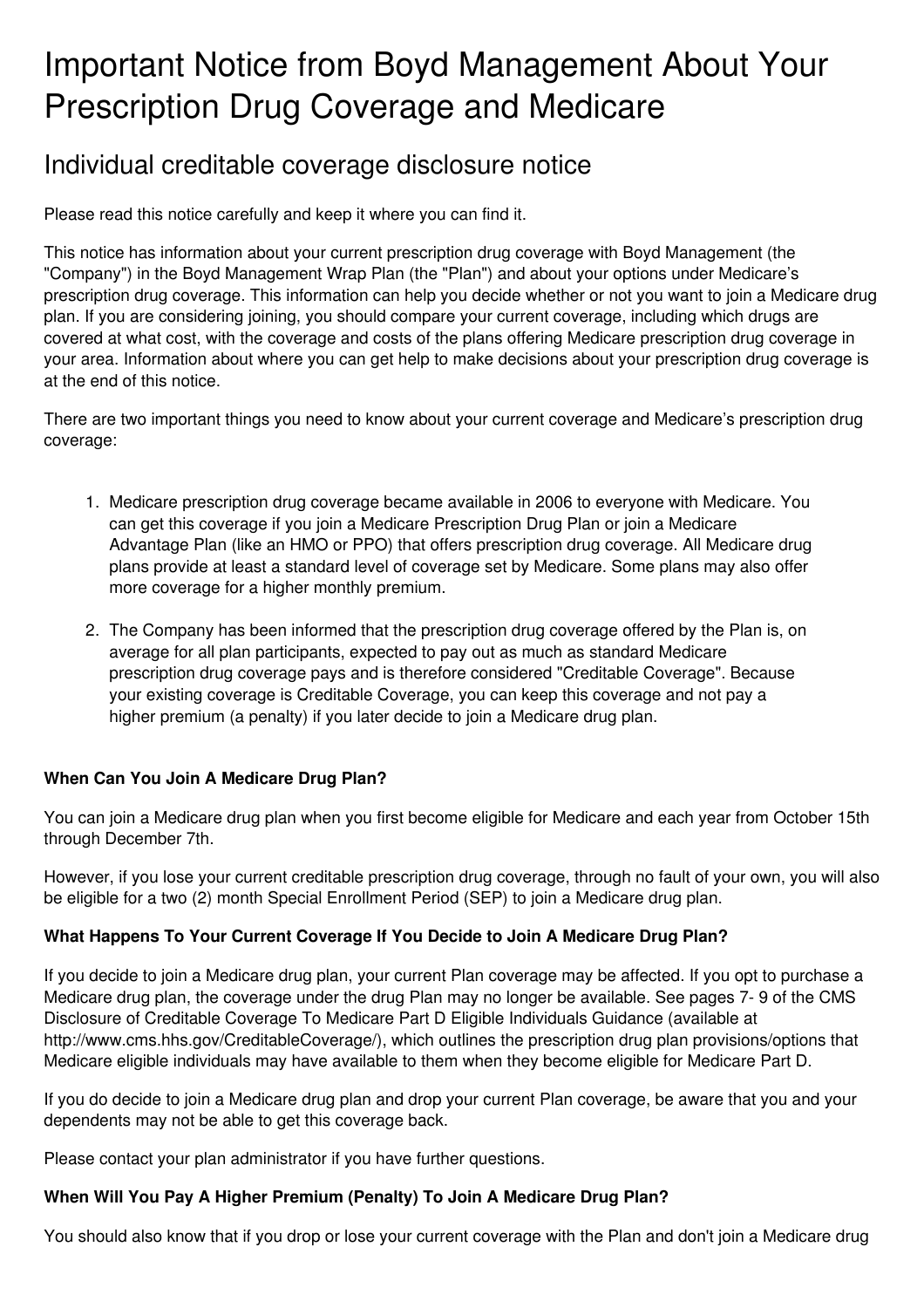plan within 62 continuous days after your current coverage ends, you may pay a higher premium (a penalty) to join a Medicare drug plan later.

If you go 63 continuous days or longer without creditable prescription drug coverage, your monthly premium may go up by at least 1% of the Medicare base beneficiary premium per month for every month that you did not have that coverage. For example, if you go nineteen months without creditable coverage, your premium may consistently be at least 19% higher than the Medicare base beneficiary premium. You may have to pay this higher premium (a penalty) as long as you have Medicare prescription drug coverage. In addition, you may have to wait until the following November to join.

For More Information About This Notice Or Your Current Prescription Drug Coverage Contact the Company Office for further information at:

Babbie Jaco Boyd Management 7700 Trenholm Rd Extension Columbia, SC 29223 803-419-6530 babbie.jaco@boydmanagement.com

NOTE: You will receive this notice annually. You will also get it before the next period you can join a Medicare drug plan, and if this coverage through the Plan changes. You also may request a copy of this notice at any time.

For More Information About Your Options Under Medicare Prescription Drug Coverage

More detailed information about Medicare plans that offer prescription drug coverage is in the "Medicare & You" handbook. You'll get a copy of the handbook in the mail every year from Medicare. You may also be contacted directly by Medicare drug plans.

For more information about Medicare prescription drug coverage:

- Visit www.medicare.gov
- Call your State Health Insurance Assistance Program (see the inside back cover of your copy of the "Medicare & You" handbook for their telephone number) for personalized help
- Call 1-800-MEDICARE (1-800-633-4227). TTY users should call 1-877-486-2048.

If you have limited income and resources, extra help paying for Medicare prescription drug coverage is available. For information about this extra help, visit Social Security on the web at www.socialsecurity.gov, or call them at 1- 800-772-1213 (TTY 1-800-325-0778).

Remember: Keep this Creditable Coverage notice. If you decide to join one of the Medicare drug plans, you may be required to provide a copy of this notice when you join to show whether or not you have maintained creditable coverage and, therefore, whether or not you are required to pay a higher premium (a penalty).

| Name of Entity/Sender | Boyd Management            |
|-----------------------|----------------------------|
| Contact / Attention   | Babbie Jaco                |
| Address               | 7700 Trenholm Rd Extension |
|                       | Columbia, SC 29223         |
| <b>Phone Number</b>   | 803-419-6530               |
| Date                  | September 01, 2016         |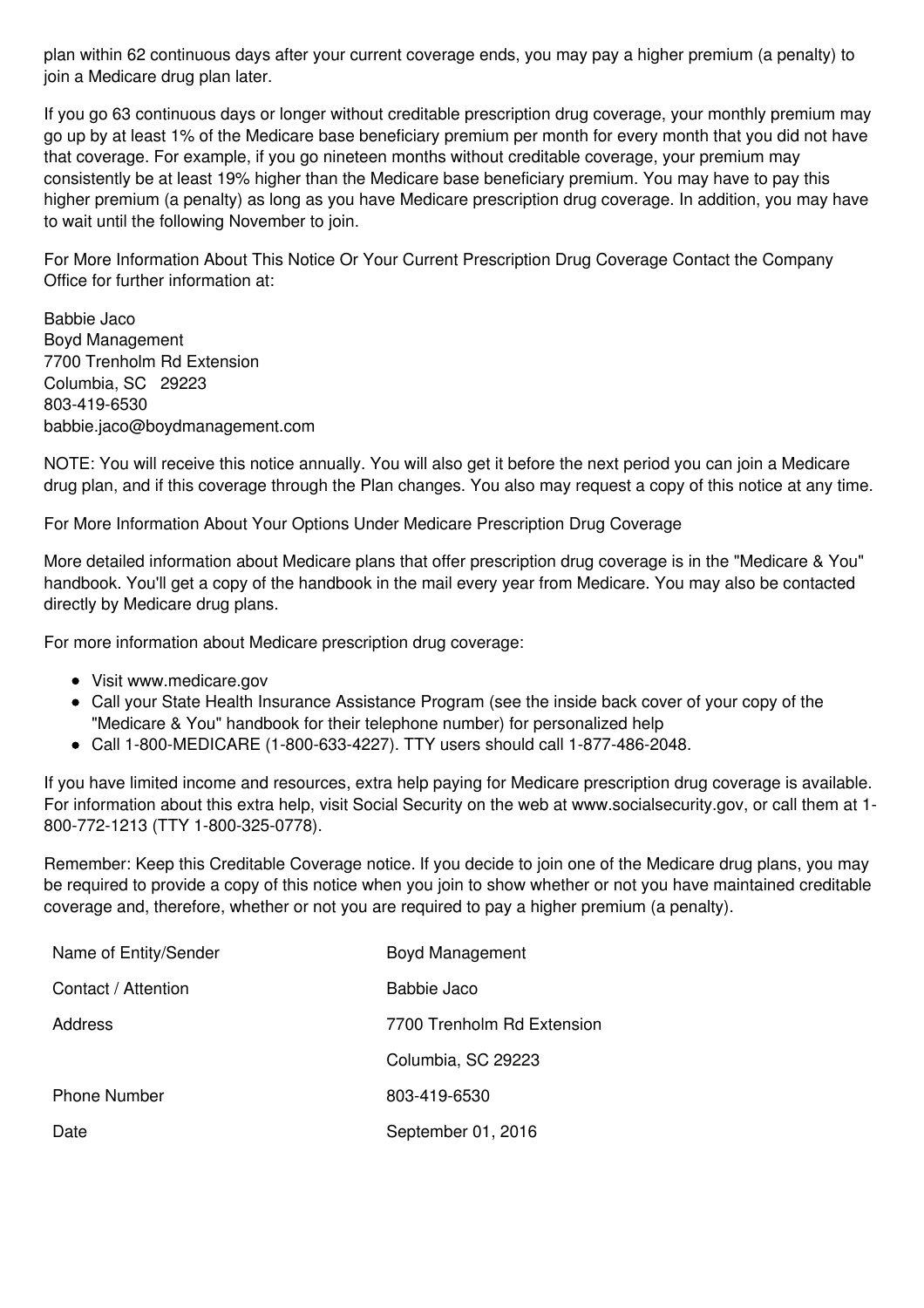## Employer Requirements for Medicare Modernization Act

- 1. Must identify who is Medicare Eligible Individual, including their dependents;
	- Active Medicare eligible Employees or their Medicare eligible dependents
	- Medicare eligible Cobra Participant, or their Medicare eligible dependents
	- Medicare eligible Disabled Individual covered under the RX Plan
	- Medicare eligible Retirees or their dependents who are covered under the RX Plan
- 2. Determine if Group Health Plan or RX benefit is "Creditable"
- 3. Provide the disclosure notices to Medicare Eligible individuals (as noted above), at minimum
	- prior to individuals initial enrollment period for Medicare RX drug benefit
	- prior to the effective date of enrolling in the sponsors plan & upon any change that affects whether coverage is creditable RX benefit
	- prior to the commencement of annual election period that begins on 10/15 of each year
	- and upon beneficiary request
- 4. Complete Online Questionnaire (link below) within 60 days of the beginning of the Plan year or within 30 days of a plan termination or change

https://www.cms.gov/Medicare/Prescription-Drug-Coverage/CreditableCoverage/CCDisclosureForm.html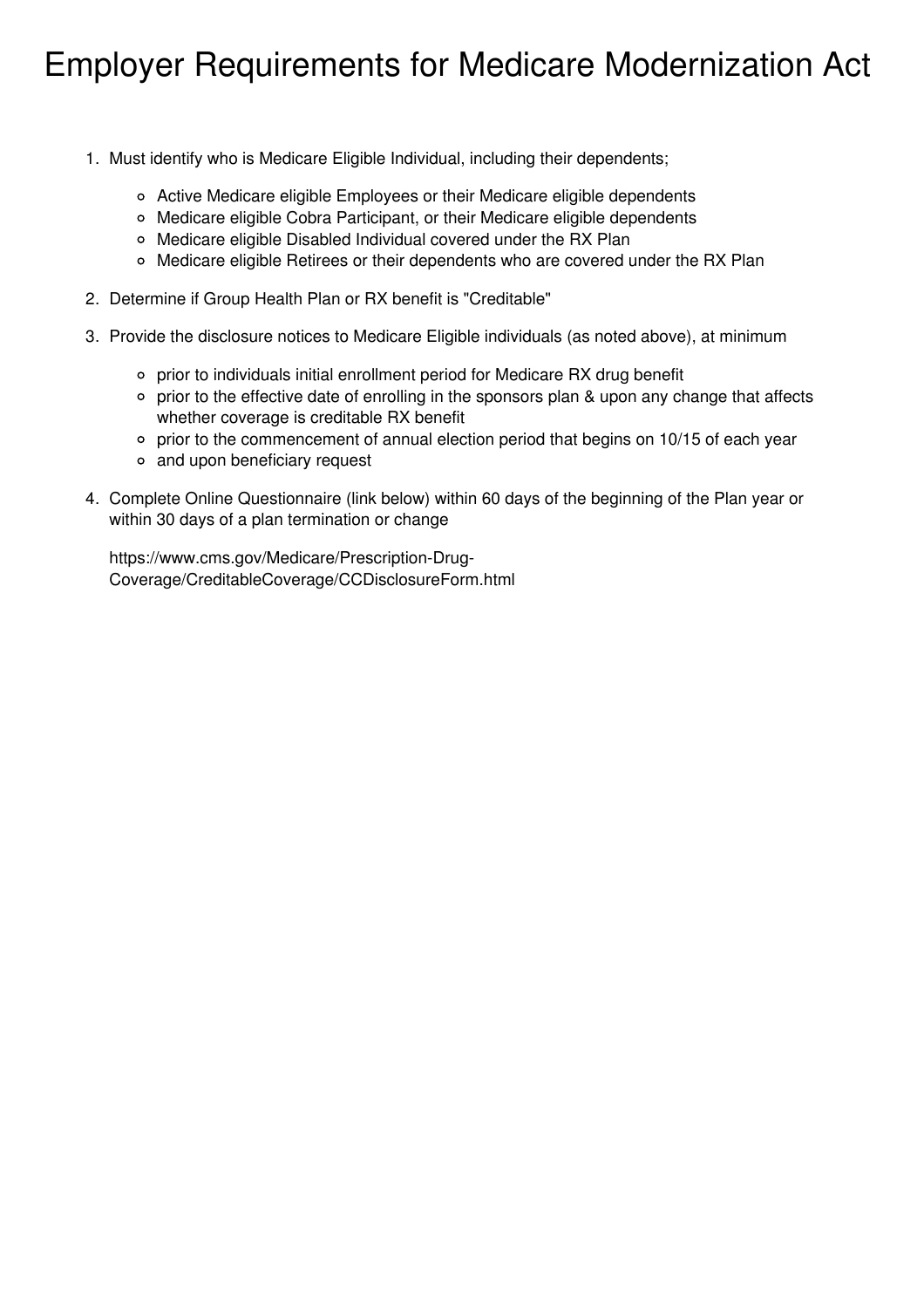## \*\*HIPAA NOTICE OF PRIVACY PRACTICES\*\*

THIS NOTICE DESCRIBES HOW MEDICAL INFORMATION ABOUT YOU MAY BE USED AND DISCLOSED AND HOW YOU CAN GET ACCESS TO THIS INFORMATION. PLEASE REVIEW IT CAREFULLY.

#### **Purpose**

This notice is intended to inform you of the privacy practices followed by the Company's group health Plan. It also explains the Federal privacy rights afforded to you and the members of your family as Plan Participants covered under a group health plan.

As a Plan sponsor we often need access to health information in order to perform Plan Administrator functions. We want to assure the Plan Participants covered under our group health plan that we comply with Federal privacy laws and respect your right to privacy. We require all members of our workforce and third parties that are provided access to health information to comply with the privacy practices outlined below.

#### **Uses and Disclosures of Health Information**

**Healthcare Operations.** We use and disclose health information about you in order to perform Plan administration functions such as quality assurance activities, resolution of internal grievances, and evaluating plan performance. For example, we review claims experience in order to understand utilization and to make plan design changes that are intended to control health care costs.

**Payment.** We may also use or disclose identifiable health information about you without your written authorization in order to determine eligibility for benefits, seek reimbursement from a third party, or coordinate benefits with another health plan under which you are covered. For example, a healthcare provider that provided treatment to you will provide us with your health information. We use that information to determine whether those services are eligible for payment under our group health plan.

**Treatment.** Although the law allows use and disclosure of your health information for purposes of treatment, as a Plan sponsor we generally do not need to disclose your information for treatment purposes. Your physician or healthcare provider is required to provide you with an explanation of how they use and share your health information for purposes of treatment, payment, and healthcare operations.

**As permitted or required by law.** We may also use or disclose your health information without your written authorization for other reasons as permitted by law. We are permitted by law to share information, subject to certain requirements, in order to communicate information on health-related benefits or services that may be of interest to you, respond to a court order, or provide information to further public health activities (e.g., preventing the spread of disease) without your written authorization. We are also permitted to share health information during a corporate restructuring such as an merger, sale, or acquisition. We will also disclose health information about you when required by law, for example, in order to prevent serious harm to you or others.

**Pursuant to your Authorization.** When required by law, we will ask for your written authorization before using or disclosing your identifiable health information. If you choose to sign an authorization to disclose information, you can later revoke that authorization to cease any future uses or disclosures.

**Right to Inspect and Copy.** In most cases, you have a right to inspect and copy the health information we maintain about you. If you request copies, we will charge you \$0.05 (5 cents) for each page. Your request to inspect or review your health information must be submitted in writing to the person listed below.

**Right to an Accounting of Disclosures.** You have a right to receive a list of instances where we have disclosed health information about you for reasons other than treatment, payment, healthcare operations, or pursuant to your written authorization.

**Right to Amend.** If you believe that information within our records is incorrect or missing, you have a right to request that we correct the incorrect or missing information.

**Right to Request Restrictions.** You may request in writing that we not use or disclose information for treatment,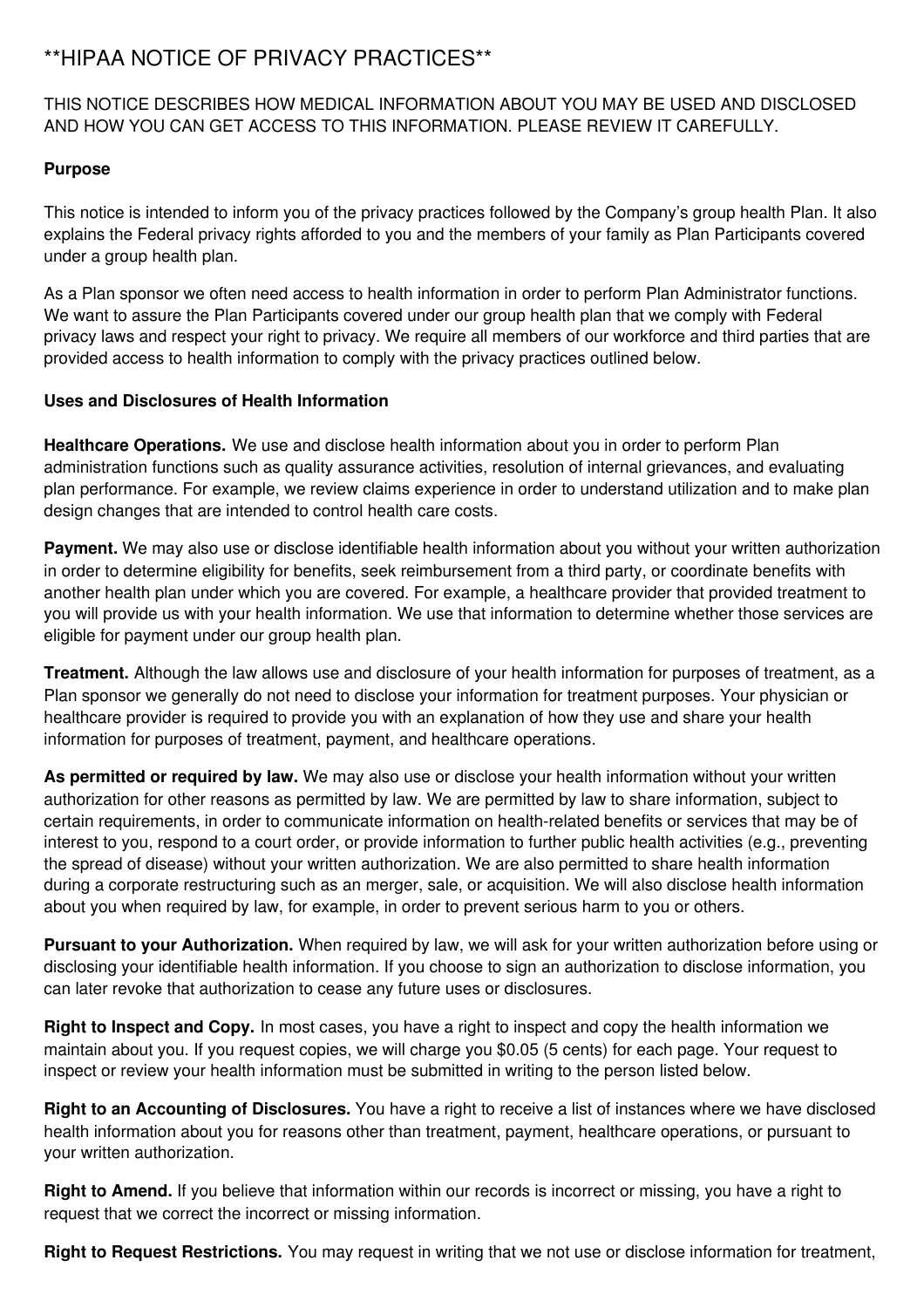payment, or other administrative purposes except when specifically authorized by you, when required by law, or in emergency circumstances. We will consider your request, but are not legally obligated to agree to those restrictions.

**Right to Request Confidential Communications.** You have a right to receive confidential communications containing your health information. We are required to accommodate reasonable requests. For example, you may ask that we contact you at your place of employment or send communications regarding treatment to an alternate address.

**Right to Receive a Paper Copy of this Notice.** If you have agreed to accept this notice electronically, you also have a right to obtain a paper copy of this notice from us upon request. To obtain a paper copy of this notice, please contact the person listed below.

#### **Legal Information**

The Company is required by law to protect the privacy of your information, provide this notice about information practices, and follow the information practices that are described in this notice.

We may change our policies at any time. Before we make a significant change in our policies, we will provide you with a revised copy of this notice. You can also request a copy of our current notice at any time. For more information about our privacy practices, contact the person listed below:

Boyd Management 7700 Trenholm Rd Extension Columbia, SC 29223

If you have any questions or complaints, please contact the Plan Administrator listed under the Article titled: "General Information About Our Plan".

#### **Filing a Complaint**

If you are concerned that we have violated your privacy rights, or you disagree with a decision we made about access to your records, you may contact the person listed above. You also may send a written complaint to the U.S. Department of Health and Human Services; Office of Civil Rights. The person listed above can provide you with the appropriate address upon request or you may visit *www.hhs.gov/ocr* for further information.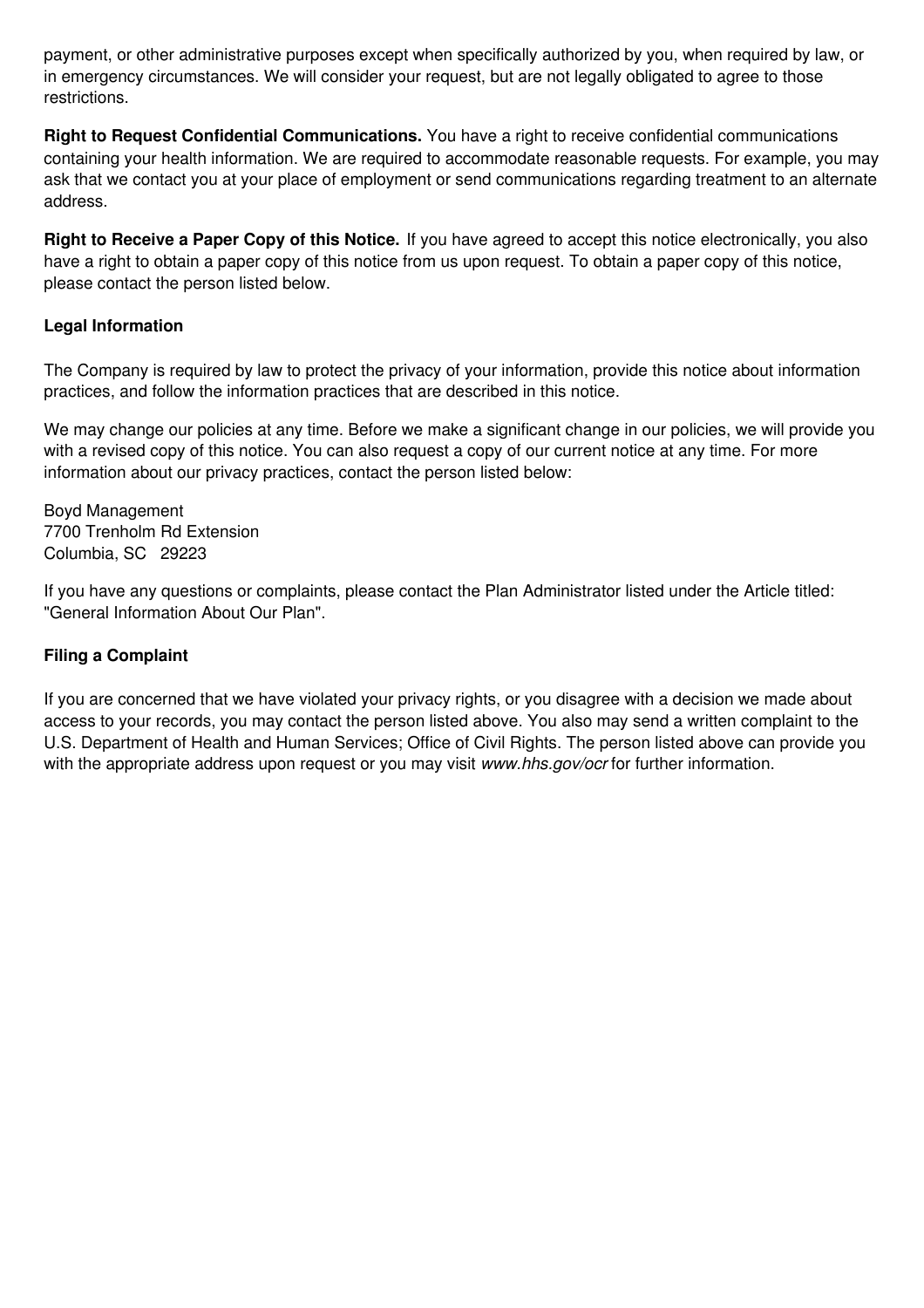# Employer Requirements for Distributing ERISA **Documents**

The Plan Administrator/Employer is responsible for preparing the Summary Plan Description ("SPD") and **AFFIRMATIVELY DELIVERING** it to certain persons:

- Covered Employees
- Terminated Cobra Participants
- Parents or guardians of children covered under a qualified medical support order
- Dependents of a deceased participant
- Guardians of an incapacitated person

An employer should be prepared to prove it furnished the SPD in a way "reasonably calculated to ensure actual receipt" using a method "likely to result in full distribution".

I.E., first class mail, hand-delivery, and electronically, if the employees have access to computers in the workplace and can print a copy easily.

## Electronic Distribution of ERISA Documents

#### **Employees with work-related computer access**

The employee has the ability to access documents at any location where they perform employment duties. Access to Employer's electronic information system must be an integral part of their normal duties.

- Electronic materials prepared and furnished in accordance with applicable requirements
- Notice is provided to each recipient when furnished, detailing the document
- Notice advises participant of their rights to access the document and how to request a paper copy
- Employer must take steps to ensure the electronic transmittal will result in actual receipt
- If disclosure includes PHI, steps are taken to safeguard the confidentiality of the information

#### **Requirements for Employees with Non-work related computer access or non-employees**

May include COBRA participants, dependents or disabled participants.

- Affirmative consent required; Pre-Consent must be obtained, which include details of types of document to be provided, right to withdraw consent, including procedures and updating of information (new email), right to request a paper version and if any cost, and the hardware and software requirements to access the electronic document.
- Pre-Consent statement can be sent electronically if have a reliable e-mail address
- If system hardware or software requirements change, a revised statement must be provided and consent from each individual must be obtained.
- If documents provided on Internet, Consent must be given in a manner that illustrates the individual's ability to access the information along with a current email address.
- Employer must keep track of individual email addresses for delivery, the consents and actual receipt of emailed documents by recipients.
- These requirements along with the five steps outlined for Employees with work-related computer access above.

#### **ERISA Required Documents for Participants**

- SPD Summary Plan Description
- Restatement of SPD due to Plan Modifications
- SBC Summary of Benefits and Coverage
- SAR Summary Annual Report
- Plan Documents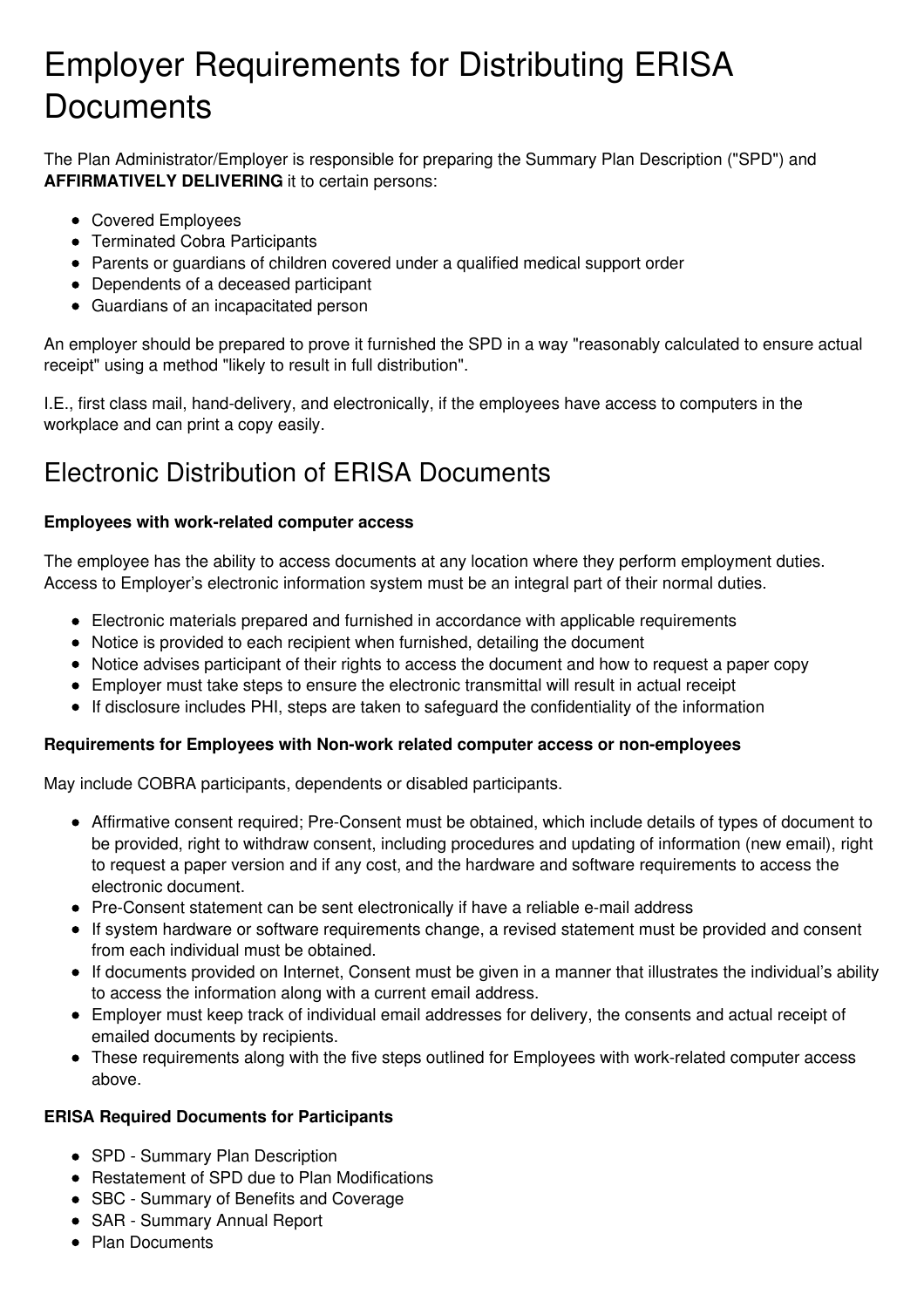| <b>Document</b>           | <b>Distribution Instructions</b>                                                                                                                                                          |
|---------------------------|-------------------------------------------------------------------------------------------------------------------------------------------------------------------------------------------|
| <b>SPD</b>                | To Participants within 90 days of coverage on existing plan; within 120 days<br>for new plan. Every 5 years if plan amended or every 10 years if no changes<br>made.                      |
| <b>Restatement of SPD</b> | To Participants no later than 210 days after end of the plan year in which<br>change is adopted.                                                                                          |
| <b>SBC</b>                | To participants with enrollment materials, at renewal or reissue of coverage.<br>Special enrollees no later than 90 days from enrollment. Otherwise, within 7<br>days of written request. |
| <b>SAR</b>                | To participants within 9 months after plan year end if Employer is required to<br>file Form 5500 for the benefit plan.                                                                    |
| <b>PLAN DOCUMENT</b>      | Copies must be furnished no later than 30 days after written request.                                                                                                                     |

• Other Group Health Plan Notices

There are notices required under other provisions in ERISA (i.e., the Consolidated Omnibus Budget Reconciliation Act (COBRA), the Health Insurance Portability and Accountability Act (HIPAA), the Affordable Care Act, the Newborns' and Mothers' Health Protection Act (Newborns' Act), and the Women's Health and Cancer Rights Act (WHCRA)). Some of these notices may be included in the SPD and others must be provided separately due to the timeframes for when they are required to be provided.

Please be sure to check for current laws and regulations on the reporting and disclosure provisions included in the publication on EBSA's Website at http://dol.gov/ebsa.